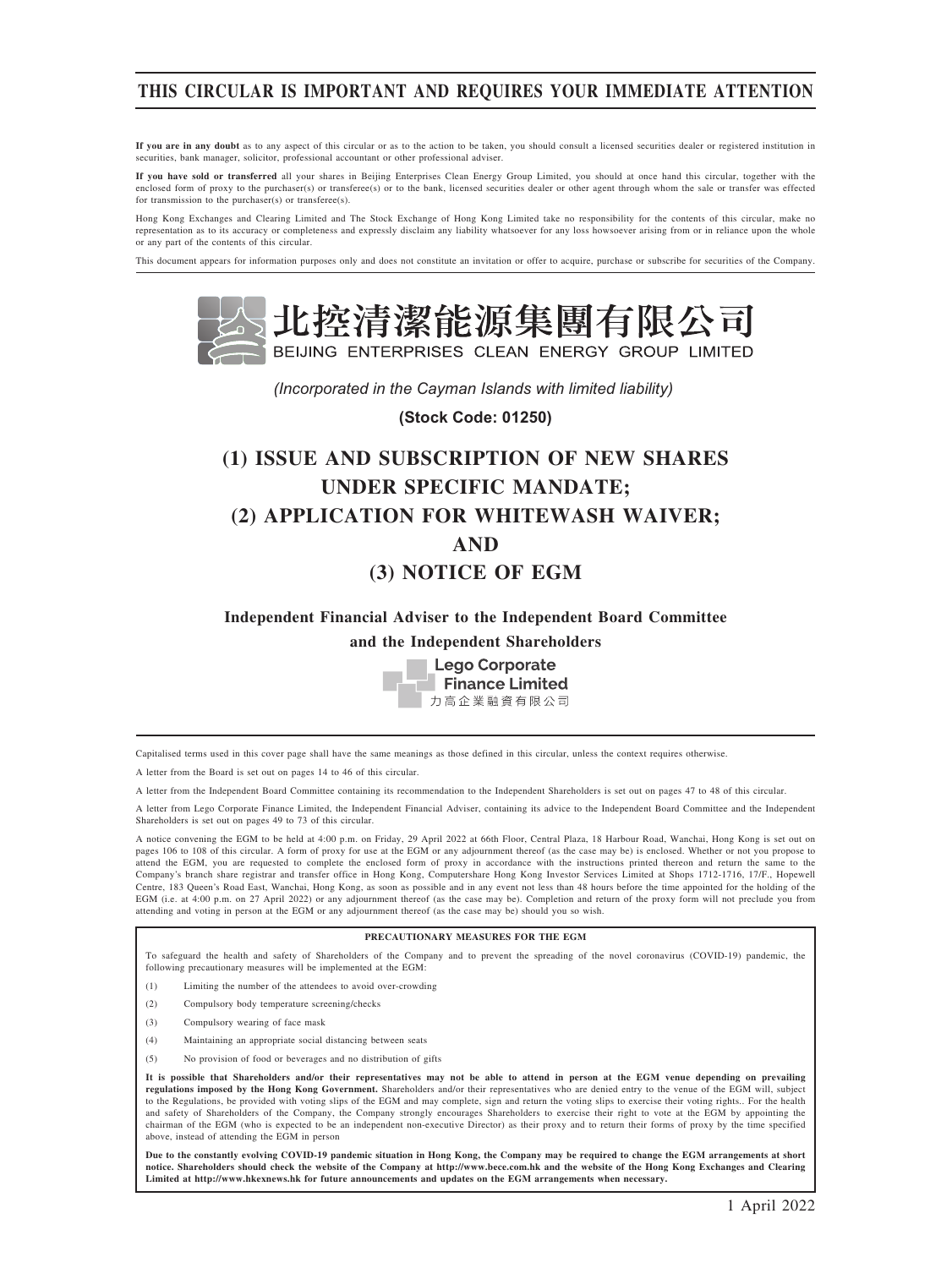# **CONTENTS**

# Page

| APPENDIX I - FINANCIAL INFORMATION OF THE GROUP  74 |  |
|-----------------------------------------------------|--|
|                                                     |  |
|                                                     |  |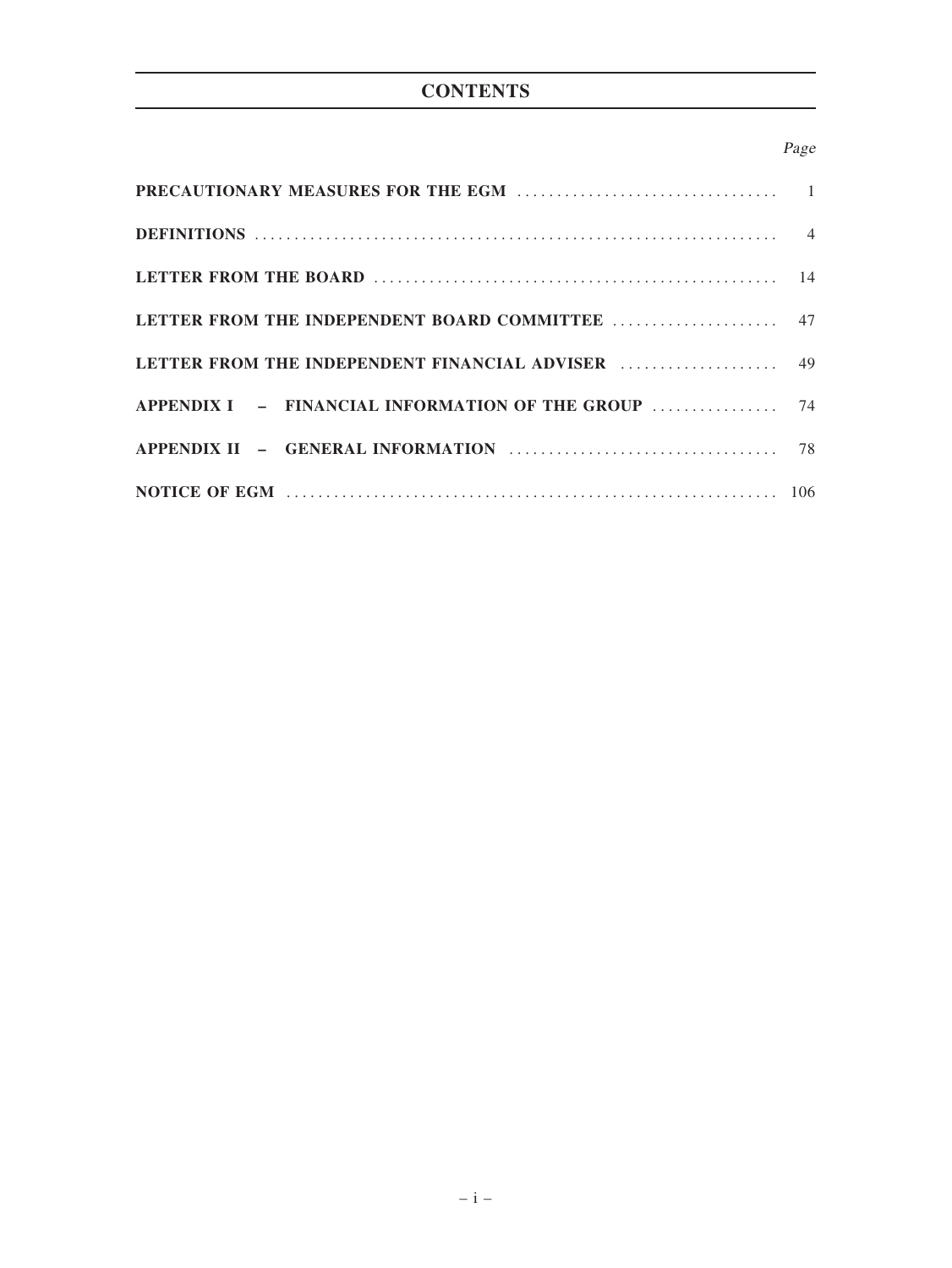### PRECAUTIONARY MEASURES FOR THE EGM

In consideration of the control and prevent of spreading of novel coronavirus disease (''COVID-19'') pandemic, the following precautionary measures will be implemented at the EGM so as to safeguard the health and safety of the Shareholders who might be attending the EGM in person:

Voting by proxy in advance of the EGM: The Company does not in any way wish to diminish the opportunity available to Shareholders to exercise their rights and to vote, but is conscious of the pressing need to protect Shareholders from possible exposure to the COVID-19 pandemic. The Company would like to remind the Shareholders that it is possible that Shareholders and/or their representatives may not be able to attend in person at the EGM venue depending on prevailing regulations imposed by the Hong Kong Government, including but not limited to any ban on conducting physical general meetings of companies under the Regulations (as defined below). Shareholders and/or their representatives who are denied entry to the venue of the EGM will, subject to the Regulations, be provided with voting slips of the EGM and may complete, sign and return the voting slips to exercise their voting rights.

For the health and safety of Shareholders, the Company would strongly encourage Shareholders to exercise their right to vote at the EGM by appointing the chairman of the EGM (who is expected to be an independent non-executive Director) as their proxy instead of attending the EGM in person. Physical attendance is not necessary for the purpose of exercising Shareholders' rights. Completion and return of the form of proxy will not preclude Shareholders from attending and voting in person at the EGM or any adjournment thereof should they subsequently so wish.

Completed forms of proxy must be returned to the Company's branch share registrar and transfer office in Hong Kong, Computershare Hong Kong Investor Services Limited at Shops 1712-1716, 17/F., Hopewell Centre, 183 Queen's Road East, Wanchai, Hong Kong, as soon as possible and in any event not less than 48 hours before the time appointed for holding of the EGM or any adjournment thereof.

Appointment of proxy by non-registered Shareholders: non-registered Shareholders whose Shares are held through banks, brokers, custodians or The Hong Kong Securities Clearing Company Limited should consult directly with their banks or brokers or custodians (as the case may be) to assist them in the appointment of proxy.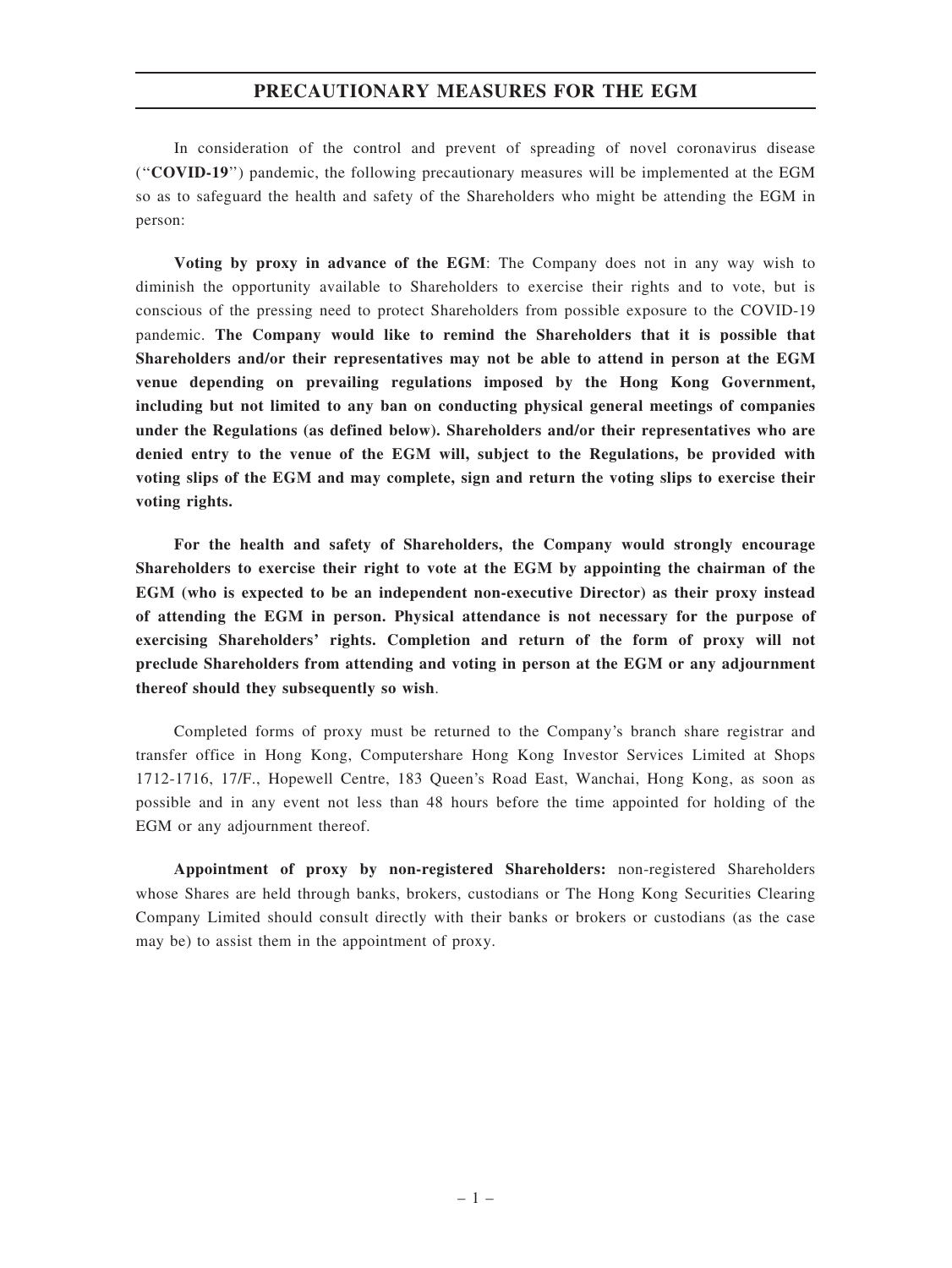## PRECAUTIONARY MEASURES FOR THE EGM

#### LIMITING ATTENDANCE IN PERSON AT THE EGM VENUE

Under the Prevention and Control of Disease (Requirements and Directions) (Business and Premises) Regulation (Chapter 599F of the Laws of Hong Kong) and the Prevention and Control of Disease (Prohibition on Group Gathering) Regulation 2020 (Chapter 599G of the Laws of Hong Kong) (the "Regulations"), group gatherings (including but not limited to conducting physical general meetings of companies) are restricted (the ''Requirement''). As at the Latest Practicable Date, the Regulations include a ban on conducting physical general meetings of companies during a ''specified period'' (as defined in the Regulations), which, according to announcements made by the Hong Kong Government, is to remain in effect until 20 April 2022 (but may be extended by the Hong Kong Government). As announced by the Hong Kong Government, the existing social distancing measures can be eased from 21 April 2022 onwards on the condition that the epidemic situation shows no signs of a rebound and the downward trend continues. The relaxation will be carried out in three phases over a period of three months. Taking into consideration the Company's understanding as at the Latest Practicable Date, the Company will limit attendance in person at the EGM venue in compliance with the Requirement prevailing at the time of the EGM. Given the limited capacity of the EGM venue and the requirements for social distancing to ensure attendee safety, only Shareholders and/or their representatives and relevant EGM staff will be admitted to the EGM. Admission to the EGM venue will not be granted in excess of the capacity of the EGM venue. Shareholders and/or their representatives who are denied entry to the venue of the EGM will, subject to the Regulations, be provided with voting slips of the EGM and may complete, sign and return the voting slips to exercise their voting rights.

### PHYSICAL ATTENDANCE

The Company will also implement the following additional precautionary measures at the EGM to ensure the health and safety of the attendees at the EGM:

- (1) Compulsory body temperature screening/checks will be carried out on every attendee before registration at the entrance of 66th Floor, Central Plaza, 18 Harbour Road, Wanchai, Hong Kong. The Company reserves the right to deny entry of any person with a body temperature above the reference range quoted by the Department of Health from time to time, or is exhibiting flu-like symptoms into the EGM venue or require such person to leave the EGM venue so as to ensure the health and safety of the attendees at the EGM.
- (2) Every attendee will be compulsorily required to wear a face mask throughout the EGM and every attendee will be assigned a designated seat at the time of registration to ensure social distancing.
- (3) No food or beverages will be served and no gifts will be distributed to attendees at the EGM.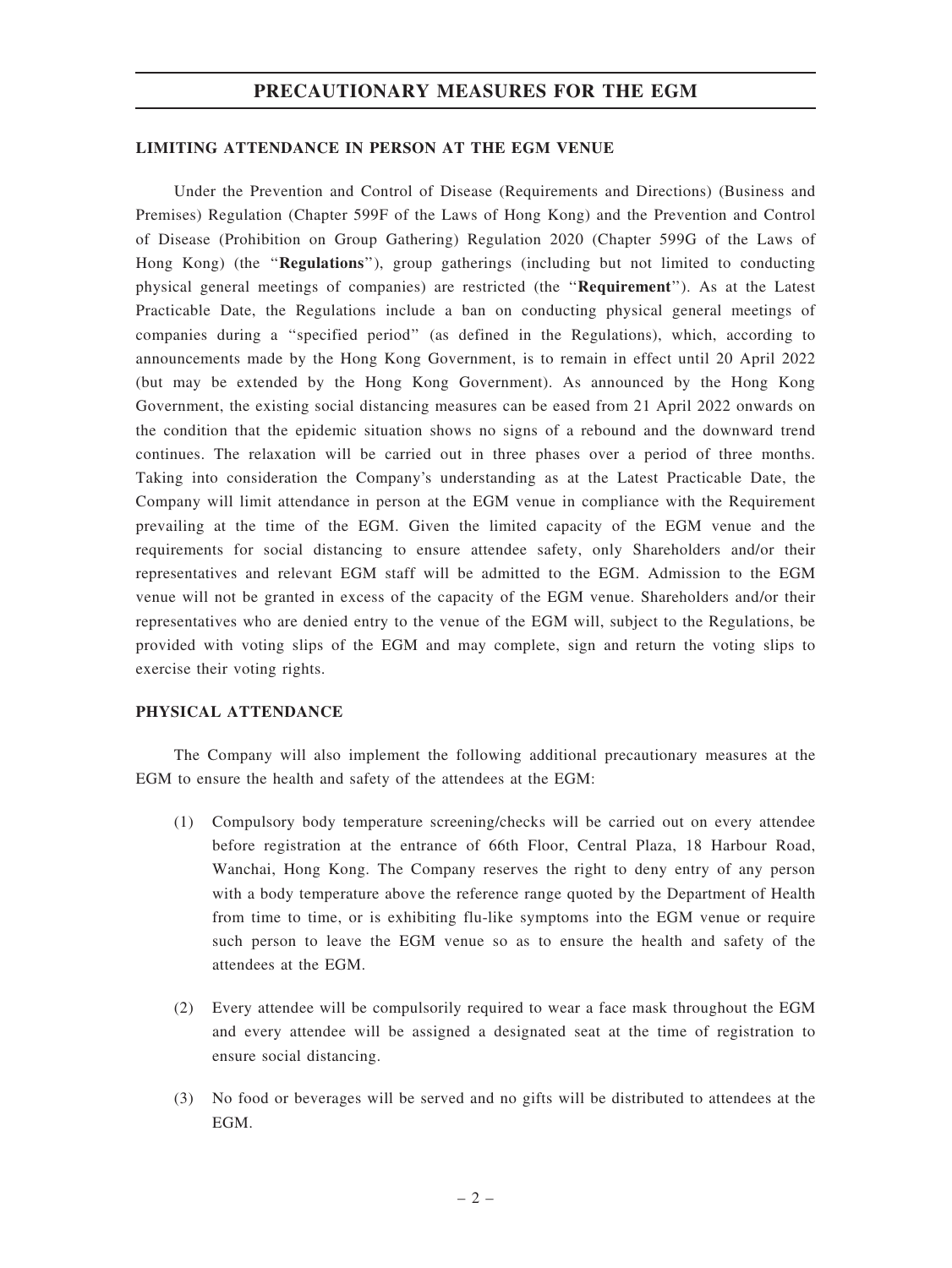## PRECAUTIONARY MEASURES FOR THE EGM

Any attendee who (a) refuses to comply with the precautionary measures; (b) is subject to any prescribed quarantine by the Government or has close contact with any person under quarantine; (c) is subject to the Government's prescribed testing requirement or direction and has not tested negative; or (d) has any flu-like symptoms or is otherwise unwell will be denied entry into or be required to leave the EGM venue at the absolute discretion of the Company as permitted by law.

Shareholders are requested (a) to consider carefully the risk of attending the EGM, which will be held in an enclosed environment, (b) to follow any prevailing requirements or guidelines of the Government relating to COVID-19 in deciding whether or not to attend the EGM; and (c) not to attend the EGM if they have contracted or are suspected to have contracted COVID-19 or have been in close contact with anybody who has contracted or is suspected to have contracted COVID-19.

Attendees are requested to observe and practice good personal hygiene at all times at the EGM venue.

It is possible that Shareholders and/or their representatives may not be able to attend in person at the EGM venue depending on prevailing regulations imposed by the Hong Kong Government, including but not limited to any ban on conducting physical general meetings of companies under the Regulations. Shareholders are strongly encouraged to appoint the chairman of the EGM (who is expected to be an independent non-executive Director) as their proxy to vote on the resolutions to be proposed at the EGM, instead of attending the EGM in person.

Due to the constantly evolving COVID-19 pandemic situation in Hong Kong, the Company may be required to change the EGM arrangements at short notice. Shareholders should check the website of the Company at http://www.bece.com.hk and the website of the Hong Kong Exchanges and Clearing Limited at http://www.hkexnews.hk/ for future announcements and updates on the EGM arrangements when necessary.

If any Shareholder has any question relating to the EGM arrangements, please contact Computershare Hong Kong Investor Services Limited, the Company's branch share registrar and transfer office in Hong Kong, as follows:

Computershare Hong Kong Investor Services Limited 17M Floor, Hopewell Centre 183 Queen's Road East, Wan Chai, Hong Kong Tel: 2862 8555 Fax: 2865 0990 Website: www.computershare.com/hk/contact

The contact details set out above are for the purpose of providing Shareholders with information on administrative and logistical matters only. No advice or other information relating to the Subscription, the Specific Mandate and/or the Whitewash Waiver will be provided by Computershare Hong Kong Investor Services Limited, the Company's branch share registrar and transfer office in Hong Kong. Shareholders and potential investors are advised to read this circular for details of the Subscription, the Specific Mandate and/or the Whitewash Waiver.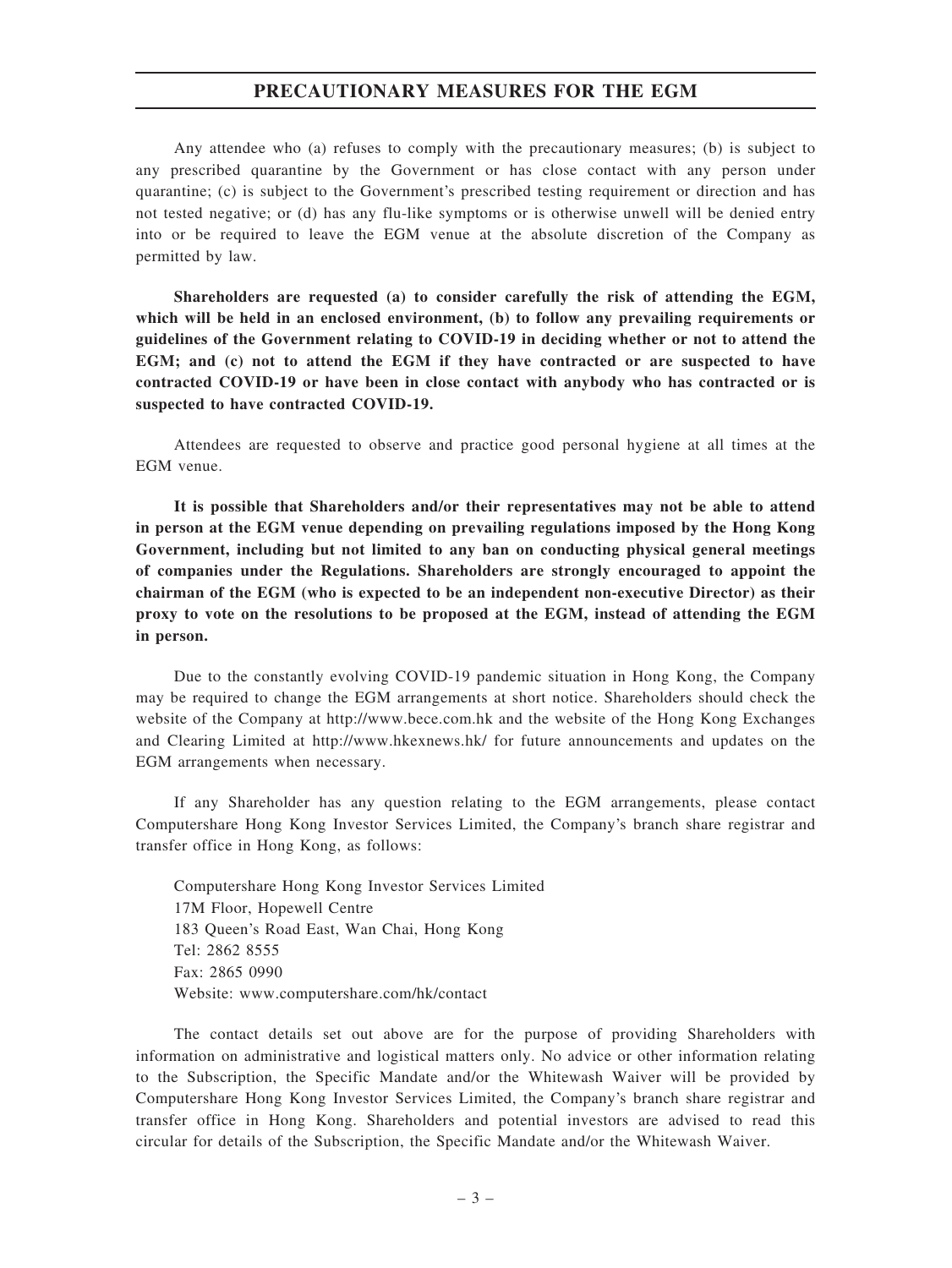In this circular, unless the context otherwise requires, the following expressions have the following meanings:

| "acting in concert"        | has the meaning ascribed to it under the Takeovers Code                                                                                                                                                                                                                                                                                                           |
|----------------------------|-------------------------------------------------------------------------------------------------------------------------------------------------------------------------------------------------------------------------------------------------------------------------------------------------------------------------------------------------------------------|
| "associate(s)"             | has the meaning ascribed to it under the Takeovers Code or<br>the Listing Rules (as the case may be)                                                                                                                                                                                                                                                              |
| "Banks"                    | a syndicate of banks, being (i) third parties independent of<br>and not connected with the Company and its connected<br>persons; and (ii) third parties independent of and not<br>connected with the Subscriber, any party acting in concert<br>with it, CSFG and its connected persons. As at the Latest<br>Practicable Date, none of the Banks is a Shareholder |
| "Board"                    | the board of Directors                                                                                                                                                                                                                                                                                                                                            |
| "BE BVI"                   | Beijing Enterprises Group (BVI) Company Limited, the<br>details of which are set out in the section headed "Effect<br>on the Shareholding Structure of the Company" of this<br>circular                                                                                                                                                                           |
| "BE Environmental"         | Beijing Enterprises Environmental Construction Limited,<br>the details of which are set out in the section headed<br>"Effect on the Shareholding Structure of the Company" of<br>this circular                                                                                                                                                                    |
| "BE Group"                 | Beijing Enterprises Group Company Limited* (北京控股集<br>團有限公司), the details of which are set out in the section<br>headed "Effect on the Shareholding Structure of the<br>Company" of this circular                                                                                                                                                                  |
| "BEHL"                     | Beijing Enterprises Holdings Limited, a company<br>incorporated in Hong Kong with limited liability, the<br>shares of which are listed on the Main Board of the Stock<br>Exchange (Stock Code: 392)                                                                                                                                                               |
| "Beijing Xinyu Investment" | 北京信聿投資中心(有限合夥)(Beijing Xinyu Investment<br>Centre (Limited Partnership)*), the details of which are set<br>out in the section headed "Effect on the Shareholding<br>Structure of the Company" of this circular                                                                                                                                                    |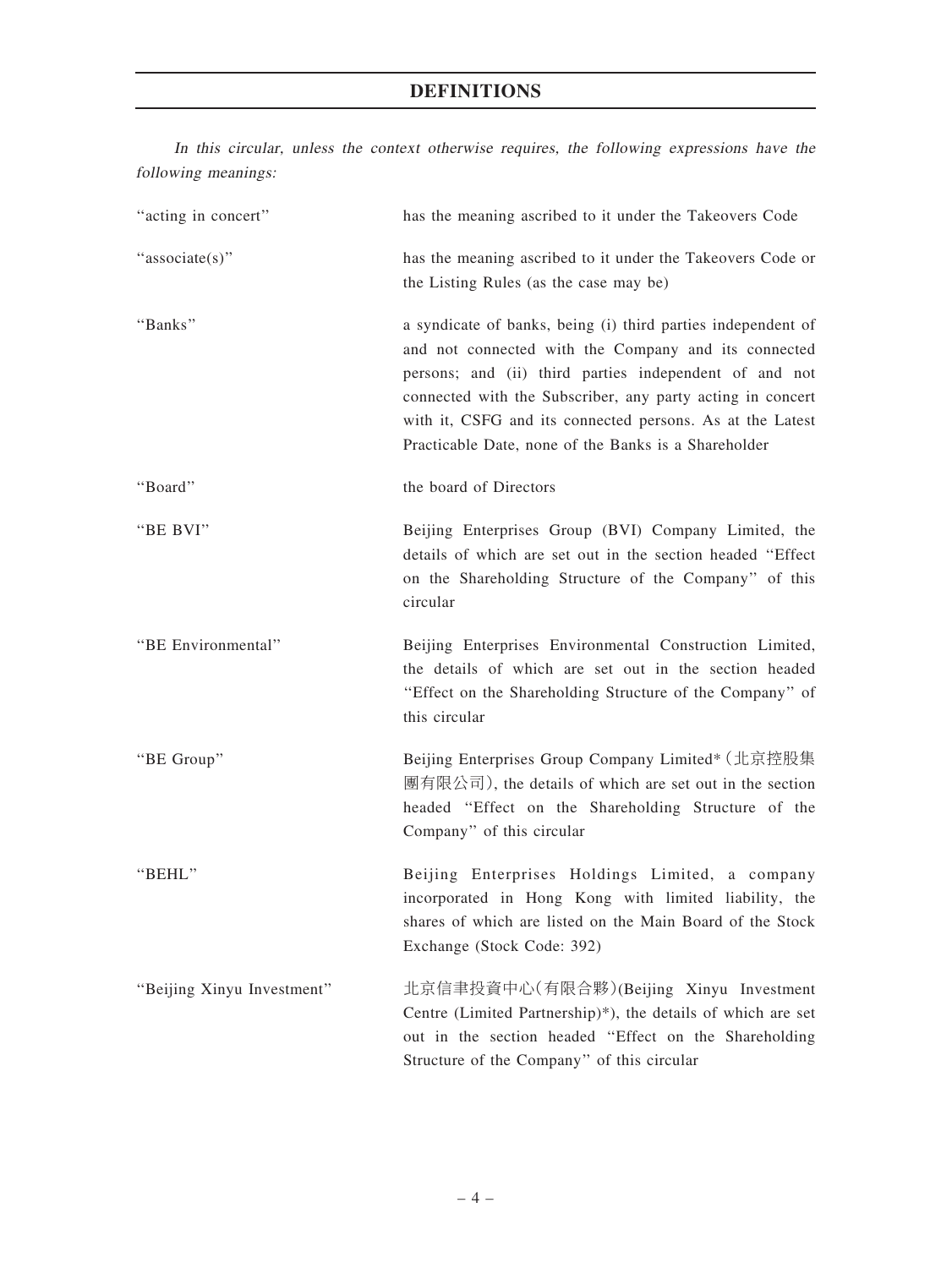| "Beijing Youde Investment" | 北京宥德投資管理中心(有限合夥)(Beijing Youde<br>Investment Management Centre (Limited Partnership)*),<br>the details of which are set out in the section headed<br>"Effect on the Shareholding Structure of the Company" of<br>this circular                                                                                                    |
|----------------------------|-----------------------------------------------------------------------------------------------------------------------------------------------------------------------------------------------------------------------------------------------------------------------------------------------------------------------------------|
| "Beiging Smart"            | 天津北清電力智慧能源有限公司 (Tianjin Beiqing Electric<br>Smart Energy Co., Ltd.*), formerly known as 北清清潔能<br>源投資有限公司 (Beiqing Clean Energy Investment Co.,<br>Ltd.*), a limited liability company established in the PRC<br>and an indirect non-wholly owned subsidiary of the<br>Company                                                     |
| "BENE"                     | 北京北控光伏科技發展有限公司 (Beijing Enterprises New<br>Energy Company Limited*), a company established in the<br>PRC with limited liability and an indirect wholly-owned<br>subsidiary of the Company                                                                                                                                         |
| "BEWG"                     | Beijing Enterprises Water Group Limited, a company<br>incorporated in Bermuda with limited liability whose<br>shares are listed on the Main Board of the Stock Exchange<br>(Stock Code: 371)                                                                                                                                      |
| "BHL"                      | Beijing Holdings Limited, the details of which are set out<br>in the section headed "Effect on the Shareholding Structure<br>of the Company" of this circular                                                                                                                                                                     |
| "Business Day(s)"          | any day (excluding Saturdays, Sundays, public holidays<br>and days on which a tropical cyclone warning No. 8 or<br>above or a "black rainstorm warning signal" is hoisted in<br>Hong Kong at any time between 9:00 a.m. and 5:00 p.m.)<br>on which licensed banks generally are open for general<br>banking business in Hong Kong |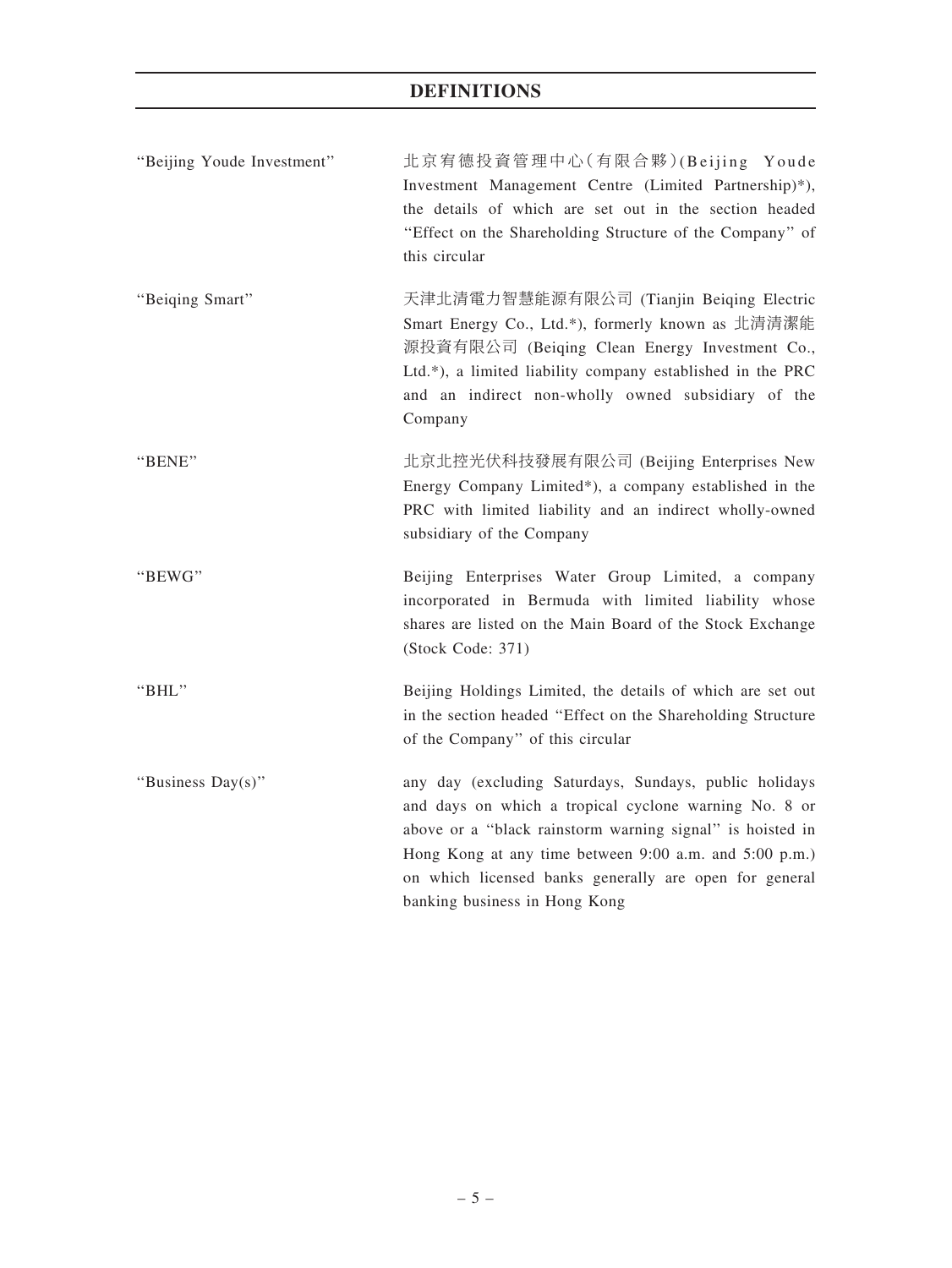| "Capital Contribution Agreements" | the capital contribution agreements and the supplemental<br>agreements dated 27 December 2019, 30 July 2020, 11<br>December 2020, 26 March 2021 and 17 September 2021,<br>entered into between, amongst others, Beiqing Smart and<br>the Investors (as applicable), as supplemented by<br>supplemental agreements entered into between the parties,<br>as more particularly set out in the announcements of the<br>Company dated 27 December 2019, 30 July 2020, 26<br>March 2021 and 17 September 2021 and the circular dated<br>24 December 2020 |
|-----------------------------------|----------------------------------------------------------------------------------------------------------------------------------------------------------------------------------------------------------------------------------------------------------------------------------------------------------------------------------------------------------------------------------------------------------------------------------------------------------------------------------------------------------------------------------------------------|
| "CITIC Private Equity Funds"      | 中信產業投資基金管理有限公司 (CITIC Private Equity<br>Funds Management Co., Ltd.*), the details of which are<br>set out in the section headed "Effect on the Shareholding<br>Structure of the Company" of this circular                                                                                                                                                                                                                                                                                                                                          |
| "CITIC Securities International"  | CITIC Securities International Company Limited, the<br>details of which are set out in the section headed "Effect<br>on the Shareholding Structure of the Company" of this<br>circular                                                                                                                                                                                                                                                                                                                                                             |
| "CLSA Global"                     | CLSA Global Investments Management Limited, the details<br>of which are set out in the section headed "Effect on the<br>Shareholding Structure of the Company" of this circular                                                                                                                                                                                                                                                                                                                                                                    |
| "Company"                         | Beijing Enterprises Clean Energy Group Limited, a<br>company incorporated in the Cayman Islands with limited<br>liability, the Shares of which are listed on the Main Board<br>of the Stock Exchange (Stock Code: 1250)                                                                                                                                                                                                                                                                                                                            |
| "Completion"                      | completion of the Subscription in accordance with the<br>terms and conditions of the Subscription Agreement                                                                                                                                                                                                                                                                                                                                                                                                                                        |
| "Completion Date"                 | the second Business Day after all the conditions precedent<br>have been fulfilled or waived (as the case may be), or such<br>other date as may be agreed by the Subscriber and the<br>Company in writing                                                                                                                                                                                                                                                                                                                                           |
| "connected person(s)"             | has the meaning ascribed to it under the Listing Rules                                                                                                                                                                                                                                                                                                                                                                                                                                                                                             |
| "controlling shareholder(s)"      | has the meaning ascribed to it under the Listing Rules                                                                                                                                                                                                                                                                                                                                                                                                                                                                                             |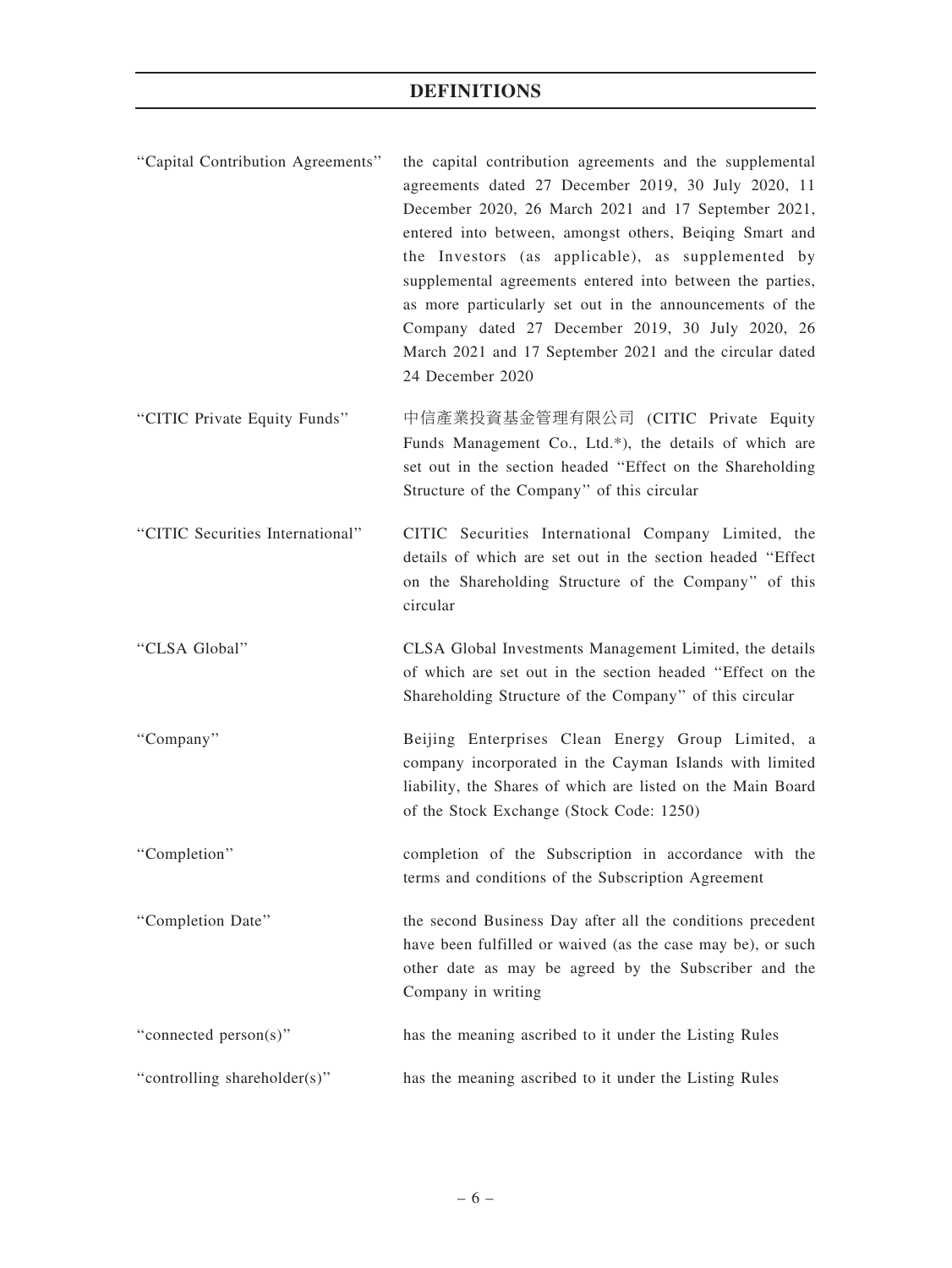| "CSFG"                | China Shandong Hi-Speed Financial Group Limited (中國<br>山東高速金融集團有限公司), a company incorporated in<br>Bermuda with limited liability, the shares of which are<br>listed on the Main Board of the Stock Exchange (Stock<br>Code: 412)    |
|-----------------------|--------------------------------------------------------------------------------------------------------------------------------------------------------------------------------------------------------------------------------------|
| "CSFG Board"          | the board of CSFG Directors                                                                                                                                                                                                          |
| "CSFG Director(s)"    | the director(s) of CSFG                                                                                                                                                                                                              |
| "CSFG Group"          | CSFG and its subsidiaries                                                                                                                                                                                                            |
| "CSFG SGM"            | a special general meeting of CSFG to be convened and<br>held at the time, date and location to be further announced<br>by CSFG for the CSFG Shareholders to consider and, if<br>thought fit, approve, among others, the Subscription |
| "CSFG Shares"         | shares of CSFG                                                                                                                                                                                                                       |
| "CSFG Shareholder(s)" | holder(s) of the CSFG Shares                                                                                                                                                                                                         |
| "CSFG 2021 Circular"  | the announcements of CSFG dated 23 November 2021, 20<br>December 2021 and 1 March 2022 and the circular of<br>CSFG dated 7 December 2021                                                                                             |
| "CTSL Green Power"    | CTSL Green Power Investment Limited, the details of<br>which are set out in the section headed "Effect on the<br>Shareholding Structure of the Company" of this circular                                                             |
| "CTSL New Energy"     | CTSL New Energy Investment Limited, the details of<br>which are set out in the section headed "Effect on the<br>Shareholding Structure of the Company" of this circular                                                              |
| "Deposit"             | a refundable deposit in the sum of HK\$200,000,000<br>payable by the Subscriber to the Company within two<br>Business Days after the date of the Subscription Agreement                                                              |
| " $Directory$ "       | the director(s) of the Company                                                                                                                                                                                                       |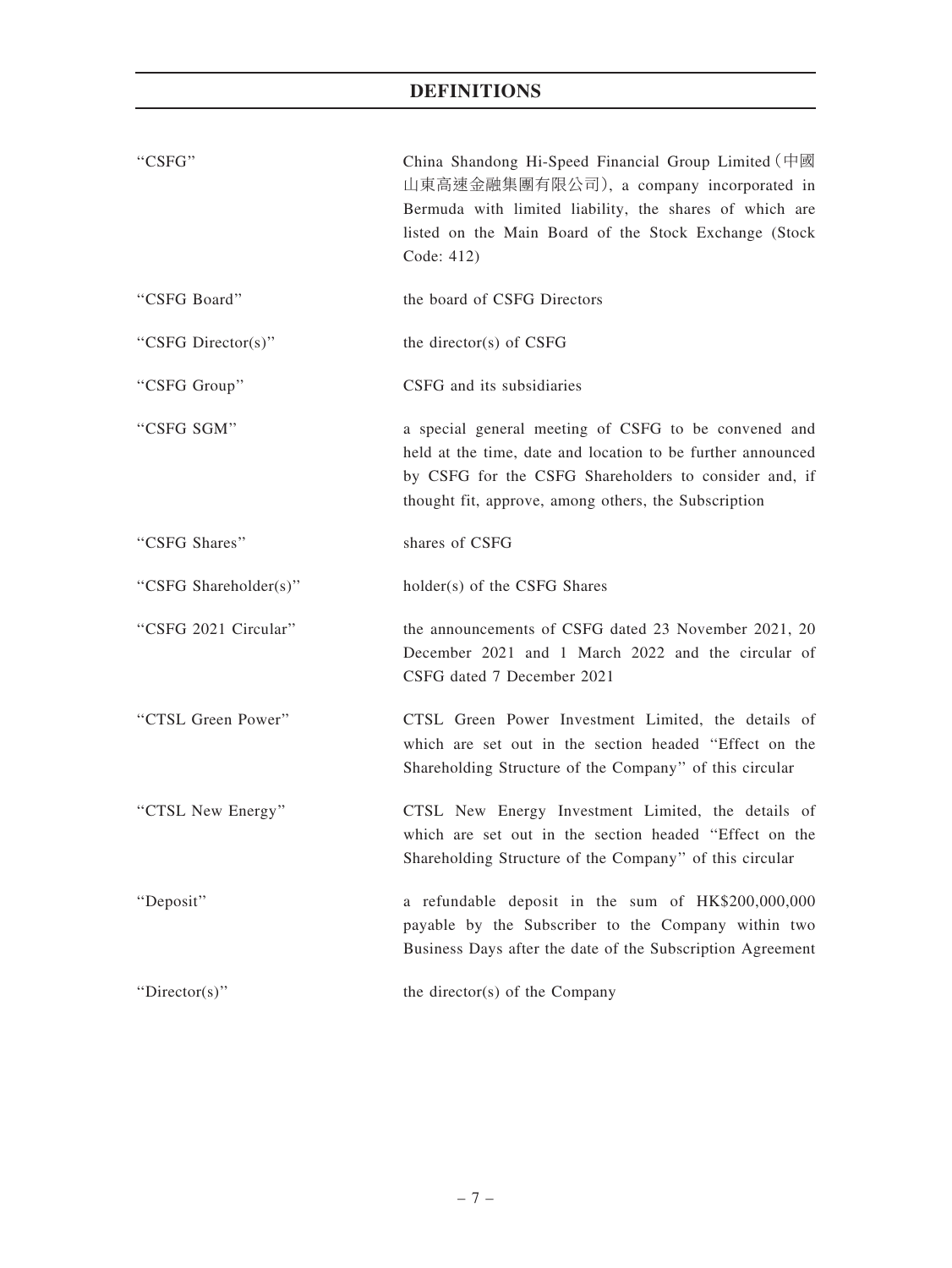| "EGM"                         | an extraordinary general meeting of the Company to be<br>convened and held at 4:00 p.m. on Friday, 29 April 2022<br>at 66th Floor, Central Plaza, 18 Harbour Road, Wanchai,<br>Hong Kong for the Independent Shareholders to consider<br>and, if thought fit, approve, among others, the<br>Subscription, the Specific Mandate and the Whitewash<br>Waiver                                                                                        |
|-------------------------------|---------------------------------------------------------------------------------------------------------------------------------------------------------------------------------------------------------------------------------------------------------------------------------------------------------------------------------------------------------------------------------------------------------------------------------------------------|
| "Enlarged CSFG Group"         | the CSFG Group as enlarged by the Subscription<br>immediately after Completion                                                                                                                                                                                                                                                                                                                                                                    |
| "Executive"                   | the Executive Director of the Corporate Finance Division<br>of the SFC or any delegate of the Executive Director                                                                                                                                                                                                                                                                                                                                  |
| "Fast Top"                    | Fast Top Investment Limited, a wholly-owned subsidiary<br>of BEWG                                                                                                                                                                                                                                                                                                                                                                                 |
| "First Round Investors"       | 天津市平安消費科技投資合夥企業(有限合夥)(Tianjin<br>Ping An Consumption Technology Investment Partnership<br>(Limited Partnership)*), 嘉興智精投資合夥企業(有限合<br>夥)(Jiaxing Zhijing Investment Partnership Enterprise<br>(Limited Partnership)*), 嘉興智精恒錦投資合夥企業(有限<br>合夥)(Jiaxing Zhijing Hengjin Investment Partnership<br>Enterprise (Limited Partnership)*) and 嘉興智精恒睿投資<br>合夥企業(有限合夥)(Jiaxing Zhijing Hengrui Investment<br>Partnership Enterprise (Limited Partnership)*) |
| "Group"                       | the Company and its subsidiaries                                                                                                                                                                                                                                                                                                                                                                                                                  |
| "Hong Kong"                   | the Hong Kong Special Administrative Region of the PRC                                                                                                                                                                                                                                                                                                                                                                                            |
| "HK\$"                        | Hong Kong dollar, the lawful currency of Hong Kong                                                                                                                                                                                                                                                                                                                                                                                                |
| "Independent Board Committee" | an independent board committee of the Board comprising<br>all three independent non-executive Directors, namely Mr.<br>Li Fujun, Mr. Xu Honghua and Mr. Chiu Kung Chik,<br>established in compliance with Rule 2.8 of the Takeovers<br>Code, who have no direct or indirect interest in the<br>Subscription, the Specific Mandate or the Whitewash<br>Waiver                                                                                      |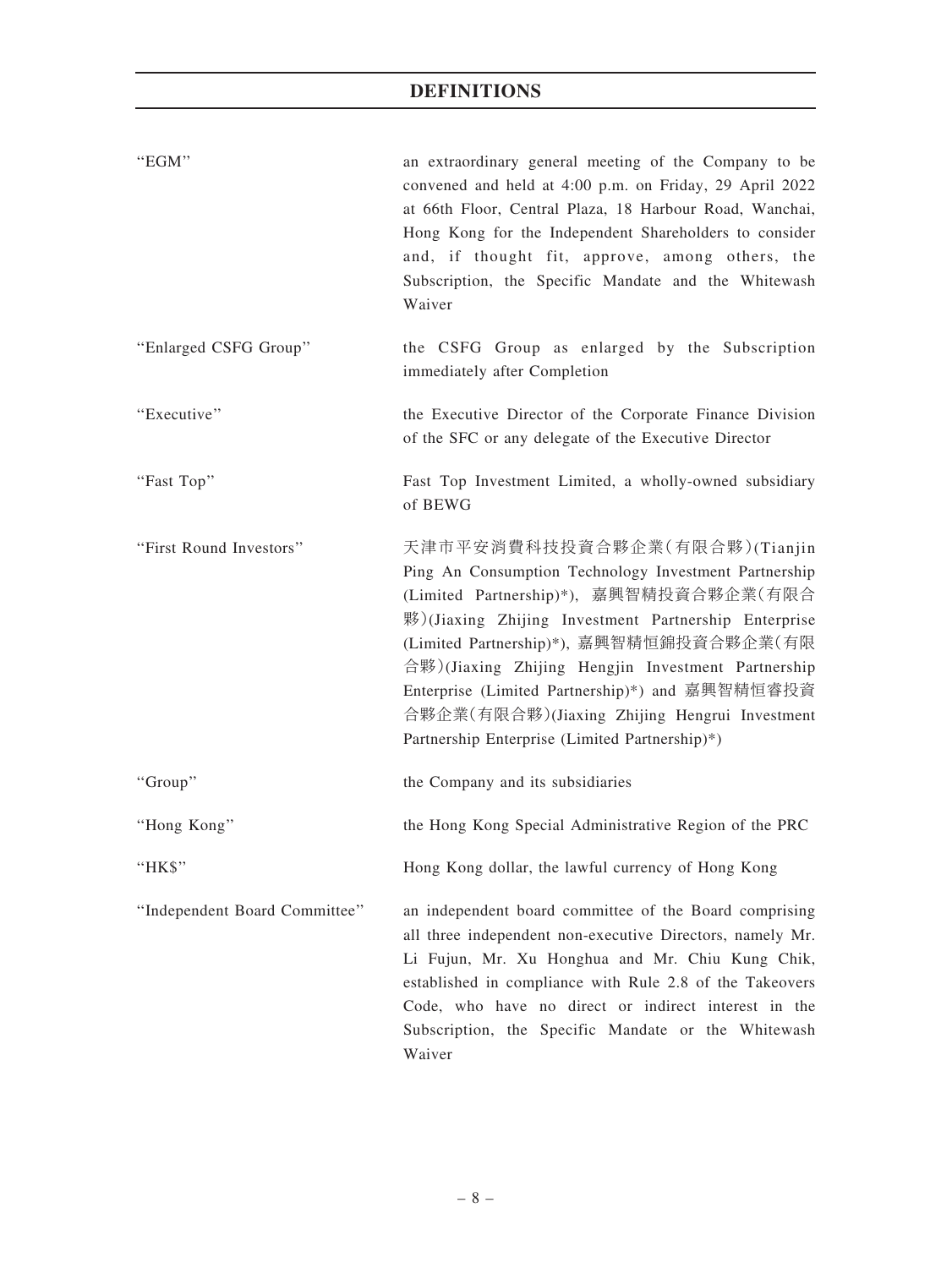- ''Independent Financial Adviser'' Lego Corporate Finance Limited, a licensed corporation under the SFO to carry out Type 6 (advising on corporate finance) regulated activity as defined in the SFO, being the independent financial adviser appointed with the approval of the Independent Board Committee to advise the Independent Board Committee and the Independent Shareholders in respect of the Subscription Agreement, the Specific Mandate and/or the Whitewash Waiver
- ''Independent Shareholders'' Shareholder(s) other than: (i) the Subscriber, CSFG and parties acting in concert with them; (ii) those who are involved in or interested in the Subscription Agreement, the Specific Mandate and/or the Whitewash Waiver (including Fast Top, Mr. Hu Xiaoyong (and his controlled entities) and Mr. Tan Zaixing); and (iii) those who are required to abstain from voting at the EGM to consider and approve the Subscription Agreement, the Specific Mandate and/or the Whitewash Waiver under the Listing Rules and/ or the Takeovers Code
- ''Investors'' the investors who have made capital contributions to Beiqing Smart in its four rounds of fund-raisings under the Capital Contribution Agreements, including, amongst others, the First Round Investors, Second Round Investors and Third Round Investor
- ''Joint Announcement'' the announcement jointly issued by the Company and CSFG dated 14 March 2022 in relation to, among other things, the Subscription, the Specific Mandate and the Whitewash Waiver;
- ''Last Trading Day'' 4 March 2022, being the last full trading day of the Shares before the release of the Joint Announcement
- ''Latest Practicable Date'' 30 March 2022, being the latest practicable date prior to the printing of this circular for ascertaining certain information for the purpose of inclusion in this circular
- ''Listing Rules'' the Rules Governing the Listing of Securities on The Stock Exchange of Hong Kong Limited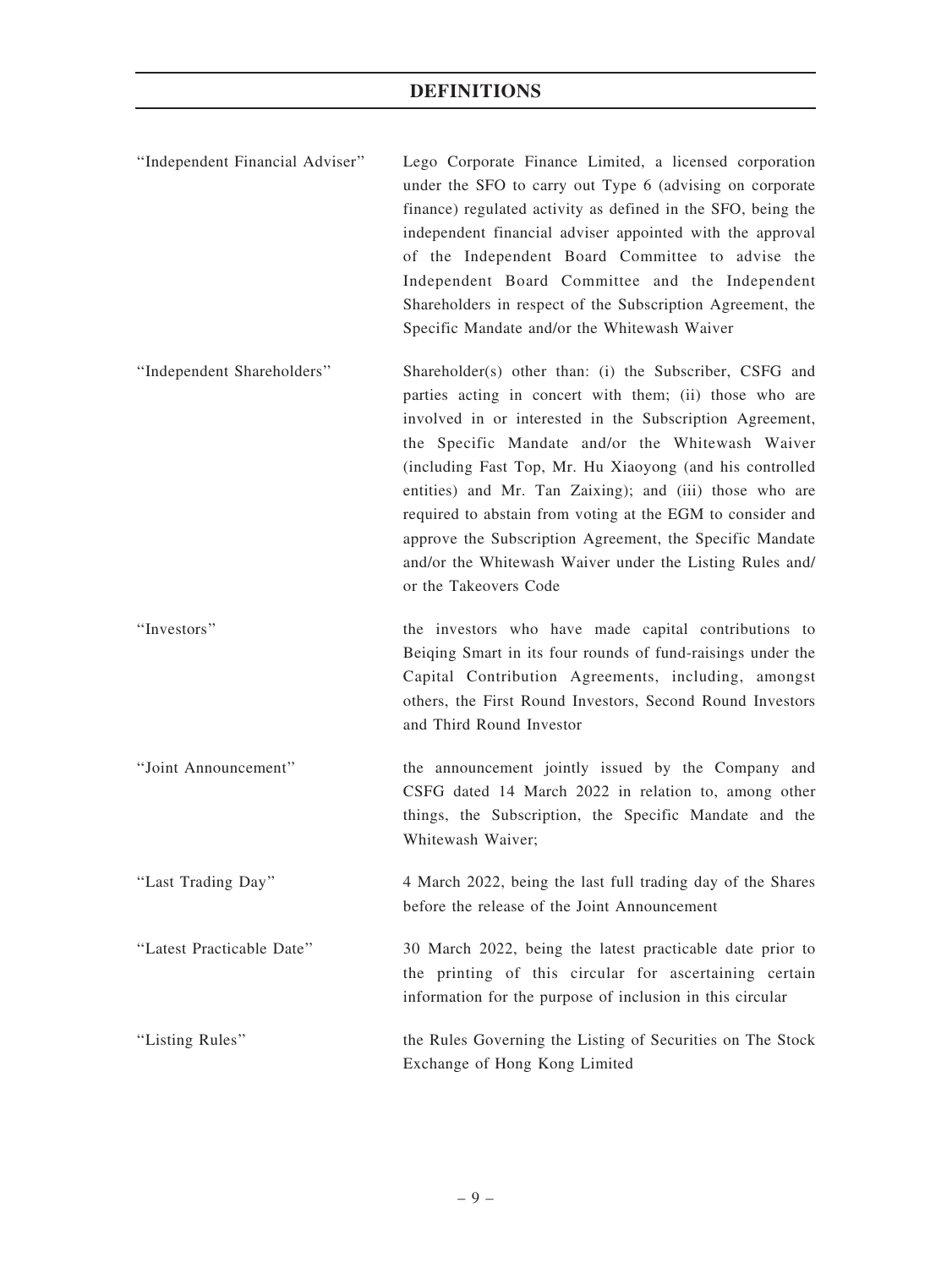| "Long Stop Date"         | 30 April 2022, which will be automatically extended to 20<br>May 2022 if, amongst others, CSFG and the Company<br>having despatched their respective circulars in respect of<br>the Subscription on or before 30 April 2022. Nonetheless,<br>the Long Stop Date may be extended by mutual agreement<br>between the Subscriber and the Company                                                                         |
|--------------------------|-----------------------------------------------------------------------------------------------------------------------------------------------------------------------------------------------------------------------------------------------------------------------------------------------------------------------------------------------------------------------------------------------------------------------|
| $\lq M$ W"               | megawatts, which is equal to 1,000,000 watts                                                                                                                                                                                                                                                                                                                                                                          |
| "Options"                | the conditional options granted to the First Round<br>Investors, Second Round Investors and Third Round<br>Investor to request BENE or Beiging Smart to repurchase<br>its equity interests in Beiqing Smart. For more details,<br>please refer to the sub-section headed "Reasons for and<br>benefits of the Subscription for the Company - Options<br>under the Capital Contribution Agreements" of this<br>circular |
| "PRC"                    | the People's Republic of China (excluding, for the purpose<br>of this circular only, Hong Kong, the Macau Special<br>Administrative Region of the PRC and Taiwan region)                                                                                                                                                                                                                                              |
| "Re-financing"           | the re-financing of the Syndicated Loan by way of debt<br>financing or other means of fund-raising                                                                                                                                                                                                                                                                                                                    |
| "Relevant Period"        | the period beginning six months (i.e. 14 September 2021)<br>immediately prior to the date of the Joint Announcement<br>and ending on the Latest Practicable Date                                                                                                                                                                                                                                                      |
| "return on equity"       | calculated based on the profit for the year attributable to<br>equity holders of a company divided by the average of<br>equity attributable to equity holders of such company as of<br>the beginning and the end of the relevant year and<br>multiplied by 100%                                                                                                                                                       |
| "RMB"                    | Renminbi, the lawful currency of the PRC                                                                                                                                                                                                                                                                                                                                                                              |
| "Second Round Investors" | 深圳市海匯全贏投資諮詢合夥企業(有限合夥)(Shenzhen<br>Haihui Quanying Investment Consulting Partnership<br>Enterprise (Limited Partnership)*) and 啟鷺(廈門)股權投<br>資合夥企業(有限合夥)(Qilu (Xiamen) Equity Investment<br>Partnership Enterprise (Limited Partnership)*)                                                                                                                                                                              |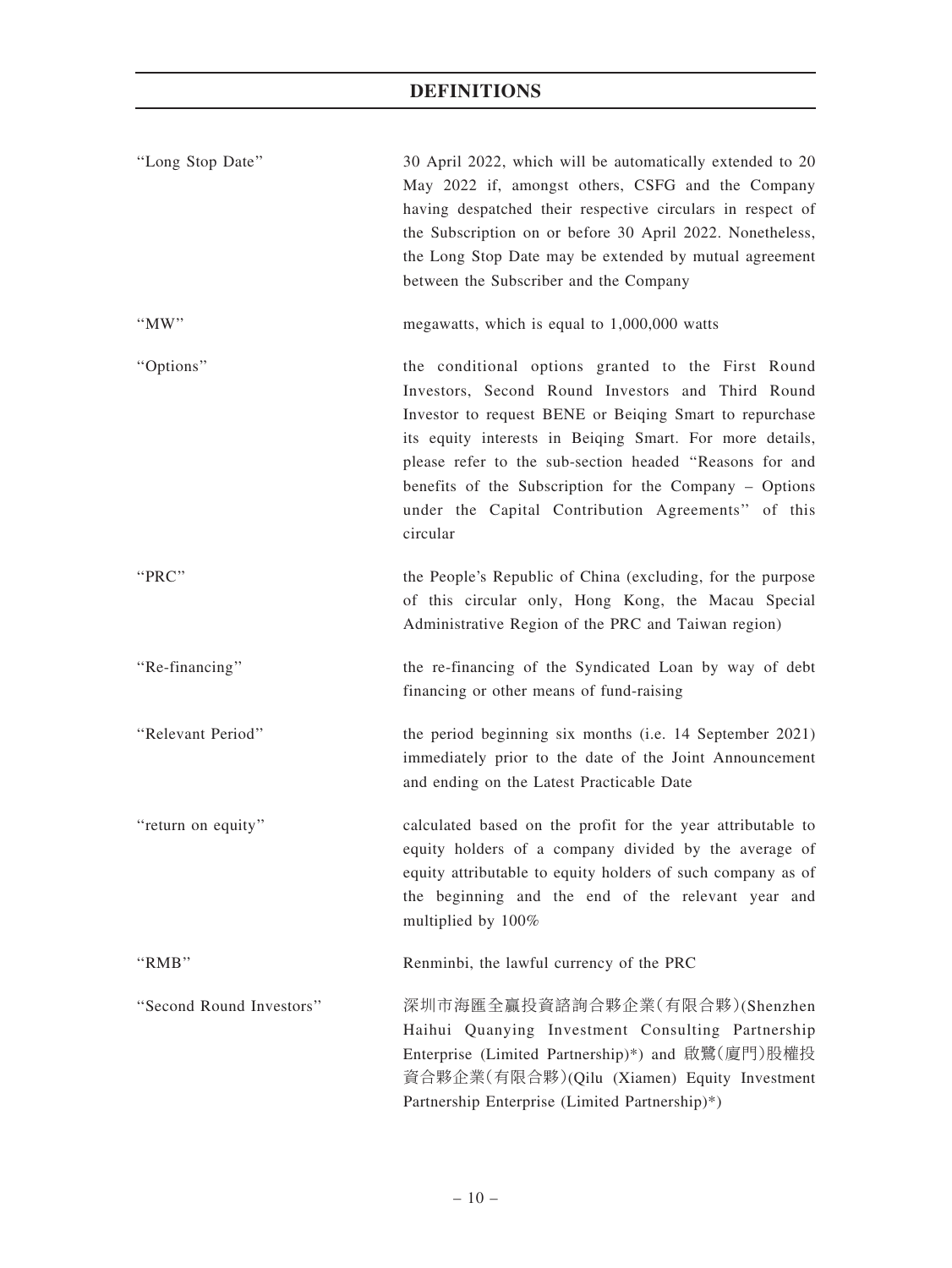| "SDHS Group"          | Shandong Hi-Speed Group Co., Ltd.* (山東高速集團有限<br>公司), a company established in the PRC with limited<br>liability and a controlling shareholder of CSFG                                                                           |
|-----------------------|---------------------------------------------------------------------------------------------------------------------------------------------------------------------------------------------------------------------------------|
| "SFC"                 | the Securities and Futures Commission                                                                                                                                                                                           |
| "SFO"                 | Securities and Futures Ordinance (Cap 571 of the laws of<br>Hong Kong)                                                                                                                                                          |
| "Shanghai Pannuo"     | 上海磐諾企業管理有限公司 (Shanghai Pannuo Enterprise<br>Management Service Company Limited*), the details of<br>which are set out in the section headed "Effect on the<br>Shareholding Structure of the Company" of this circular           |
| "Shares"              | ordinary share(s) of HK\$0.001 each in the share capital of<br>the Company                                                                                                                                                      |
| "Shareholder(s)"      | holder(s) of the Shares                                                                                                                                                                                                         |
| "Share Option(s)"     | share options granted by the Company under the Share<br>Option Scheme                                                                                                                                                           |
| "Share Option Scheme" | the share option scheme of the Company adopted by the<br>Shareholders on 11 June 2013                                                                                                                                           |
| "SP Agreement"        | a share purchase agreement dated 23 November 2021<br>entered into between the Subscriber (as purchaser) and the<br>Vendors in relation to the acquisition of 14,470,000,000<br>Shares at the consideration of HK\$1,273,360,000 |
| "Specific Mandate"    | the specific mandate proposed to be considered, approved<br>and granted by the Independent Shareholders at the EGM<br>to authorize the Board to allot and issue and/or deal in the<br><b>Subscription Shares</b>                |
| "Stock Exchange"      | The Stock Exchange of Hong Kong Limited                                                                                                                                                                                         |
| "Subscriber"          | Profit Plan Global Investment Limited, a company<br>incorporated in British Virgin Islands with limited liability,<br>being the subscriber under the Subscription Agreement and<br>an indirect wholly-owned subsidiary of CSFG  |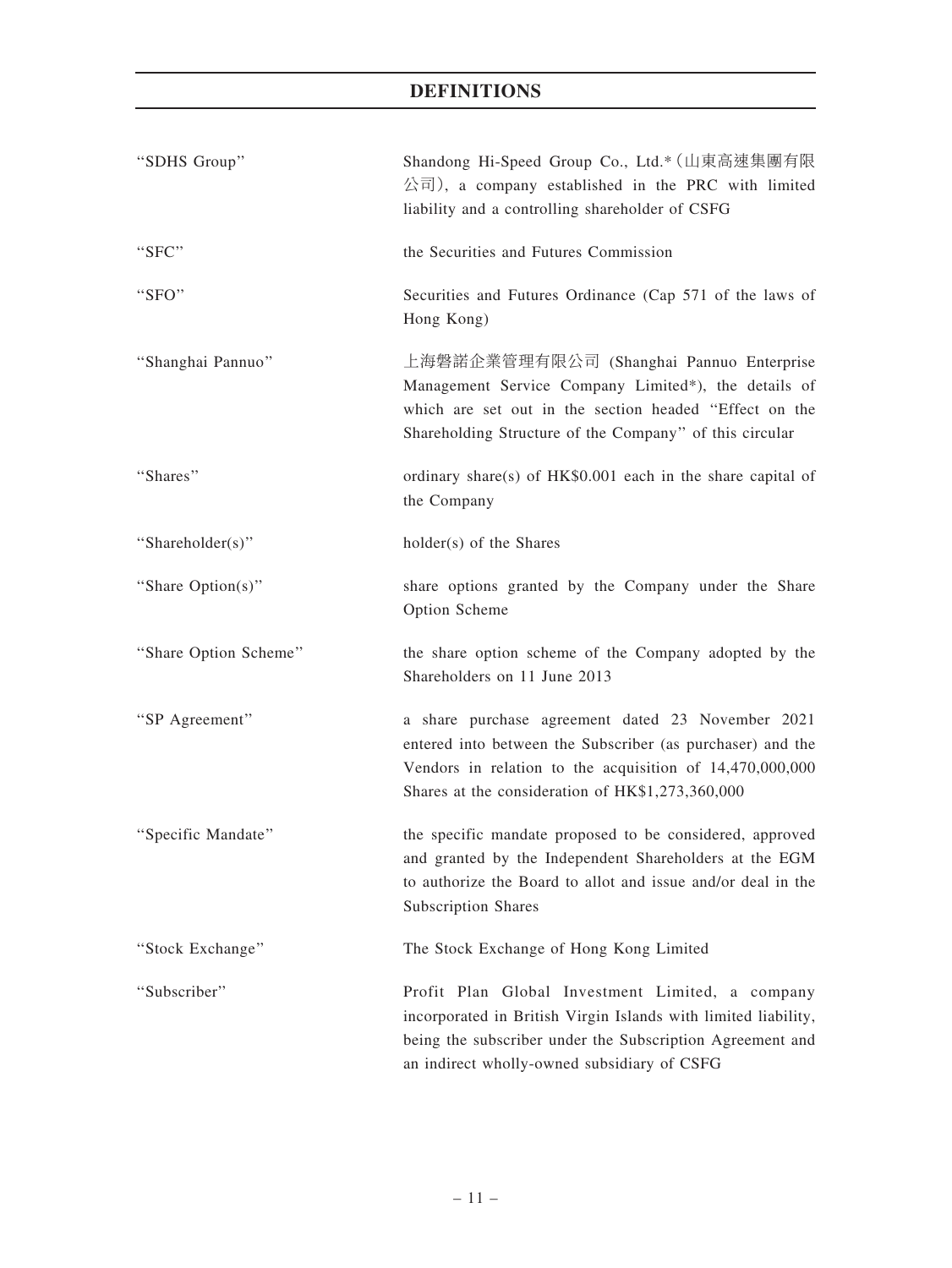| "Subscription"           | the subscription for the Subscription Shares by the<br>Subscriber pursuant to the terms and conditions of the<br>Subscription Agreement                                                                                                                                                          |
|--------------------------|--------------------------------------------------------------------------------------------------------------------------------------------------------------------------------------------------------------------------------------------------------------------------------------------------|
| "Subscription Agreement" | the conditional subscription agreement dated 4 March 2022<br>and entered into between the Company and the Subscriber<br>in connection with the Subscription                                                                                                                                      |
| "Subscription Price"     | HK\$0.096 per Subscription Share                                                                                                                                                                                                                                                                 |
| "Subscription Shares"    | a total of 48,804,039,247 new Shares to be issued and<br>allotted by the Company and subscribed by the Subscriber<br>pursuant to the Subscription Agreement                                                                                                                                      |
| "subsidiary(ies)"        | has the meaning ascribed to it under the Companies<br>Ordinance (Cap 622 of the laws of Hong Kong)                                                                                                                                                                                               |
| "Surviving Provisions"   | provisions in the Subscription Agreement relating to the<br>Deposit, definition and interpretation, conditions precedent,<br>confidentiality, entire agreement and non-reliance, general<br>provisions, notice and other communication, termination<br>and governing laws and dispute resolution |
| "Syndicated Loan"        | a term loan facility due June 2022 provided to the Group<br>by the Banks                                                                                                                                                                                                                         |
| "Takeovers Code"         | the Hong Kong Code on Takeovers and Mergers                                                                                                                                                                                                                                                      |
| "Third Round Investor"   | 橙葉智成(淄博)股權投資合夥企業(有限合夥)(Orange<br>Leaf Zhicheng (Zibo) Equity Investment Partnership<br>Enterprise (Limited Partnership)*)                                                                                                                                                                        |
| "Vendors"                | CTSL Green Power and CTSL New Energy                                                                                                                                                                                                                                                             |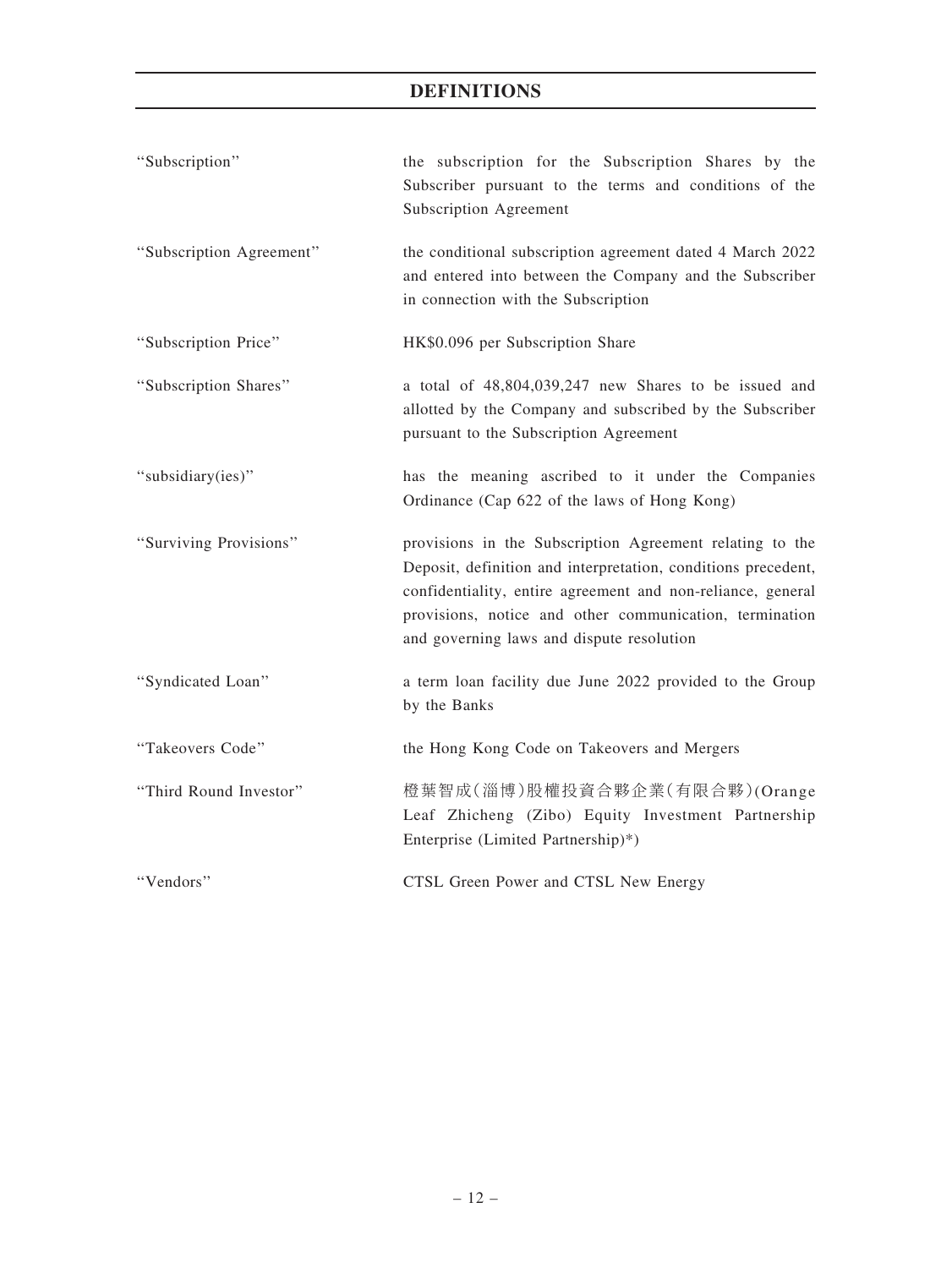''Whitewash Waiver'' the whitewash waiver pursuant to Note 1 on dispensations from Rule 26 of the Takeovers Code in respect of any obligation of the Subscriber to make a mandatory general offer for all the issued Shares and other securities of the Company not already owned, controlled or agreed to be acquired by the Subscriber and any parties acting in concert with it (if applicable) which might otherwise arise as a result of the subscription of the Subscription Shares by the Subscriber pursuant to the Subscription Agreement

''%'' per cent

\* For identification purpose only

In this circular, if there is any inconsistency between the Chinese names of entities or enterprises established in the PRC or Chinese government authorities or departments and their English translations, the Chinese names shall prevail.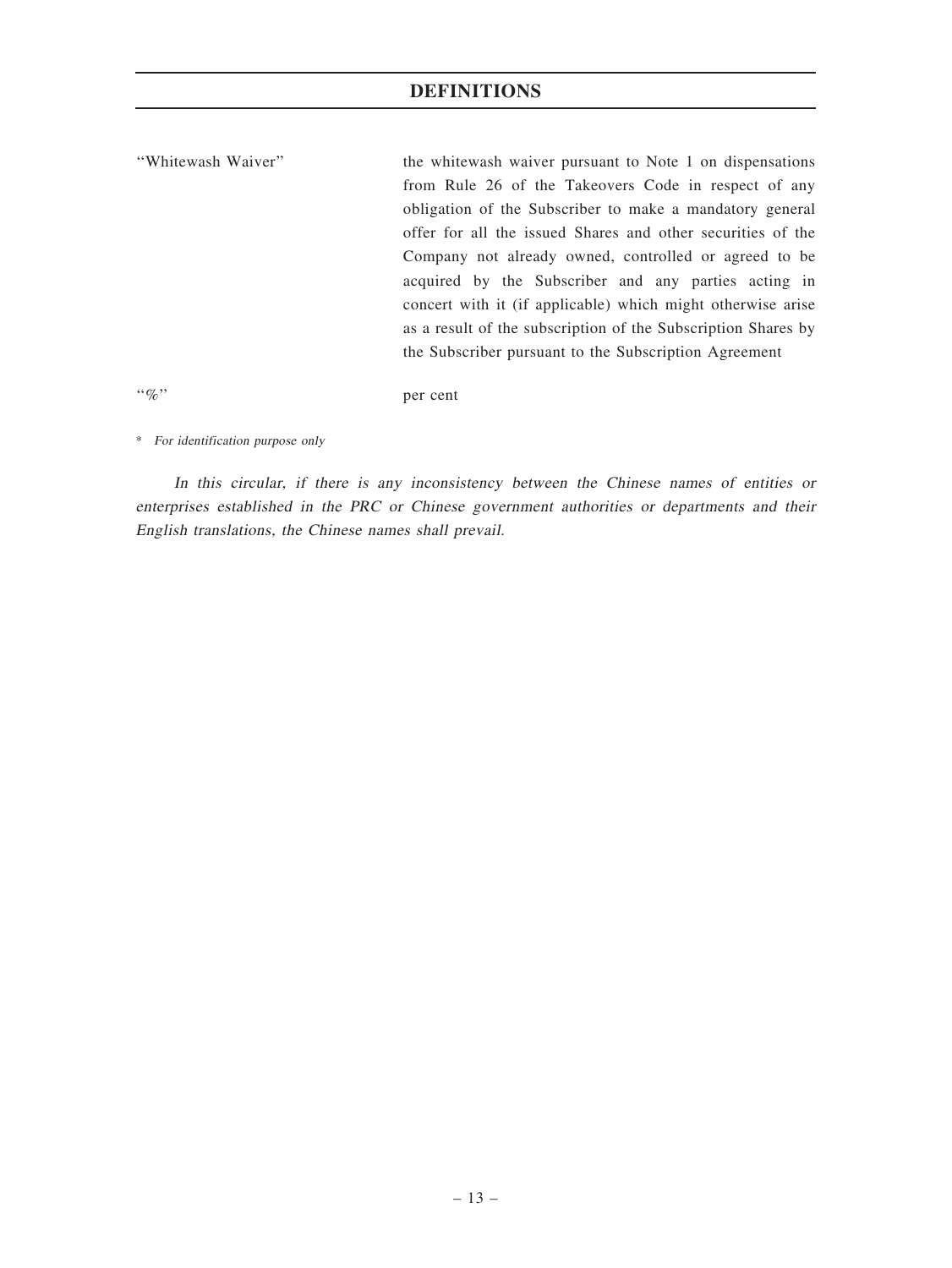

*(Incorporated in the Cayman Islands with limited liability)* 

**(Stock Code: 01250)**

Executive Directors: Mr. Zhang Tiefu (Joint Chairmen) Mr. Hu Xiaoyong (Joint Chairmen) Mr. Yang Guang (Chief Executive Officer) Mr. Shi Xiaobei Mr. Tan Zaixing Ms. Huang Danxia

Independent non-executive Directors: Mr. Li Fujun Mr. Xu Honghua Mr. Chiu Kung Chik

Registered office: Windward 3, Regatta Office Park P.O. Box 1350 Grand Cayman KY1-1108 Cayman Islands

Principal place of business in Hong Kong: Rooms 6706-07, 67th Floor Central Plaza 18 Harbour Road, Wanchai Hong Kong

1 April 2022

To the Shareholders

Dear Sir or Madam,

# (1) ISSUE AND SUBSCRIPTION OF NEW SHARES UNDER SPECIFIC MANDATE; (2) APPLICATION FOR WHITEWASH WAIVER; AND (3) NOTICE OF EGM

## INTRODUCTION

Reference is made to the Joint Announcement in relation to, among other things, the Subscription, the Specific Mandate and the Whitewash Waiver.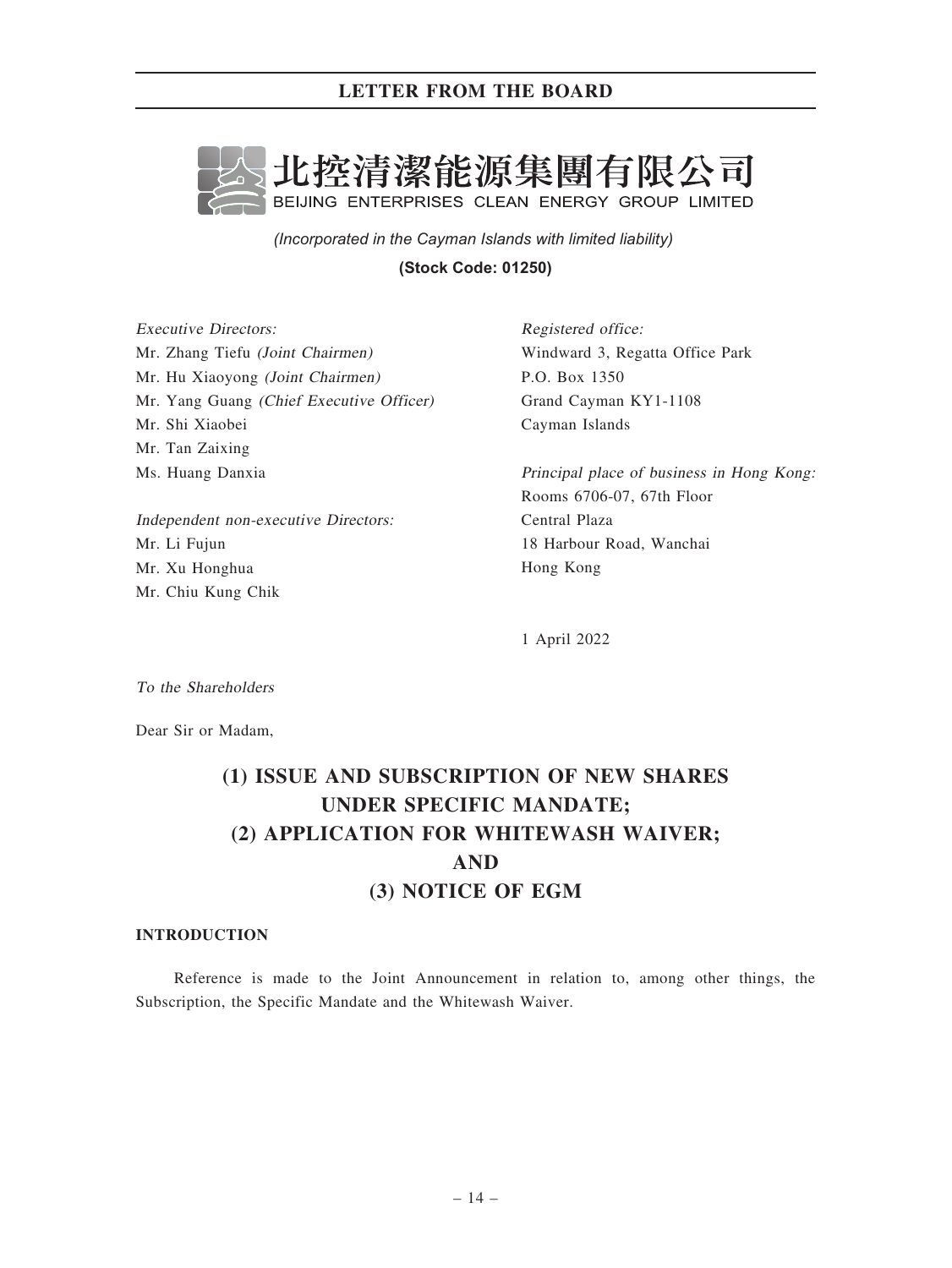The primary purpose of this circular is to provide you with, among other matters, (i) further details of the Subscription, the Specific Mandate and the Whitewash Waiver; (ii) a letter of recommendation from the Independent Board Committee to the Independent Shareholders in relation to the Subscription, the Specific Mandate and the Whitewash Waiver; (iii) a letter of advice from the Independent Financial Adviser to the Independent Board Committee and the Independent Shareholders in relation to the Subscription, the Specific Mandate and the Whitewash Waiver; (iv) the notice of the EGM; and (v) other information as required under the Listing Rules and the Takeovers Code.

#### THE SUBSCRIPTION AGREEMENT

On 4 March 2022 (after trading hours), the Company entered into the Subscription Agreement with the Subscriber (an indirect wholly-owned subsidiary of CSFG), pursuant to which the Company has conditionally agreed to allot and issue, and the Subscriber has conditionally agreed to subscribe for 48,804,039,247 Subscription Shares at the Subscription Price of HK\$0.096 per Subscription Share for the total Consideration of HK\$4,685,187,768.

A summary of the principal terms of the Subscription Agreement is set out below.

#### Date

4 March 2022 (after trading hours)

#### Parties

Issuer : the Company

Subscriber : Profit Plan Global Investment Limited.

As at the Latest Practicable Date, the Subscriber and its ultimate beneficial owner(s) (including CSFG) are parties independent of and not connected with the Company and its connected persons.

#### The Subscription Shares

Pursuant to the Subscription Agreement, the Subscriber has conditionally agreed to subscribe for, and the Company has conditionally agreed to issue a total of 48,804,039,247 Subscription Shares at the Subscription Price of HK\$0.096 per Subscription Share for the total Consideration of HK\$4,685,187,768.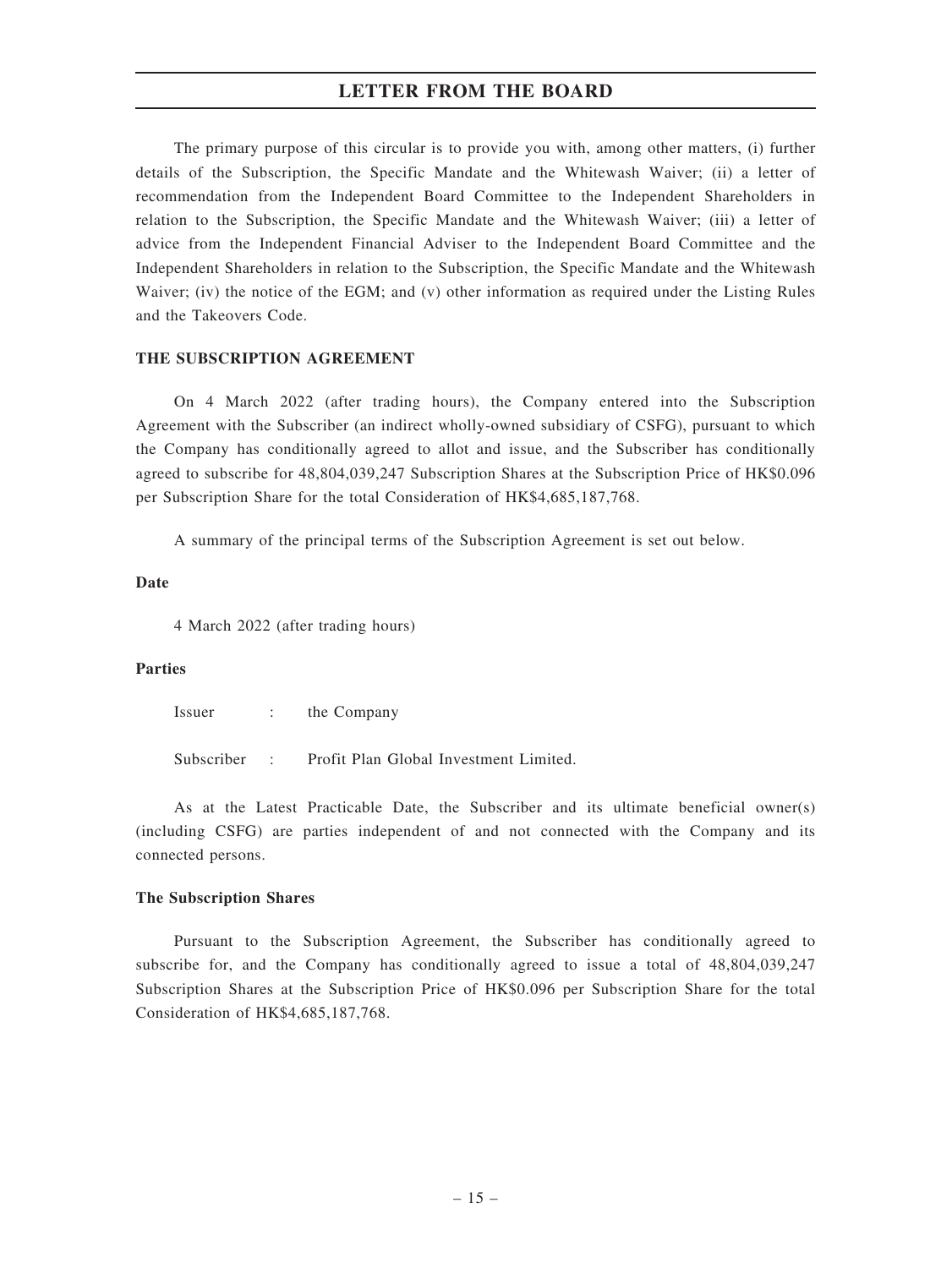As at the Latest Practicable Date, the Company had 63,525,397,057 Shares in issue. The 48,804,039,247 Subscription Shares represent:

- (i) approximately 76.83% of the existing total number of Shares in issue; and
- (ii) approximately 43.45% of the total number of Shares in issue as enlarged by the allotment and issuance of the Subscription Shares upon Completion (assuming that there will be no other change in the total number of Shares).

The aggregate nominal value of the Subscription Shares under the Subscription will be HK\$48,804,039.247.

#### The Deposit

The Subscriber has agreed to pay the Deposit in the sum of HK\$200,000,000 (which amounts to approximately 4.27% of the Consideration) to the Company within two Business Days after the date of the Subscription Agreement. The Deposit shall be settled by immediately available funds through bank transfer or wire transfer into a bank account designated by the Company (or such other means as may be agreed in writing between the Company and the Subscriber). Upon Completion, the Deposit will be used to set off a corresponding part of the total Consideration.

As at the Latest Practicable Date, the Deposit has been paid by the Subscriber to the Company in accordance with the terms and conditions of the Subscription Agreement.

If, after the payment of the Deposit by the Subscriber to the Company:

- (i) the conditions precedent in connection with the Subscriber (i.e. conditions precedent (c) and (j) as set out in the sub-section headed ''The Subscription Agreement – Conditions Precedent'' of this circular) not having been fully fulfilled (or waived) on or before 20 May 2022 (or such other date as may be agreed in writing by the Subscriber and the Company); or
- (ii) Completion not having taken place on or before 31 May 2022 (or such other date as may be agreed in writing by the Subscriber and the Company);

whichever is earlier, which is solely caused by the Subscriber (including failure to obtain necessary approval(s) or consent(s) (which include the approval from CSFG Shareholders at the CSFG SGM), but except for the Stock Exchange and/or the SFC not having approved or completed the vetting of relevant announcement(s), circular(s) or waiver application(s) in respect of the Subscription), the Company is entitled to forfeit the Deposit as liquidated damages and full and final settlement of the damages suffered by the Company.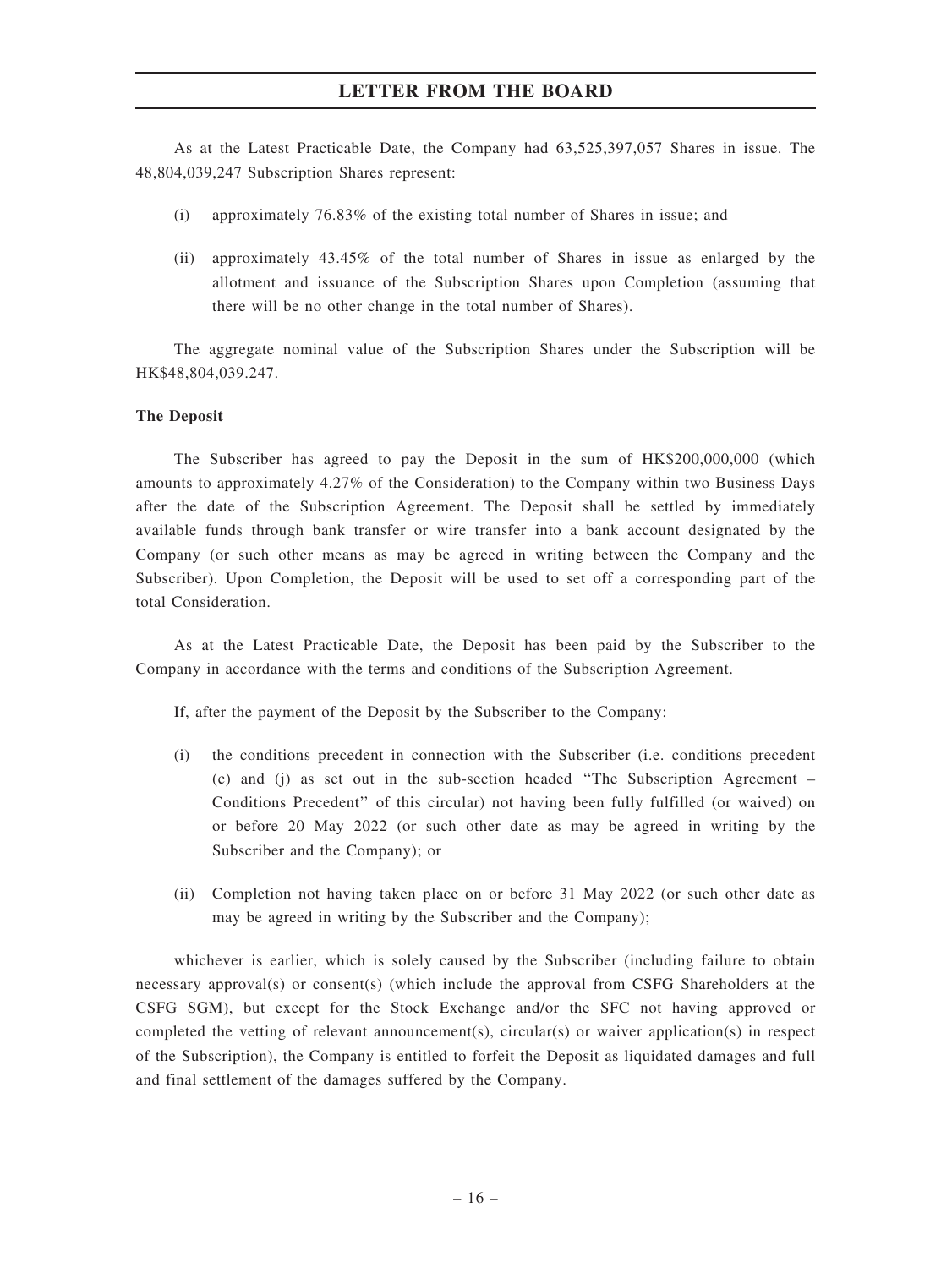If, after the payment of the Deposit by the Subscriber to the Company:

- (i) the conditions precedent in connection with the Company (i.e. conditions precedent (b) to (h) as set out in the sub-section headed ''The Subscription Agreement – Conditions Precedent'' of this circular) not having been fully fulfilled (or waived) on or before 20 May 2022 (or such other date as may be agreed in writing by the Subscriber and the Company); or
- (ii) Completion not having taken place on or before 31 May 2022 (or such other date as may be agreed in writing by the Subscriber and the Company);

whichever is earlier, which is solely caused by the Company (including failure to obtain necessary approval(s) or consent(s) (which include the approval from Independent Shareholders at the EGM), but except for default in debts of the Company, matters and information in relation to the Group disclosed in writing by the Company to the Subscriber during its due diligence process or the Stock Exchange and/or the SFC not having approved or completed the vetting of relevant announcement(s), circular(s) or waiver application(s) in respect of the Subscription), the Company shall within two Business Days after receiving the Subscriber's notice in writing (i) refund the Deposit in full; and (ii) pay HK\$200,000,000 as liquidated damages and full and final settlement of the damages suffered by the Subscriber.

Provided that none of the aforementioned events occurs after the payment of the Deposit by the Subscriber to the Company, if (i) the Subscriber and the Company are unable to fulfil (or waive) all conditions precedent on or before 20 May 2022 (or such other date as may be agreed in writing by the Subscriber and the Company); or (ii) Completion not having taken place on or before 31 May 2022 (or such other date as may be agreed in writing by the Subscriber and the Company), whichever is earlier, the Company shall within two Business Days after receiving a notice in writing from the Subscriber refund the Deposit in full to a bank account designated by the Subscriber in such notice.

#### The Subscription Price

The Subscription Price of HK\$0.096 per Subscription Share represents:

- (i) a discount of approximately 7.69% to the closing price of HK\$0.104 per Share as quoted on the Stock Exchange on 4 March 2022, being the Last Trading Day;
- (ii) a discount of approximately 8.57% to the average of the closing price of the Shares as quoted on the Stock Exchange for the five consecutive trading days up to and including the Last Trading Day of approximately HK\$0.105 per Share;
- (iii) a discount of approximately 6.80% over the average of the closing price of the Shares as quoted on the Stock Exchange for the 10 consecutive trading days up to and including the Last Trading Day of approximately HK\$0.103 per Share;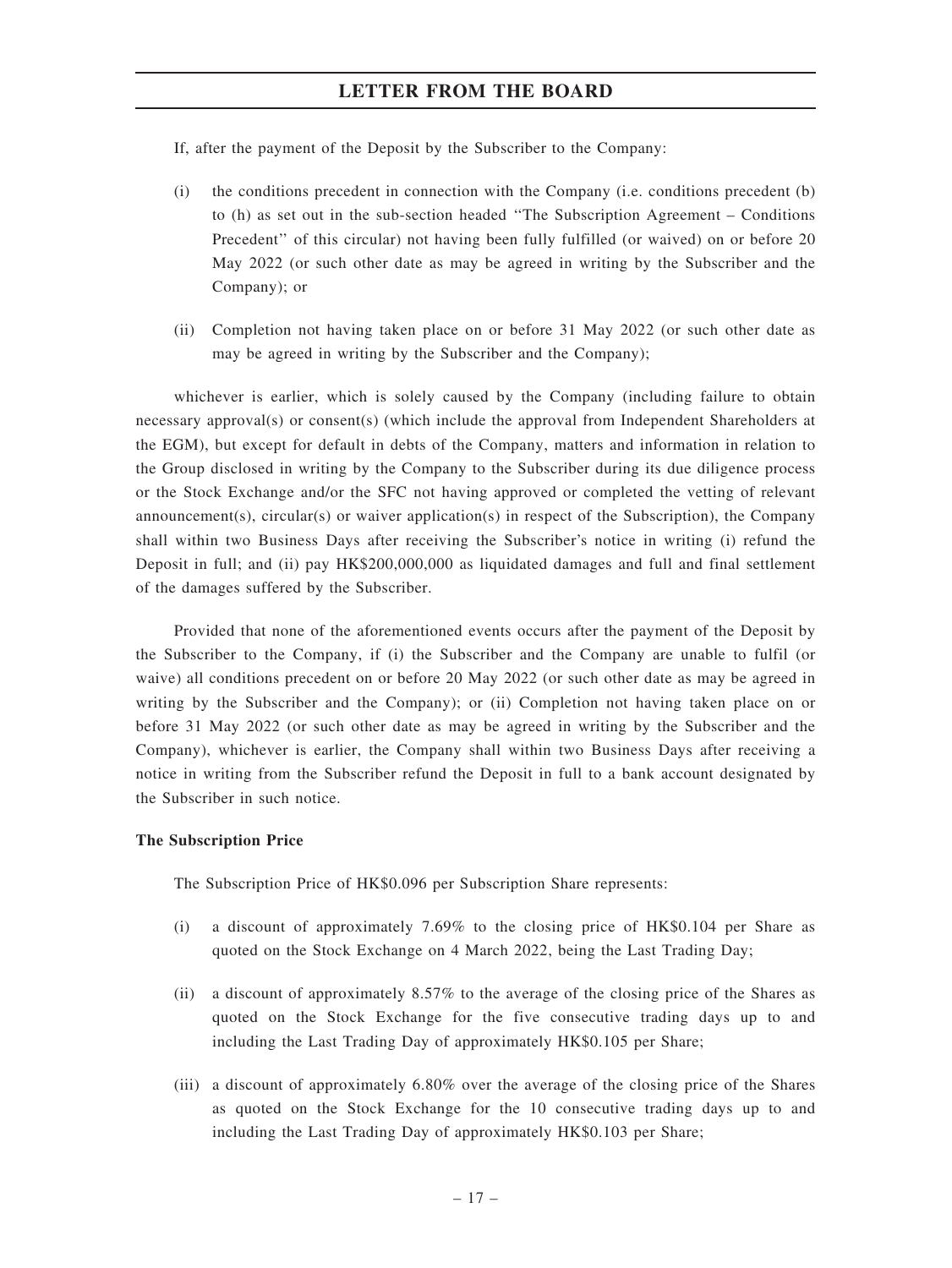- (iv) a discount of approximately 5.88% over the average of the closing prices of the Shares as quoted on the Stock Exchange for the 30 consecutive trading days up to and including the Last Trading Day of approximately HK\$0.102 per Share;
- (v) a premium of approximately 17.07% to the closing price of the Shares as quoted on the Stock Exchange on the Latest Practicable Date of HK\$0.082 per Share; and
- (vi) a discount of approximately 49.47% over the audited consolidated net asset value per Share of approximately HK\$0.19 per Share as at 31 December 2021, calculated based on the Group's audited consolidated net assets of approximately HK\$12,082,054,000 as at 31 December 2021 and 63,525,397,057 Shares in issue as at the Latest Practicable Date.

The net price per Subscription Share is estimated to be approximately HK\$0.096.

Based on the expected cash level and financial condition of the CSFG Group around the time of Completion, (i) approximately 50% of the Consideration could be settled by the available cash of the CSFG Group; (ii) approximately 17% of the Consideration could be settled by the amount recovered from receivables; and (iii) approximately 33% of the Consideration could be settled by proceeds from realizations of high liquidity financial assets in open market to independent third parties who are not Shareholders or parties acting in concert with them. The Subscriber and CSFG are of the view that the CSFG Group would have sufficient cash from its internal resources to settle the Consideration upon Completion. However, the Subscriber and CSFG are open to obtain acquisition financing and/or bond issue to settle around half of the Consideration if the financing costs are within a reasonable range which is acceptable to CSFG and lower than the return on equity of approximately 6.58% of the Group for the year ended 31 December 2020. In the event that the CSFG Group fails to achieve (ii) and/or (iii) above causing insufficient fund to fully settle the Consideration, the Subscriber and the CSFG Group will obtain financing with the above-mentioned financing costs to settle the shortfall of the Consideration. If the Subscriber and CSFG settle part of the Consideration through the above financing arrangement and given that the financing costs are within a reasonable range, such financing could enhance the cash liquidity and investment return of the CSFG Group and is in the interests of the CSFG and the CSFG Shareholders as a whole.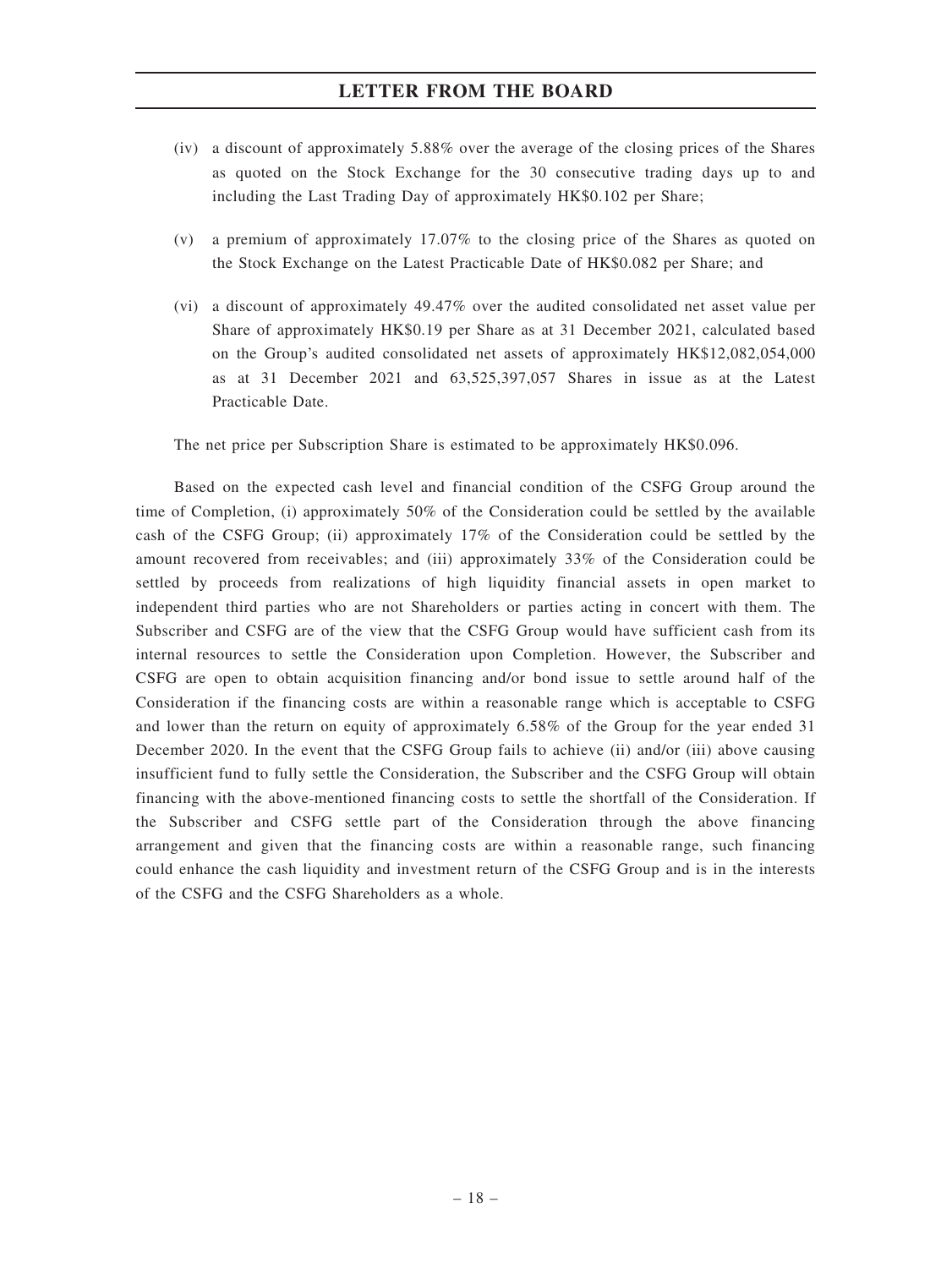The Subscription Price was determined after arm's length negotiations between the Company and the Subscriber, and with reference to the recent and historic price of the Shares and the financial condition of the Group. The Subscription Price of HK\$0.096 per Subscription Share represents (a) a discount of approximately 7.69% over the average closing price of approximately HK\$0.104 per Share as quoted on the Stock Exchange for five consecutive trading days up to and including the last trading day before the date of the Subscription Agreement; and (b) a discount of approximately 5.88% over the average closing price of approximately HK\$0.102 per Share as quoted on the Stock Exchange for 30 consecutive trading days with no trading halt up to and including the last trading day before the date of the Subscription Agreement.

The Directors (including the members of the Independent Board Committee whose opinion is set out in the ''Letter from the Independent Board Committee'' in this circular after taking into account the advice of the Independent Financial Adviser) consider that the basis in determining the Subscription Price and the Consideration is fair and reasonable and on normal commercial terms, and entering into the Subscription Agreement is in the interest of the Company and the Shareholders as a whole.

#### Conditions precedent

Completion is conditional upon the satisfaction (or waiver) (if applicable) of the following conditions precedent on or before the Long Stop Date:

- (a) the passing of resolutions by the Independent Shareholders at the EGM convened in accordance with the Listing Rules and the Takeovers Code approving the Subscription and all transactions contemplated under the Subscription Agreement (including the Whitewash Waiver);
- (b) the listing status of the Company on the Stock Exchange not having been revoked or cancelled at any time before Completion, and the Shares remaining trading on the Stock Exchange at any time before Completion (except for trading halt(s) not exceeding 10 consecutive trading days (or such other relevant period as may be agreed by the Subscriber in writing) or trading halt(s) in relation to the Subscription and all transactions contemplated under the Subscription Agreement); and the Stock Exchange or the Executive not having indicated that the listing status of the Company will be suspended, cancelled or revoked at any time after Completion;
- (c) the Executive having granted the Whitewash Waiver to the Subscriber, all conditions attached thereto having been fulfilled, and the Whitewash Waiver remaining in force;
- (d) the Listing Committee of the Stock Exchange having granted the approval for the listing of, and permission to deal in, the Subscription Shares;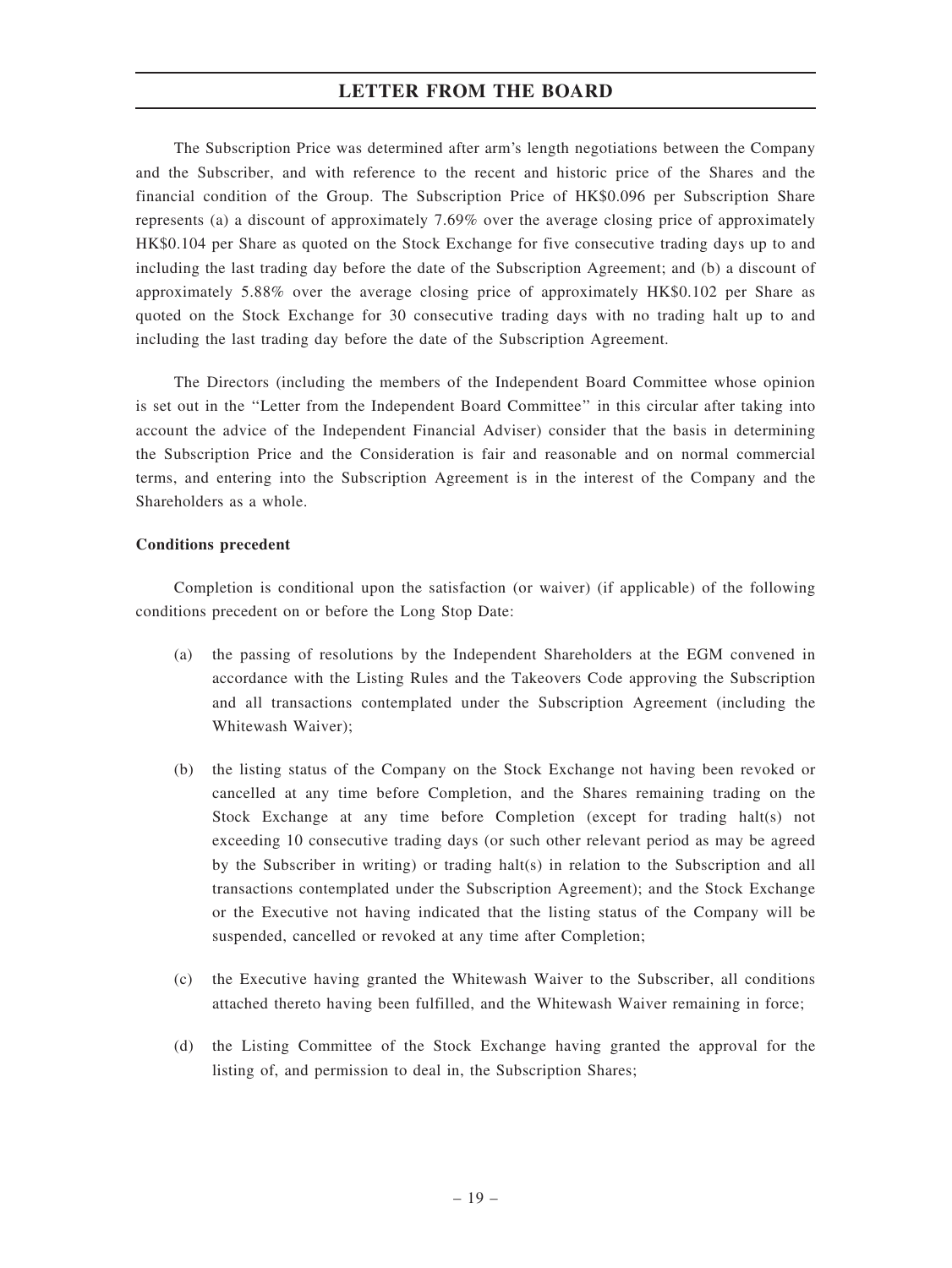- (e) the Company and its affiliates having obtained all necessary approval(s) in respect of the Subscription and all transactions contemplated under the Subscription Agreement, including but not limited to all approval(s), consent(s), authorisation(s), registration(s) and filing(s) from the Board, relevant government department(s) (including but not limited to the Stock Exchange, the SFC and necessary approvals under applicable national laws), authority(ies), organisation(s) or any other third parties (including banks or creditors), and such approvals not having been revoked or cancelled before Completion;
- (f) except as disclosed in writing to the Subscriber (including the debt conditions of the Group (Note), the business of the Group remaining in normal operation, there being no events or circumstances that may have a material adverse effect on the business of the Group which have not been disclosed to the Subscriber;
- (g) the representations, warranties and/or undertakings given by the Company under the Subscription Agreement remaining true, accurate, complete and not misleading in all material respects from the date of the Subscription Agreement to the Completion Date; and there having been no material breach of the Subscription Agreement committed by any of the parties to the Subscription Agreement;
- (h) there having been no change of controlling shareholder in respect of the Company;
- (i) the passing of resolution(s) by the CSFG Shareholders at the CSFG SGM convened in accordance with the Listing Rules approving the Subscription and all transactions contemplated under the Subscription Agreement; and
- (j) the Subscriber and CSFG having obtained all necessary approvals in respect of the Subscription, including but not limited to all approval(s), consent(s), authorisation(s), registration(s) and filing(s) from the board of directors of the Subscriber and the CSFG Board, relevant government department(s) (including but not limited to the Stock Exchange, the SFC and necessary approvals under applicable national laws), authority(ies), organisation(s) or any other third parties (including banks or creditors), and such approvals not having been revoked or cancelled before Completion.

Note:

As of the date of the Latest Practicable Date, the Group has the following major debts which will be due by mid- $2022.$ 

- (i) a bond with principal amount of RMB900,000,000 issued by the Company on 29 April 2020 which will be due on 29 April 2022; and
- (ii) the Syndicated Loan in the amount of approximately HK\$3,000 million which will be due in June 2022.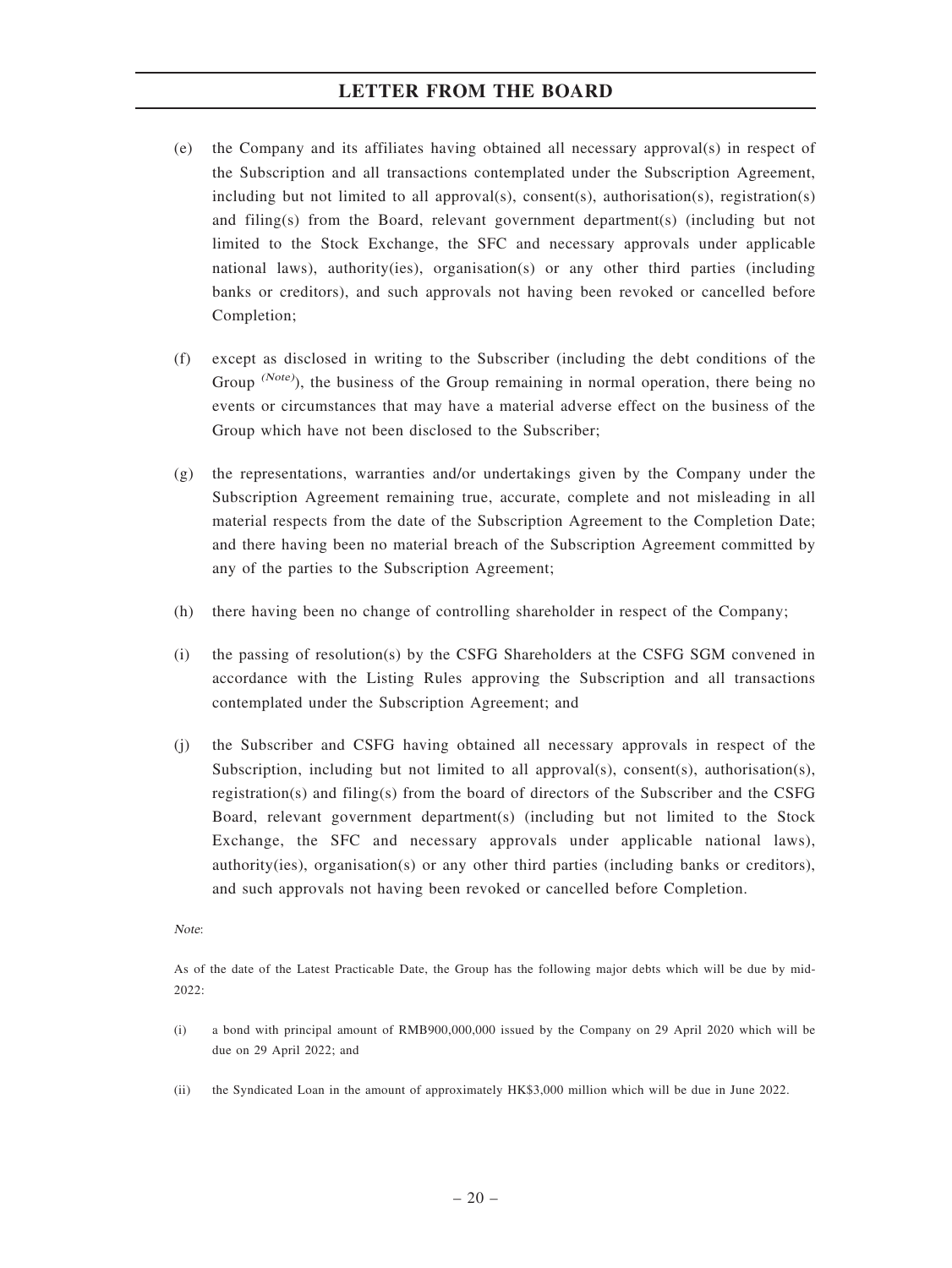The Company and the Subscriber confirm that Completion will be subject to the public float requirements and will only take place if sufficient Shares are held by the public (as defined in the Listing Rules) in compliance with the Listing Rules. In order to ensure that there will be sufficient public float upon Completion, Mr. Hu Xiaoyong and Mr. Tan Zaixing, being Directors who hold Shares as at the Latest Practicable date, are expected to resign as Directors after the EGM but before Completion in full compliance with Rule 7 of the Takeovers Code and the Listing Rules. For the avoidance of doubt, the Company and the Subscriber confirm that Completion will not take place if insufficient Shares are held by the public (as defined under the Listing Rules) and the Company is not in compliance with the relevant minimum public float requirements under the Listing Rules.

The Company has undertaken to use its reasonable endeavour to the extent possible to procure the fulfilment of the conditions set out in (b) to (h) above on or before the Long Stop Date.

The conditions set out in (b), (f) to (h) above may be waived by the Subscriber from time to time by notice in writing signed and delivered to the Company.

The Subscriber has undertaken to use its reasonable endeavour to the extent possible to procure the fulfilment of the conditions set out in (c) and (j) above on or before the Long Stop Date.

For the avoidance of doubt, save for the conditions set out in (b), (f) to (h) above (which may be waived by the Subscriber), no other conditions precedent are waivable by the Subscriber or the Company.

In respect of the Company, the Whitewash Waiver and the listing approval for the Subscription Shares to be granted by the SFC and the Stock Exchange, respectively, are outstanding specific consents or approvals required under the condition set out (e) above.

Save as disclosed above, the Company is not aware of any other approvals or consents required for the purpose of the Subscription, the Specific Mandate and the Whitewash Waiver.

In respect of the Subscriber and CSFG, (i) the Whitewash Waiver to be granted by the SFC; (ii) the approval on the Subscription by CSFG Shareholders at the CSFG SGM; (iii) the approval on the Subscription issued by Shandong Provincial State-owned Assets Supervision and Administration Commission\*(山東省人民政府國有資產監督管理委員會); (iv) the completion of filing with or report to National Development and Reform Commission\*(國 家發展和改革委員 會)in respect of the Subscription (if applicable, subject to the type of funding obtained by the Subscriber); and (v) the approval of antitrust merger filing review issued by Anti-monopoly Bureau of State Administration for Market Regulation\*(國家市場監督管理總局反壟斷局)are outstanding specific consents, approvals or filings required under condition precedent set out in (j) above.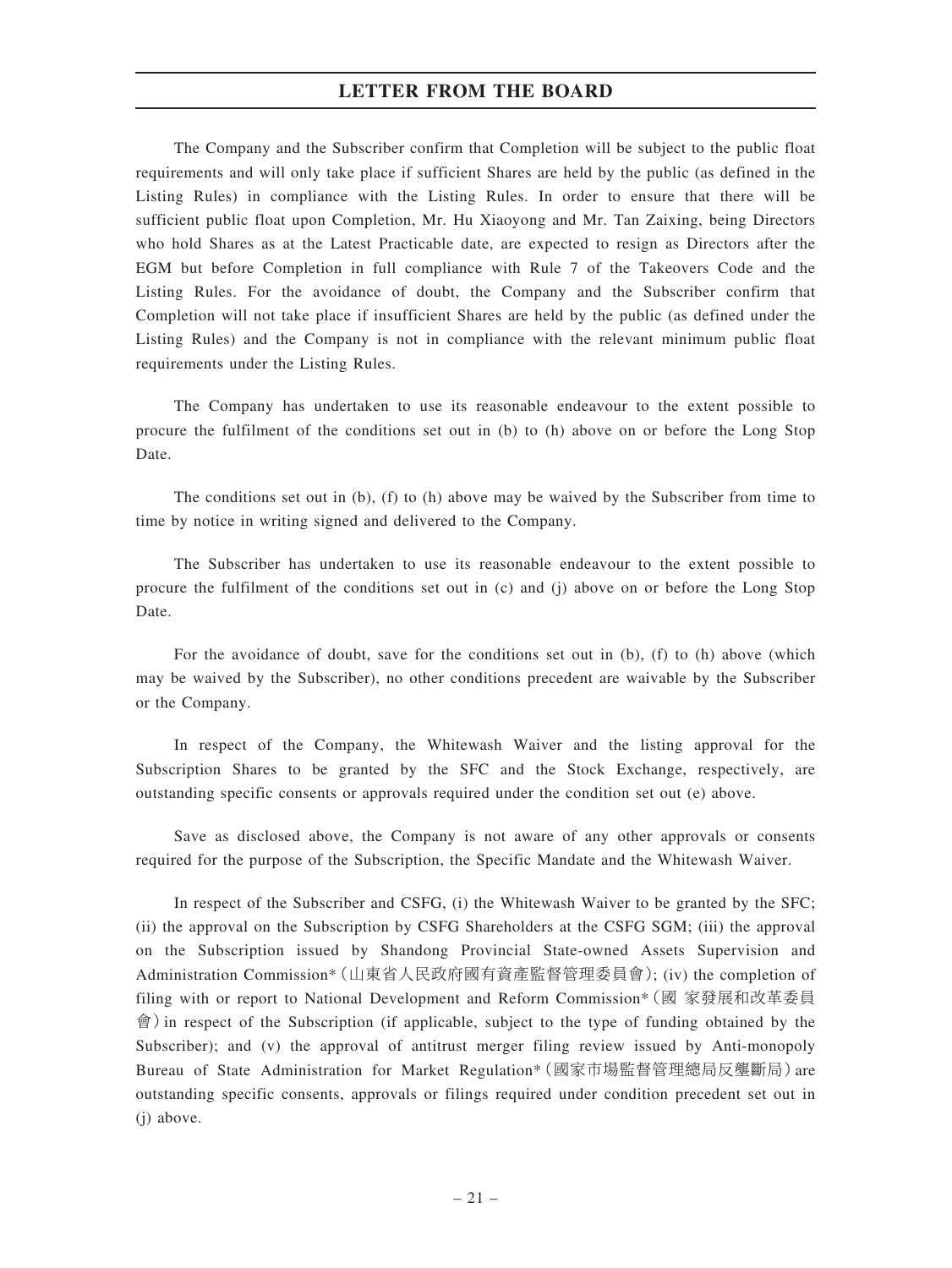Save as disclosed above, CSFG and the Subscriber are not aware of any other approvals or consents required for the purpose of the Subscription, the Specific Mandate and the Whitewash Waiver. As at the Latest Practicable Date, none of the outstanding specific consents, approvals or filings above has been obtained.

If the conditions precedent set out above are not satisfied or waived (if applicable) on or before the Long Stop Date, the Subscription Agreement shall automatically lapse with immediate effect, save for any antecedent rights and obligations and the Surviving Provisions.

As at the Latest Practicable Date, none of the conditions precedent set out above has been fully satisfied.

#### Completion

Completion shall take place on the Completion Date subject to the satisfaction or waiver (if applicable) of all the above conditions precedent.

Upon Completion, the Subscriber shall pay to a bank account designated by the Company by immediately available funds through bank transfer or wiring transfer (or such other way as may be agreed between the Company and the Subscriber) the net balance of the Subscription Price after deducting the Deposit (i.e. HK\$4,485,187,768).

In the event that Completion does not take place on the Completion Date as a result of the non-performance of any of the obligations in respect of the Completion procedures (whether or not constituting a repudiatory breach) specified in the Subscription Agreement, the conforming party may by notice in writing to the breaching party elect to (i) proceed with Completion to the extent possible; (ii) delay Completion to another date which is expected to be no later than 10 business days after the original date for Completion; or (iii) terminate the Subscription Agreement.

If the Subscriber or the Company elects to delay Completion to another date, the terms of the Subscription Agreement shall remain effective and such date shall be deemed to be the Completion Date. If the Subscriber or the Company elects to terminate the Subscription Agreement, the further rights and obligations of each of the Subscriber and the Company shall lapse immediately upon such termination, save for any antecedent rights and obligations and the Surviving Provisions.

Immediately after Completion, (i) the Subscriber will be interested in approximately 43.45% of the issued share capital of the Company as enlarged by the allotment and issue of the Subscription Shares (assuming there is no other change in the total number of Shares); and (ii) the Company will not become a subsidiary of CSFG and the financial results of the Group will not be consolidated into the financial statements of the CSFG Group. After the composition of the Board is changed in the manner as described in the section headed ''Proposed Change to the Board Composition'' of this circular, the Company will become a subsidiary of CSFG and the financial results of the Group will be consolidated into the financial statements of the CSFG Group.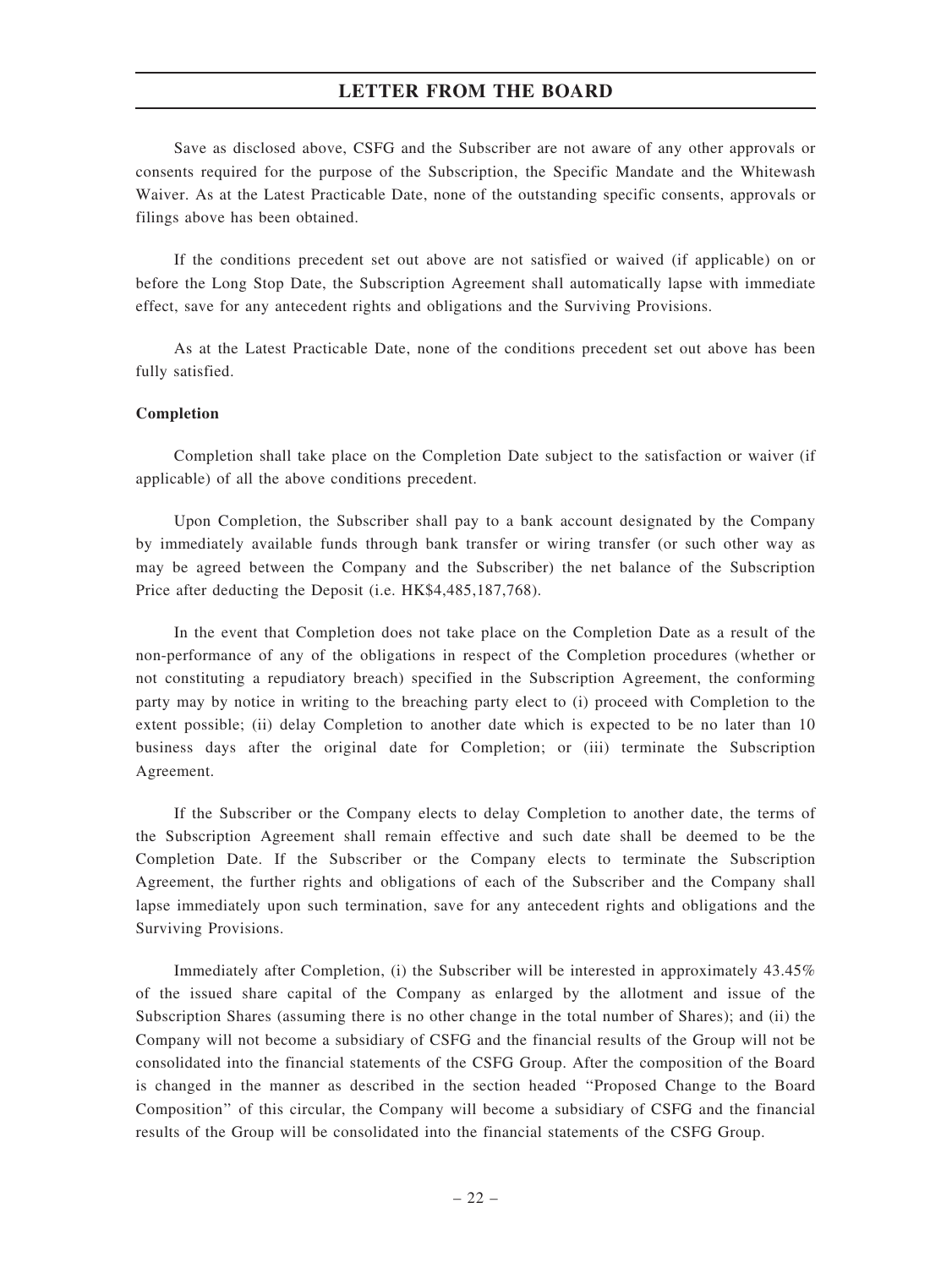#### Ranking

The Subscription Shares will be issued and allotted fully paid and will rank pari passu in all respects among themselves and with the Shares in issue as at the date of allotment and issuance of the Subscription Shares

#### Mandates to issue the Subscription Shares

The Subscription Shares will be allotted and issued under the Specific Mandate to be sought from the Independent Shareholders at the EGM.

#### Application for listing

Application will be made by the Company to the Listing Committee of the Stock Exchange for the listing of, and the permission to deal in, the Subscription Shares.

#### PROPOSED CHANGE TO THE BOARD COMPOSITION

As at the Latest Practicable Date, the Board comprises six executive Directors, namely Mr. Zhang Tiefu, Mr. Hu Xiaoyong, Mr. Yang Guang, Mr. Shi Xiaobei, Mr. Tan Zaixing and Ms. Huang Danxia; and three independent non-executive Directors, namely Mr. Li Fujun, Mr. Xu Honghua and Mr. Chiu Kung Chik.

It is intended that eight candidates will be nominated by the Subscriber for appointment as eight new Directors of a Board comprising 12 Directors. The composition of the Board (i.e. the number of executive Directors, non-executive Directors or independent non-executive Directors) will be provided and confirmed by the Subscriber after Completion. The Subscriber will, upon Completion, be a Shareholder entitled to propose resolutions at general meeting(s) of the Company under the articles of association of the Company. The suitability of the candidates nominated by the Subscriber after Completion will be subject to the approval of the Board and the review of the nomination committee of the Company with reference to an array of factors in compliance with the Company's articles of association and the Listing Rules. For the purpose of optimizing corporate governance of the Company, the Subscriber and the Company may subsequently agree to other Board compositions.

As at the Latest Practicable Date, subject to the Listing Rules and the Takeovers Code, it is expected that other than Mr. Yang Guang, Mr. Shi Xiaobei, Ms. Huang Danxia, each being an executive Director, and Mr. Chiu Kung Chik, being an independent non-executive Director, all other Directors will resign as Directors.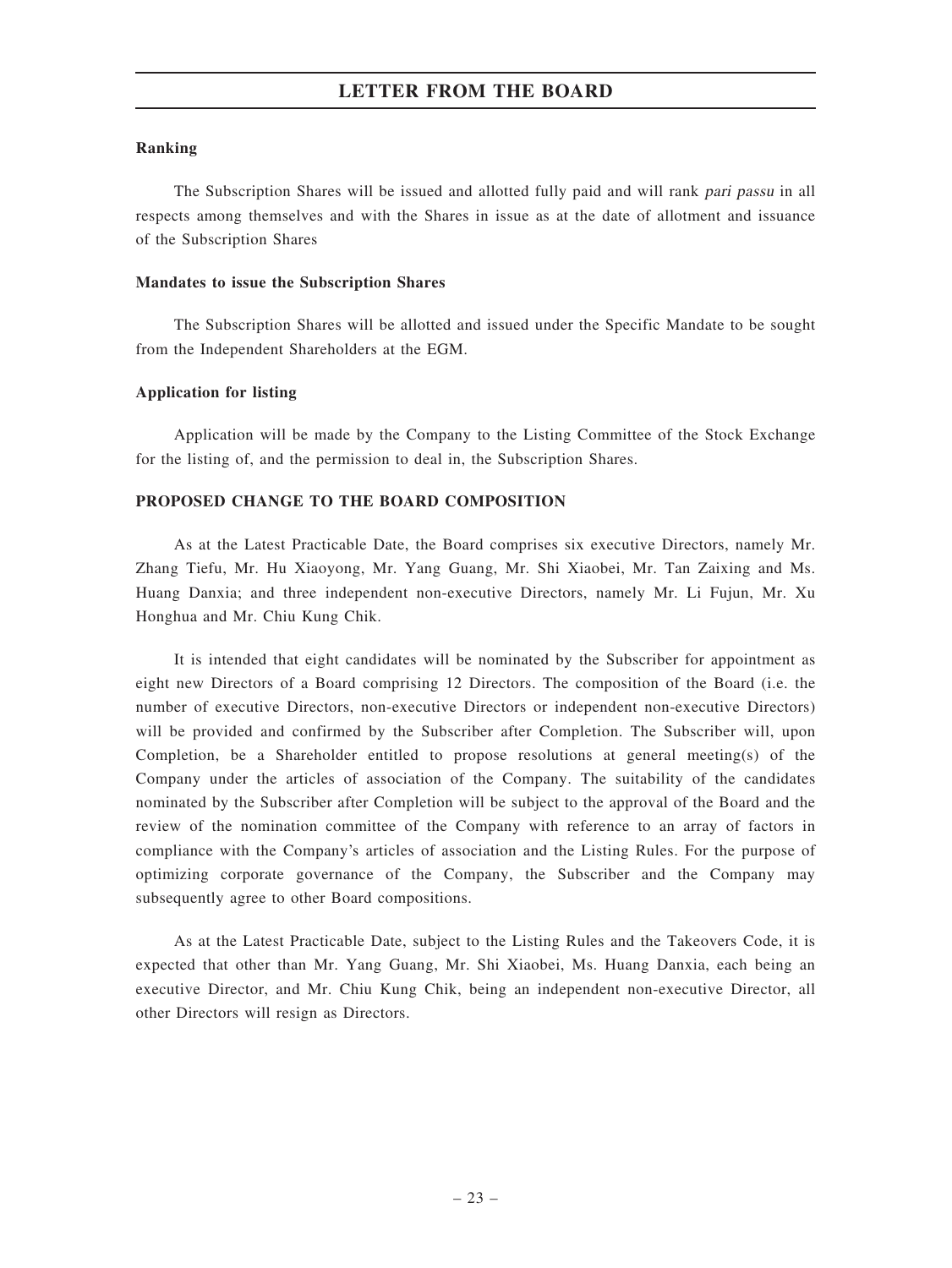The Subscriber may further review the composition of the Board and the senior management of the Company after Completion. Details of the actual change of the Board composition and biographical information of new Directors to be appointed will be further announced by the Company as and when appropriate in accordance with the Takeovers Code and the Listing Rules.

#### INFORMATION ON COMPANY AND THE GROUP

The Company was incorporated in the Cayman Islands with limited liability and the principal activity of which is investment holding. The Group is principally engaged in the investment, development, construction, operation and management of photovoltaic power businesses, wind power businesses and clean heat supply businesses in the PRC.

Set out below is a summary of the audited consolidated financial results of the Group for the years ended 31 December 2019, 2020 and 2021 prepared in accordance with the Hong Kong Financial Reporting Standards:

|                              | For the year<br>ended 31 December |                 |           |
|------------------------------|-----------------------------------|-----------------|-----------|
|                              |                                   |                 |           |
|                              | 2021                              | 2020            | 2019      |
|                              | (audited)                         | (audited)       | (audited) |
|                              | HK\$'000                          | <b>HK\$'000</b> | HK\$'000  |
|                              |                                   | (restated)      |           |
| Revenue                      | 6,023,419                         | 5,551,791       | 6,335,620 |
| Net profit/(loss) before tax | (264, 874)                        | 1,018,410       | 1,031,631 |
| Net profit/(loss) after tax  | (288, 834)                        | 886,440         | 842,086   |

The audited net assets of the Group as at 31 December 2020 and 2021 were HK\$13,124,890,000 and HK\$12,082,054,000, respectively.

#### INFORMATION ON THE SUBSCRIBER AND THE CSFG GROUP

The Subscriber is a company incorporated under the laws of the British Virgin Islands with limited liability and an indirect wholly-owned subsidiary of CSFG. It is principally engaged in investment holding.

CSFG is an investment holding company incorporated in Bermuda with limited liability and its shares are listed on the Main Board of the Stock Exchange (Stock Code: 412). The CSFG Group is principally engaged in various kinds of financial services, including financial leasing, operation of an asset trading platform, investments in securities, money lending, investment holding and assets management.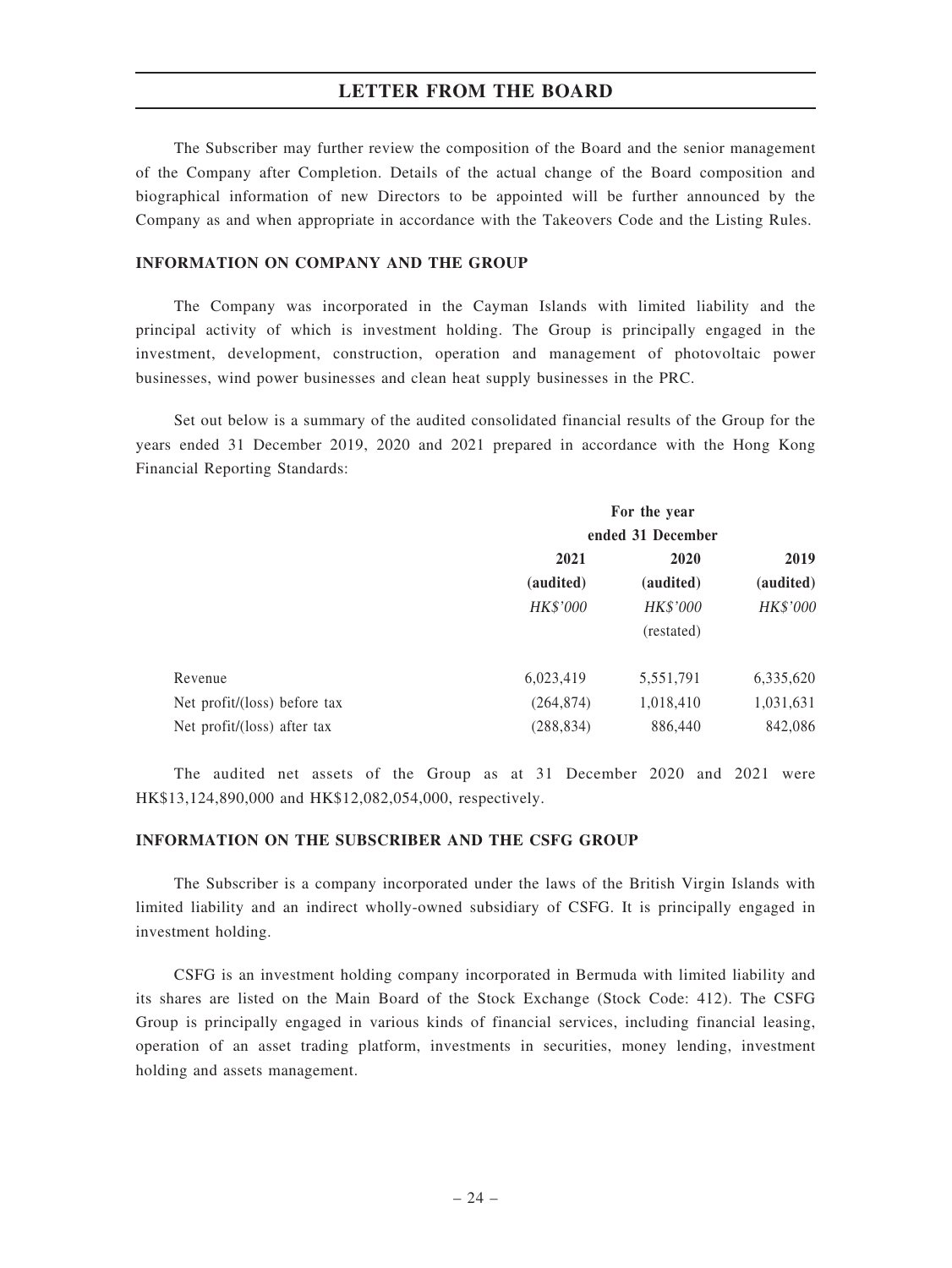As at the Latest Practicable Date, Shandong Hi-Speed (Hong Kong) International Capital Limited and Shandong International (Hong Kong) Limited (both being indirect wholly-owned subsidiaries of SDHS Group) holds 5,459,648,350 CSFG Shares (representing approximately 22.66% of the CSFG Shares in issue) and 5,000,000,000 CSFG Shares (representing approximately 20.76% of the CSFG Shares in issue), respectively. SDHS Group is therefore deemed to be interested in an aggregate of 10,459,648,350 CSFG Shares, representing approximately 43.42% of the CSFG Shares in issue. SDHS Group is (i) directly and indirectly held as to 90% by the State-owned Assets Supervision and Administration Commission of Shandong Provincial Government; and (ii) directly held as to 10% by Shandong Provincial Council for Social Security Fund, a governmental institution set up by the Shandong Provincial People's Government\*(山東省人民政府).

# FUTURE INTENTIONS OF THE SUBSCRIBER REGARDING THE COMAPNY AND THE **GROUP**

Upon Completion, the Subscriber will become a controlling shareholder of the Company. The Subscriber considers and confirms that it is intended that the Group will continue with its existing business following Completion. It is expected that the Company will become a new energy flagship enterprise of CSFG and its parent group.

The Subscriber has no intention to introduce any major changes to the existing business of the Group or redeploy the fixed assets of the Group other than in its ordinary course of business.

In addition to the proposed change as mentioned in the section headed ''Proposed Change to the Board Composition'' in this circular, the Subscriber may further review the composition of the Board and senior management of the Company after Completion. As at the Latest Practicable Date, the Subscriber has no intention to discontinue the employment of any of the Group's employees.

Considering the global climate change trends and the Chinese government's active policies to promote the development and use of renewable clean energy, clean energy-related businesses have good prospects and growth trends, and Shandong Province has also issued a new energy development planning guide, clarifying new energy is a global strategic and leading emerging industry. Shandong Province has become the China's leading province in the installed capacity of wind and solar power generation, with wind and solar power generation accounting for approximately 29.69% of the province's installed capacity.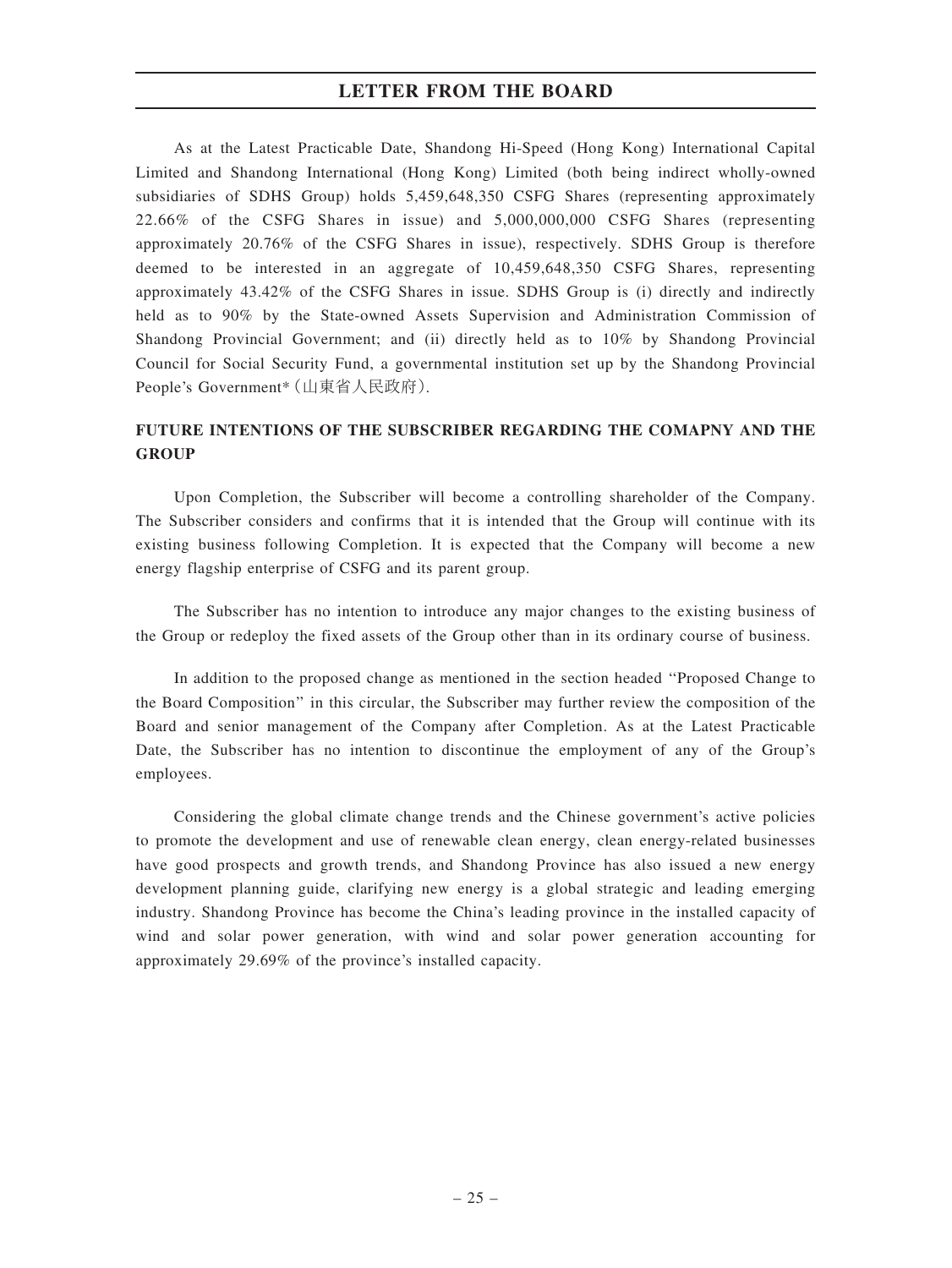In mid-2021, CSFG internally formulated a business strategy to transform and increase industrial investment, focusing on the industries with good growth prospects including the new energy industry as one of its main investment directions. The Company is engaged in photovoltaic power generation, wind power generation and clean heat supply businesses. CSFG's strategic investment in the Company will be a breakthrough in its grasp of industry opportunities and policy orientation. Through this strategic investment, it opens the future strategic cooperation between CSFG and the Company. CSFG could effectively take advantage of its local resources to assist the Company to acquire high-quality photovoltaic or wind power projects, expand its layout, and improve the Company's installed photovoltaic power project capacity and wind power project capacity.

If Completion takes place, the Company will receive the Consideration (i.e. approximately HK\$4.69 billion) from the Subscriber for, among others, refinancing and investment. Please refer to the section headed ''Use of Proceeds for the Group'' of this circular for details on how the Consideration will be applied by the Company. In the long run, CSFG expects that the Company shall maintain its business and operation through its own generated revenue and cashflow and external financing. When CSFG becomes a controlling shareholder of the Company, CSFG would consider to provide suitable guarantees for external financing of the Company to lower its financing costs when appropriate.

Despite the CSFG Directors and the senior management of CSFG lack experience and expertise in relation to the principal business of the Group, CSFG intends to (i) retain certain Directors, including Mr. Yang Guang, Mr. Shi Xiaobei and Ms. Huang Danxia who are existing executive Directors (please refer to the 2020 annual report of the Company and the announcement dated 21 May 2021 of the Company for their respective biographies), and the majority of the members of the senior management of the Group to continue to manage and operate the business of the Group; and (ii) recruit experts and consultants with relevant experience and expertise in relation to the principal business of the Group as members of CSFG's senior management to manage and supervise the business and operation of the Group at the CSFG level.

Pursuant to the Subscription Agreement, subject to the Listing Rules and the Takeovers Code, the Subscriber and the Company have agreed that, within one month after Completion, the Company shall initiate applicable procedures in relation to a change of name of the Company (including issuing relevant announcement(s) and despatching circular(s) to the Shareholders so as to convene a general meeting of the Company for the Shareholders' consideration and approval of the relevant resolutions(s); and the Subscriber shall cooperate reasonably with the Company to complete the change of name of the Company.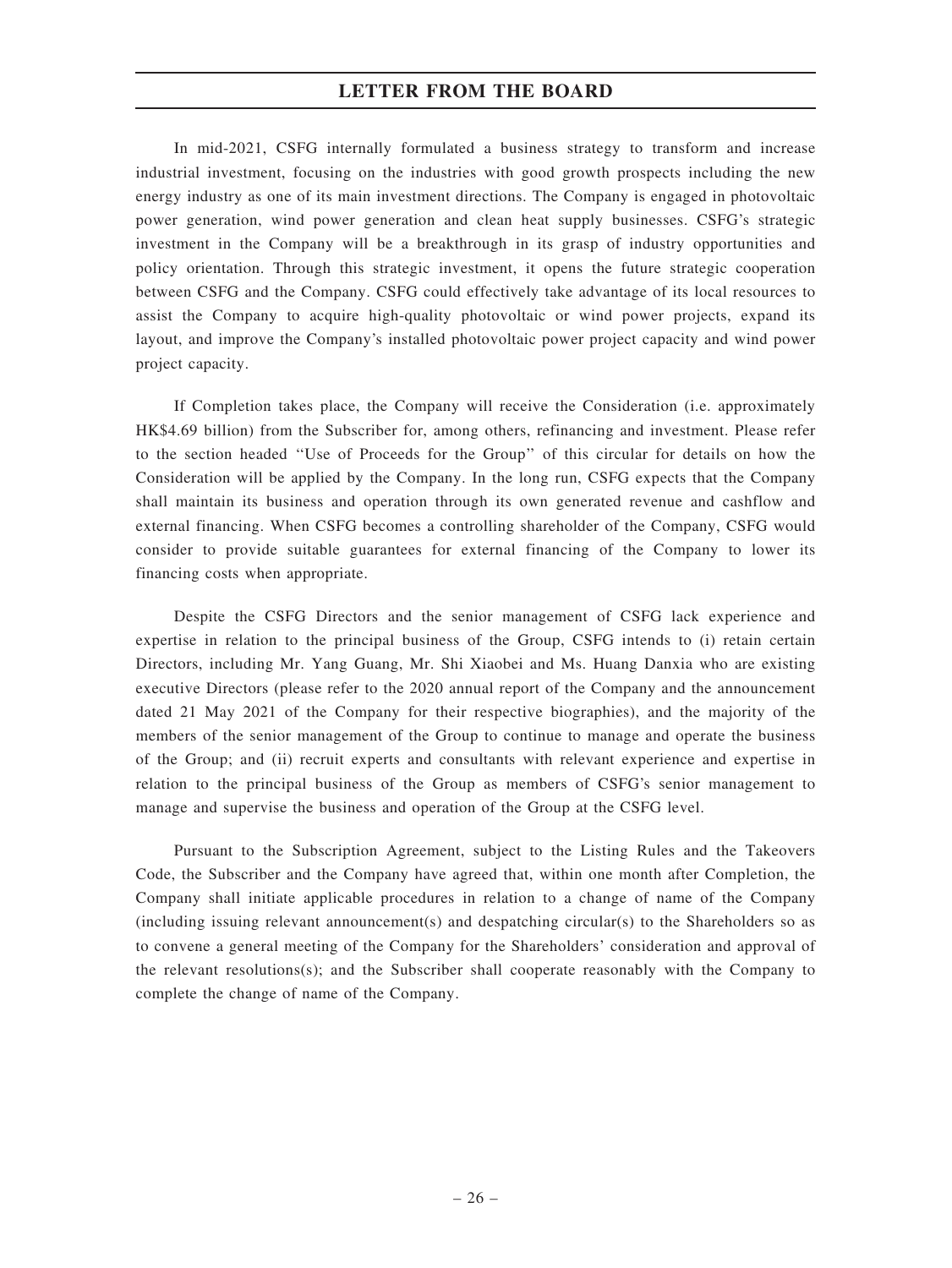#### REASONS FOR AND BENEFITS OF THE SUBSCRIPTION FOR THE COMPANY

According to the ''14th Five-Year Plan for National Economic and Social Development of the People's Republic of China and the Outline of Vision in 2035\*''(《中華人民共和國國民經濟 和社會發展第十四個五年規劃和2035年遠景目標綱要》), it is an important direction ''to promote energy revolution, build a clean, low-carbon, safe and efficient energy system, and improve the ability to guarantee energy supply''. Facing the development opportunities brought by the ''double carbon'' targets – ''Carbon Dioxide Emissions Peak, Carbon Neutrality'', the Group bears in mind its aspiration of ''promoting the revolution in energy production and consumption, building a clean, low-carbon, safe and efficient energy system''.

As such, the Group intends to continue focusing on the business development of sales of electricity and actively expands its power operation business, committed to building an operating brand and gradually completed its asset optimization strategy. The Board considers that the Subscription represents a good opportunity to introduce new funds to enhance its capabilities in business development, and further expand the scale of operations and improve operating efficiency.

The net proceeds raised through the Subscription may be utilized towards fulfilling the Group's existing commitments in various photovoltaic and wind power projects, with an aim of replenishing funds to maintain normal and stable business operation of the Group. The Group will also utilize the Subscription funds as development cost in pilot projects involving the development of agricultural or fishery and photovoltaic complementary power stations and integrated power stations. These pilot projects are consistent with the national and regional governmental policies in the PRC, including ''Carbon Dioxide Emissions Peak, Carbon Neutrality'', and are supported by the local governments. The funds raised from the Subscription would also provide additional capital for the Group's geographical expansion into other regions in the PRC, such as Jiangxi Province, Shanxi Province and Hubei Province. The Group is also aware that land resources have been or will be released in areas adjacent to the development sites for the Group's projects, the successful investments of the Group are expected to offer the Group with the benefit of grasping an opportune window to lay a solid foundation for the Group's further exploration of more business opportunities in such regions. The potential further development and expansion would be a driver for the growth of the Group in the future.

The net proceeds of the Subscription would also be used to repay short-term indebtedness of the Group, in particular, the HK\$3,000 million indebtedness under the Syndicated Loan. The Banks are (i) third parties independent of and not connected with the Company and its connected persons; and (ii) third parties independent of and not connected with the Subscriber, CSFG, parties acting in concert with them and their connected persons. As at the Latest Practicable Date, none of the Banks is a Shareholder. This would relieve pressure on liquidity and improve the financial condition of the Group. The Company considers that it is in the interest of the Group to proceed with the Subscription as it would improve the indebtedness position and gearing ratio and reduce the financial risks of the Group.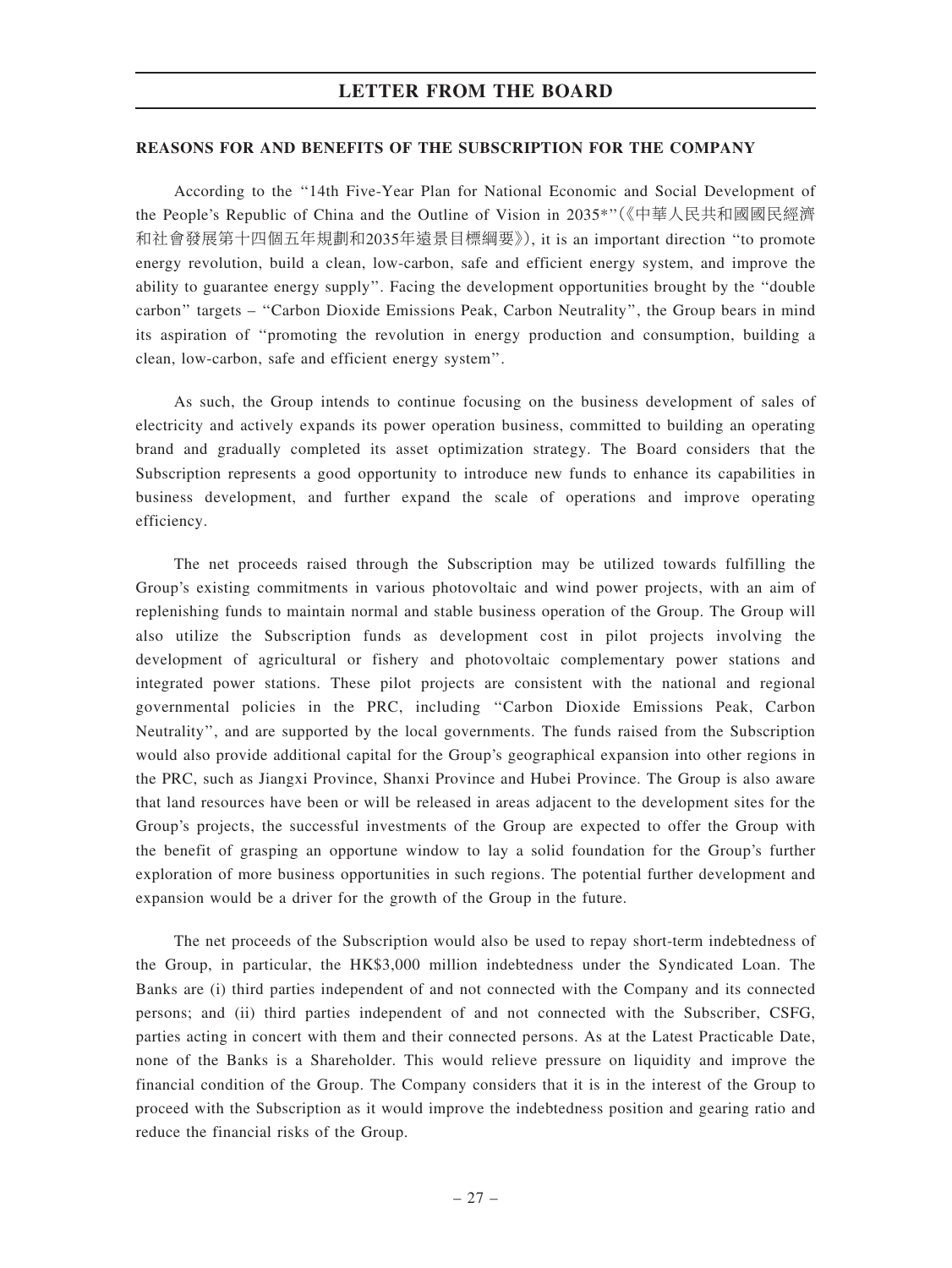The Group is in the process of seeking and negotiating the Re-financing. As at the Latest Practicable Date, the Group has made the following progress on the Re-financing: (i) the Group has entered into an agreement with a syndicate of banks, pursuant to which a loan in the principal amount of approximately US\$150 million (approximately HK\$1.17 billion) will be provided to the Group, with an expected drawdown date falling on a date before the maturity date of the Syndicated Loan; (ii) the Group has commenced negotiation with relevant banks with a view of securing another syndicated loan; (iii) the Group is in the process of the issue of securities backed by renewable energy subsidies on a recognised stock exchange in the PRC. Such asset-backed securities will be issued after the Group having obtained approval(s) from relevant regulatory authority(ies); (iv) the Group expects that additional renewable energy subsidies will be granted to the Group around June 2022; and (v) the Group is in the process of restructuring and rearranging its loans in relation to or secured by its on-going projects. It is expected that the loan restructuring and re-arrangement exercise, upon completion, will provide the Group with additional cash flow.

The Group is in the process of seeking and negotiating the Re-financing. Should the Refinancing materialize, the net proceeds from the Subscription would enable the Group to fulfil its existing contractual obligations under the Options, so as to avoid compensation risks arising from any breach of contract as a result of any failure to repurchase the equity interest in Beiqing Smart under the Capital Contribution Agreements. The Subscription would also provide additional funds to fuel the Group's business expansion as well as replenish its general working capital for operation in its ordinary course of business.

Should the Re-financing not materialize, the net proceeds from the Subscription would be utilized to repay short-term indebtedness of the Group. The Company will further its efforts in relation to the Re-financing as disclosed above with a view of raising funds to fulfil its obligations to repurchase the equity interest in Beiqing Smart under the Options. The Group also expects that the renewable energy subsidies and electricity charges receivable in the second half of 2022 will be utilized for the repayment of various indebtedness of the Group due in the second half of 2022 (except for the indebtedness of approximately HK\$469 million to be paid out of the net proceeds from the Subscription).

For more details on the use of proceeds from the Subscription for the Group, please refer to the section headed ''Use of Proceeds for the Group'' of this circular.

Based on the above, the Directors (including the members of the Independent Board Committee whose opinion is set out in the ''Letter from the Independent Board Committee'' in this circular after taking into account the advice of the Independent Financial Adviser) are of the view that the terms of the Subscription Agreement are negotiated after arm's length negotiation, on normal commercial terms and the Subscription is fair and reasonable and in the interests of the Company and the Shareholders as a whole.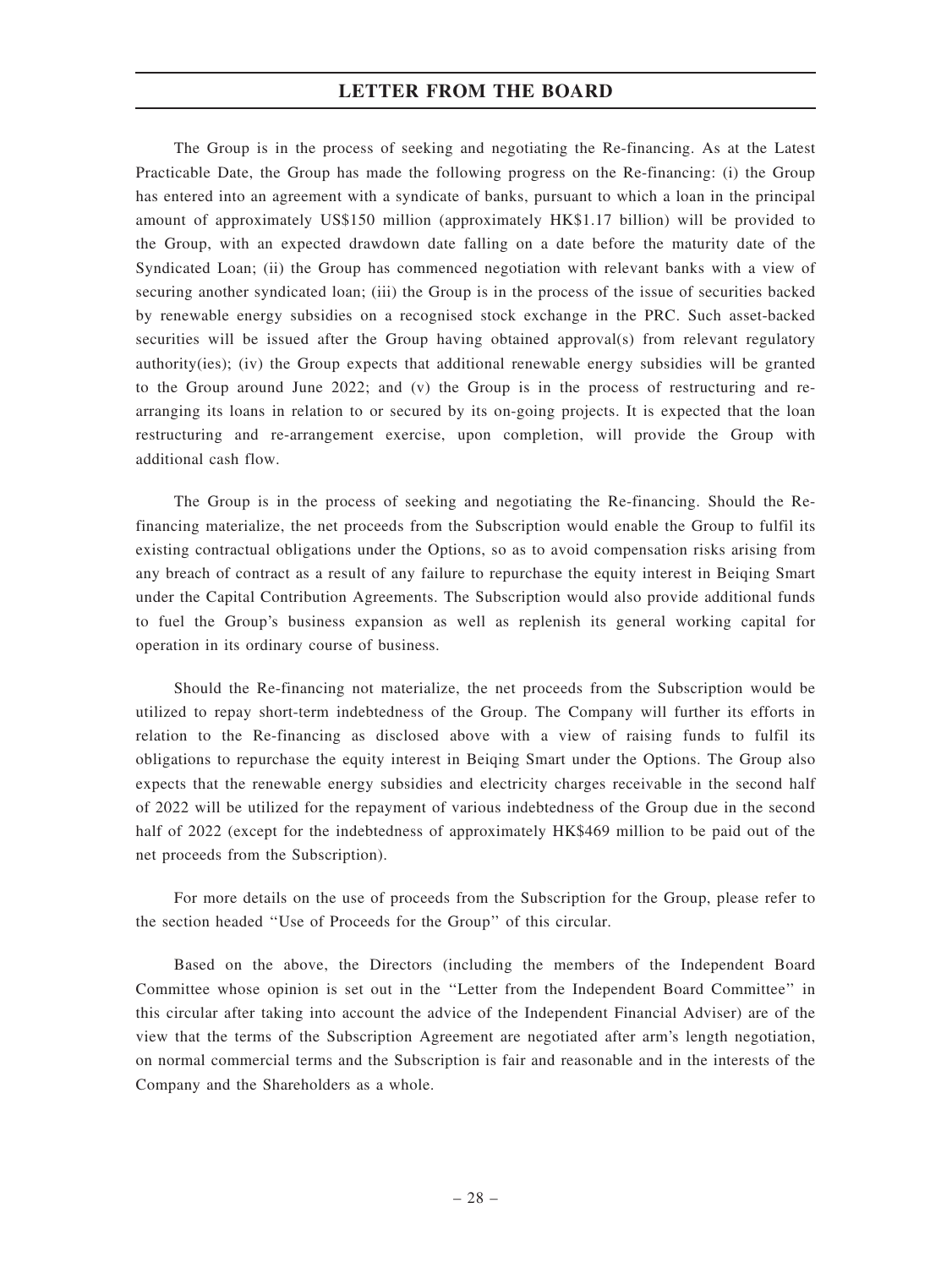#### Options under the Capital Contribution Agreements

References are made to the announcements of the Company dated 27 December 2019, 30 July 2020, 26 March 2021 and 17 September 2021 and the circular dated 24 December 2020 in relation to a total of four rounds of capital contributions made by the Investors as registered capital of Beiqing Smart, a subsidiary of the Company.

Under the Capital Contribution Agreements:

- (i) an option has been granted to the First Round Investors pursuant to which the First Round Investors shall have the right to request BENE or Beiqing Smart to repurchase the equity interests in Beiqing Smart held by the First Round Investors at any time after Beiqing Smart is unable to, or could not be expected to, complete a qualified listing of its shares within 36 months of completion of the capital increase (i.e. on or before 30 December 2022);
- (ii) an option has been granted to the Second Round Investors pursuant to which the Second Round Investors shall have the right to request BENE or Beiqing Smart to repurchase the equity interests in Beiqing Smart held by the Second Round Investors at any time after Beiqing Smart is unable to, or could not reasonably be expected to, complete a qualified listing of its shares on or before 31 December 2022; and
- (iii) an option has been granted to the Third Round Investor pursuant to which the Third Round Investor shall have the right to request BENE or Beiqing Smart to repurchase the equity interests in Beiqing Smart held by the Third Round Investor at any time after Beiqing Smart is unable to, or could not reasonably be expected to, complete a qualified listing of its shares on or before 31 December 2022.

Pursuant to the Capital Contribution Agreements, the parties have agreed that, amongst others, in respect of the First Round Investors, the Second Round Investors and the Third Round Investor, the formula for determining the repurchase price of the equities under the Options shall be as follows:

| Repurchase price | $=$ $-$ | aggregate investment amount x $(1 + 10\%$ x investment period              |
|------------------|---------|----------------------------------------------------------------------------|
|                  |         | $^{(Note)}$ /365 days) – profit distribution received by the Investors (if |
|                  |         | any)                                                                       |

Note:

Investment period refers to the number of days from the date of completion of respective capital increases to the date when BENE or Beiqing Smart paid the repurchase price to the respective Investors in full.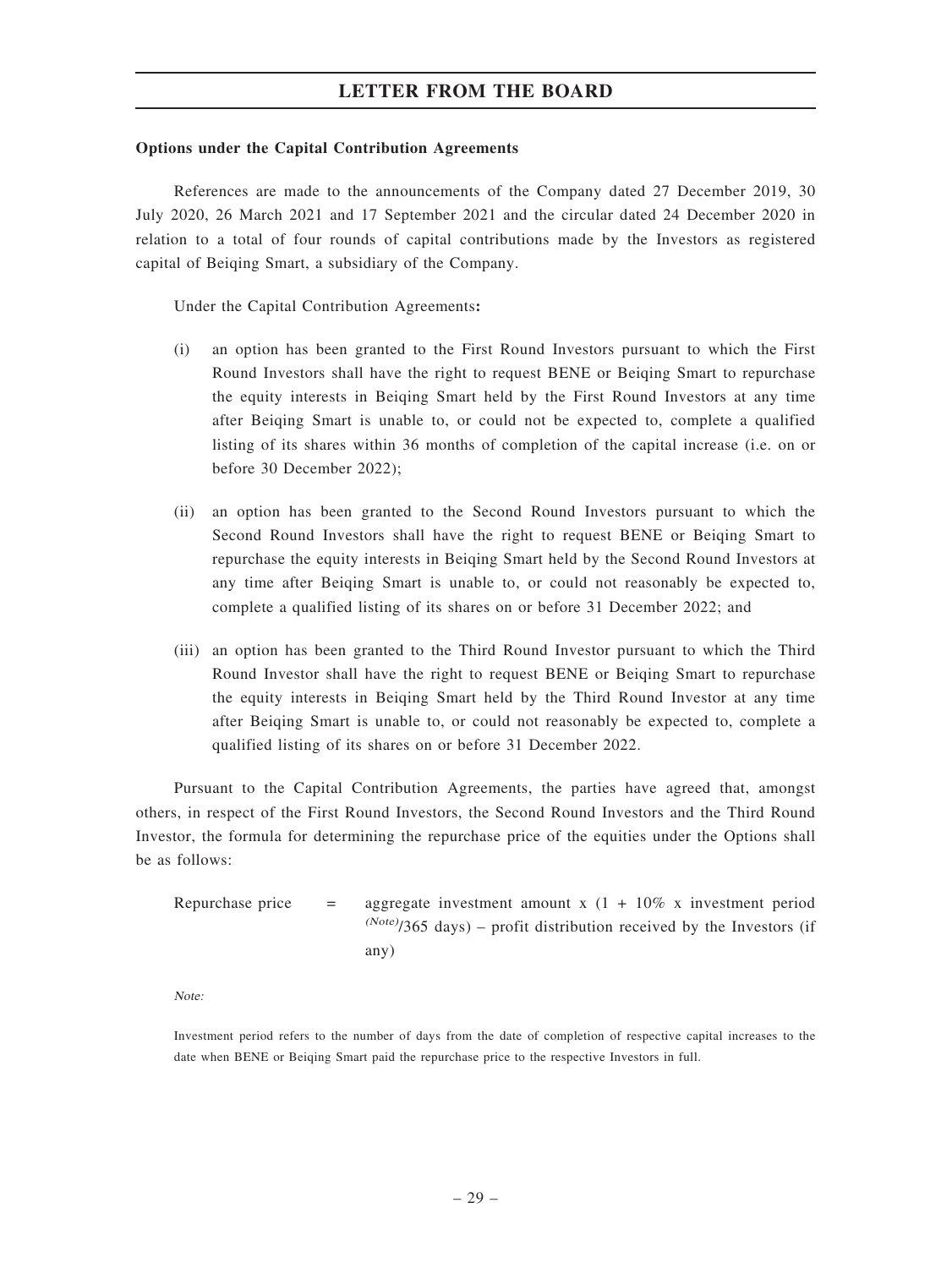The First Round Investors, the Second Round Investors and the Third Round Investor are (i) third parties independent of and not connected with the Company and its connected persons; and (ii) third parties independent of and not connected with the Subscriber, CSFG, parties acting in concert with them and their connected persons. As at the Latest Practicable Date, none of the First Round Investors, the Second Round Investors and the Third Round Investor is a Shareholder.

As at the Latest Practicable Date, based on the assessment of the Group on the progress of a qualified listing of Beiqing Smart's shares, the Group considers that it is appropriate to allocate adequate funds for the upcoming potential repurchase of equity interests in Beiqing Smart from the First Round Investors, the Second Round Investors and the Third Round Investor under the Options. The total funds allocated to repurchase the equity interests held by the First Round Investors, the Second Round Investors and the Third Round Investor under the Options is approximately HK\$1,707 million.

#### USE OF PROCEEDS FOR THE GROUP

The gross proceeds from the Subscription will be in aggregate approximately HK\$4,685.19 million. The net proceeds after deducting all relevant costs and expenses of the Subscription (i.e. approximately HK\$8 million) are estimated to be approximately HK\$4,677 million. The net price per Subscription Share is estimated to be approximately HK\$0.096.

Depending on whether the Re-financing will materialise, the Group has formulated two plans for the use of net proceeds raised from the Subscription.

A. If the Re-financing does not materialise, the Company intends to apply the net proceeds to be raised from the Subscription in the following manner:

#### Repayment of indebtedness and improvement of gearing ratio

- (i) as to approximately HK\$3,000 million (representing approximately 64.14% of the net proceeds) for repayment of indebtedness under the Syndicated Loan due June 2022;
- (ii) as to approximately HK\$469 million (representing approximately 10.03% of the net proceeds) for repayment of various indebtedness of the Group due in the second half of 2022;

#### Investments in development of projects of the Group

(iii) as to approximately HK\$854 million (representing approximately 18.26% of the net proceeds) for investments in the development of new projects of the Group, the details of which are set out as follows;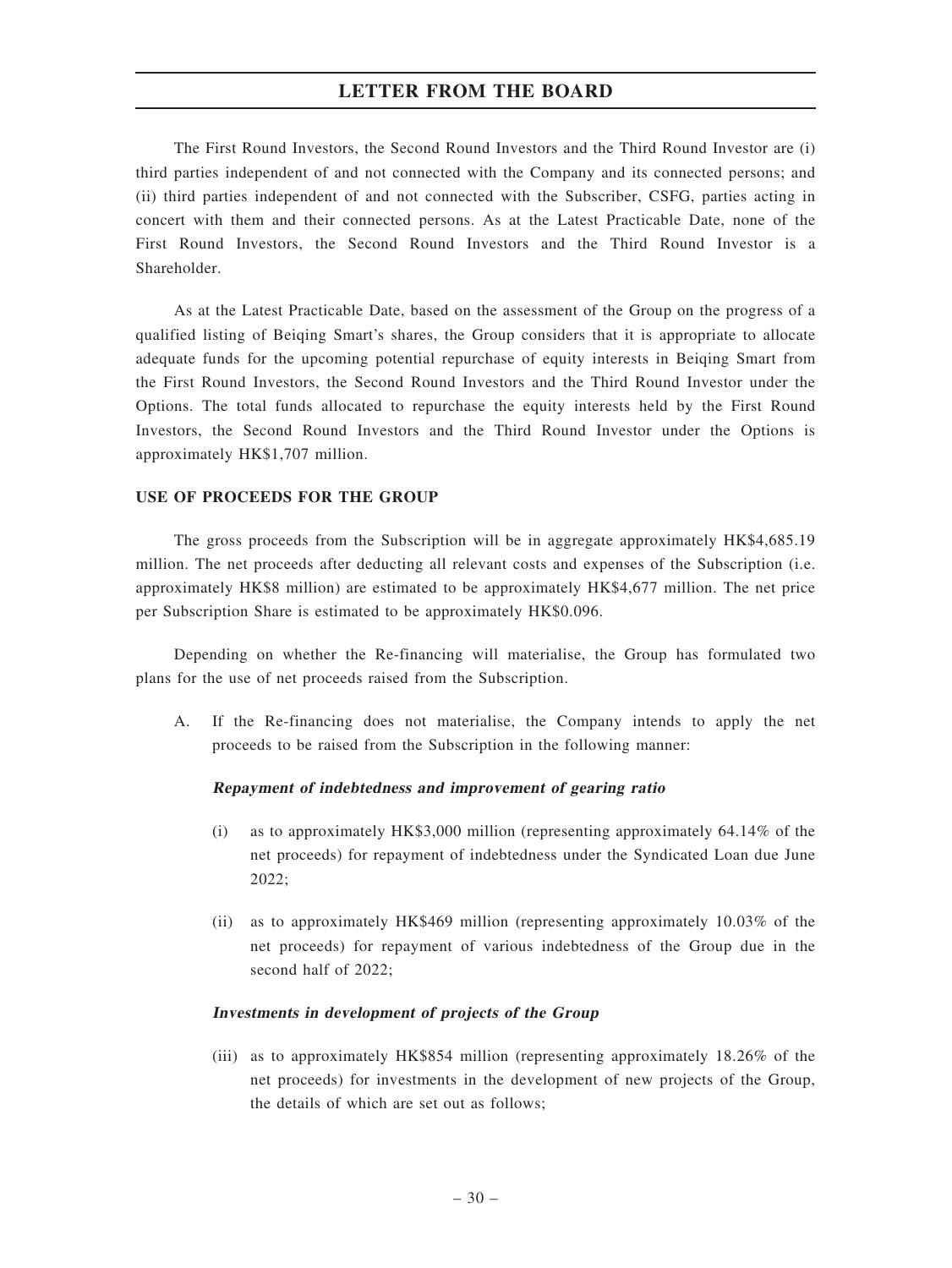- (a) as to approximately HK\$158 million for payment of investment sum for the development of the following existing power stations and ancillary facilities projects:
	- 50-megawatt photovoltaic power stations and ancillary facilities located in 邯鄲市 (Handan City\*), Hebei Province, the PRC;
	- 30-megawatt photovoltaic power stations and ancillary facilities located in 南宮市 (Nangong City\*), Hebei Province, the PRC;
	- Phase one 100-megawatt agricultural and photovoltaic complementary power station pilot project and phase two 50-megawatt fisheries and photovoltaic complementary power station pilot project located in 開 平市 (Kaiping City\*), Guangdong Province, the PRC; and
- (b) as to approximately HK\$696 million for payment of investment costs arising from the following upcoming power stations and ancillary facilities projects, which are expected to be conducive to the expansion in terms of market share enjoyed by the Group in other geographical regions in the PRC:
	- 200-megawatt agricultural and photovoltaic complementary power station pilot project located in 萬年縣 (Wannian County\*), Jiangxi Province, the PRC;
	- 100-megawatt agricultural, photovoltaic and storage integrated power station project located in 武鄉縣 (Wuxiang County\*), Shanxi Province, the PRC;
	- 205-megawatt agricultural and photovoltaic complementary power station project located in 通山縣 (Tongshan County\*), Hubei Province, the PRC;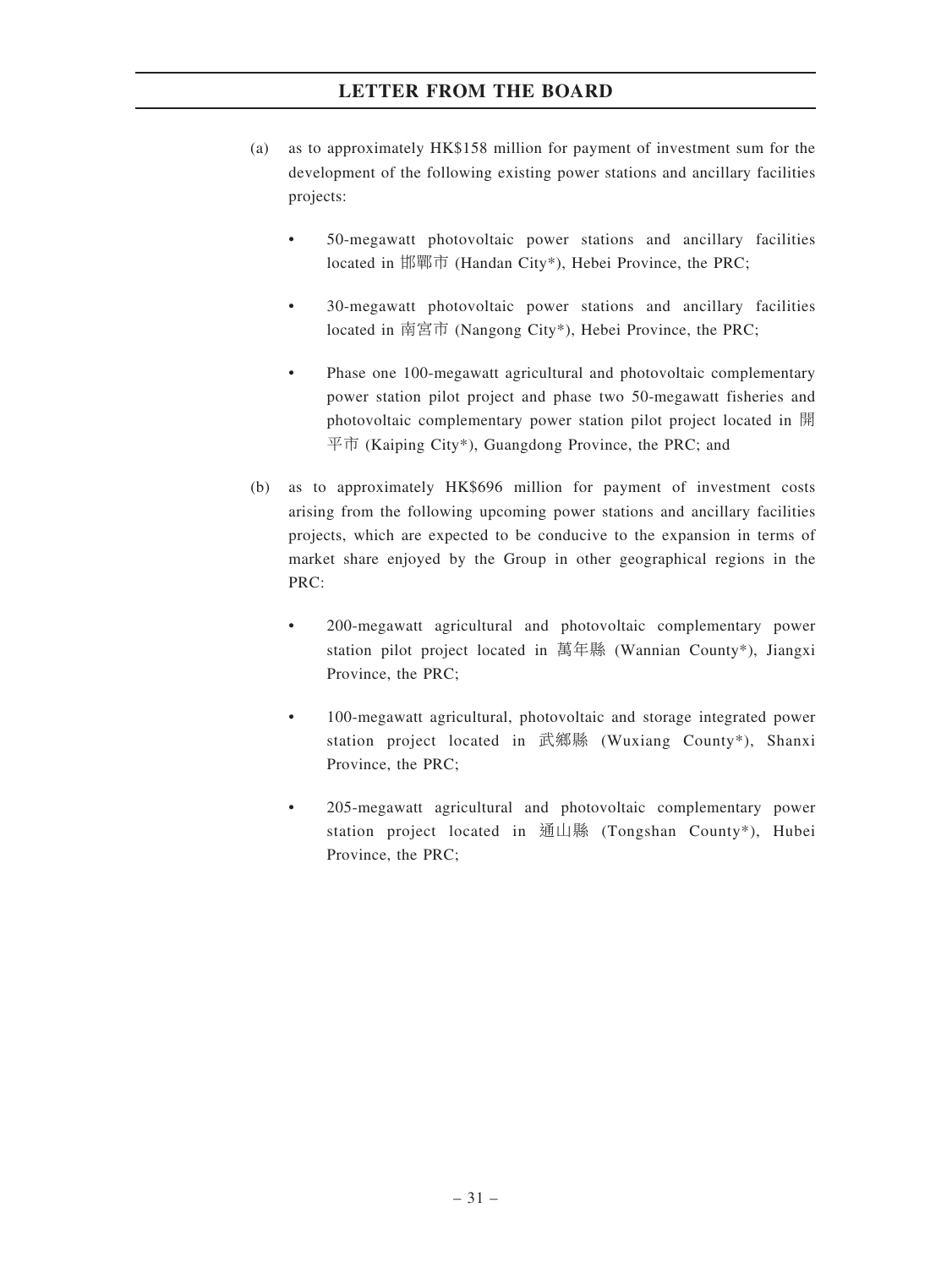The expected timeline for investments in the development of new projects of the Group are set out as follows:

|           | Proposed use of proceeds                                                                                                                                                                                                                        | Proposed<br>amount of<br>proceeds<br>allocated | <b>Expected</b><br>timeline |
|-----------|-------------------------------------------------------------------------------------------------------------------------------------------------------------------------------------------------------------------------------------------------|------------------------------------------------|-----------------------------|
|           | Development of existing power stations<br>and ancillary facilities projects                                                                                                                                                                     |                                                |                             |
|           | 50-megawatt photovoltaic power<br>stations and ancillary facilities<br>located in 邯鄲市 (Handan City*)                                                                                                                                            | HK\$21 million                                 | By end of<br>December 2022  |
|           | 30-megawatt photovoltaic power<br>stations and ancillary facilities<br>located in 南宮市 (Nangong City*)                                                                                                                                           | HK\$15 million                                 | By end of<br>December 2022  |
|           | Phase one 100-megawatt agricultural<br>and photovoltaic complementary<br>power station pilot project and phase<br>two 50-megawatt fisheries and<br>photovoltaic complementary power<br>station pilot project located in 開平<br>市 (Kaiping City*) | HK\$122 million                                | By end of<br>December 2022  |
| projects  | <b>Investment costs arising from upcoming</b><br>power stations and ancillary facilities                                                                                                                                                        |                                                |                             |
|           | 200-megawatt agricultural and<br>photovoltaic complementary power<br>station pilot project located in 萬年<br>縣 (Wannian County*)                                                                                                                 | HK\$261 million                                | By end of<br>March 2024     |
| $\bullet$ | 100-megawatt agricultural,<br>photovoltaic and storage integrated<br>power station project located in 武鄉<br>縣 (Wuxiang County*)                                                                                                                 | HK\$153 million                                | By end of<br>December 2023  |
|           | 205-megawatt agricultural and<br>photovoltaic complementary power<br>station project located in 通山縣<br>(Tongshan County*)                                                                                                                       | HK\$282 million                                | By end of<br>December 2023  |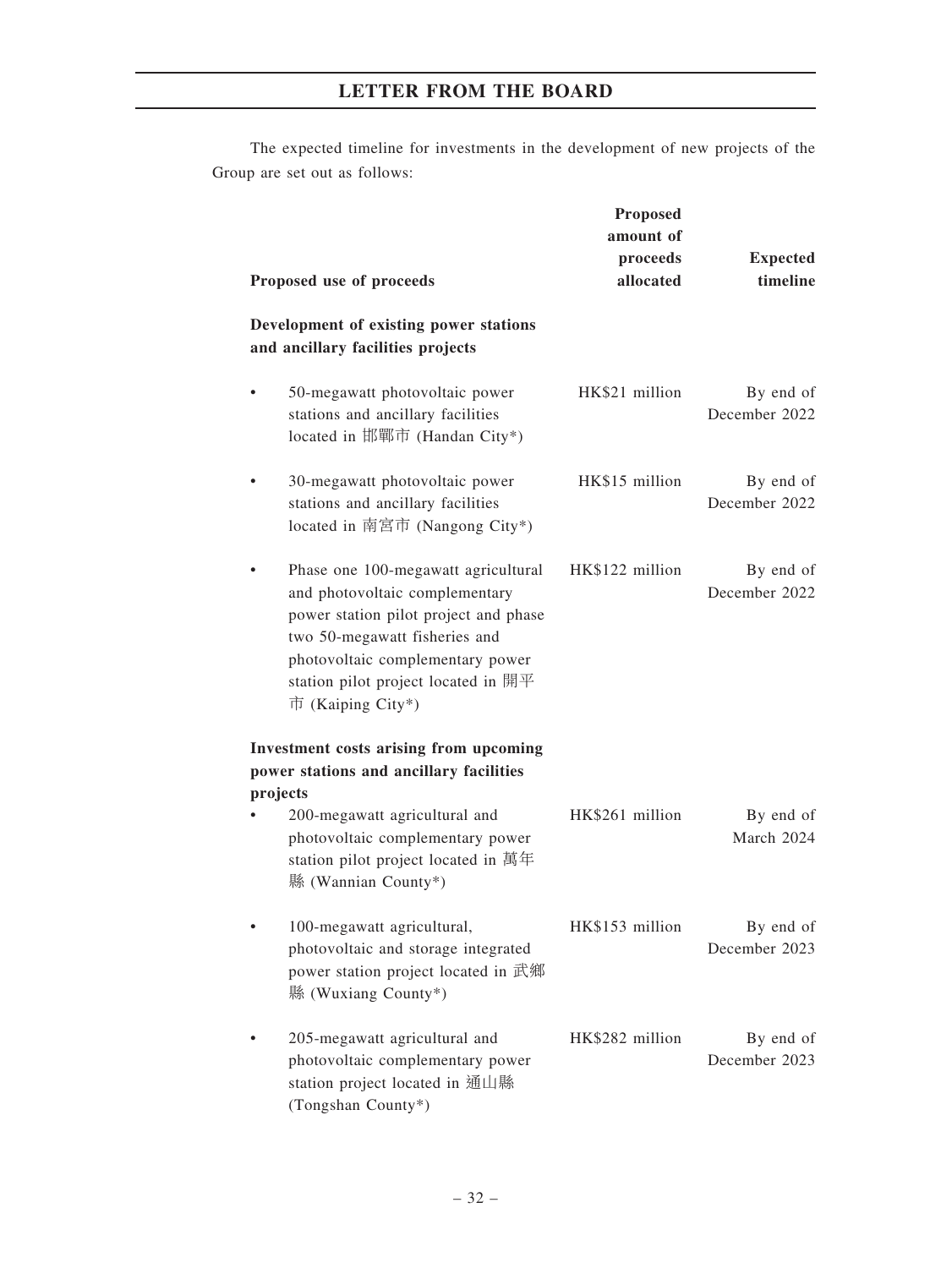#### Settlement of outstanding project sums

(iv) as to approximately HK\$60 million (representing approximately 1.28% of the net proceeds) for settlement of final outstanding sums for completed and fully ongrid power projects; and

## General working capital

- (v) as to approximately HK\$294 million (representing approximately 6.29% of the net proceeds) for general working capital of the Group (including but not limited to regular management expenses, salary expenses, tax payments and ordinary operating expenses for power stations).
- B. If the Re-financing materialises, the Company intends to apply the net proceeds to be raised from the Subscription in the following manner:

## Repurchase of equity interest pursuant to contractual obligations

(i) as to approximately HK\$1,707 million (representing approximately 36.50% of the net proceeds) for the repurchase of equity interest in Beiqing Smart pursuant to obligations under the Options;

## Repayment of indebtedness and improvement of gearing ratio

(ii) as to approximately HK\$1,820 million (representing approximately 38.91% of the net proceeds) for repayment of various indebtedness of the Group due in the second half of 2022;

# Investments in development of projects of the Group

(iii) as to approximately HK\$843 million (representing approximately 18.03% of the net proceeds) for investments in the development of new projects of the Group, the details of which are set out as follows: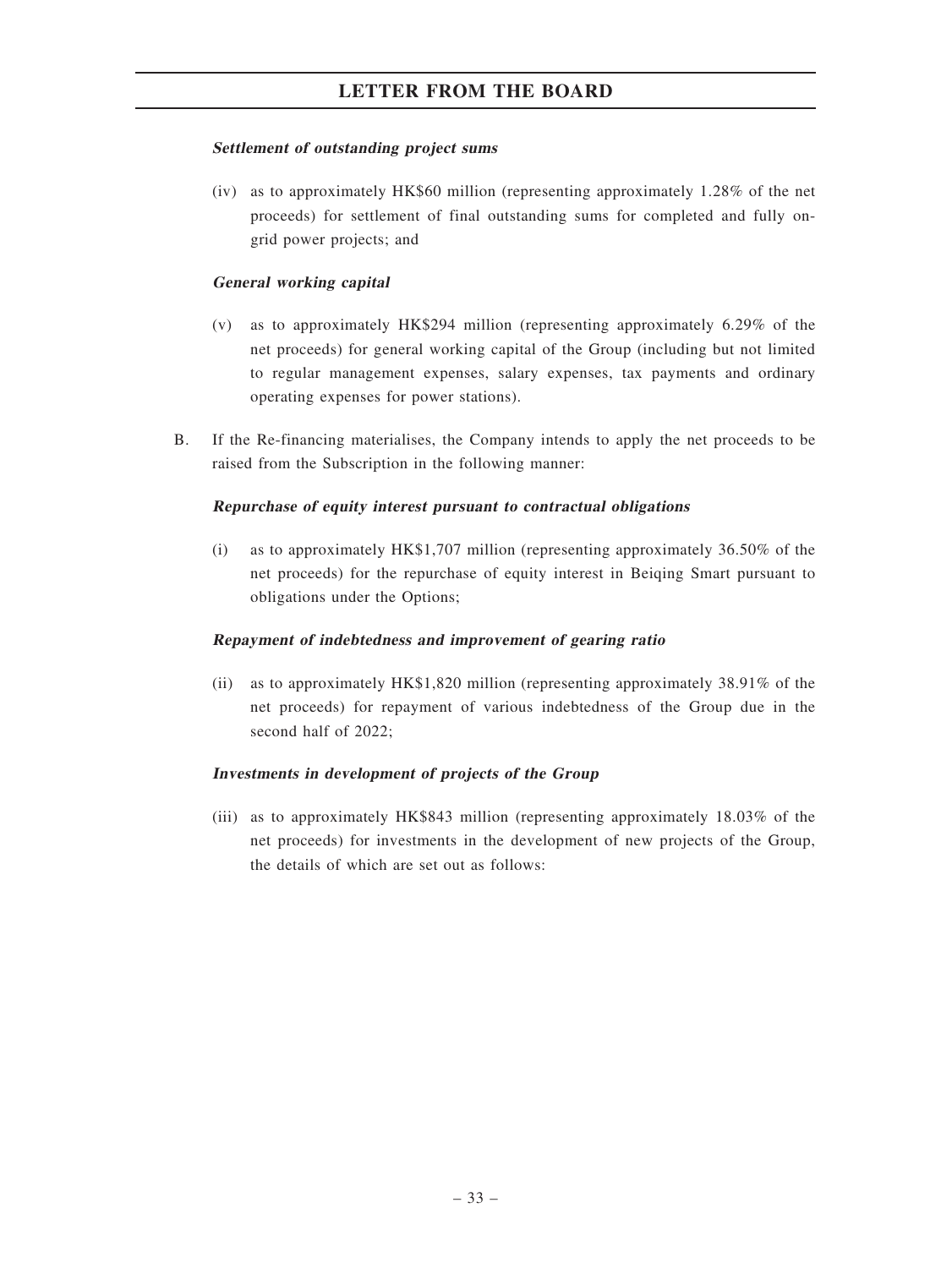- (a) as to approximately HK\$146 million for payment of investment sum for the development of the following existing power stations and ancillary facilities projects:
	- 50-megawatt photovoltaic power stations and ancillary facilities located in 邯鄲市 (Handan City\*), Hebei Province, the PRC
	- 30-megawatt photovoltaic power stations and ancillary facilities located in 南宮市 (Nangong City\*), Hebei Province, the PRC;
	- Phase one 100-megawatt agricultural and photovoltaic complementary power station pilot project and phase two 50-megawatt fisheries and photovoltaic complementary power station pilot project located in 開 平市 (Kaiping City\*), Guangdong Province, the PRC; and
- (b) as to approximately HK\$697 million for payment of investment costs arising from the following upcoming power stations and ancillary facilities projects, which are expected to be conducive to the expansion in terms of market share enjoyed by the Group in other geographical regions in the PRC:
	- 200-megawatt agricultural and photovoltaic complementary power station pilot project located in 萬年縣 (Wannian County\*), Jiangxi Province, the PRC;
	- 100-megawatt agricultural, photovoltaic and storage integrated power station project located in 武鄉縣 (Wuxiang County\*), Shanxi Province, the PRC;
	- 205-megawatt agricultural and photovoltaic complementary power station project located in 通山縣 (Tongshan County\*), Hubei Province, the PRC;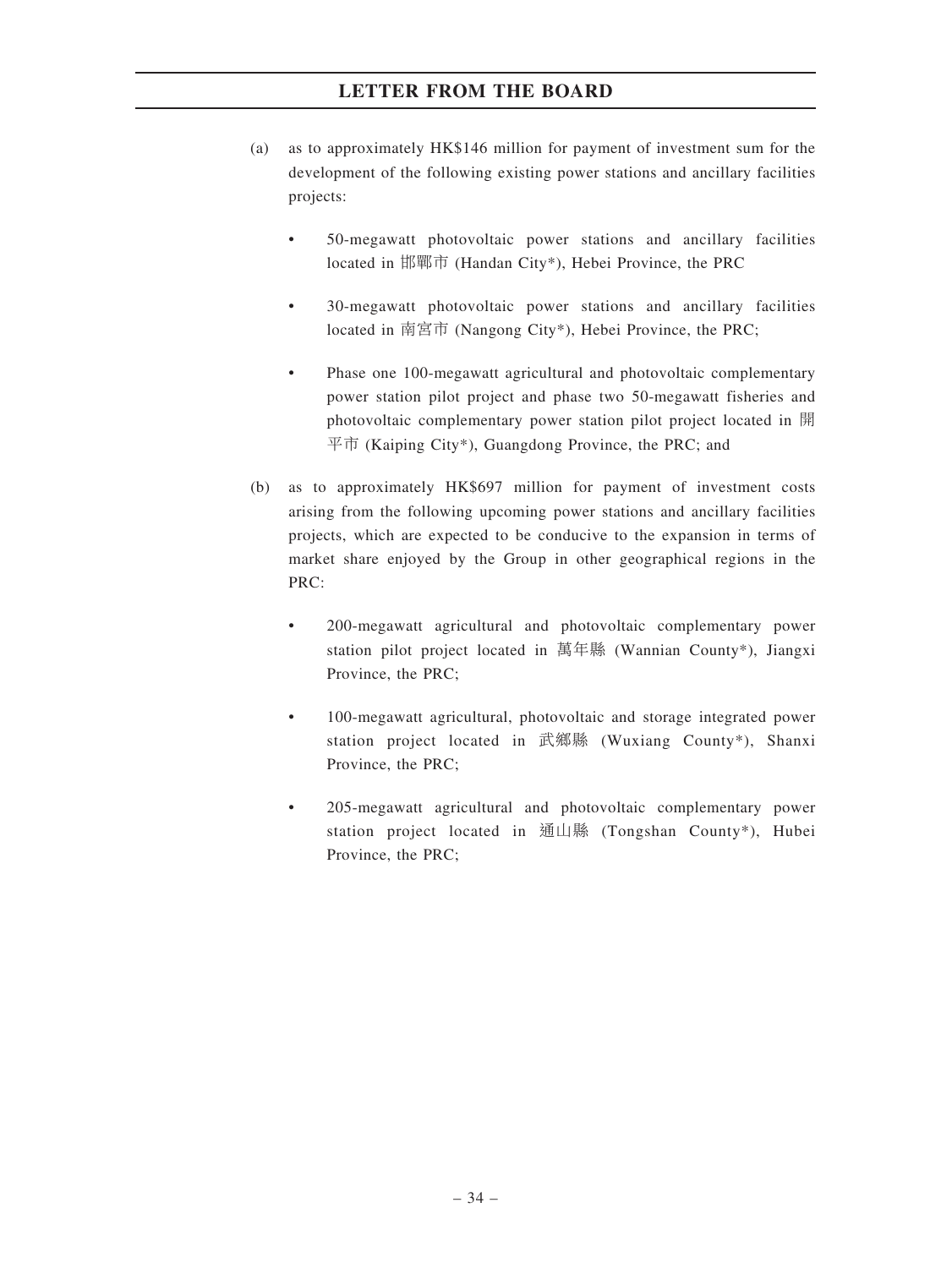The expected timeline for investments in the development of new projects of the Group are set out as follows:

|                          | <b>Proposed</b> |                             |
|--------------------------|-----------------|-----------------------------|
|                          | amount of       |                             |
|                          | proceeds        |                             |
| Proposed use of proceeds |                 | allocated Expected timeline |

### Development of existing power stations and ancillary facilities projects

| 50-megawatt photovoltaic power stations<br>and ancillary facilities located in 邯鄲市<br>(Handan City*)                                                                                                                                                                            | HK\$21 million  | By end of<br>December 2022 |
|---------------------------------------------------------------------------------------------------------------------------------------------------------------------------------------------------------------------------------------------------------------------------------|-----------------|----------------------------|
| 30-megawatt photovoltaic power stations<br>and ancillary facilities located in 南宮市<br>(Nangong City*)                                                                                                                                                                           | HK\$15 million  | By end of<br>December 2022 |
| Phase one 100-megawatt agricultural and<br>photovoltaic complementary power station<br>pilot project and phase two 50-megawatt<br>fisheries and photovoltaic complementary<br>power station pilot project located in $\mathbb{H}\mathbb{F}$<br>$\overline{\Pi}$ (Kaiping City*) | HK\$110 million | By end of<br>December 2022 |

### Investment costs arising from upcoming power stations and ancillary facilities projects

| $\bullet$ | 200-megawatt agricultural and photovoltaic<br>complementary power station pilot project<br>located in 萬年縣 (Wannian County*) | HK\$261 million | By end of March<br>2024    |
|-----------|-----------------------------------------------------------------------------------------------------------------------------|-----------------|----------------------------|
|           | 100-megawatt agricultural, photovoltaic and<br>storage integrated power station project<br>located in 武鄉縣 (Wuxiang County*) | HK\$153 million | By end of<br>December 2023 |
|           | 205-megawatt agricultural and photovoltaic<br>complementary power station project<br>located in 通山縣 (Tongshan County*)      | HK\$282 million | By end of<br>December 2023 |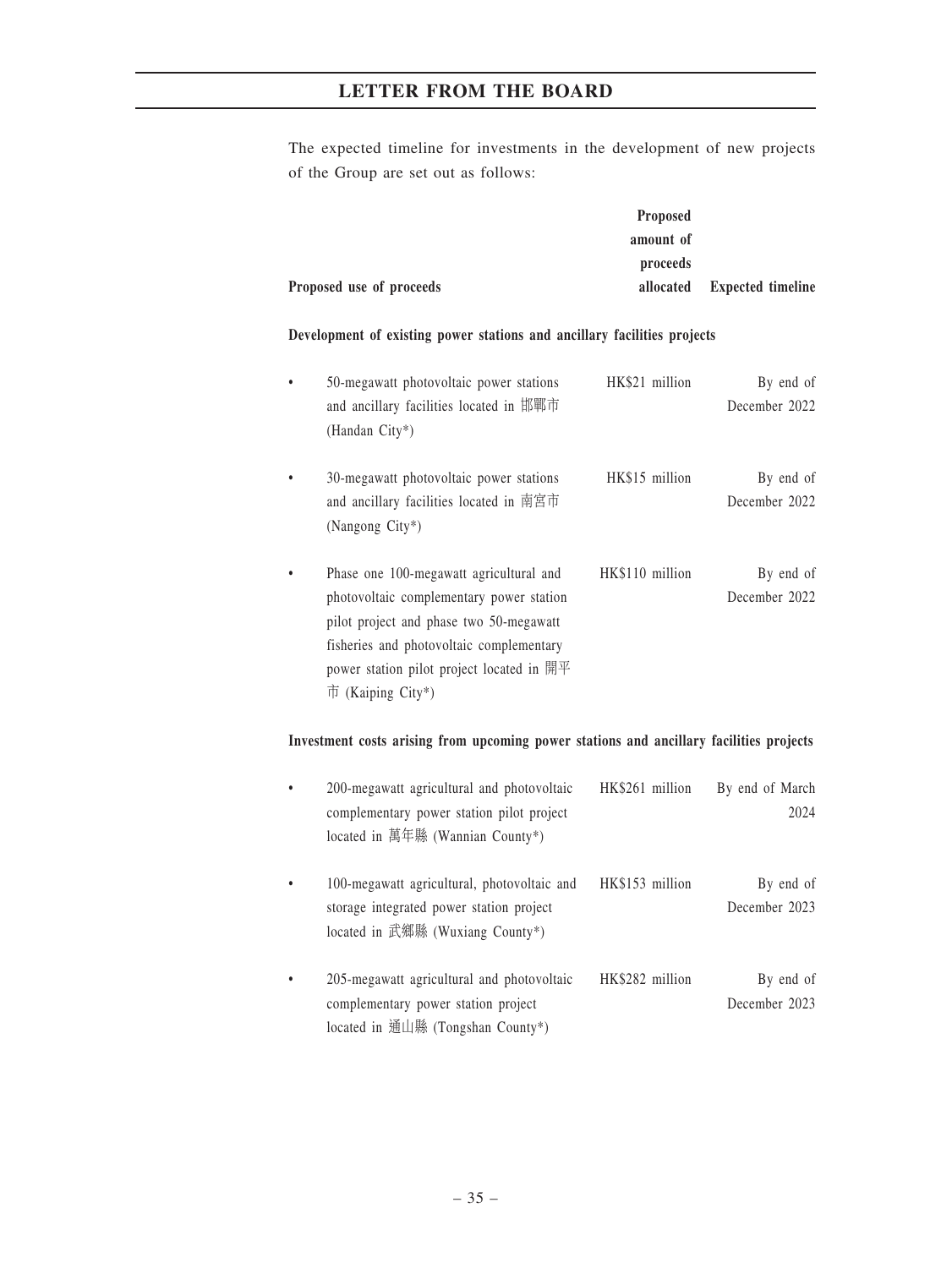### Settlement of outstanding project sums

(iv) as to approximately HK\$60 million (representing approximately 1.28% of the net proceeds) for settlement of final outstanding sums for completed and fully ongrid power projects; and

### General working capital

(v) as to approximately HK\$247 million (representing approximately 5.28% of the net proceeds) for general working capital of the Group (including but not limited to regular management expenses, salary expenses, tax payments and ordinary operating expenses for power stations).

The Company confirms that the utilization of the net proceeds from the Subscription as set out above will not involve payment of funds to Shareholders. With respect to utilization of the funds raised from the Subscription, none of the counterparties in the investments and projects or creditors as regards the indebtedness of the Group as mentioned above are Shareholders.

### REASONS FOR AND BENEFITS OF THE SUBSCRIPTION FOR CSFG

Fighting against climate change is a global trend and mission. In September 2020, the top Chinese leader stated in the General Assembly of the United Nation that China will strive to achieve the goals of carbon peak by 2030 and carbon neutral by 2060. The PRC government has been actively adopting various measures to promote the development and use of renewable and clean energy. China's wind and photovoltaic power capacity is estimated to experience tremendous growth, with total installed power capacity reaching five billion kilowatts by 2050, of which wind and photovoltaic power capacity will account for more than  $50\%$  (Note). The CSFG Board considers that the business relating to clean energy has a promising prospect and visible growth trend.

The Group is committed to the investment, development, construction, operation and management of photovoltaic power businesses, wind power businesses and clean heat supply businesses in the PRC. It has also been exploring other clean energy businesses and international opportunities for strategic development and diversification, with an aim to become a leading integrated clean energy service provider.

The Subscription will be advantageous to both strategic development and financial performance of the CSFG Group. As result of the Subscription, the Group will become the new energy flagship platform of the CSFG Group, which provides the CSFG Group with effective and efficient access to the renewable and clean energy market, and also serves as another growth engine of CSFG Group and helps achieve further diversification of its business portfolio.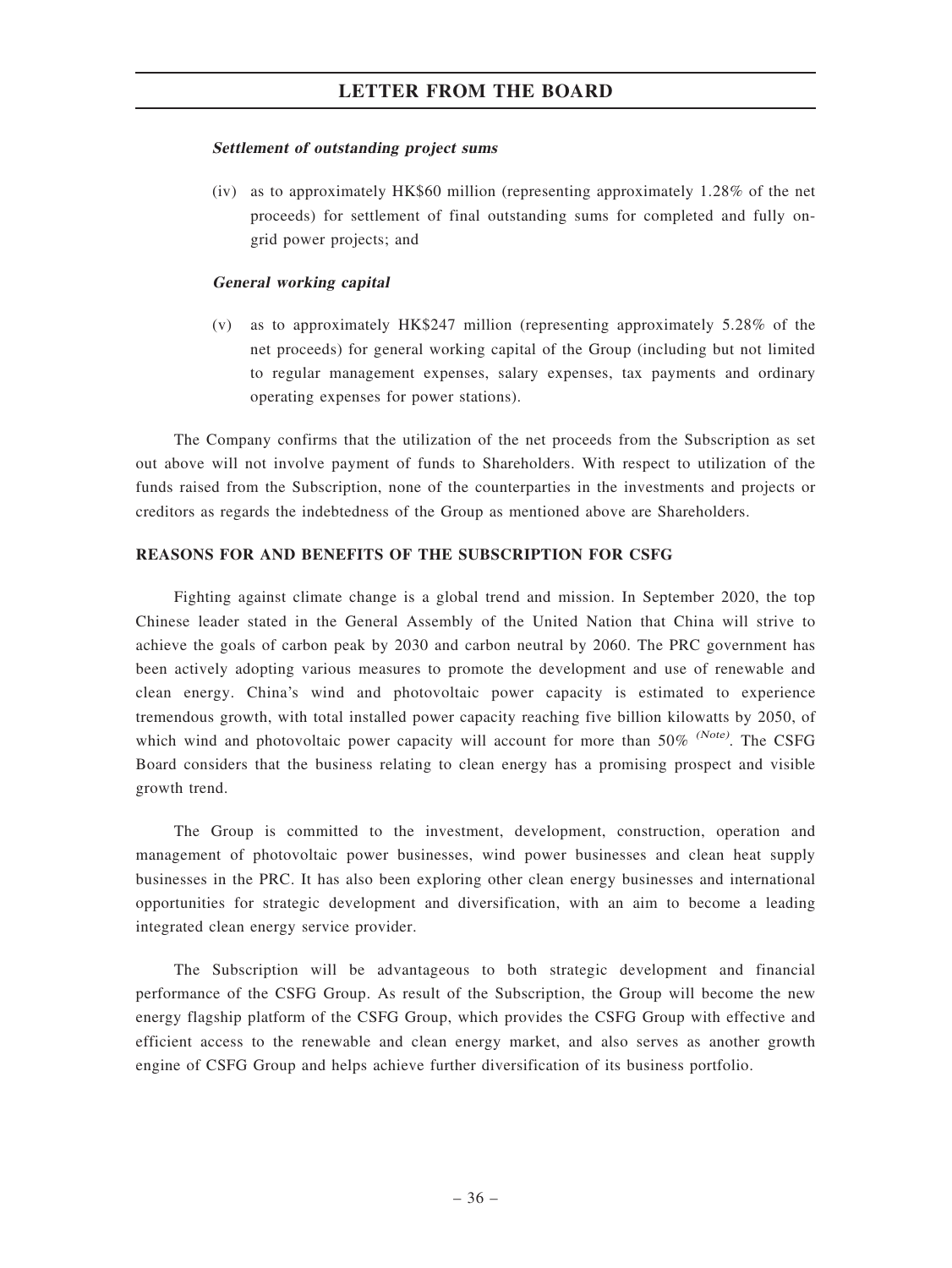In view of the above, the CSFG Directors are of the view that terms of the Subscription Agreement are fair and reasonable and the Subscription is in the interests of CSFG and the CSFG Shareholders as a whole.

The Subscriber entered into the SP Agreement with the Vendors in relation to the acquisition of 14,470,000,000 Shares at the consideration of HK\$1,273,360,000 (i.e. HK\$0.088 per Share) by the Subscriber from the Vendors. On 1 March 2022, the Subscriber and the Vendors entered into a termination agreement to terminate the SP Agreement. Please refer to the CSFG 2021 Circular for details. The main reason for terminating the SP Agreement was that the Vendors continued to delay the fulfilment of Conditions Precedent (F) and (G) (as defined in the CSFG 2021 Circular) and it was unlikely that such conditions precedent could be fulfilled by the Vendors. As a result, the SP Agreement was terminated accordingly. When CSFG was aware of that it was unlikely that such conditions precedent could be fulfilled by the Vendors in around late January 2022, CSFG explored the possibility to invest in the Company directly in form of share subscription. After rounds of discussions and negotiations with the Company, CSFG and the Company agreed to entered into the Subscription Agreement.

The Subscriber and CSFG confirm that there is no other understanding, arrangement, agreement or otherwise between them and the Vendors with respect to the Vendors' interests in the Company, including but not limited to any disposal of the Vendors' interests in the Company and/or the voting rights to the Shares held by the Vendors.

Note:

According to the ''China Energy and Electric Power Development Outlook 2019'' released by the State Grid Energy Research Institute.

#### EFFECT ON THE SHAREHOLDING STRUCTURE OF THE COMPANY

As at the Latest Practicable Date, the Company had a total of 63,525,397,057 Shares in issue and 1,010,000,000 outstanding Share Options entitling the holders thereof to subscribe for a total of 1,010,000,000 Shares (representing approximately 1.59% of the total number of Shares in issue). Save for the above, the Company does not have any other Shares, outstanding warrants, options, derivatives or other securities carrying conversion or subscription rights into Shares.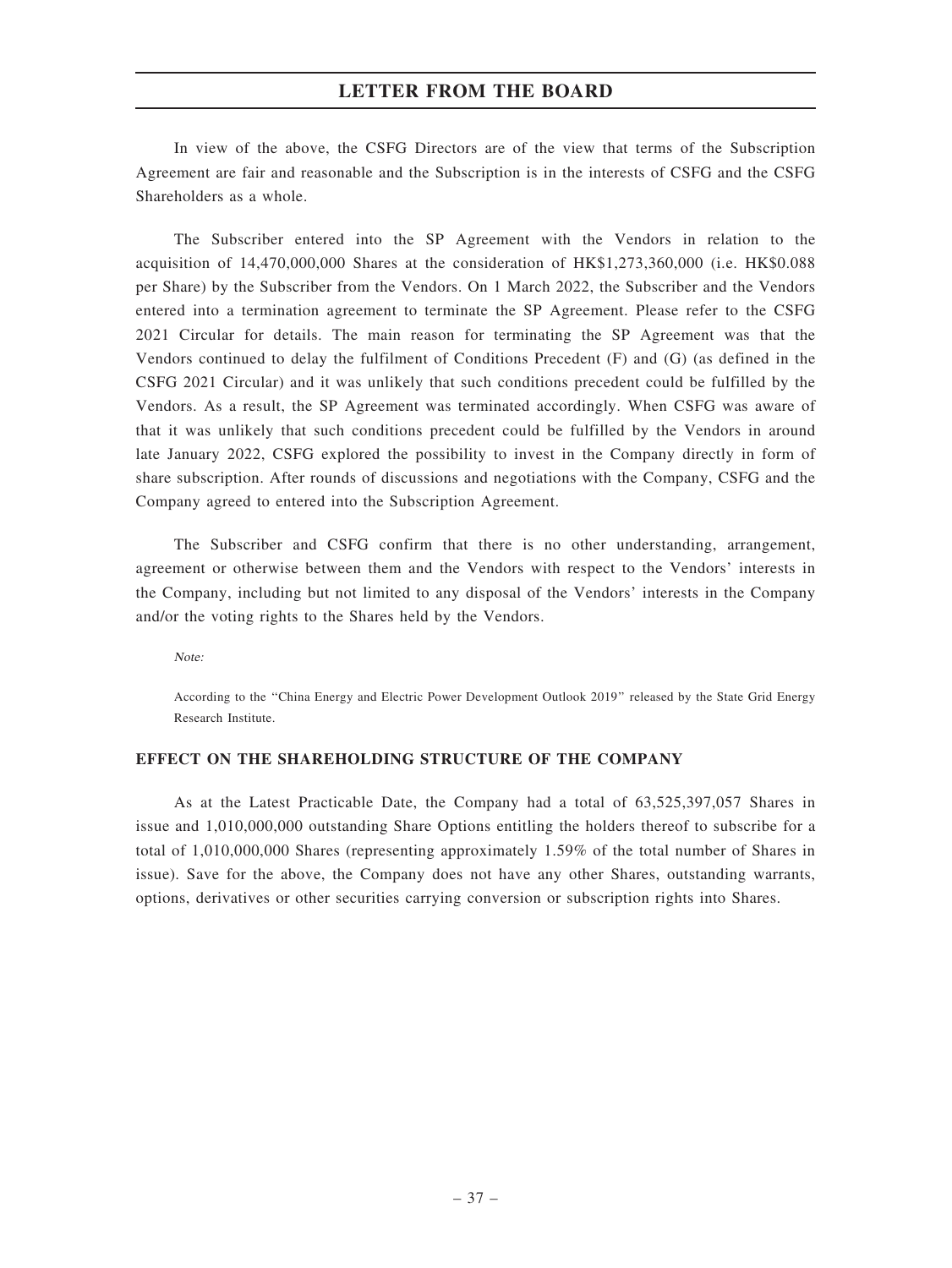Set out below is the shareholding structure of the Company (i) as at the Latest Practicable Date; (ii) immediately upon issuance and allotment of the Subscription Shares upon Completion (assuming there is no other change in the total number of Shares); and (iii) immediately upon Completion (assuming there is no other change in the total number of Shares other than the exercise of all the outstanding Share Options):

|                                                  |                                   |               |                                                                          |               | <b>Immediately</b> upon Completion<br>(assuming there is no other change in  |               |
|--------------------------------------------------|-----------------------------------|---------------|--------------------------------------------------------------------------|---------------|------------------------------------------------------------------------------|---------------|
|                                                  |                                   |               | <b>Immediately upon Completion</b><br>(assuming there is no other change |               | the total number of Shares other than<br>the exercise of all the outstanding |               |
| Name of Shareholder                              | As at the Latest Practicable Date |               | in the total number of Shares)                                           |               | Share Options) (Note 5)                                                      |               |
|                                                  | Number of Shares                  | Approximate % | Number of Shares                                                         | Approximate % | Number of Shares                                                             | Approximate % |
| The Subscriber and parties acting                |                                   |               |                                                                          |               |                                                                              |               |
| in concert with it                               |                                   |               | 48,804,039,247                                                           | 43.45         | 48,804,039,247                                                               | 43.06         |
| Fast Top (Note 1)                                | 20,253,164,571                    | 31.88         | 20,253,164,571                                                           | 18.03         | 20,253,164,571                                                               | 17.87         |
| CTSL Green Power (Note 2)                        | 7,594,936,710                     | 11.96         | 7,594,936,710                                                            | 6.76          | 7,594,936,710                                                                | 6.70          |
| CTSL New Energy (Note 2)                         | 7,594,936,700                     | 11.96         | 7.594.936.700                                                            | 6.76          | 7.594.936.700                                                                | 6.70          |
| Tuspark Technology Innovation<br>Ltd. (啟油科創有限公   |                                   |               |                                                                          |               |                                                                              |               |
| 司)(Note 4)                                       | 4,045,000,000                     | 6.37          | 4,045,000,000                                                            | 3.60          | 4,045,000,000                                                                | 3.57          |
| <b>Directors</b>                                 |                                   |               |                                                                          |               |                                                                              |               |
| - Mr. Hu Xiaoyong and<br>his controlled entities |                                   |               |                                                                          |               |                                                                              |               |
| (Notes 1, 3, 5 and 6)                            | 2,424,234,285                     | 3.82          | 2,424,234,285                                                            | 2.16          | 2,824,234,285                                                                | 2.49          |
| $-$ Mr. Tan Zaixing (Notes 1, 5                  |                                   |               |                                                                          |               |                                                                              |               |
| and $6$                                          | 60,000,000                        | 0.09          | 60,000,000                                                               | 0.05          | 400,000,000                                                                  | 0.35          |
| - Mr. Li Fujun (Note 5)                          |                                   |               |                                                                          |               | 10,000,000                                                                   | 0.01          |
| - Mr. Xu Honghua (Note 5)                        |                                   | ۰             |                                                                          | -             | 10,000,000                                                                   | 0.01          |
| - Mr. Chiu Kung Chik (Note 5)                    |                                   |               |                                                                          |               | 10,000,000                                                                   | 0.01          |
| Other Public Shareholders                        | 21,553,124,791                    | 33.92         | 21,553,124,791                                                           | 19.19         | 21,793,124,791                                                               | 19.23         |
| Total                                            | 63,525,397,057                    | 100           | 112,329,436,304                                                          | 100           | 113,339,436,304                                                              | 100           |

#### Notes:

1. BE Group is deemed to be interested in an aggregate of 20,253,164,571 Shares as a result of its indirect holding of such Shares through the following entities:

|                         | <b>Number of Shares</b> |
|-------------------------|-------------------------|
| <b>Name</b>             | interested              |
|                         |                         |
| Fast Top                | 20, 253, 164, 571       |
| <b>BEWG</b>             | 20, 253, 164, 571       |
| <b>BE</b> Environmental | 20, 253, 164, 571       |
| <b>BEHL</b>             | 20, 253, 164, 571       |
| BE BVI                  | 20, 253, 164, 571       |
|                         |                         |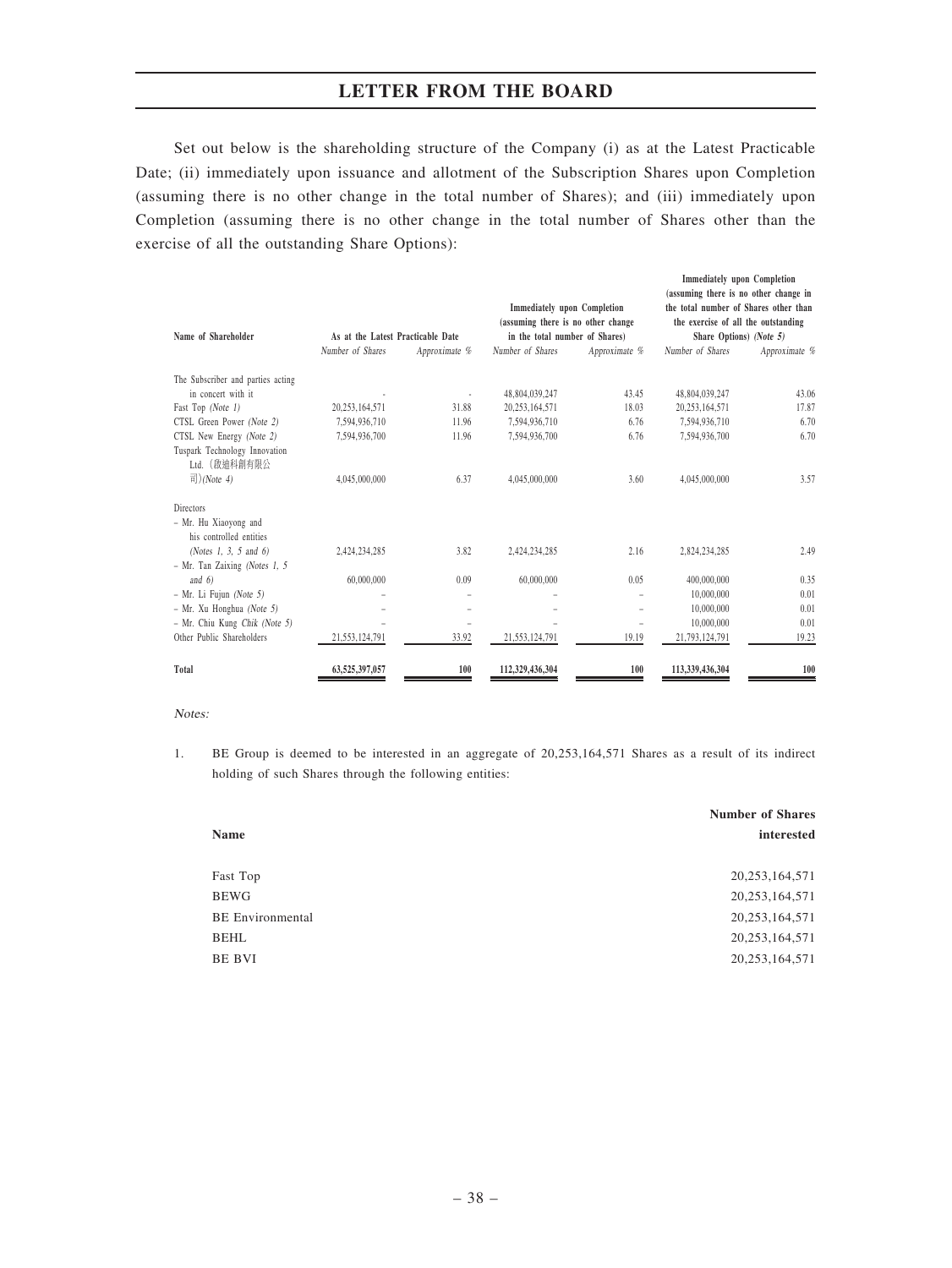Fast Top, a wholly-owned subsidiary of BEWG, beneficially holds 20,253,164,571 Shares. BEWG is directly held as to approximately 40.66% by BE Environmental, approximately 0.32% by BHL and approximately 15.67% by China Three Gorges Corporation and its subsidiaries as at the Latest Practicable Date. The remaining shares of BEWG are held by public shareholders. BE Environmental is a wholly-owned subsidiary of BEHL, which is in turn held as to approximately 61.96% by BE BVI (by itself and through its subsidiaries) and approximately 0.35% by BHL. The remaining shares of BEHL are held by public shareholders. Both BE BVI and BHL are wholly-owned by BE Group.

Furthermore, (i) Mr. Zhang Tiefu, Mr. Hu Xiaoyong, Mr. Yang Guang and Mr. Tan Zaixing are Directors nominated by BEWG; (ii) Mr. Zhang Tiefu holds positions within BEWG and/or its subsidiaries; and (iii) Mr. Yang Guang is an executive Director involved in the negotiation of the Subscription Agreement.

2. CITIC Securities Company Limited (a company listed on the Stock Exchange and the Shanghai Stock Exchange) is deemed to be interested in an aggregate of 15,189,873,410 Shares as a result of its indirect holding of such Shares through the following entities:

 $(i)$ 

|                                | Number of                |
|--------------------------------|--------------------------|
| <b>Name</b>                    | <b>Shares interested</b> |
| CTSL Green Power               | 7,594,936,710            |
| CPEChina Fund II, L.P          | 7,594,936,710            |
| CPEChina Fund IIA, L.P.        | 7,594,936,710            |
| Citron PE Associates II, L.P.  | 7,594,936,710            |
| Citron PE Funds II Limited     | 7,594,936,710            |
| Citron PE Holdings Limited     | 7,594,936,710            |
| CLSA Global                    | 7,594,936,710            |
| CLSA B.V.                      | 7,594,936,710            |
| CITIC Securities International | 7.594.936.710            |
|                                |                          |

CTSL Green Power, a company jointly-controlled by CPEChina Fund II, L.P. and CPEChina Fund IIA, L.P., beneficially holds 7,594,936,710 Shares. CPEChina Fund II, L.P. and CPEChina Fund IIA, L.P. are two exempted limited partnerships registered under the laws of the Cayman Islands. The general partner of CPEChina Fund II, L.P. and CPEChina Fund IIA, L.P. is Citron PE Associates II, L.P., an exempted limited partnership registered under the laws of the Cayman Islands. The general partner of Citron PE Associates II, L.P. is Citron PE Funds II Limited. Citron PE Funds II Limited is wholly-owned by Citron PE Holdings Limited, which is owned as to 35% by CLSA Global. CLSA Global is wholly-owned by CLSA B.V., which is wholly-owned by CITIC Securities International, which is in turn wholly-owned by CITIC Securities Company Limited.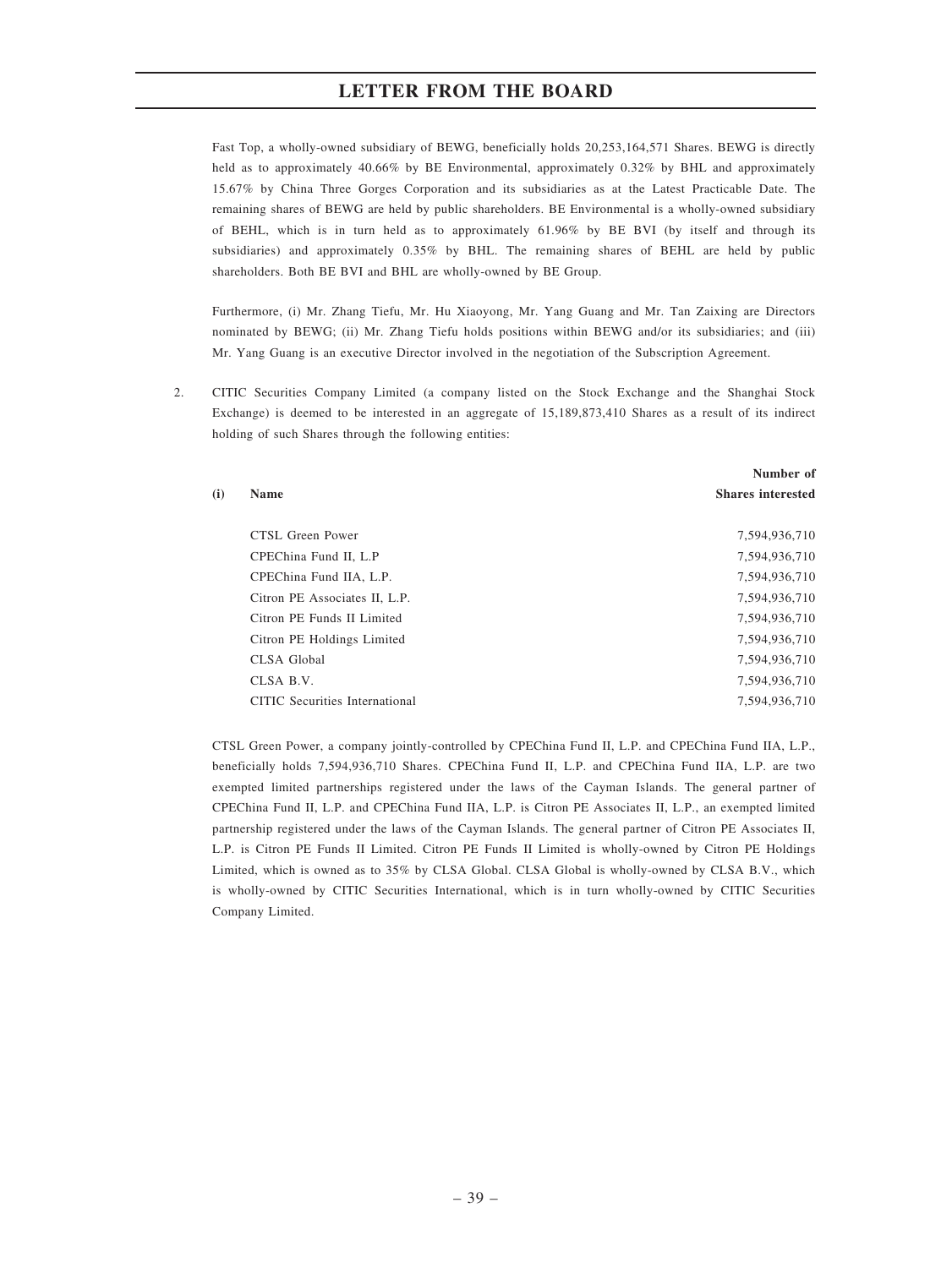|      |                            | Number of                |
|------|----------------------------|--------------------------|
| (ii) | <b>Name</b>                | <b>Shares interested</b> |
|      |                            |                          |
|      | CTSL New Energy            | 7,594,936,700            |
|      | Beijing Xinyu Investment   | 7,594,936,700            |
|      | Beijing Youde Investment   | 7,594,936,700            |
|      | Shanghai Pannuo            | 7,594,936,700            |
|      | CITIC Private Equity Funds | 7,594,936,700            |

CTSL New Energy, a wholly-owned subsidiary of Beijing Xinyu Investment, beneficially holds 7,594,936,700 Shares. Beijing Xinyu Investment is a limited partnership registered under the laws of the PRC. The general partner of Beijing Xinyu Investment is Beijing Youde Investment, a limited partnership registered under the laws of the PRC whose general partner is Shanghai Pannuo, a limited liability company incorporated in the PRC. Shanghai Pannuo is wholly-owned by CITIC Private Equity Funds, which is in turn owned as to 35% by CITIC Securities Company Limited.

- 3. Mr. Hu Xiaoyong beneficially holds 132,780,000 Shares. 2,285,714,285 Shares and 5,740,000 Shares are held by Zhihua Investments Limited and Starry Chance Investments Limited, respectively, both of which are wholly and beneficially owned by Mr. Hu Xiaoyong. Accordingly, Mr. Hu Xiaoyong is deemed to have interests in 2,424,234,285 Shares under the SFO.
- 4. Tuspark Technology Innovation Ltd(啟迪科創有限公司), a wholly-owned subsidiary of 啟迪控股股份有限 公司 (Tus-Holdings Co., Ltd.\*), beneficially holds 4,045,000,000 Shares.
- 5. As at the Latest Practicable Date, the table below sets out details of the outstanding Share Options granted to the Directors under the Share Option Scheme:

|                                                                 | Number of         |
|-----------------------------------------------------------------|-------------------|
|                                                                 | outstanding Share |
| <b>Holders of Share Options</b>                                 | <b>Options</b>    |
|                                                                 |                   |
| <b>Directors</b>                                                |                   |
| - Mr. Hu Xiaoyong                                               | 400,000,000       |
| - Mr. Tan Zaixing                                               | 340,000,000       |
| - Mr. Li Fujun                                                  | 10,000,000        |
| - Mr. Xu Honghua                                                | 10,000,000        |
| - Mr. Chiu Kung Chik                                            | 10,000,000        |
| Employees of the Group and associated corporations of the Group | 240,000,000       |
|                                                                 |                   |

Total 1,010,000,000

6. Mr. Hu Xiaoyong and Mr. Tan Zaixing, being Directors who hold Shares as at the Latest Practicable Date, are expected to resign as Directors after the EGM but before Completion in full compliance with Rule 7 of the Takeovers Code and the Listing Rules. As such, at Completion, Mr. Hu Xiaoyong and Mr. Tan Zaixing are expected to be public Shareholders and it is expected that not less than 25% of the number of issued Shares will be held by the public (as defined in the Listing Rules).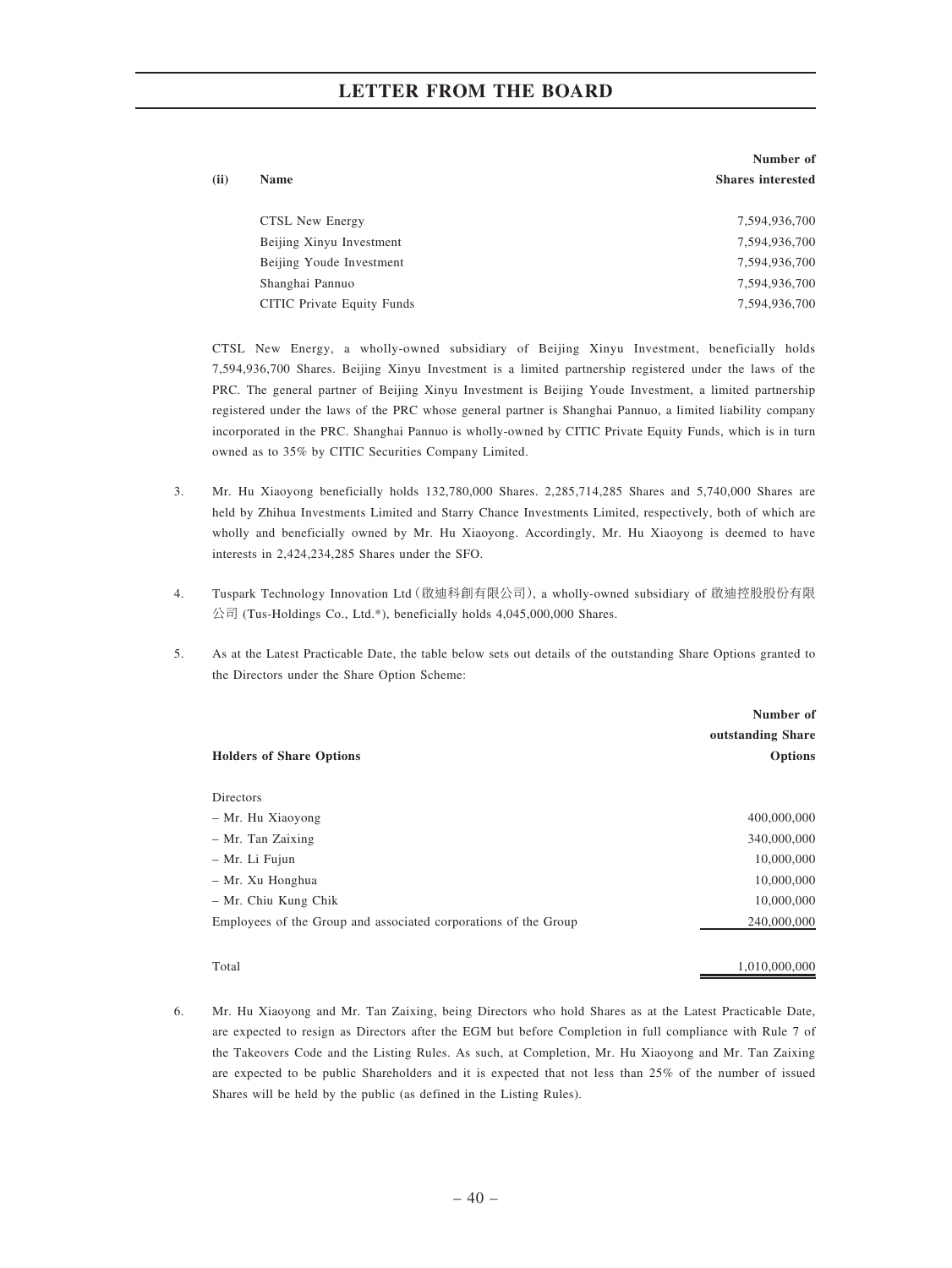### EQUITY FUND RAISING ACTIVITIES OF THE COMPANY IN THE PAST TWELVE **MONTHS**

The Company has not conducted any equity fund raising activities in the past twelve months before the Latest Practicable Date.

# IMPLICATIONS UNDER THE TAKEOVERS CODE AND APPLICATION FOR WHITEWASH WAIVER

As at the Latest Practicable Date, neither the Subscriber, CSFG nor any party acting in concert with them hold or are interested in any Shares or securities of the Company. Immediately upon Completion and assuming no other change in the total number of issued Shares, the Subscriber and parties acting in concert with it (if applicable) will be interested in 48,804,039,247 Shares, representing approximately 43.45% of the total number of Shares in issue as enlarged by the allotment and issue of the Subscription Shares.

Under Rule 26.1 of the Takeovers Code, the Subscriber would be obliged to make a mandatory general offer to the Shareholders for all the issued Shares and other securities of the Company not already owned or agreed to be acquired by the Subscriber and parties acting in concert with it, unless, among others, the Whitewash Waiver is granted by the Executive. An application has been made by the Subscriber to the Executive for the Whitewash Waiver in respect of the allotment and issuance of the Subscription Shares.

The Executive has indicated that it is minded to grant the Whitewash Waiver subject to, among other things, the approval of at least 75% votes by the Independent Shareholders present and voting (either in person or by proxy) in respect of the Whitewash Waiver and more than 50% votes of the Independent Shareholders present and voting (either in person or by proxy) in respect of the Subscription (including the Specific Mandate) at the EGM by way of poll.

In accordance with the Listing Rules and Takeovers Code, (i) the Subscriber and parties acting in concert with it; (ii) the Subscriber and its associates; and (iii) any other Shareholders who are involved or interested in the Subscription, the Specific Mandate and/or the Whitewash Waiver (including Fast Top, Mr. Hu Xiaoyong (and his controlled entities) and Mr. Tan Zaixing) shall abstain from voting at the EGM in respect of the resolution(s) approving the Subscription (including the Specific Mandate) and the Whitewash Waiver.

Each of the Subscriber and CSFG confirms that it and the parties acting in concert with it have not acquired voting rights in any Share during the Relevant Period <sup>(Note)</sup>.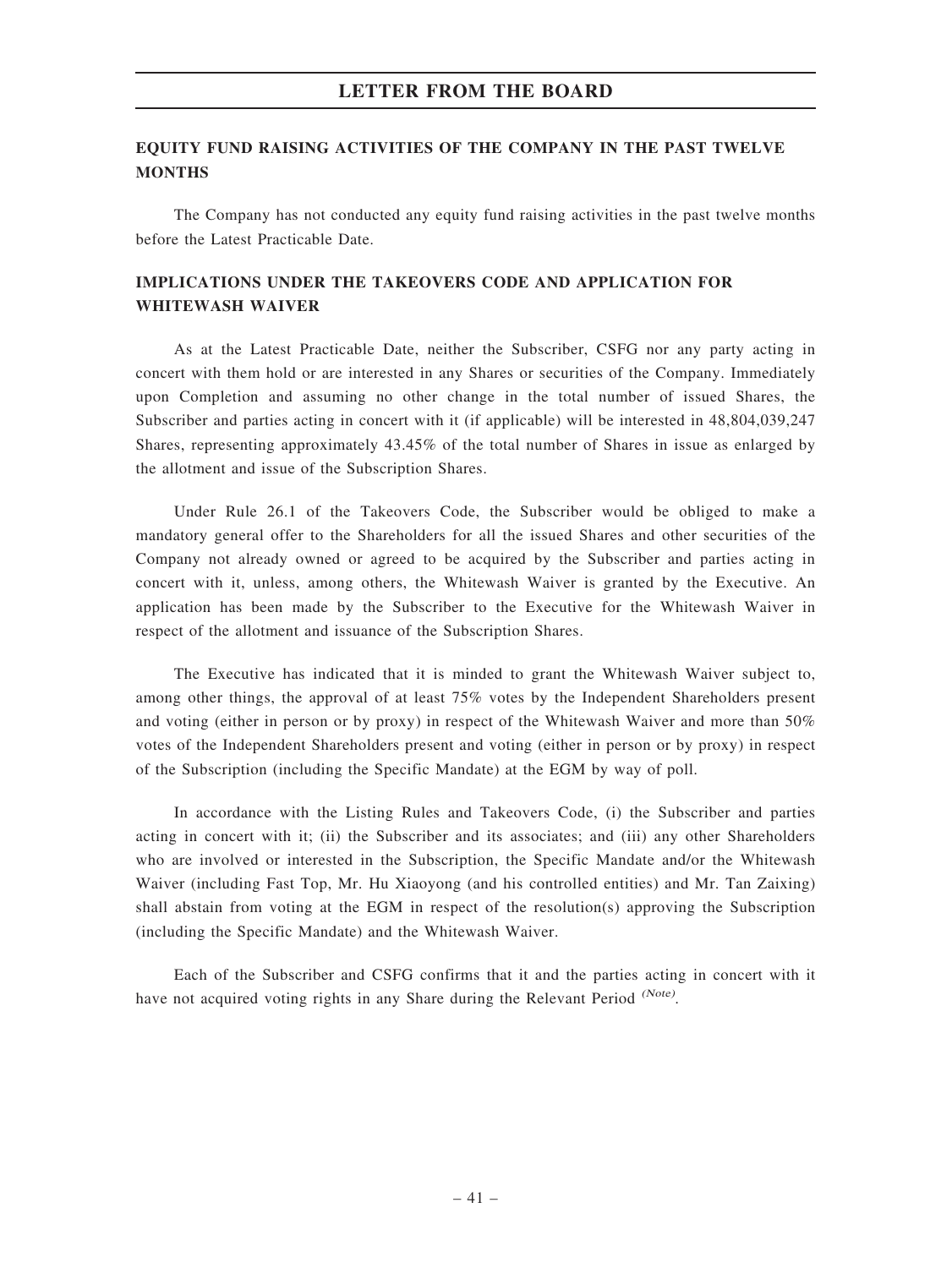As at the Latest Practicable Date, the Subscriber and CSFG have further confirmed that:

- (a) save for the Subscription, the Subscriber, CSFG and parties acting in concert with them have not dealt in any Shares, options, warrants or convertible securities of the Company or any derivatives in respect of such securities during the Relevant Period  $^{(Note)}$ :
- (b) the Subscriber, CSFG and parties acting in concert with them will not make any acquisitions or disposals of voting rights in the Company in the period between the Latest Practicable Date and the Completion;
- (c) the Subscriber, CSFG and parties acting in concert with them do not own, control or have direction over any voting rights or rights over the Shares, options, warrants or any securities that are convertible into Shares or any derivatives in respect of Shares nor have they entered into any outstanding derivative in respect of securities in the Company;
- (d) the Subscriber, CSFG and parties acting in concert with them have not entered into any arrangement referred to in Note 8 to Rule 22 of the Takeovers Code (whether by way of option, indemnity or otherwise) with any persons in relation to the relevant securities (as defined in Note 4 to Rule 22 of the Takeovers Code) of the Company;
- (e) save for the Subscription Agreement, the Subscriber and CSFG have not entered into any agreements or arrangements which relate to the circumstances in which it may or may not invoke or seek to invoke a pre-condition or a condition to the Subscription, the Specific Mandate and/or the Whitewash Waiver;
- (f) the Subscriber, CSFG or any person acting in concert with them has not borrowed or lent any relevant securities (as defined in Note 4 to Rule 22 of the Takeovers Code) in the Company;
- (g) the Subscriber and CSFG have not received any irrevocable commitment from any Independent Shareholders that they will vote in favour of the resolution approving the Subscription, the Specific Mandate and/or the Whitewash Waiver at the EGM;
- (h) there is no other understanding, arrangement, agreement or special deal (as defined under Rule 25 of the Takeovers Code) between any Shareholder; and (i) the Subscriber, CSFG and parties acting in concert with them, or (ii) the Company, its subsidiaries or associated companies.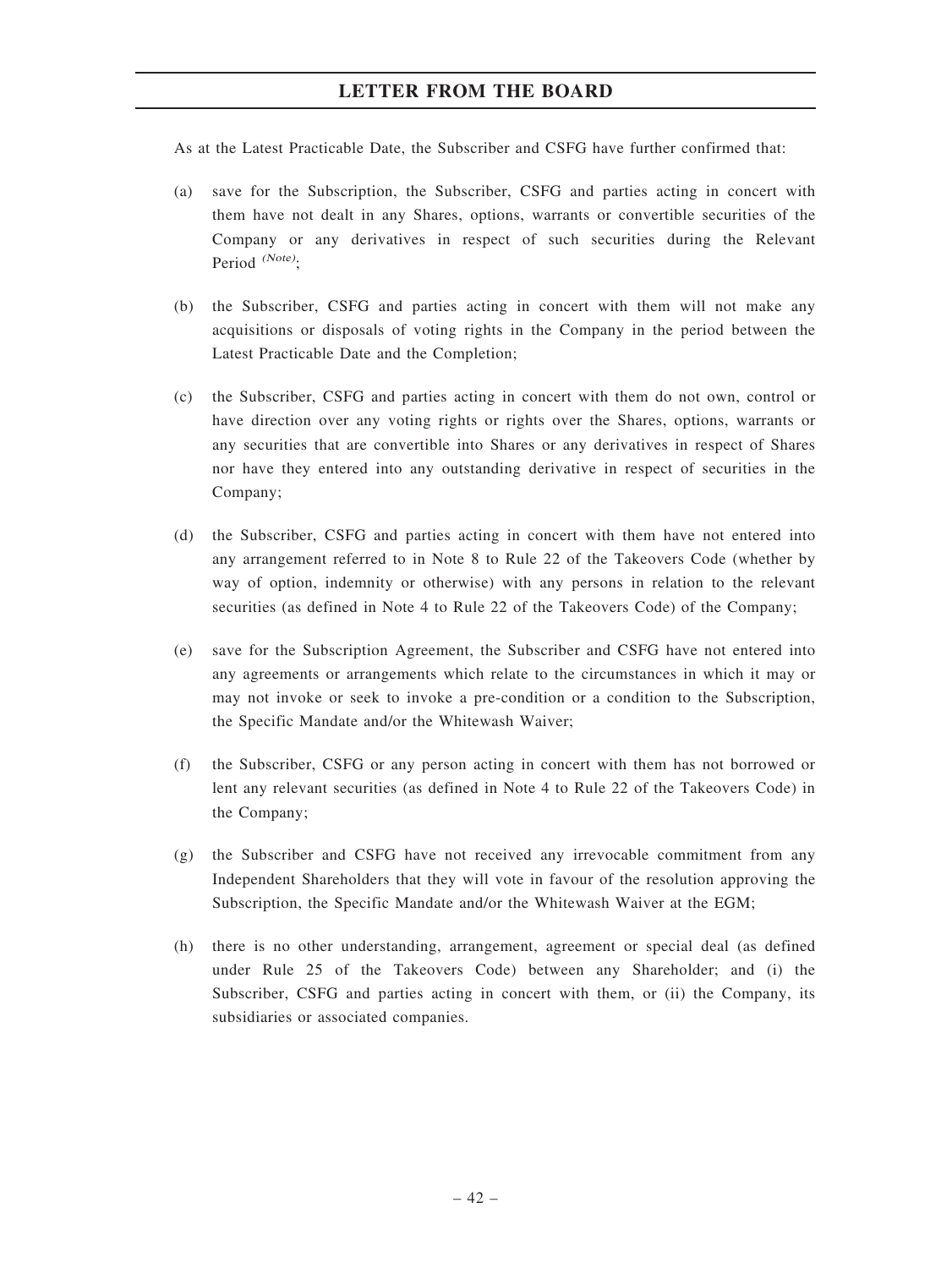None of Fast Top, CTSL Green Power and CTSL New Energy is acting or presumed to be acting in concert with the Subscriber and CSFG, and none of them was involved in the negotiation process of the Subscription Agreement. None of Mr. Li Fujun, Mr. Xu Honghua or Mr. Chiu Kung Chik was involved in the negotiation process of the Subscription Agreement. As (i) Mr. Zhang Tiefu, Mr. Hu Xiaoyong, Mr. Yang Guang and Mr. Tan Zaixing are Directors nominated by BEWG; (ii) Mr. Zhang Tiefu holds positions within BEWG and/or its subsidiaries; and (iii) Mr. Yang Guang is an executive Director involved in the negotiation of the Subscription Agreement, Fast Top (being a wholly-owned subsidiary of BEWG), Mr. Hu Xiaoyong (and his controlled entities) and Mr. Tan Zaixing are considered to have been involved in the Subscription, the Specific Mandate, the Whitewash Waiver and the respective transactions contemplated thereunder.

Note:

The Subscriber (as purchaser) entered into <sup>a</sup> SP Agreement with CTSL Green Power and CTSL New Energy (as vendors) in relation to the acquisition of 14,470,000,000 Shares at the consideration of HK\$1,273,360,000 (i.e. HK\$0.088 per Share) by the Subscriber from the Vendors. On <sup>1</sup> March 2022, the Subscriber and the Vendors entered into <sup>a</sup> termination agreement to terminate the SP Agreement. Please refer to the announcements of CSFG dated 23 November 2021, 20 December 2021 and 1 March 2022 and the circular of CSFG dated 7 December 2021 for details. The Subscriber confirms that the completion to the SP Agreement did not take place and thus the Subscriber and the parties acting in concert with it did not acquire any voting rights to any Shares nor exercise of control or direction over any voting rights to any Shares in relation to the SP Agreement. The Subscriber further confirms that no payment was made by the Subscriber to any of the Vendors under the SP Agreement.

If the Whitewash Waiver is approved by the Independent Shareholders and Completion occurs, the Subscriber will hold between 30% and 50% of the voting rights in the Company and may be subject to the  $2\%$  "creeper rule" under Rule 26.1(c) and (d) of the Takeovers Code. Accordingly if the Subscriber acquires additional voting rights and such acquisition has the effect of increasing its holding of voting rights in the Company by more than 2% from the lowest collective percentage holding of the Subscriber in the 12-month period ending on and inclusive of the date of the relevant acquisition, the Subscriber may trigger an obligation to make a mandatory general offer for all the issued Shares and other securities of the Company (other than those already owned or agreed to be acquired by the Subscriber and parties acting in concert with it).

If the Whitewash Waiver is not granted by the Executive or not approved by the Independent Shareholders, the Subscription will not proceed.

As at the Latest Practicable Date, the Company does not believe that the Subscription (including the Specific Mandate and Whitewash Waiver) gives rise to any concerns in relation to the compliance with other applicable rules or regulations (including the Listing Rules). The Company notes that the Executive may not grant the Whitewash Waiver if the Subscription (including the Specific Mandate and Whitewash Waiver) does not comply with other applicable rules and regulations.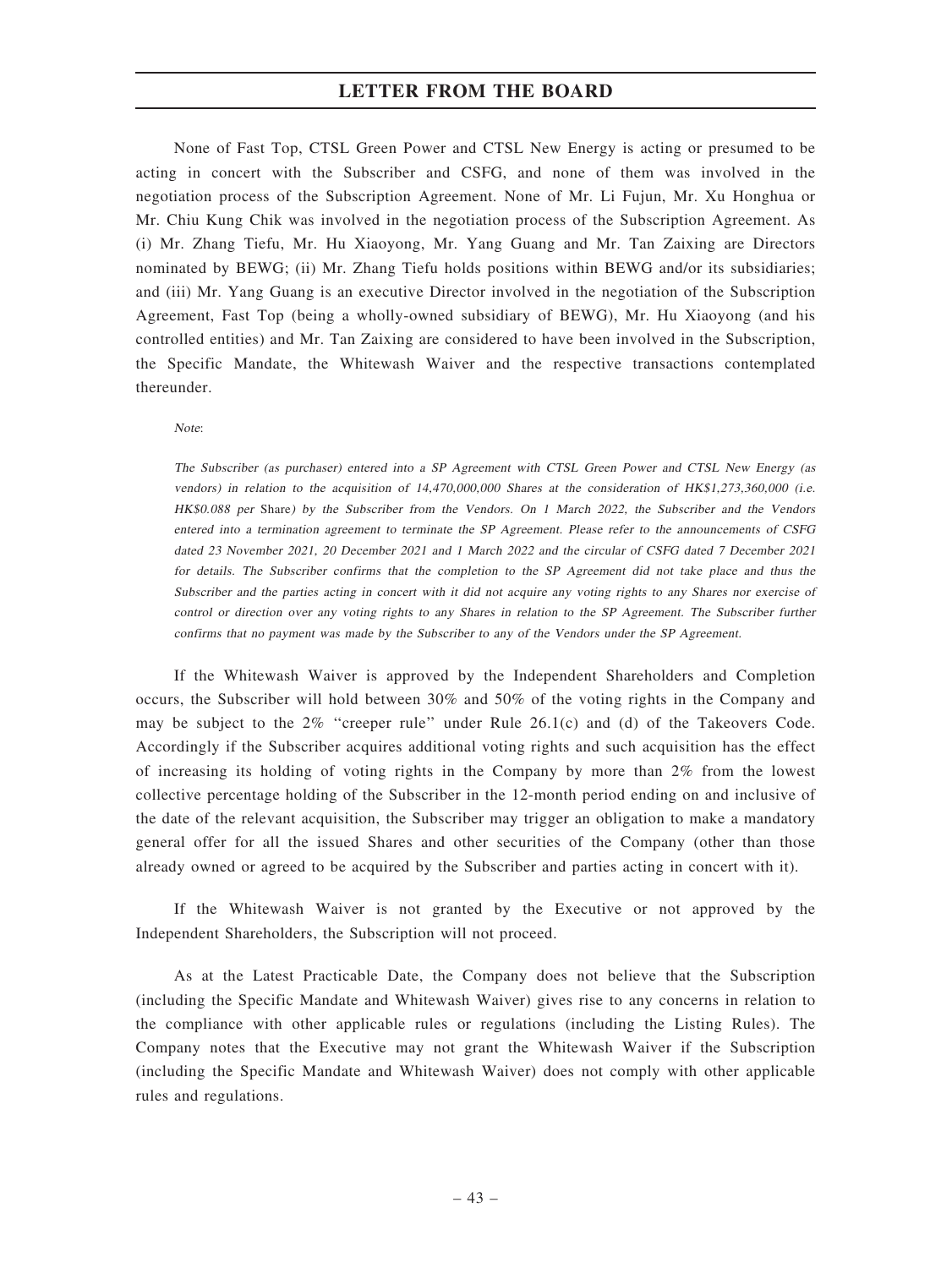The Whitewash Waiver may or may not be granted by the Executive and if granted, will, among others, be subject to the condition that respective resolutions relating to the Whitewash Waiver on one hand, and the Subscription Agreement and the grant of Specific Mandate on the other hand, being separately approved by at least 75% and more than 50%. respectively, of the votes cast by the Independent Shareholders at the EGM by way of poll. Completion is conditional upon, among other things, the Whitewash Waiver being granted by the Executive and approved by the Independent Shareholders.

### MINIMUM PUBLIC FLOAT IN THE SHARES

According to the Listing Rules, if, at Completion, less than the minimum prescribed percentage applicable to the Company, being 25% of the number of issued Shares, are held by the public (as defined in the Listing Rules), or if the Stock Exchange believes that: (a) a false market exists or may exist in the trading of the Shares; or (b) there are insufficient Shares in public hands (as defined in the Listing Rules) to maintain an orderly market, the Stock Exchange may exercise its discretion to suspend dealings in the Shares.

It is the intention of the Board and the Subscriber that the Company will remain listed on the Stock Exchange after Completion. Mr. Hu Xiaoyong and Mr. Tan Zaixing, being Directors who hold Shares as at the Latest Practicable Date, are expected to resign as Directors after the EGM but before Completion in full compliance with Rule 7 of the Takeovers Code and the Listing Rules. As such, at Completion, Mr. Hu Xiaoyong and Mr. Tan Zaixing are expected to be public Shareholders and it is expected that not less than 25% of the number of issued Shares will be held by the public (as defined in the Listing Rules). The Company and the Subscriber will undertake to the Stock Exchange to take appropriate steps to ensure that not less than 25% of the issued Shares will be held by the public (as defined in the Listing Rules) after Completion.

### ESTABLISHMENT OF INDEPENDENT BOARD COMMITTEE

The Independent Board Committee, comprising all three independent non-executive Directors, namely Mr. Li Fujun, Mr. Xu Honghua and Mr. Chiu Kung Chik, in compliance with Rule 2.8 of the Takeovers Code, has been formed to advise the Independent Shareholders as to whether the terms of the Subscription Agreement, the Specific Mandate and/or the Whitewash Waiver are fair and reasonable and on how to vote at the EGM.

None of the members of the Independent Board Committee has any interest or involvement in the Subscription Agreement, the Specific Mandate and/or the Whitewash Waiver.

#### APPOINTMENT OF INDEPENDENT FINANCIAL ADVISER

Lego Corporate Finance Limited has been appointed as the Independent Financial Adviser with the Independent Board Committee's approval to advise the Independent Board Committee and the Independent Shareholders in respect of the Subscription Agreement, the Specific Mandate and/or the Whitewash Waiver.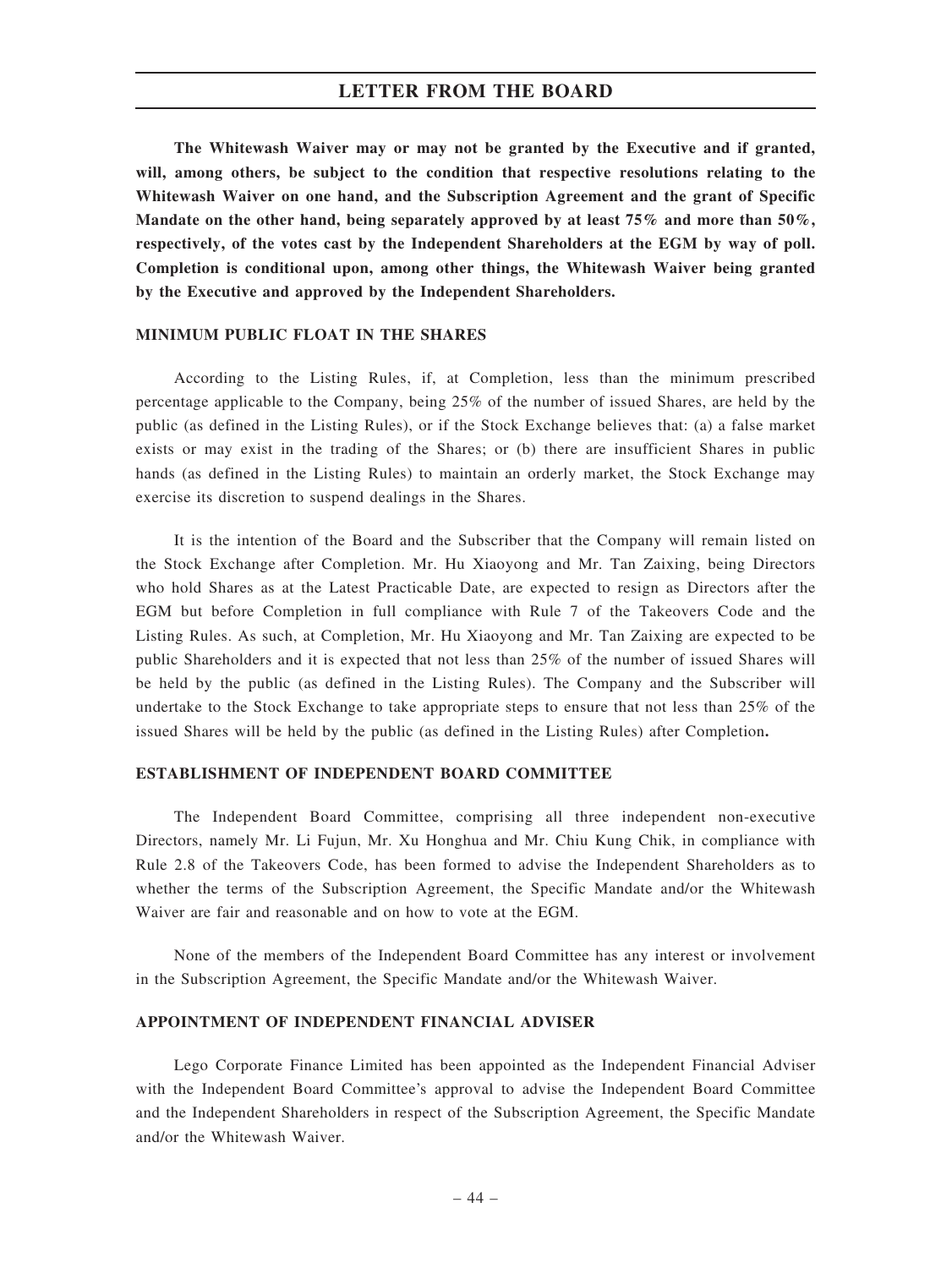#### **EGM**

The EGM will be held to consider and, if thought fit, pass resolutions to approve, among other matters, the Subscription Agreement, the Specific Mandate and the Whitewash Waiver.

A notice convening the EGM to be held at 66th Floor, Central Plaza, 18 Harbour Road, Wanchai, Hong Kong on Friday, 29 April 2022 at 4:00 p.m. is set out on pages 106 to 108 of this circular.

It is possible that Shareholders and/or their representatives may not be able to attend in person at the EGM venue depending on prevailing regulations imposed by the Hong Kong Government. For the health and safety of Shareholders, the Company strongly encourages Shareholders to exercise their right to vote at the EGM by appointing the chairman of the EGM (who is expected to be an independent non-executive Director) as their proxy and to return their forms of proxy by the time specified below, instead of attending the EGM in person.

A form of proxy for use at the EGM is enclosed with this circular. Whether or not you are able to attend the EGM, you are requested to complete the form of proxy in accordance with the instructions printed thereon and return it to the branch share registrar of the Company in Hong Kong, Computershare Hong Kong Investor Services Limited, at Shops 1712-1716, 17th Floor, Hopewell Centre, 183 Queen's Road East, Wanchai, Hong Kong, as soon as possible but in any event not less than 48 hours before the time appointed for the holding of the EGM or any adjournment thereof. Completion and return of the form of proxy will not preclude Shareholders from attending and voting at the EGM or any adjournment thereof should you so wish.

# The precautionary measures to be implemented at the EGM set out in the section headed ''Precautionary measures for the EGM'' in this circular.

Pursuant to Rule 13.39(4) of the Listing Rules, all votes for the Shareholders at a general meeting must be taken by poll. As such, all resolutions to be proposed at the EGM will be put to vote by way of poll.

As (i) Mr. Zhang Tiefu, Mr. Hu Xiaoyong, Mr. Yang Guang and Mr. Tan Zaixing are Directors nominated by BEWG; (ii) Mr. Zhang Tiefu holds positions within BEWG and/or its subsidiaries; and (iii) Mr. Yang Guang is an executive Director involved in the negotiation of the Subscription Agreement, Fast Top (being a wholly-owned subsidiary of BEWG), Mr. Hu Xiaoyong (and his controlled entities) and Mr. Tan Zaixing are considered to have been involved in the Subscription, the Specific Mandate, the Whitewash Waiver and the respective transactions contemplated thereunder. Accordingly, Fast Top, Mr. Hu Xiaoyong (and his controlled entities) and Mr. Tan Zaixing will be required to abstain from voting on the resolution(s) to approve the Subscription, the Specific Mandate, the Whitewash Waiver and the respective transactions contemplated thereunder at the EGM.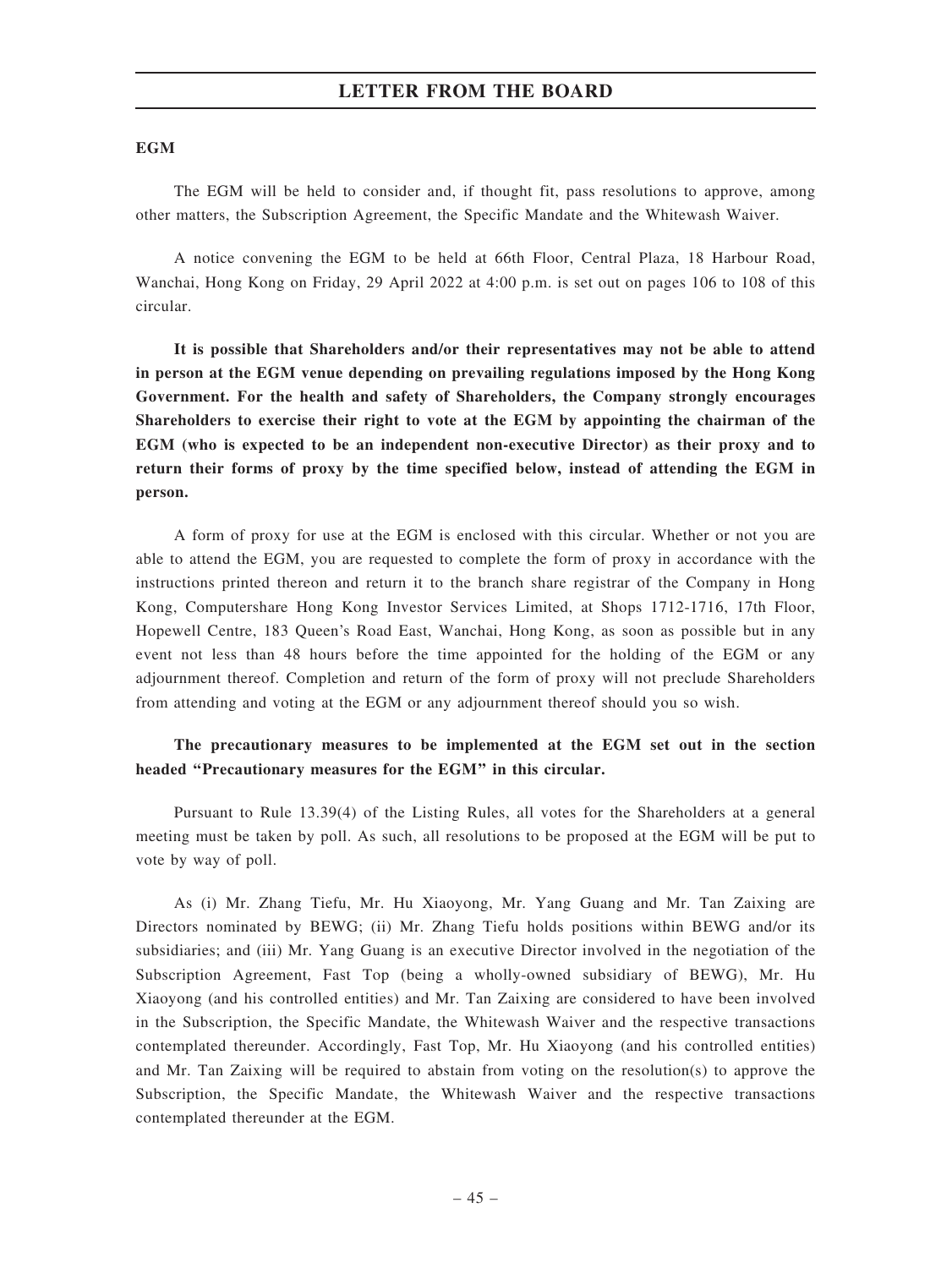#### RECOMMENDATION

Your attention is drawn to (i) the letter of recommendation from the Independent Board Committee which contains the recommendation of the Independent Board Committee to the Independent Shareholders regarding the resolutions to approve the Subscription, the Specific Mandate and the Whitewash Waiver; and (ii) the letter of advice from the Independent Financial Adviser which contains its advice to the Independent Board Committee and the Independent Shareholders regarding the Subscription, the Specific Mandate and the Whitewash Waiver.

The Board (including the members of the Independent Board Committee whose opinion is set out in the ''Letter from the Independent Board Committee'' in this circular after taking into account the advice of the Independent Financial Adviser) that the terms and conditions of the Subscription Agreement and the transactions contemplated thereunder were arrived at after arm's length negotiation between the Company and the Subscriber which are on normal commercial terms, and the Subscription, the Specific Mandate and the Whitewash Waiver are fair and reasonable and in the interests of the Company and its Shareholders as a whole.

Warning: The Subscription is subject to the fulfilment or waiver (as the case may be) of a number of conditions precedent set out under the sub-section headed ''The Subscription Agreement – Conditions Precedent'' in this circular, including approval at the EGM by the Independent Shareholders of the Subscription and the Whitewash Waiver, approval at the CSFG SGM of the Subscription, and the grant of the Whitewash Waiver by the Executive. As such, the Subscription may or may not proceed.

Shareholders and potential investors are advised to exercise caution when dealing in the Shares, and are recommended to consult their professional advisers if they are in any doubt about their position and as to actions that they should take.

### ADDITIONAL INFORMATION

Your attention is drawn to the additional information set out in the appendices to this circular and the notice of the EGM.

> Yours Faithfully, On Behalf of the Board Beijing Enterprises Clean Energy Group Limited Zhang Tiefu and Hu Xiaoyong Joint Chairmen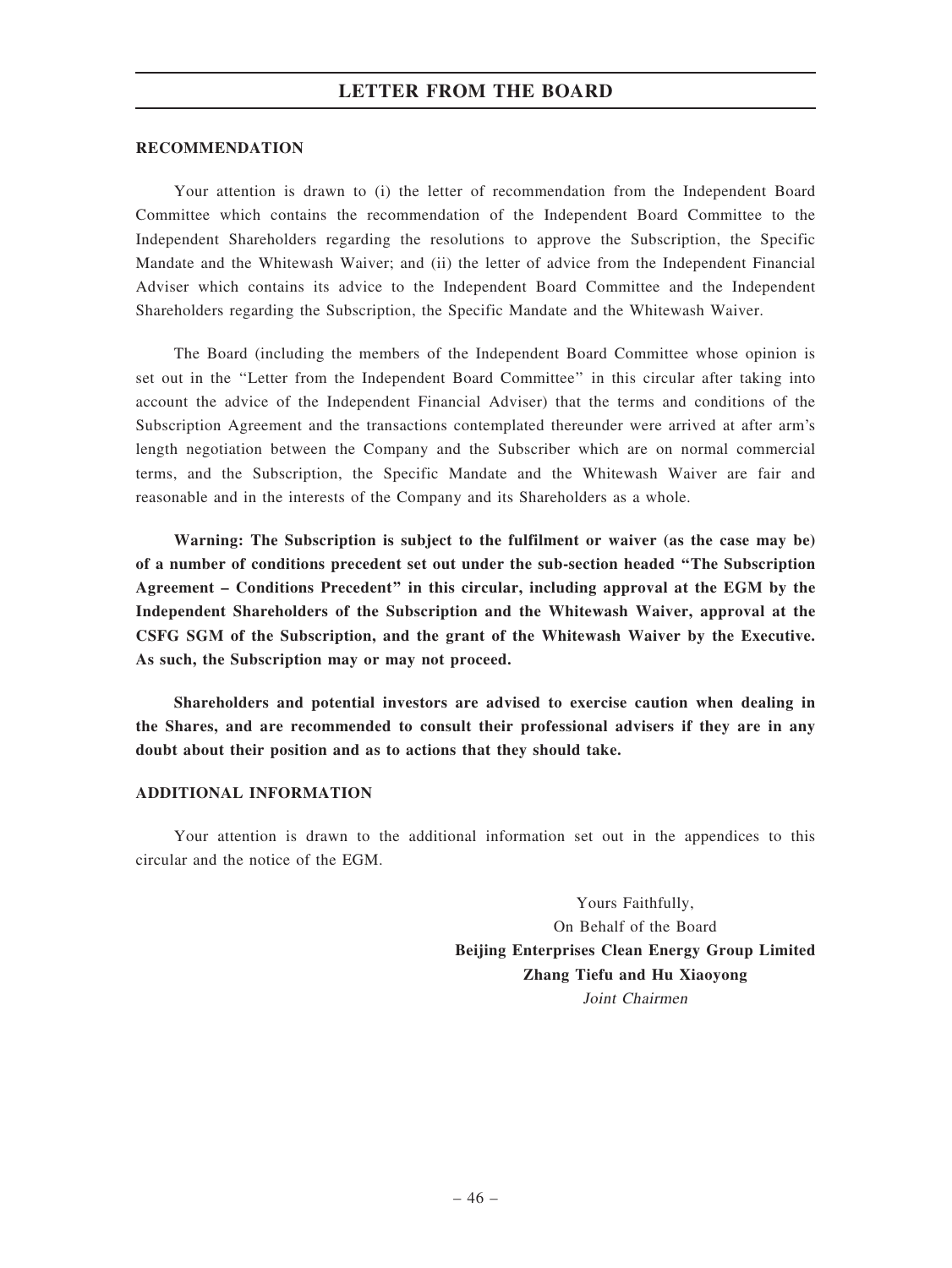# LETTER FROM THE INDEPENDENT BOARD COMMITTEE

The following is the text of <sup>a</sup> letter of advice from the Independent Board Committee setting out its recommendation to the Independent Shareholders <sup>s</sup> in relation to the Subscription, the Specific Mandate and the Whitewash Waiver for the purpose of inclusion in this circular.



*(Incorporated in the Cayman Islands with limited liability)* 

**(Stock Code: 01250)**

1 April 2022

To the Independent Shareholders

Dear Sir or Madam,

# (1) ISSUE AND SUBSCRIPTION OF NEW SHARES UNDER SPECIFIC MANDATE; AND (2) APPLICATION FOR WHITEWASH WAIVER;

We refer to the circular of the Company dated 1 April 2022 (the "Circular"), of which this letter forms part. Unless specified otherwise, capitalised terms used herein shall have the same meanings as defined in the Circular.

We have been appointed to form the Independent Board Committee to advise you in connection with the Subscription, the Specific Mandate and the Whitewash Waiver, details of which are set out in the letter from the Board in the Circular.

We wish to draw your attention to the letter from the Board, as set out on pages 14 to 46 of the Circular, and the letter from the Independent Financial Adviser, as set out on pages 49 to 73 of the Circular. Having considered the terms of the Subscription Agreement, the Specific Mandate and the Whitewash Waiver, the advice given by Lego Corporate Finance Limited, the Independent Financial Adviser, and the principal factors and reasons taken into consideration by it in arriving at its advice, we are of the opinion that the Subscription Agreement, the Specific Mandate and the Whitewash Waiver are fair and reasonable so far as the Independent Shareholders are concerned, and are in the interests of the Company and the Shareholders as a whole.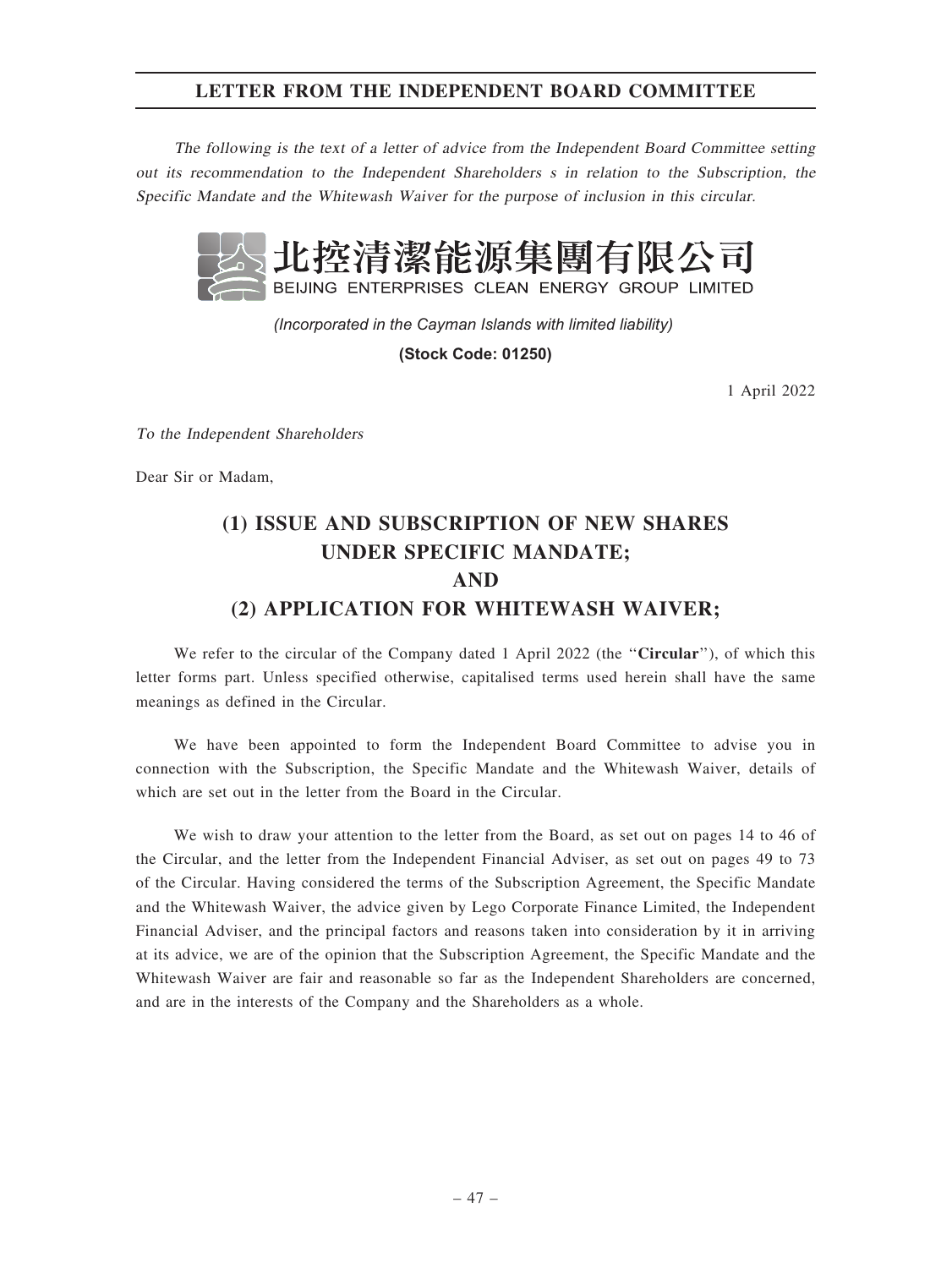# LETTER FROM THE INDEPENDENT BOARD COMMITTEE

Accordingly, we recommend the Independent Shareholders to vote in favour of the resolutions to be proposed at the EGM to approve, among other things, the Subscription, the Specific Mandate and the Whitewash Waiver.

> Yours Faithfully, On Behalf of the Independent Board Committee of Beijing Enterprises Clean Energy Group Limited

Mr. Li Fujun Independent Non-executive Director

Mr. Xu Honghua Independent Non-executive Director

Mr. Chiu Kung Chik Independent Non-executive Director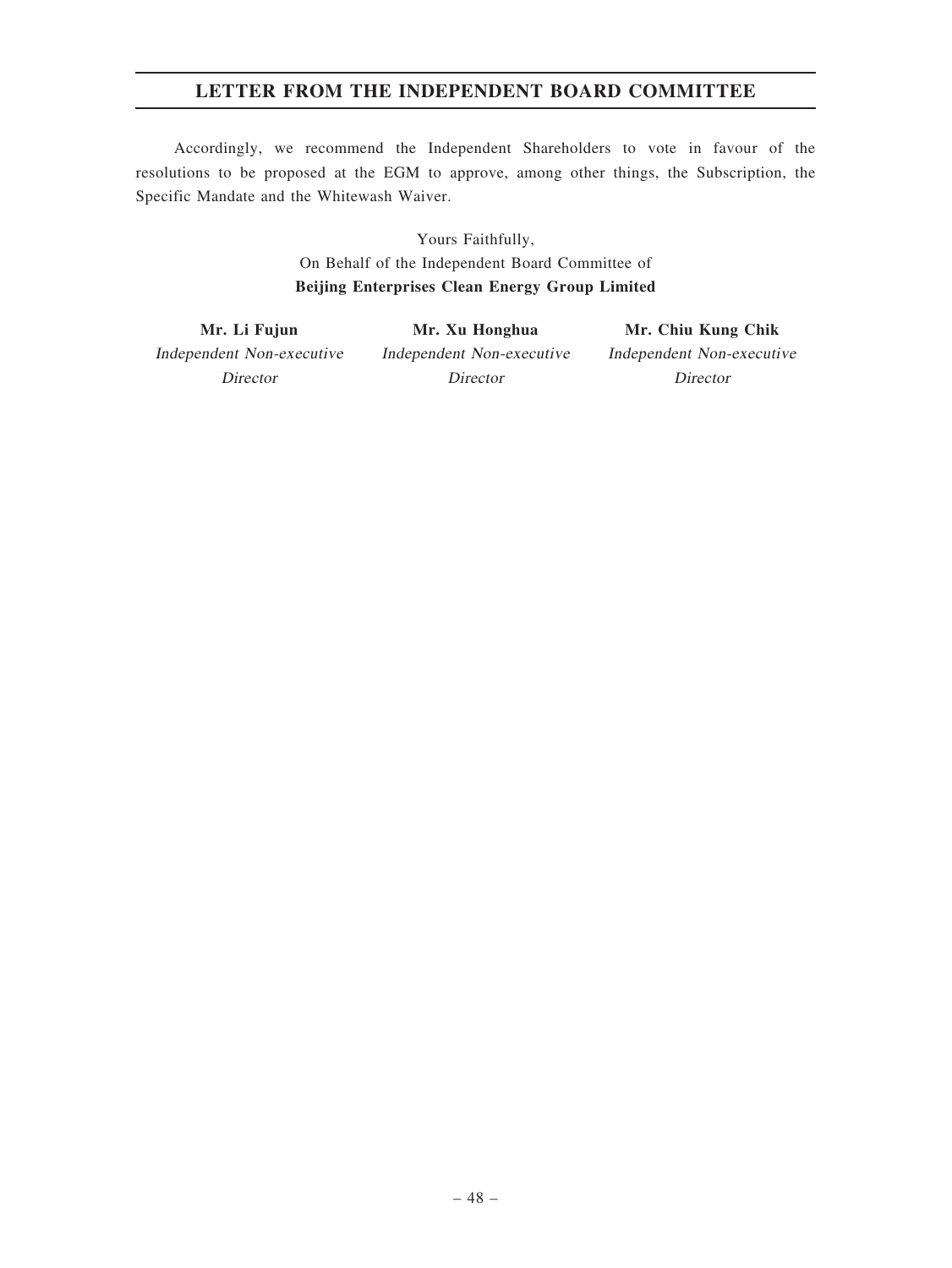The following is the full text of <sup>a</sup> letter of advice from the Independent Financial Adviser to the Independent Board Committee and the Independent Shareholders, which has been prepared for the purpose of incorporation in this Circular, setting out its advice to the Independent Board Committee and the Independent Shareholders in respect of the Subscription, the Specific Mandate and the Whitewash Waiver.



1 April 2022

To: The Independent Board Committee and the Independent Shareholders of Beijing Enterprises Clean Energy Group Limited

Dear Sirs or Madams,

# (1) ISSUE AND SUBSCRIPTION OF NEW SHARES UNDER SPECIFIC MANDATE; AND (2) APPLICATION FOR WHITEWASH WAIVER

### **INTRODUCTION**

We refer to our appointment as the Independent Financial Adviser, as approved by the Independent Board Committee, to advise the Independent Board Committee and the Independent Shareholders in respect of the Subscription Agreement, the Specific Mandate and the Whitewash Waiver, details of which are set out in the circular of the Company dated 1 April 2022 (the ''Circular''), of which this letter forms part. Capitalised terms used in this letter shall have the same meanings as those defined in the Circular unless the context otherwise requires.

On 4 March 2022 (after trading hours), the Company entered into the Subscription Agreement with the Subscriber (an indirect wholly-owned subsidiary of CSFG), pursuant to which the Company has conditionally agreed to allot and issue, and the Subscriber has conditionally agreed to subscribe for 48,804,039,247 Subscription Shares at the Subscription Price of HK\$0.096 per Subscription Share for the total Consideration of HK\$4,685,187,768.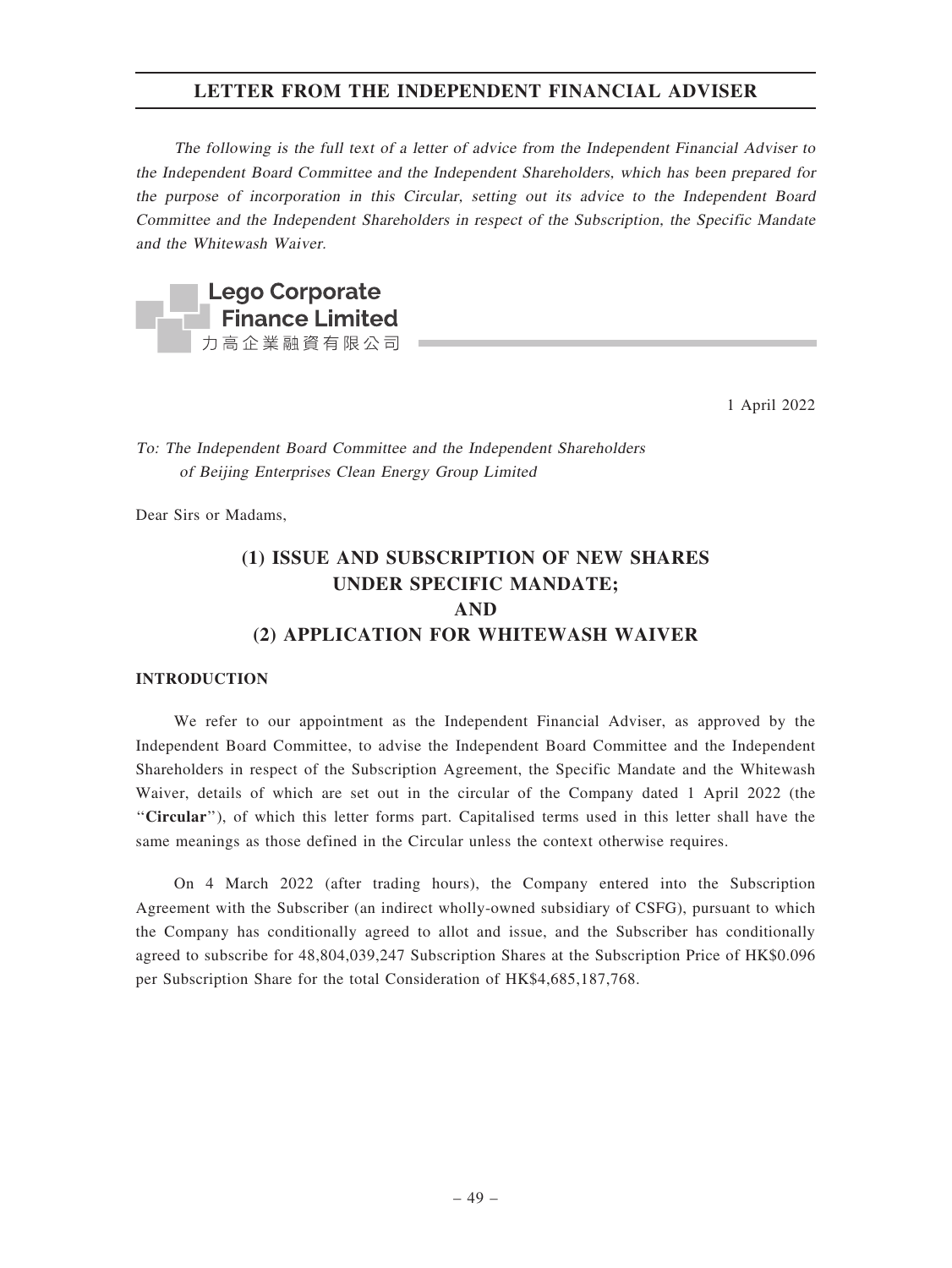As at the Latest Practicable Date, neither the Subscriber, CSFG nor any party acting in concert with them hold or are interested in any Shares or securities of the Company. Immediately upon Completion and assuming no other change in the total number of issued Shares, the Subscriber and parties acting in concert with it will be interested in 48,804,039,247 Shares, representing approximately 43.45% of the total number of Shares in issue as enlarged by the allotment and issue of the Subscription Shares.

Under Rule 26.1 of the Takeovers Code, the Subscriber would be obliged to make a mandatory general offer to the Shareholders for all the issued Shares and other securities of the Company not already owned or agreed to be acquired by the Subscriber and parties acting in concert with it, unless, among others, the Whitewash Waiver is granted by the Executive and the approval of at least 75% votes by the Independent Shareholders present and voting (either in person or by proxy) in respect of the Whitewash Waiver and more than 50% votes of the Independent Shareholders present and voting (either in person or by proxy) in respect of the Subscription (including the Specific Mandate) at the EGM by way of poll are obtained in accordance with the Takeovers Code. An application has been made by the Subscriber to the Executive for the Whitewash Waiver in respect of the allotment and issuance of the Subscription Shares.

The Independent Board Committee, comprising all three independent non-executive Directors, namely Mr. Li Fujun, Mr. Xu Honghua and Mr. Chiu Kung Chik, in compliance with Rule 2.8 of the Takeovers Code, has been formed to advise the Independent Shareholders as to whether the terms of the Subscription Agreement, the Specific Mandate and/or the Whitewash Waiver are fair and reasonable and on how to vote at the EGM.

As at the Latest Practicable Date, Lego Corporate Finance Limited did not have any relationships or interests in the Company that could reasonably be regarded as relevant to the independence of Lego Corporate Finance Limited. In the last two years, we have not entered into any engagement with the Company, the Subscriber or any of their respective subsidiaries or associates. Apart from normal professional fees paid or payable to us in connection with this appointment, no arrangements exist whereby we have or will receive any fees or benefits from the Group, the Subscriber, any of their respective substantial shareholders or any party acting, or presumed to be acting, in concert with any of them. Accordingly, we are qualified to give independent advice in respect of the Subscription, the Specific Mandate and the Whitewash Waiver.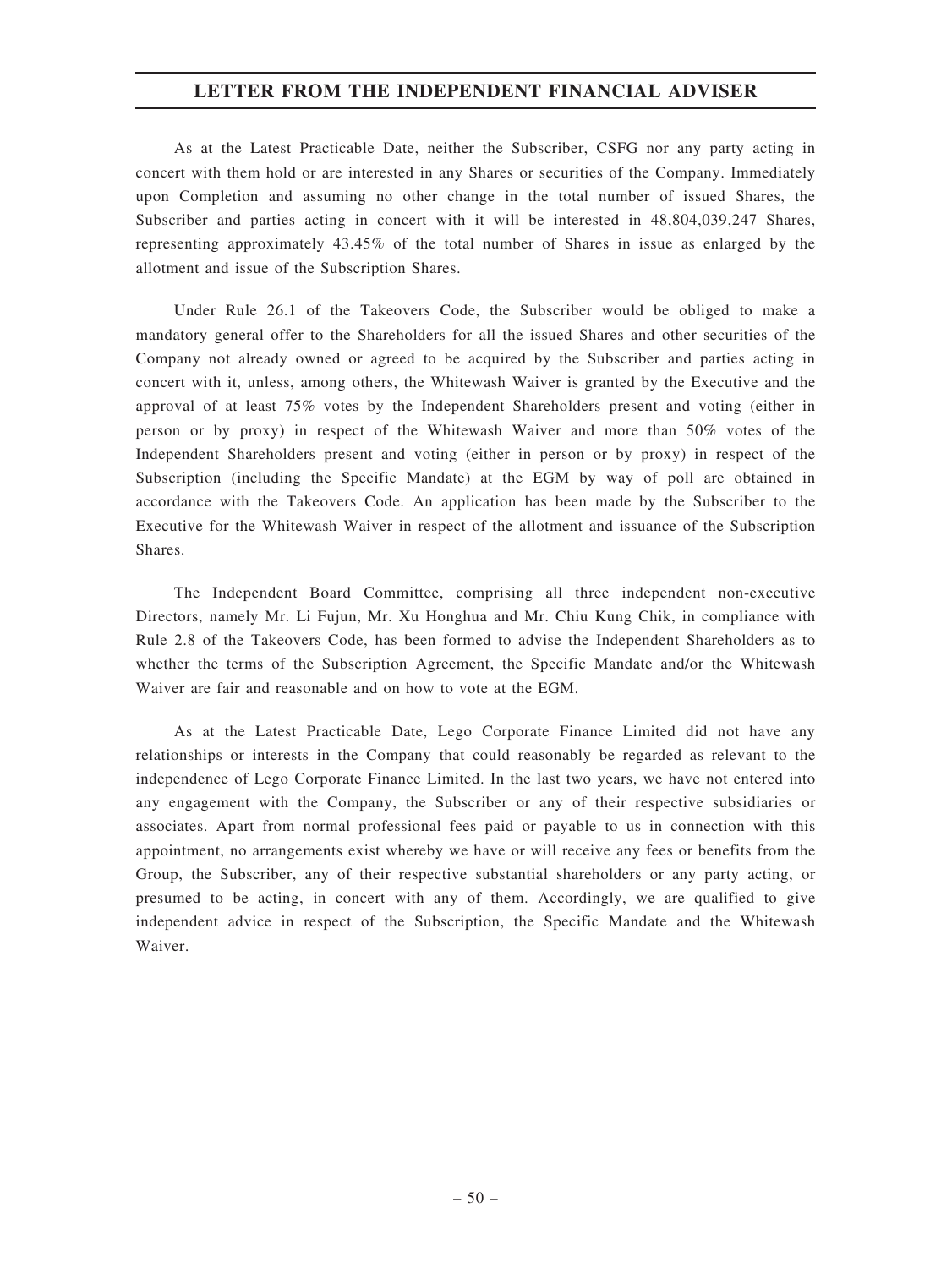#### BASIS OF OUR OPINION

In formulating our opinion and advice, we have relied on (i) the information and facts contained or referred to in the Circular; (ii) the information and facts supplied by the Group and its advisers; (iii) the opinions expressed by and the representations of the Directors and the management of the Group; and (iv) our review of the relevant public information. We have assumed that all the information provided and representations and opinions expressed to us or contained or referred to in the Circular were true, accurate and complete in all material respects at the time they were made and up to the Latest Practicable Date and may be relied upon. We have also sought and received confirmation from the Directors that no material facts have been omitted from the information supplied and opinions expressed to us. We have relied on such information and consider that the information we have received is sufficient for us to reach our opinion and give the advice and recommendation set out in this letter. We have no reason to believe that any material information has been omitted or withheld, or doubt the truth or accuracy of the information provided. We have also assumed that all representations contained or referred to in the Circular were true at the time they were made and at the Latest Practicable Date and will continue to be true up to the time of the EGM, and that the Independent Shareholders will be informed as soon as reasonably practicable if we become aware of any material change to such information provided and representations made, or if there is any change to our opinion.

We consider that we have reviewed the sufficient information currently available to reach an informed view and to justify our reliance on the accuracy of the information contained in the Circular so as to provide a reasonable basis for our recommendation. We have not, however, carried out any independent verification of the information provided, representations made or opinion expressed by the Directors and the management of the Company, nor have we conducted any form of in-depth investigation into the business, affairs, operations, financial position or future prospects of any member of the Company or the Subscriber or any of their respective subsidiaries or associates.

# PRINCIPAL FACTORS AND REASONS CONSIDERED

In arriving at our opinion and recommendation, we have taken into account the following principal factors and reasons:

#### 1. Financial information of the Group

The Group is principally engaged in the investment, development, construction, operation and management of photovoltaic power business, wind power business and clean heat supply business in the PRC.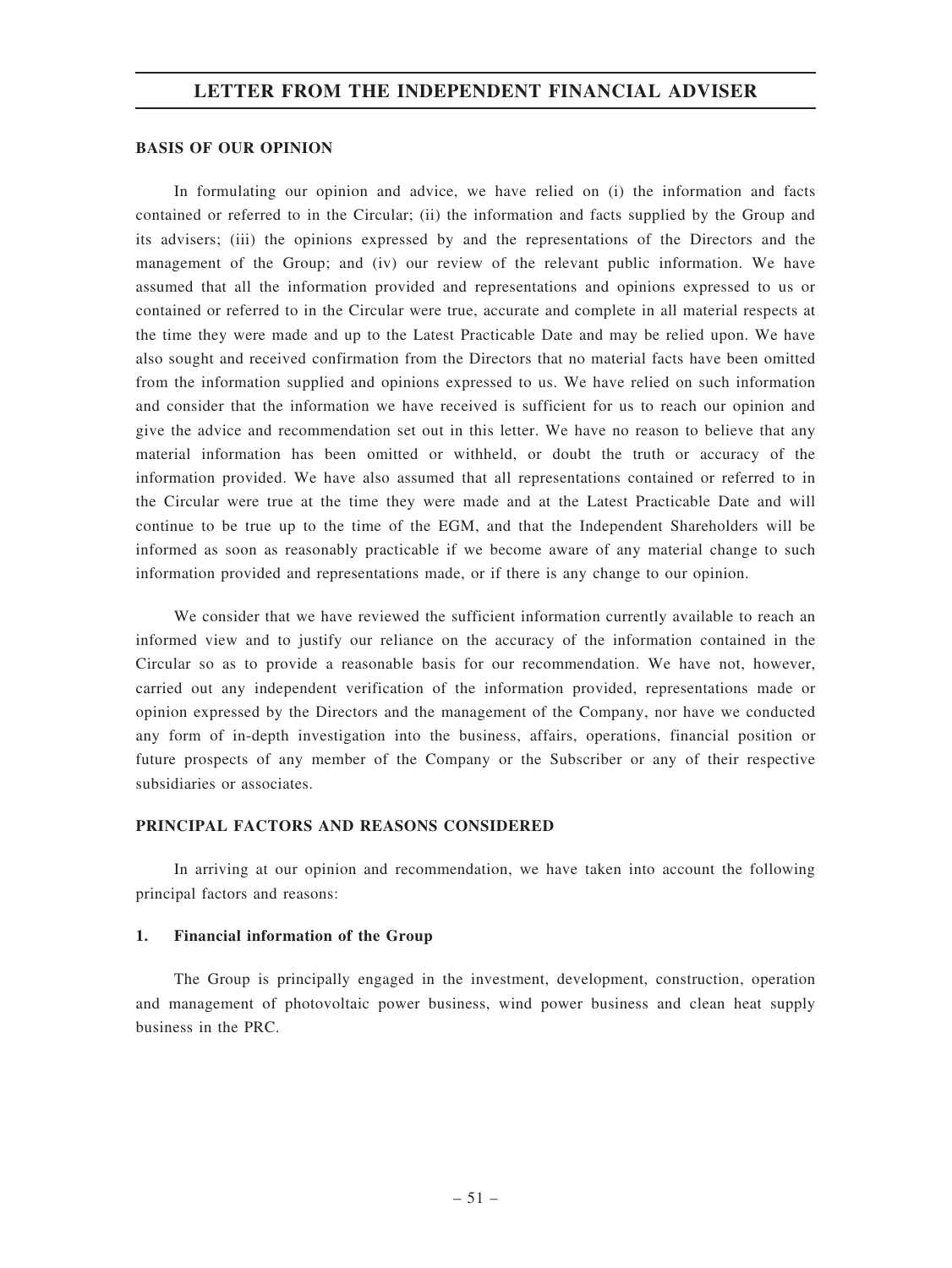The following table is a summary of the financial information of the Group for the three years ended 31 December 2019, 2020 and 2021 as extracted from the annual report of the Company for the year ended 31 December 2020 (the ''Annual Report 2020'') and the annual results announcement of the Company for the year ended 31 December 2021 dated 29 March 2022 (the ''Annual Results 2021''), respectively.

|                                                | For the year ended 31 December |                 |           |  |
|------------------------------------------------|--------------------------------|-----------------|-----------|--|
|                                                | 2021                           | 2020            | 2019      |  |
|                                                | HK\$'000                       | <b>HK\$'000</b> | HK\$'000  |  |
|                                                | (audited)                      | (audited)       | (audited) |  |
|                                                |                                | (Restated)      |           |  |
| Revenue                                        |                                |                 |           |  |
| - Sale of electricity:                         |                                |                 |           |  |
| Photovoltaic power business                    | 3,125,977                      | 2,846,277       | 2,884,919 |  |
| Wind power business                            | 815,895                        | 322,092         | 238,441   |  |
| - Construction services                        | 725,418                        | 1,048,597       | 1,948,826 |  |
| - Technical consultancy services               | 68,963                         | 172,881         | 221,139   |  |
| - Entrusted operations                         | 194,734                        | 201,483         | 247,575   |  |
| - Provision of clean heat supply services      | 1,092,432                      | 960,461         | 794,720   |  |
| <b>Total</b>                                   | 6,023,419                      | 5,551,791       | 6,335,620 |  |
| Profit/(loss) for the year<br>Attributable to: | (288, 834)                     | 886,440         | 842,086   |  |
| - Equity holders of the Company                | (321,312)                      | 763,694         | 682,864   |  |
| - Non-controlling interests                    | 32,478                         | 122,746         | 159,222   |  |

|                                  | As at 31 December |            |            |  |
|----------------------------------|-------------------|------------|------------|--|
|                                  | 2021              | 2019       |            |  |
|                                  | HK\$'000          | HK\$'000   | HK\$'000   |  |
|                                  | (audited)         | (audited)  | (audited)  |  |
|                                  |                   | (Restated) | (Restated) |  |
|                                  |                   |            |            |  |
| Non-current assets               | 38,741,758        | 39,489,115 | 33,771,405 |  |
| Current assets                   | 16, 132, 479      | 17,638,132 | 18,420,877 |  |
| Current liabilities              | 18,702,835        | 16,588,807 | 16,814,432 |  |
| Net current assets/(liabilities) | (2,570,356)       | 1,049,325  | 1,606,445  |  |
| Non-current liabilities          | 24,089,348        | 27,413,550 | 24,372,081 |  |
| Net assets                       | 12,082,054        | 13,124,890 | 11,005,769 |  |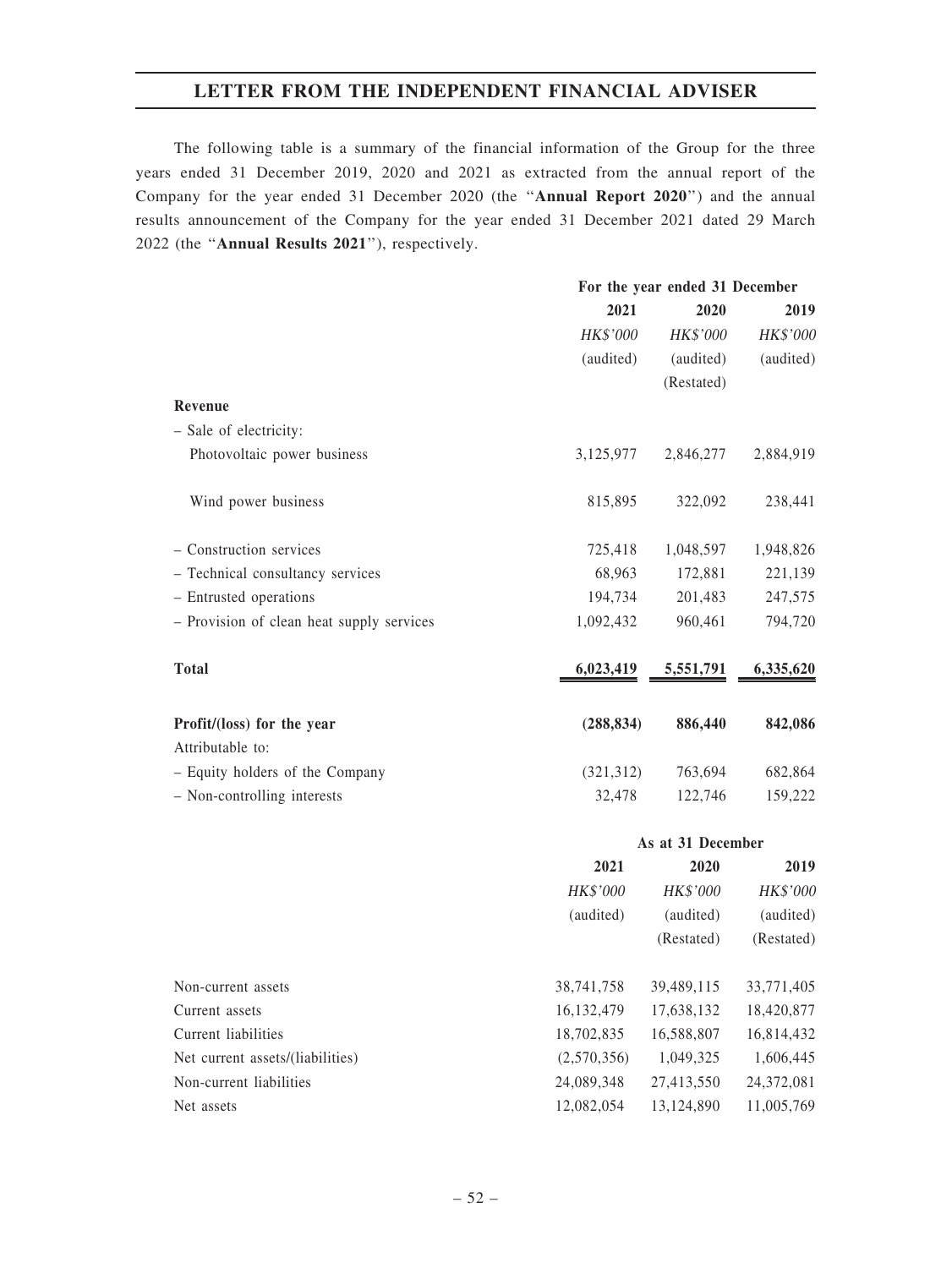#### For the year ended 31 December 2020

The Group recorded revenue of approximately HK\$5,551.8 million for the year ended 31 December 2020, representing a year-on-year decrease of approximately 12.4% as compared to that of approximately HK\$6,335.6 million for the year ended 31 December 2019. According the Annual Report 2020, such decrease in revenue was primarily due to the decrease in revenue from construction services from approximately HK\$1,948.9 million for the year ended 31 December 2019 to approximately HK\$1,048.6 million for the year ended 31 December 2020, representing a decrease of approximately 46.2% as compared to the previous year, which offset the increase in revenue from operation of clean energy project in the amount of approximately HK\$164.6 million, as the Group would like to focus on its self-owned photovoltaic and wind power-related project construction to optimise the resource allocation during the year.

For the year ended 31 December 2020, the Group recognised profit for the year of approximately HK\$886.4 million, representing a moderate growth of approximately 5.3% from the profit of approximately HK\$842.1 million for the previous year. With reference to the Annual Report 2020, it is noted that such growth was mainly resulted from the net effect from reduction of the Group's administrative and other operating expenses as compared to the previous year as a result of implementing cost reduction and efficiency enhancement by the Group.

As at 31 December 2020, the Group recorded net current assets and net assets of approximately HK\$1,049.3 million and HK\$13,124.9 million, respectively.

#### For the year ended 31 December 2021

The Group recorded revenue of approximately HK\$6,023.4 million for the year ended 31 December 2021, demonstrating a year-on-year growth of approximately 8.5% as compared to the revenue of approximately HK\$5,551.8 million for the previous year. With reference to the Annual Results 2021, it is noted that such increase in revenue was primarily due to the increase in sale of electricity from the Group's photovoltaic and wind power plants resulted from the increased on-grid capacities for the year ended 31 December 2021.

For the year ended 31 December 2021, the Group recognised loss for the year of approximately HK\$288.8 million, as opposed to the profit of approximately HK\$886.4 million for the previous year. Based on the Annual Results 2021, it is noted that the lossmaking performance for the year was mainly attributable to the increase in other operating expenses due to recognition of the impairments for (i) the Group's property, plant and equipment and operating concessions; and (ii) prepayments, deposits and other receivables, which are one-off and non-cash items during the year ended 31 December 2021.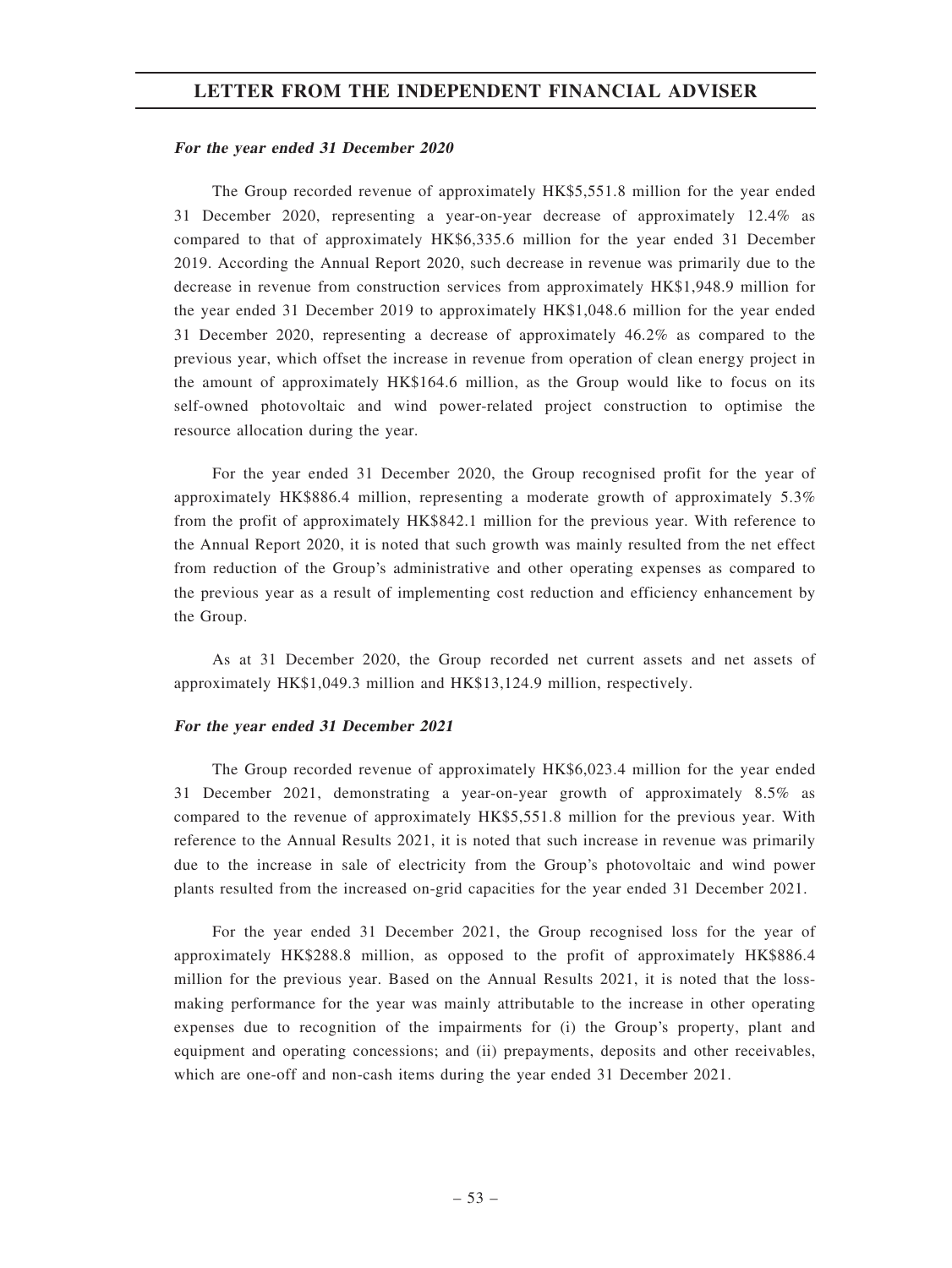As at 31 December 2021, the Group recorded net current liabilities and net assets of approximately HK\$2,570.4 million and HK\$12,082.1 million, respectively. We noted that the change from net current assets position to net current liability position was mainly resulted from the increase in the Group's short-term interest-bearing bank loans and other borrowings as at 31 December 2021 as compared to 31 December 2020.

### 2. Background information of the Subscriber

The Subscriber is an investment holding company incorporated under the laws of the British Virgin Islands with limited liability and an indirect wholly-owned subsidiary of CSFG. CSFG is an investment holding company incorporated in Bermuda with limited liability and its shares are listed on the Main Board of the Stock Exchange (Stock Code: 412). The CSFG Group is principally engaged in various kinds of financial services, including financial leasing, operation of an asset trading platform, investments in securities, money lending, investment holding and assets management.

As disclosed in the Letter from the Board, the Subscription represents a strategic investment of CSFG to open up the future cooperation between CSFG and the Company, whereupon CSFG could effectively take advantage of its local resources to assist the Company to acquire highquality photovoltaic or wind power projects, expand its layout and improve the Company's installed photovoltaic power project capacity and wind power project capacity. Further, following the Completion where CSFG becomes a controlling shareholder of the Company, CSFG would consider to provide suitable guarantees for external financing of the Company to lower its financing costs when appropriate, in support of the business expansion and/or operation of the Group.

### 3. Reasons for and benefits of the Subscription and intended use of proceeds

As stated in the Letter from the Board, in view of the national direction of clean and lowcarbon energy system, the Group intends to continue focusing on the business development of sales of electricity and actively expands its power operation business, committed to building an operating brand and gradually completed its asset optimisation strategy. The Board considers that the Subscription represents a good opportunity to introduce new funds to the Group to enhance its capabilities in business development, and to further expand the scale of operations and improve operating efficiency.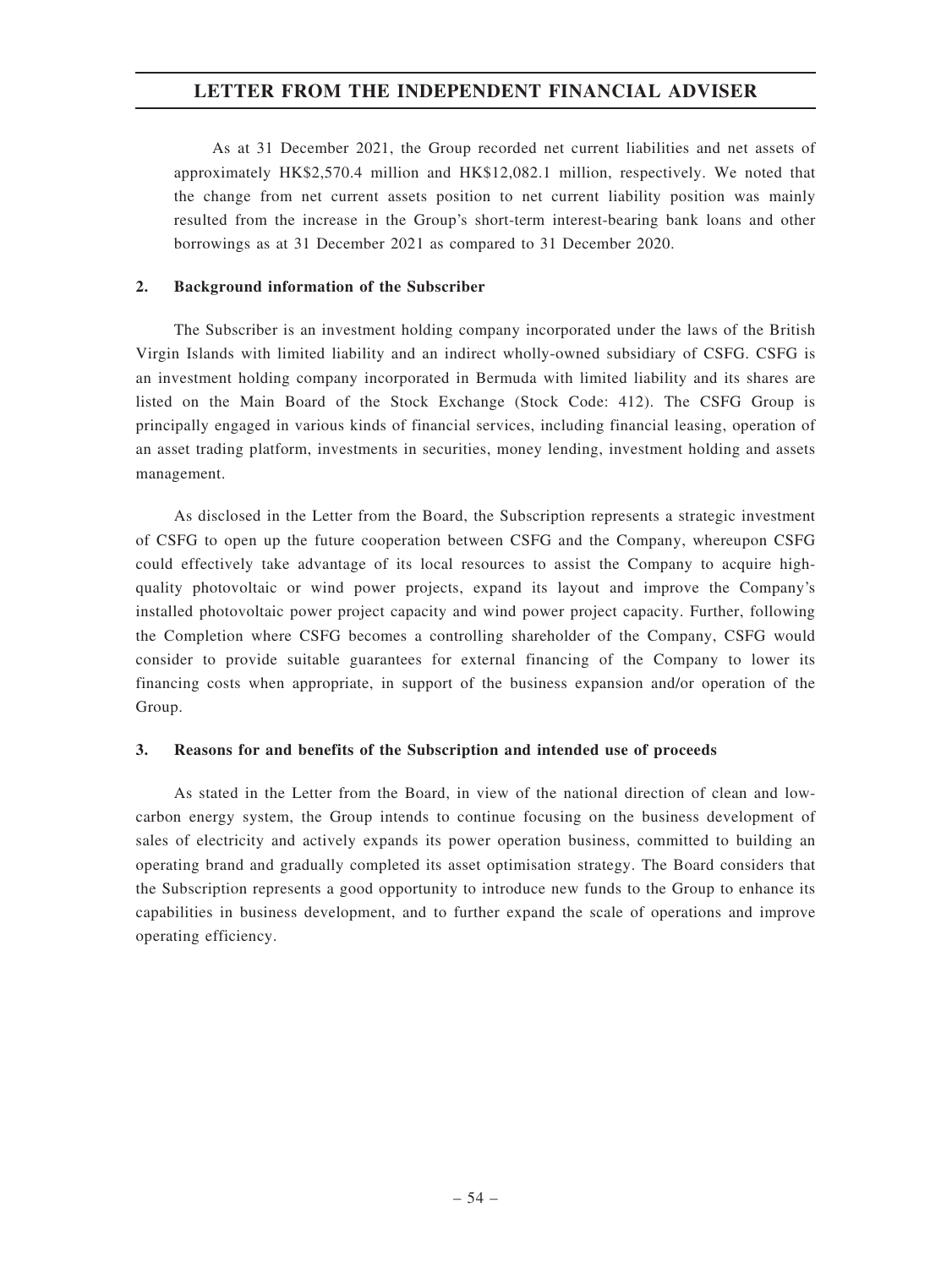As disclosed in the Annual Results 2021, as at 31 December 2021, the Group (including joint ventures of the Group) had a total of 53 centralised photovoltaic power plants with an aggregate on-grid capacity of approximately 2,252MW and 13 wind power plants with an aggregate on-grid capacity of approximately 588MW, situated in various provinces, municipalities and autonomous regions in the PRC and Southern Australia, respectively. With reference to the announcement of the Company dated 26 January 2022, the aggregate power generation of the Group amounted to approximately 4,774,654 MWh for the year ended 31 December 2021, representing an increase of approximately 26% as compared to the previous year. As at the Latest Practicable Date, the Company has secured the New Projects (as defined below) for construction of photovoltaic power stations with an aggregate designated capacity of approximately 505MW, which are expected to commence construction work in the second half of 2022. Such active expansion in the power generation business is in line with the business strategy of the Group.

### Use of proceeds

As stated in the Letter from the Board, the gross proceeds from the Subscription will be in aggregate approximately HK\$4,685.19 million. The net proceeds after deducting all relevant costs and expenses arising from the Subscription is estimated to be approximately HK\$4,677 million which shall be applied in the following manner:

- (A) If the Re-financing does not materialise:
	- (1) Repayment of indebtedness:
		- (i) as to approximately HK\$3,000 million (representing approximately 64.14% of the net proceeds) for repayment of indebtedness under the Syndicated Loan due June 2022;
		- (ii) as to approximately HK\$469 million (representing approximately 10.03% of the net proceeds) for repayment of various indebtedness of the Group due in the second half of 2022;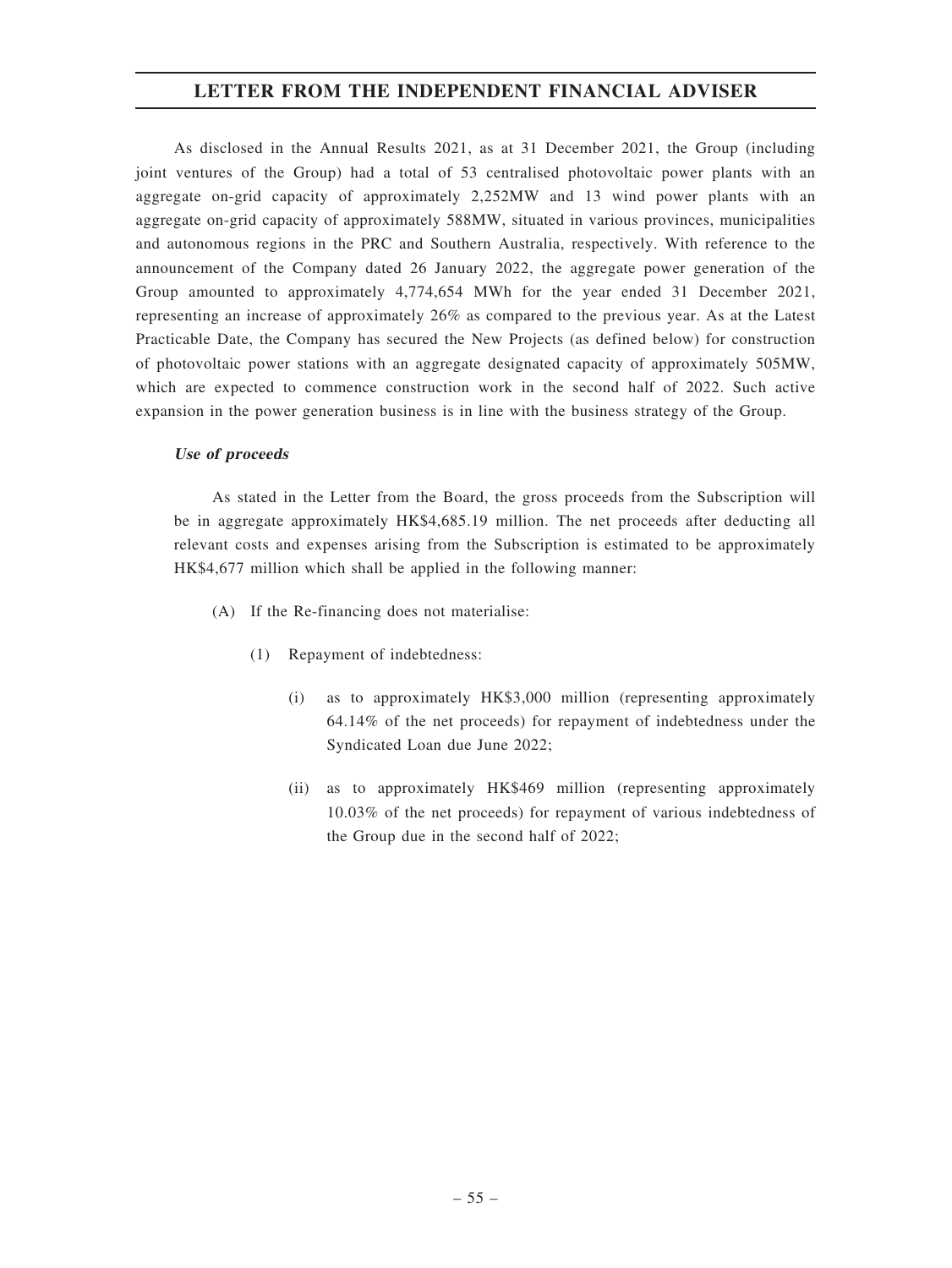- (2) Investments in development of projects of the Group:
	- (iii) as to approximately HK\$854 million (representing approximately 18.26% of the net proceeds) for investments in the development of existing and new projects of the Group, the details of which are set out as follows;
		- (a) as to approximately HK\$158 million for payment of investment sum for the development of the following existing power stations and ancillary facilities projects (collectively, the ''Existing Projects''):
			- 50-megawatt photovoltaic power stations and ancillary facilities located in 邯鄲市 (Handan City\*), Hebei Province, the PRC;
			- 30-megawatt photovoltaic power stations and ancillary facilities located in 南宮市 (Nangong City\*), Hebei Province, the PRC;
			- Phase one 100-megawatt agricultural and photovoltaic complementary power station pilot project and phase two 50-megawatt fisheries and photovoltaic complementary power station pilot project located in 開平市 (Kaiping City\*), Guangdong Province, the PRC; and
		- (b) as to approximately HK\$696 million for payment of investment costs arising from the following upcoming power stations and ancillary facilities projects (collectively, the ''New Projects''):
			- 200-megawatt agricultural and photovoltaic complementary power station pilot project located in 萬年縣 (Wannian County\*), Jiangxi Province, the PRC;
			- 100-megawatt agricultural, photovoltaic and storage integrated power station project located in 武鄉縣 (Wuxiang County\*), Shanxi Province, the PRC;
			- 205-megawatt agricultural and photovoltaic complementary power station project located in 通山縣 (Tongshan County\*), Hubei Province, the PRC;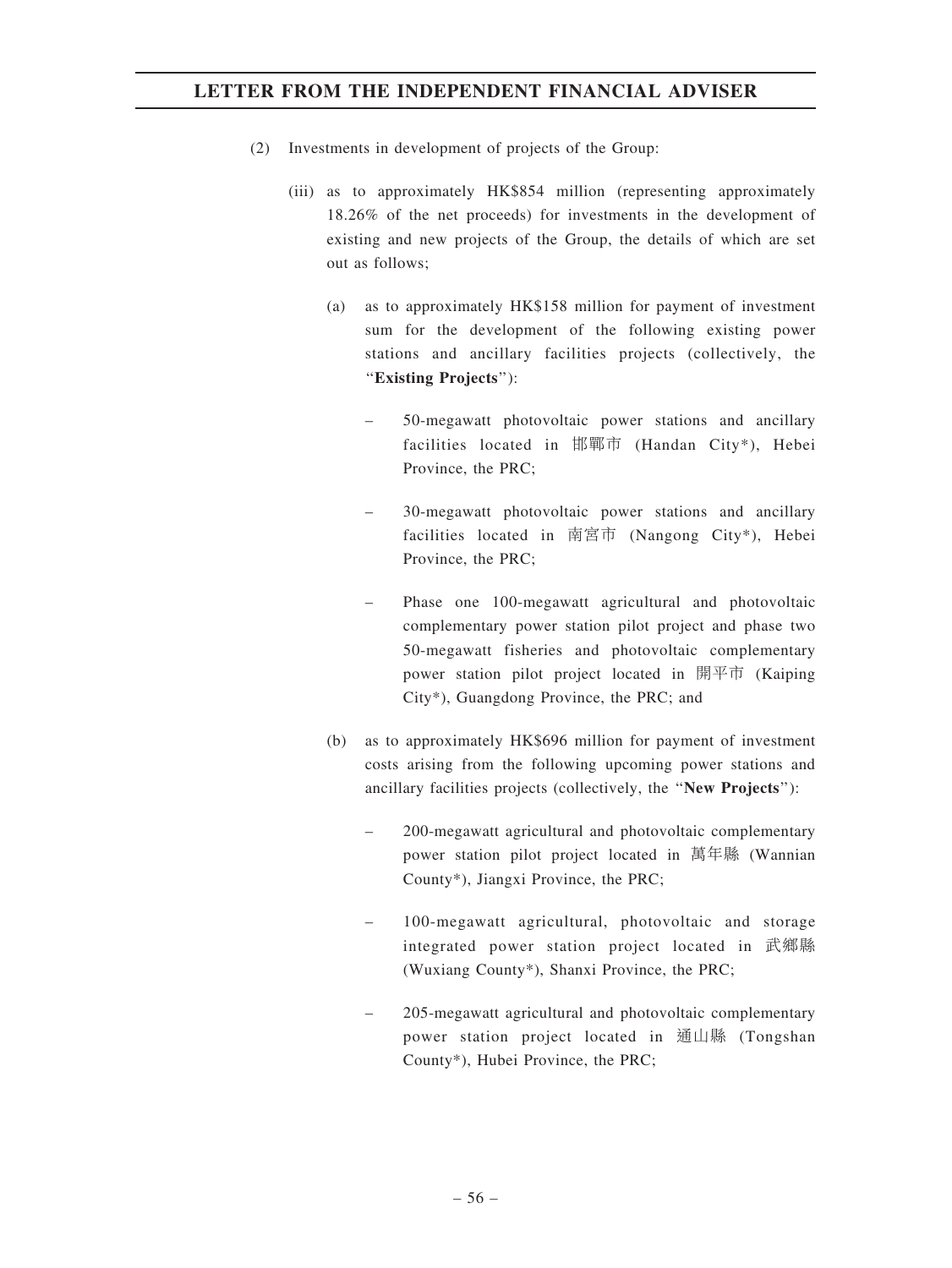- (3) Settlement of outstanding project sums:
	- (iv) as to approximately HK\$60 million (representing approximately 1.28% of the net proceeds) for settlement of final outstanding sums for completed and fully on-grid power projects; and
- (4) General working capital:
	- (v) as to approximately HK\$294 million (representing approximately 6.29% of the net proceeds) for general working capital of the Group (including but not limited to regular management expenses, salary expenses, tax payments and ordinary operating expenses for power stations).
- (B) If the Re-financing materialises:
	- (1) Repurchase of equity interest pursuant to contractual obligations:
		- (i) as to approximately HK\$1,707 million (representing approximately 36.50% of the net proceeds) for the repurchase of equity interest in Beiqing Smart pursuant to obligations under the Options;
	- (2) Repayment of indebtedness:
		- (ii) as to approximately HK\$1,820 million (representing approximately 38.91% of the net proceeds) for repayment of various indebtedness of the Group due in the second half of 2022;
	- (3) Investments in development of projects of the Group:
		- (iii) as to approximately HK\$843 million (representing approximately 18.02% of the net proceeds) for investments in the development of new projects of the Group, the details of which are set out as follows;
			- (a) as to approximately HK\$146 million for payment of investment sum for the development of the Existing Projects; and
			- (b) as to approximately HK\$697 million for payment of investment costs arising from the New Projects;
	- (4) Settlement of outstanding project sums:
		- (iv) as to approximately HK\$60 million (representing approximately 1.28% of the net proceeds) for settlement of final outstanding sums for completed and fully on-grid power projects; and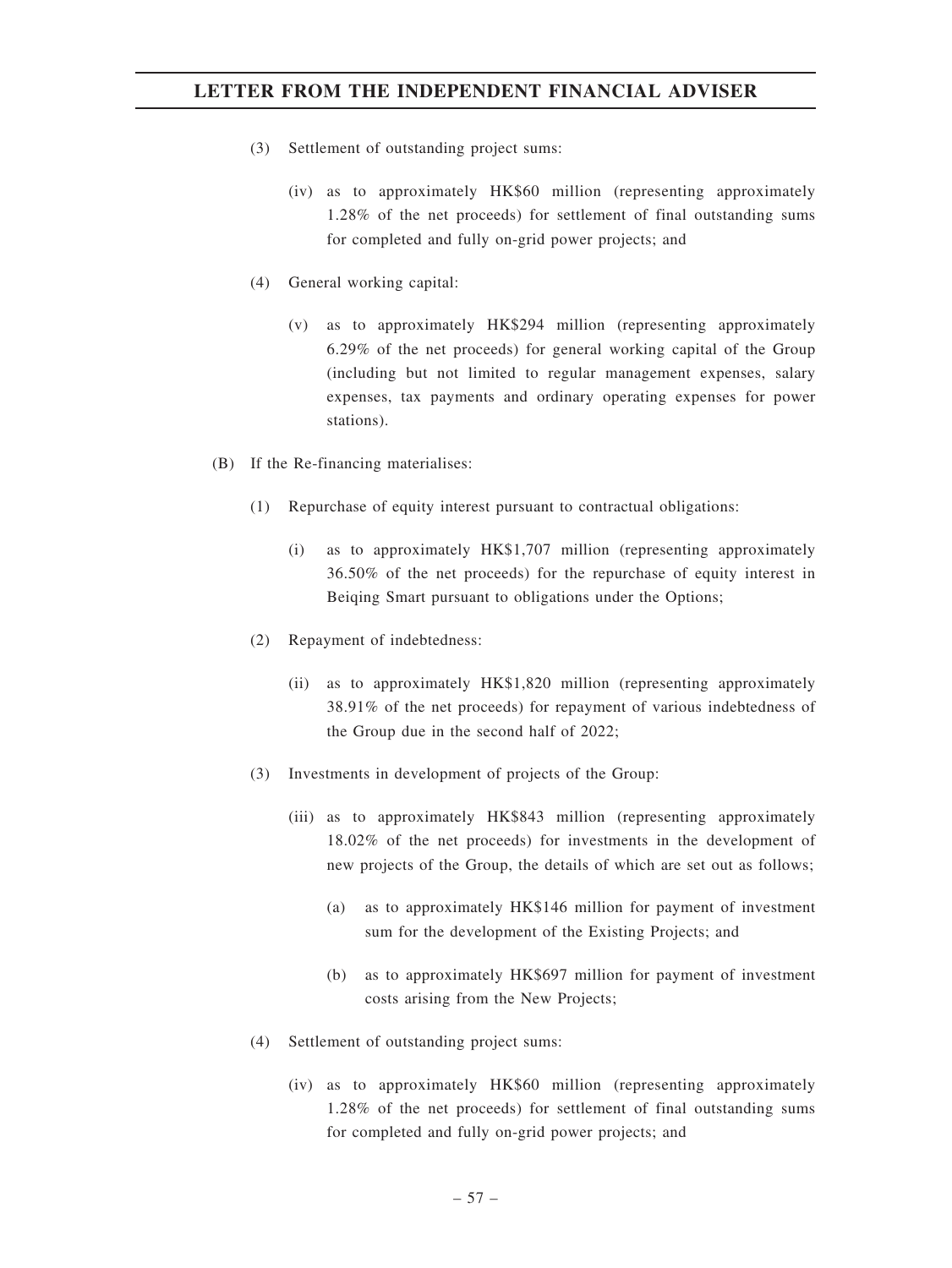- (5) General working capital:
	- (v) as to approximately HK\$247 million (representing approximately 5.28% of the net proceeds) for general working capital of the Group (including but not limited to regular management expenses, salary expenses, tax payments and ordinary operating expenses for power stations).

In assessing the fairness and reasonableness of the above proposed allocations of net proceeds from the Subscription formulated by the Company, we have enquired with the Company and reviewed the respective breakdowns regarding (i) the existing indebtedness of the Group; (ii) the existing and expected investment commitment/outstanding project sums of the existing and upcoming projects of the Group; and (iii) the operating expenses of the Group for the year ending 31 December 2022 which were estimated based on historical expenses, as prepared by the Company. Based on our review, it is noted that the respective proposed allocated amount for repayment of indebtedness, payment of investment sums for the Existing Projects and New Projects and general working capitals are within the corresponding level of funding required by the Group. Furthermore, we have also taken into consideration the following factors:

# 3.1 Existing investment commitment – Repurchase of equity interest under the Capital Contribution Agreements

Pursuant to the Capital Contribution Agreements, the Options were granted to the First Round Investors, Second Round Investors and Third Round Investor such that the Investors shall have the right to request the Group or Beiqing Smart, an indirect non-wholly-owned subsidiary of the Company, to repurchase their respective equity interests in Beiqing Smart, at any time after Beiqing Smart is unable to, or could not reasonable be expected to, complete a qualified listing of its shares on or before 31 December 2022. In this regard, we have obtained from the Company and reviewed the terms of the Capital Contribution Agreements and noted that the total fund of HK\$1,707 million allocated for the repurchase approximates to the aggregate repurchase price for all equity interest of Beiqing Smart currently held by the Investors under the Options which was arrived at in accordance with the agreed formula as stipulated under Capital Contribution Agreements.

Considering the cash level and existing indebtedness level of the Group (as discussed in the below section headed ''3.2 Existing indebtedness of the Group – Partial repayment of outstanding indebtedness'', and the Re-Financing having been taken place, we are of the view that it is justifiable for the Company to allocate the portion of net proceeds with reference to the estimated repurchase price in accordance with the Capital Contribution Agreements, being the Group's existing contractual obligations under the Options, so as to avoid any compensation risks arising from the breach of contract as a result of failure to repurchase the equity interest in Beiqing Smart under the Capital Contribution Agreements.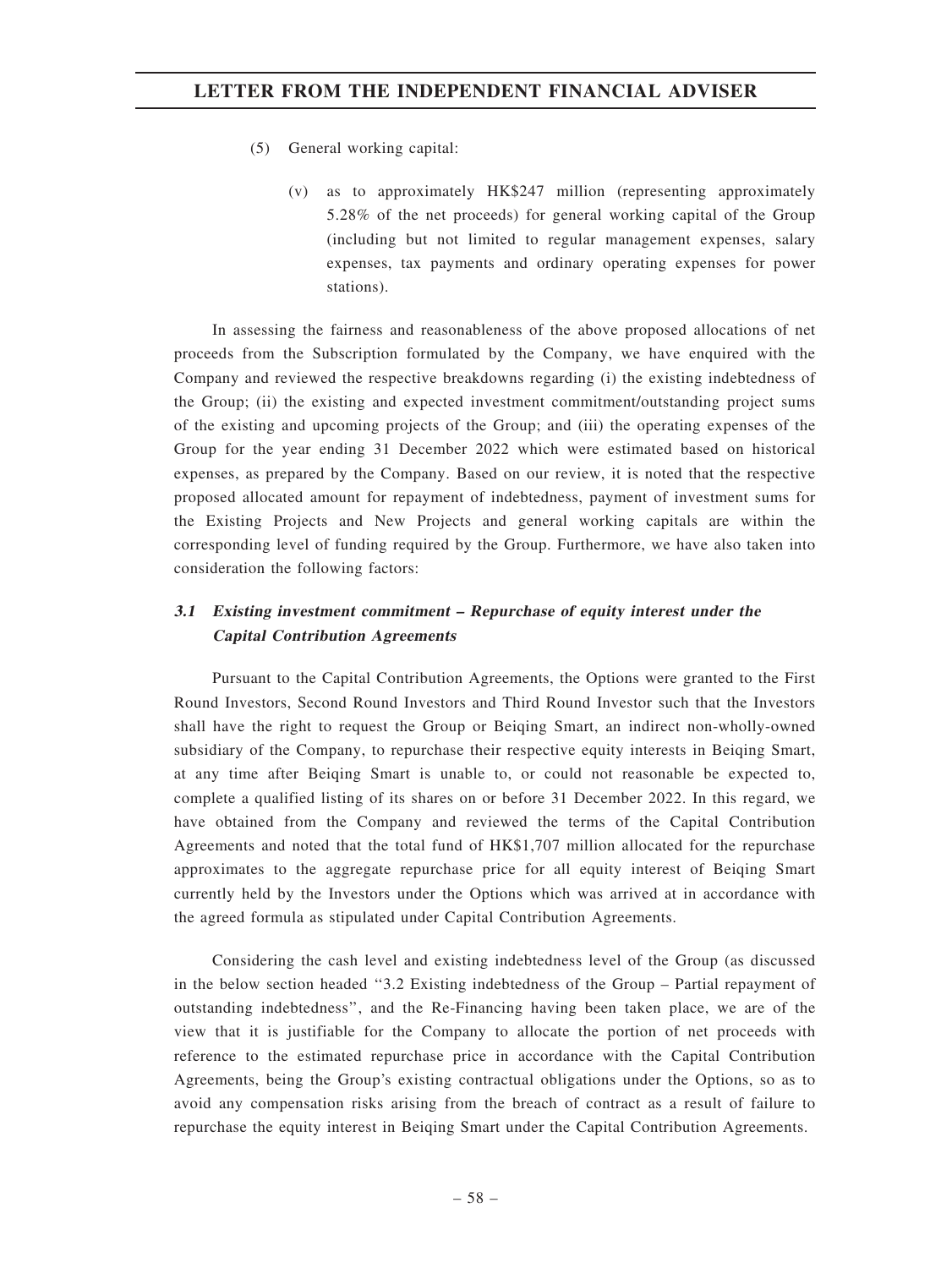# 3.2 Existing indebtedness of the Group – Partial repayment of outstanding indebtedness

As disclosed in the Annual Results 2021, the Group recorded a net current liability position, which amounted to approximately HK\$2,570.4 million as at 31 December 2021. As at 31 December 2021, the Group had total current liabilities of approximately HK\$18,702.8 million, while the cash balance of the Group amounted to approximately HK\$1,140.8 million as at 31 December 2021. The cash ratio of the Group, being the ratio of cash to current liabilities, amounted to approximately 6.1% as at 31 December 2021, indicating a relatively low liquidity of the Group to cover its short-term repayment obligations using its cash resources. In order to expand the scale of operations and improve operating efficiency, the Group has been obtaining the bank loans and other borrowings substantially for funding the construction and development of its power stations. It is noted that total interest-bearing bank loans and other borrowings and corporate bonds amounted to approximately HK\$27,629.3 million, of which short-term interest-bearing bank loans and other borrowings and corporate bonds amounted to approximately HK\$10,230.1 million as at 31 December 2021. Accordingly, the net proceeds from the Subscription which would enable the Group to partially repay its existing indebtedness due in June and the second half of 2022 would help relieve the imminent cash flow pressure of the Group, reduce its debt level and improve the financial flexibility of the Group.

# 3.3 Investment in new and existing projects of the Group and outlook of renewable energy industry in the PRC

As a considerable portion of the net proceeds of around 18% would be applied as payment of investment costs of new and existing projects of the Group, we have obtained from the Company the breakdown of investment costs of the New Projects and Existing Projects. In particular, we noted that no less than RMB2 billion would be required as the total investment cost for the New Projects. Based on our review, construction of the New Projects involving an aggregate capacity of 505MW, which are situated in 武鄉縣 (Wuxiang County\*), Shanxi Province, 通山縣 (Tongshan County\*), Hubei Province and 萬年縣 (Wannian County\*), Jiangxi Province, the PRC, are scheduled to complete in December 2022, April 2023 and May 2023, with the initial investment to be financed in June 2022, June 2022 and July 2022, respectively. As advised by the Company, the external financing portion of each project shall not exceed 80% of the total investment cost of the project in compliance with the relevant rules and regulations in the PRC, while the remaining portion of investment cost shall be financed by other financing ways. We noted that the intended fund allocations towards each of the New Projects represents about 25% of the respective aggregate investment cost, which we consider fair and reasonable.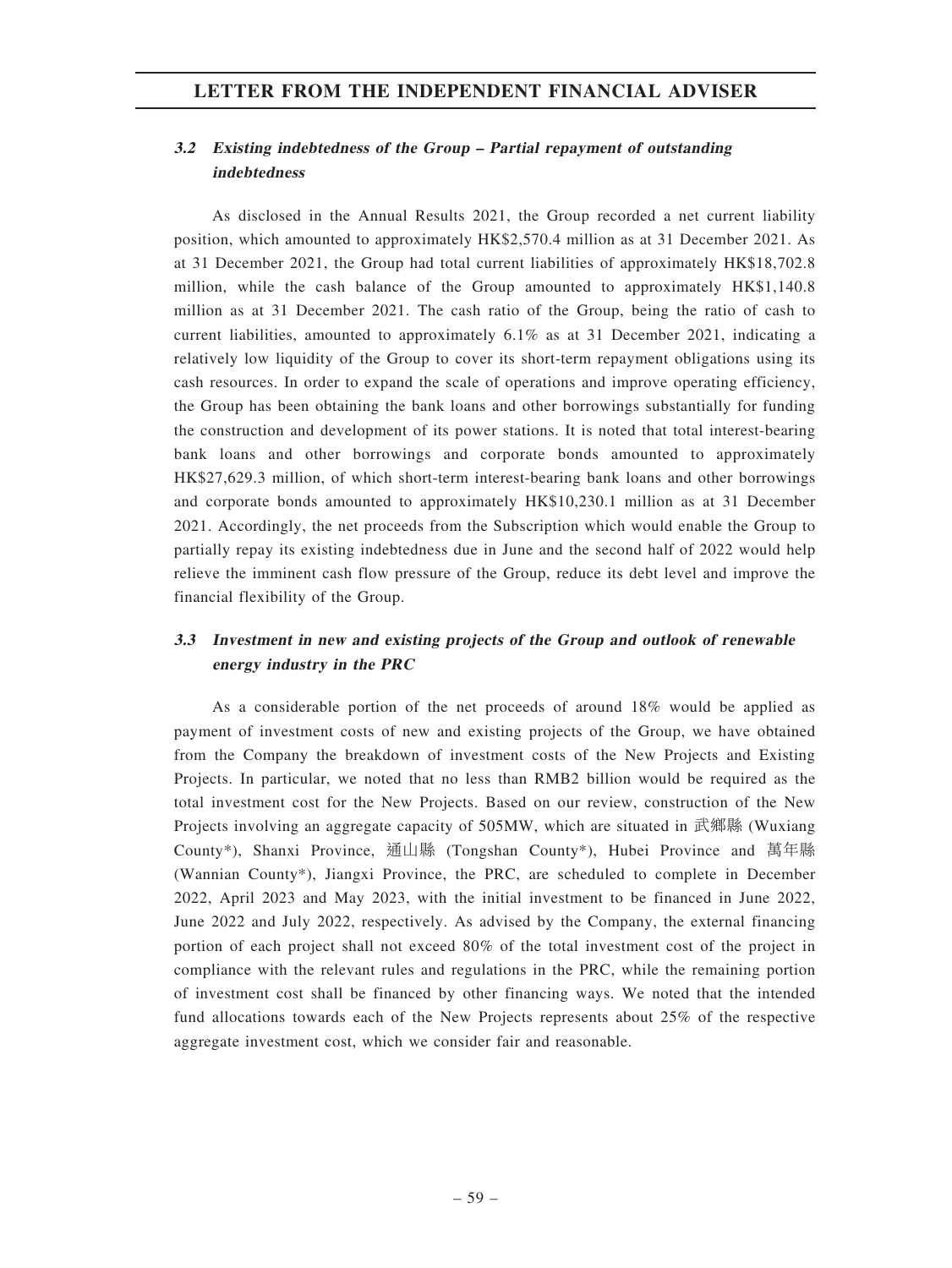In assessing the rationale of the investment in New Projects and Existing Projects, we have also performed independent research on the latest development of the renewable energy industry in the PRC. China's renewable energy industry is a fast-growing industry as actively promoted by the Chinese government in recent years, during which the government has continuously released positive signals and supportive policies for the development of renewable energy, which also forms one of the important components for the Chinese government in implementing the ''14th Five-Year Plan'' covering the years 2021 to 2025. According to the ''14th Five-Year Plan'', it is determined that the proportion of non-fossil energy consumption shall reach about 20% by 2025 and that the proportion of non-fossil energy consumption shall account for about 25% by 2030. In order to achieve the objectives, the government will continue to actively develop photovoltaic power generation and promote the establishment of comprehensive base of renewable power generation where solar thermal, photovoltaic and wind power complement each other. At the same time, the government will also actively promote hydropower, wind power, solar integrated power generation and other applications across industries and buildings. Further, in order to achieve "Carbon Dioxide Emissions Peak" by 2030 and "Carbon Neutrality" by 2060, the Chinese government has also set the target of non-fossil energy consumption to account for about 25% of primary energy consumption, and total installed capacity of wind power and solar power to reach more than 1.2 billion kilowatts by 2030. In order to vigorously promote the development and use of renewable energy, the Chinese government has not only provided subsidies, but also proposed to optimise the management of the industrial chain in the ''14th Five-Year Plan'' including the introduction of the land, fiscal, tax, and financial support policies and increase the coordination with various relevant departments in the future, aiming to reduce any unreasonable obstacles in connection with new energy development and construction and to create favorable conditions for the development and construction of wind and photovoltaic power generation projects.

In light of the above, we are of the view that the outlook and prospect of the photovoltaic and wind power industry in the PRC is generally promising. As such, we are of the view that the investment of the New Projects and Existing Projects is in line with the development strategies of the Group and consistent with the national objectives in the PRC in achieving ''Carbon Dioxide Emissions Peak'' and ''Carbon Neutrality''.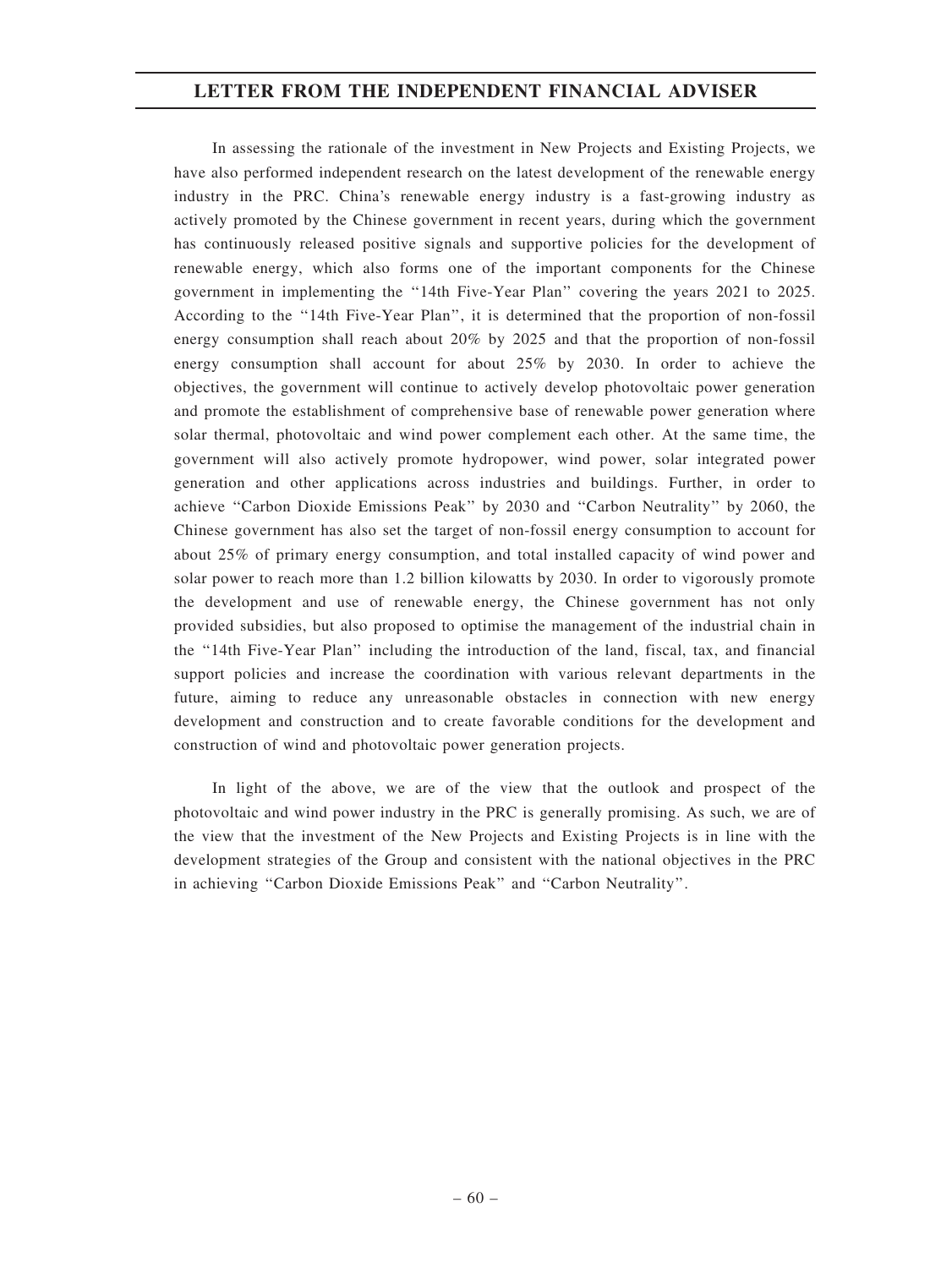### 3.4 Alternative fundraising alternatives considered by the Company

Upon enquiry with the management of the Company, we understand that the Company has considered various means of fundraising such as debt financing from banks or other financial institutions and other forms of equity financing before resolving to the Subscription. With respect to debt financing, considering that any debt financing will further increase the debt level of the Group, and taking into account the additional interest expenses and/or handling fee associated with the significant loan size and the requirement of security charged by banks or other financial institutions, as well as further increasing the financial risks of the Group by incurring finance cost, the Company considered that debt financing is not the most preferable financing option. Furthermore, the net gearing ratio of the Group, as computed by dividing net debt (defined as corporate bonds, bank loans and other borrowings, net of cash and cash equivalents and other lease liabilities) by the sum of net debt and total equity, amounted to approximately 71% as at 31 December 2021. Given the high level of gearing ratio, it is unlikely to obtain debt financing with favorable terms. As regards equity financing such as placing which would only be conducted on a best-effort basis, may impose uncertainty on the final amount of proceeds to be raised and subject to market condition. With respect to any rights issue or open offer fund raising exercises on a fully-underwritten basis, considering the relatively lengthy process to prepare and issue a prospectus and identify a suitable underwriter and the additional underwriting fee involved which would normally depend on the amount of fund raised, while in contrast, the Subscription would allot the Group to raise the necessary fund with certainty without incurring additional expenses, the Company is of the view that, and we concur, that the Subscription is the most preferable financing option under the current circumstances.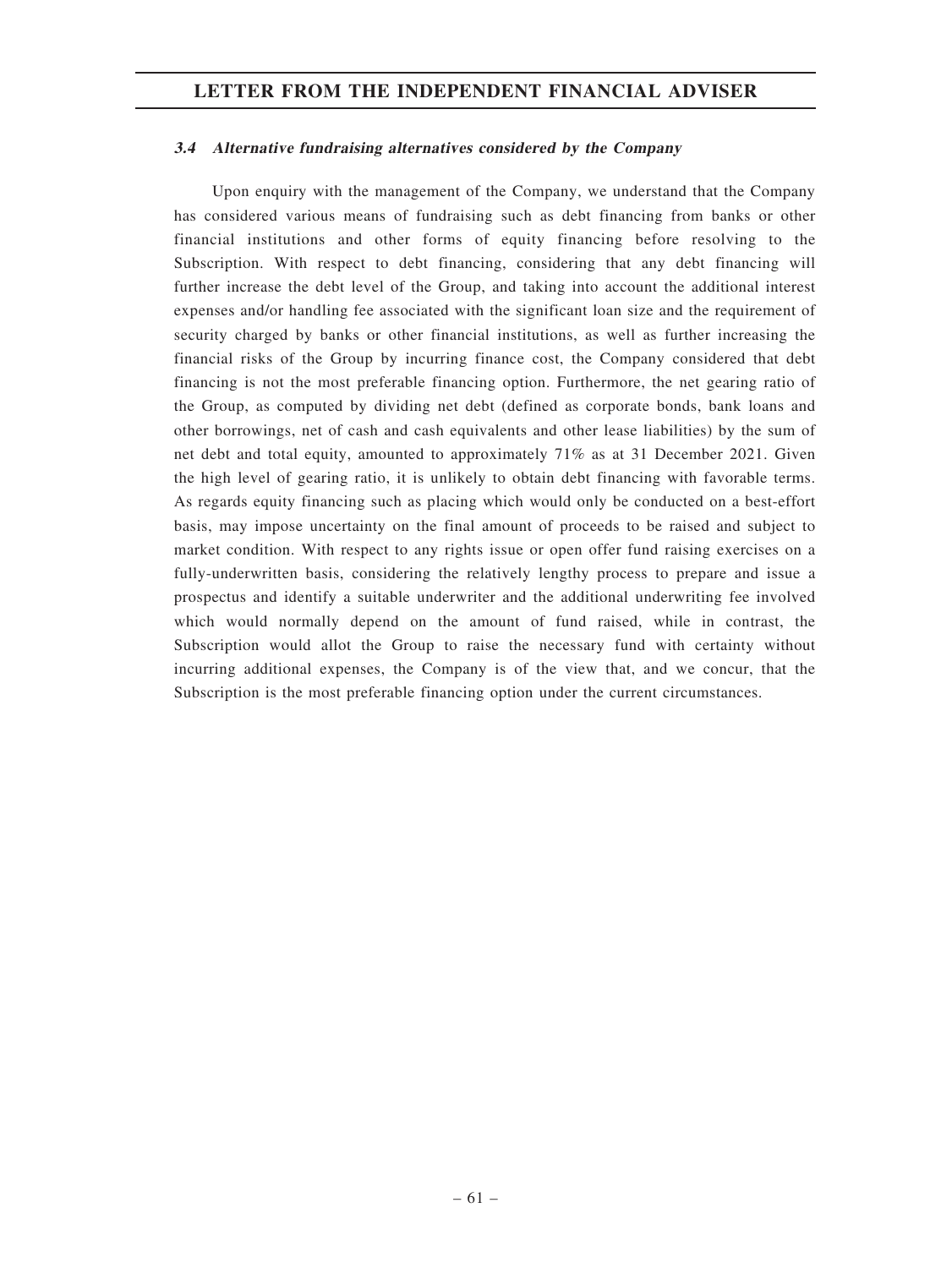### Conclusion

Having considered (i) the net proceeds from the Subscription would (a) be applied for partial repayment of outstanding indebtedness falling due in June and the second half of 2022 which would reduce the debt level and alleviate the financial burden of the Group, thereby improve its financial condition; (b) enable the Group to fulfil its notable commitments for various existing photovoltaic and wind power projects to maintain normal and stable business operation; (c) allow the Group to invest in the New Projects, which is in line with the development strategies of the Group and consistent with the positive outlook of the photovoltaic market in the PRC; (d) replenish the general working capital of the Group for operation in its ordinary course of business; (ii) should the Re-financing materialise, the net proceeds from the Subscription would enable the Group to fulfil its existing contractual obligations under the Options to repurchase the equity interest in Beiqing Smart under the Capital Contribution Agreement; and (iii) the Subscription would provide the Group with the necessary amount of fund with certainty as compared to other forms of equity financing, without incurring additional expenses such as the underwriter's commission, and would not raise the debt level of the Group which is already at a high level, we concur with the Directors' view that the Subscription represents a good opportunity to introduce new funds to the Group in furtherance of its business strategy to enhance its business development capabilities, expand its business scale and improve its operating efficiency, and is in the interest of the Company and the Shareholders as a whole.

### 4. Principal terms of the Subscription Agreement

Set out below is a summary of the principal terms of the Subscription Agreement. Further details of the Subscription Agreement are set out in the Letter from the Board.

Date: 4 March 2022 (after trading hours)

**Parties:** The Company, as the issuer

Profit Plan Global Investment Limited, as the Subscriber

As at the Latest Practicable Date, the Subscriber and its ultimate beneficial owner(s) (including CSFG) are parties independent of and not connected with the Company and its connected persons.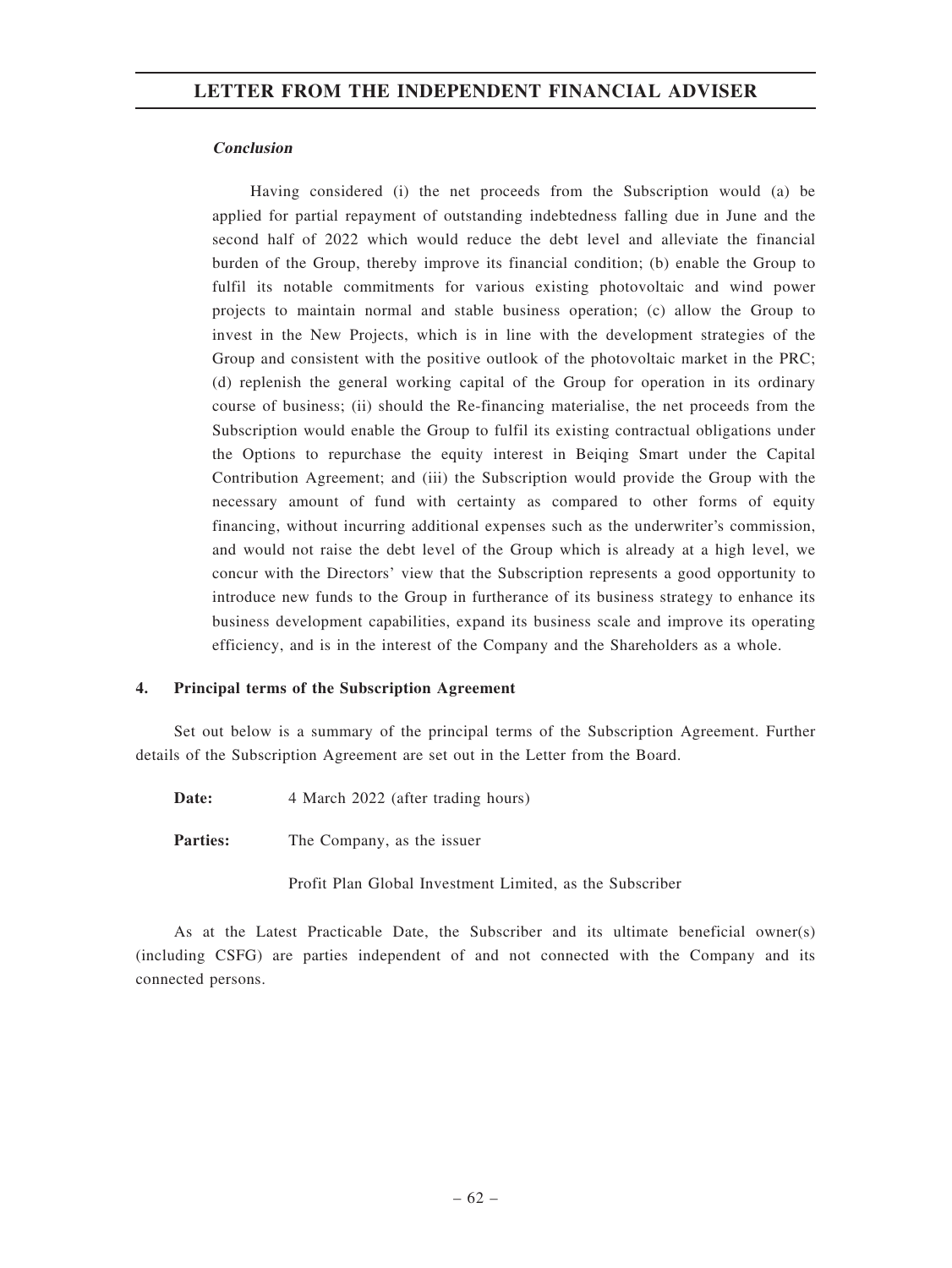### The Subscription Shares

Pursuant to the Subscription Agreement, the Subscriber has conditionally agreed to subscribe for, and the Company has conditionally agreed to issue a total of 48,804,039,247 Subscription Shares at the Subscription Price of HK\$0.096 per Subscription Share for the total Consideration of HK\$4,685,187,768. The Subscription Shares represent:

- (i) approximately 76.83% of the existing total number of Shares in issue; and
- (ii) approximately 43.45% of the total number of Shares in issue as enlarged by the allotment and issuance of the Subscription Shares upon Completion (assuming that there will be no other change in the total number of Shares).

The Subscription Shares will be allotted and issued under the Specific Mandate to be sought from the Independent Shareholders at the EGM. An application will be made by the Company to the Listing Committee of the Stock Exchange for the listing of, and the permission to deal in, the Subscription Shares.

### Evaluation of the Subscription Price

The Subscription Price of HK\$0.096 per Subscription Share represents:

- (i) discount of approximately 7.69% to the closing price of HK\$0.104 per Share as quoted on the Stock Exchange on 4 March 2022, being the Last Trading Day;
- (ii) a discount of approximately 8.57% to the average of the closing price of the Shares as quoted on the Stock Exchange for the five consecutive trading days up to and including the Last Trading Day of approximately HK\$0.105 per Share;
- (iii) a discount of approximately 6.80% to the average of the closing price of the Shares as quoted on the Stock Exchange for the 10 consecutive trading days up to and including the Last Trading Day of approximately HK\$0.103 per Share;
- (iv) a discount of approximately 5.88% to the average of the closing prices of the Shares as quoted on the Stock Exchange for the 30 consecutive trading days up to and including the Last Trading Day of approximately HK\$0.102 per Share;
- (v) a premium of approximately 17.07% over the closing price of the Shares as quoted on the Stock Exchange on the Latest Practicable Date of HK\$0.082 per Share; and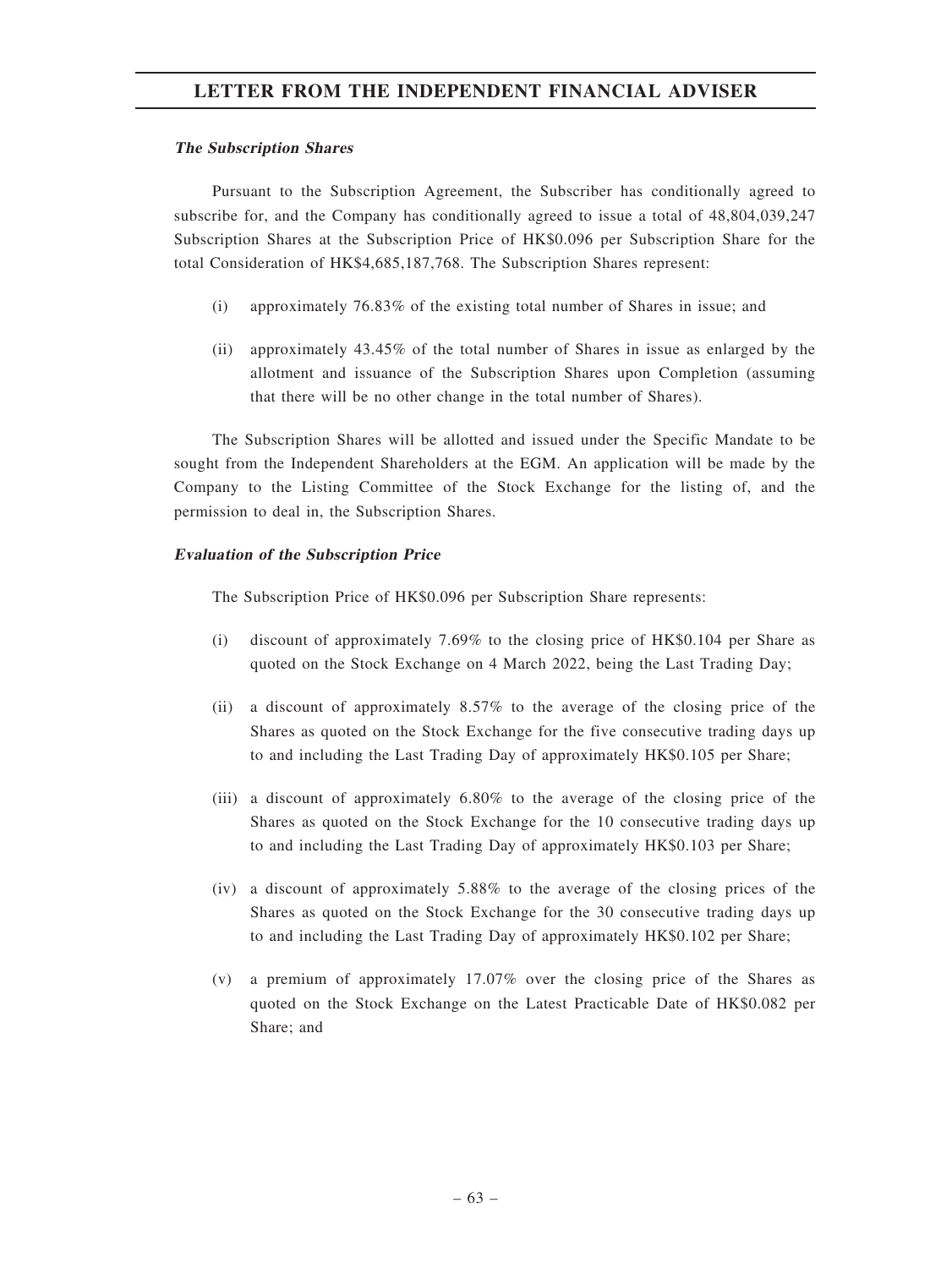(vi) a discount of approximately 49.47% to the audited consolidated net asset value per Share of approximately HK\$0.190 per Share as at 31 December 2021, calculated based on the Group's audited consolidated net assets of approximately HK\$12,082,054,000 as at 31 December 2021 and 63,525,397,057 Shares in issue as at the Latest Practicable Date.

As disclosed in the Letter from the Board, the Subscription Price was determined after arm's length negotiations between the Company and the Subscriber, and with reference to the recent and historical price of the Shares and the financial condition of the Group.

In assessing the fairness and reasonableness of the Subscription Price, we have primarily taken into consideration the following factors:

#### 4.1 Historical closing price of the Shares

The following chart depicts the daily closing price of the Shares as quoted on the Stock Exchange for the period from 4 March 2021, being the date falling one year prior to the date of the Subscription Agreement, up to and including the Latest Practicable Date (the ''Review Period''), being a period covering one year which we consider a reasonable and sufficient period to illustrate the historical performance of the closing price of the Shares:



Source: the website of the Stock Exchange (www.hkex.com.hk)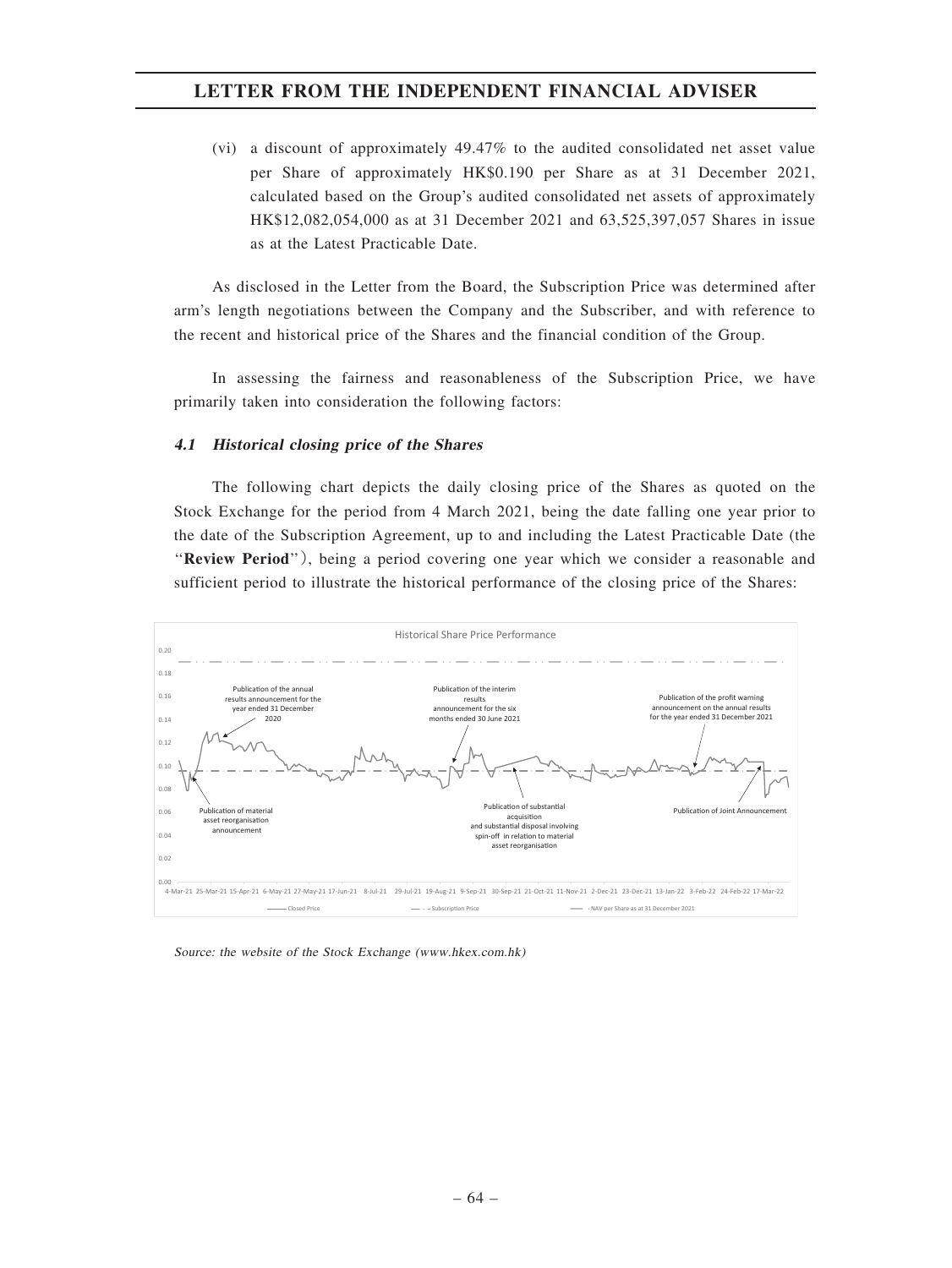As illustrated in the chart above, the closing Share price ranged from the lowest of HK\$0.073 per Share on 15 March 2022 to the highest of HK\$0.130 per Share on 22 March 2021, with an average closing price of approximately HK\$0.100 per Share during the Review Period. Following the publication of the announcement regarding material asset reorganisation of the Company on 16 March 2021, the closing price of the Shares surged from approximately HK\$0.088 on 12 March 2021 and reached the peak at approximately HK\$0.130 on 22 March 2021. Subsequently, the closing price of the Shares started to exhibit a downward trend before re-bouncing in mid-June 2021. The closing price of the Shares continued to fluctuate within the range of closing price of approximately HK\$0.081 to approximately HK\$0.117 and up to the Last Trading Day. The Share price closed at HK\$0.073 on 15 March 2022, being the first trading day where trading of the Shares was resumed after publication of the Joint Announcement, showing a substantial drop of approximately 29.8% to the closing price of the Shares of HK\$0.104 on the Last Trading Day. Thereafter, the closing price of the Shares bounced back and continued to trade below the Subscription Price up to the Latest Practicable Date. Save for the Company's publication of the annual results announcement for the year ended 31 December 2020, the interim results announcement for the six months ended 30 June 2021, the announcement regarding material asset reorganisation involving a potential spin-off, the profit warning announcement regarding the annual results of the Company for the year ended 31 December 2021 and the Joint Announcement, the Directors were not aware of any specific reasons which may have an impact of the Share prices during the Review Period. The Subscription Price represented a premium of approximately 17.1% over the closing price of the Shares as at the Latest Practicable Date.

The Subscription Price of HK\$0.096 per Subscription Share lies within the aforesaid range of the closing Share price, and represents a premium of approximately 31.5% over the lowest closing Share price of HK\$0.073, a discount of approximately 26.2% to the highest closing Share price of HK\$0.130 and a discount of 4.0% to the average closing Share price of HK\$0.100 during the Review Period.

It is noted that the closing price of the Shares had been trading below the net asset value (''NAV'') per Share throughout the Review Period. The average closing price of the Shares during the Review Period of approximately HK\$0.100 represented a discount of approximately 47.4% to the audited consolidated net asset value of approximately HK\$0.190 per Share as at 31 December 2021.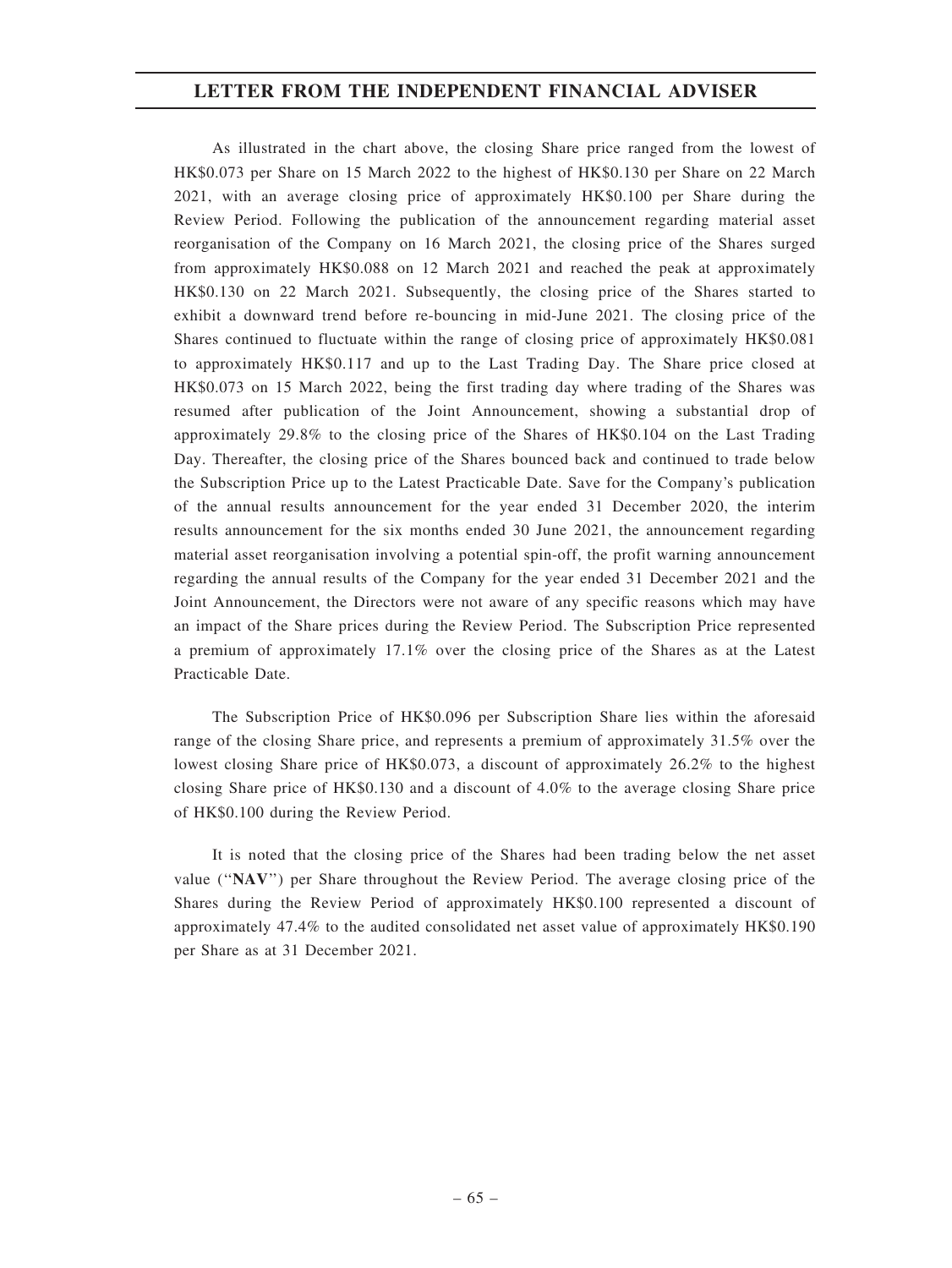### 4.2 Review of the trading liquidity of the Shares

The table below sets out the average daily trading volume of the Shares and the percentage of the average daily trading volume to the total number of issued Shares for each month during the Review Period:

 $\overline{a}$ 

|                              |                 |              |               | Percentage of  |
|------------------------------|-----------------|--------------|---------------|----------------|
|                              |                 |              |               | average daily  |
|                              |                 |              |               | trading volume |
|                              | Total volume of |              |               | over total     |
|                              | the Shares      | Number of    | Average daily | number of      |
| Period/month                 | traded          | trading days | volume        | issued Shares  |
|                              | (Shares)        | (days)       | (Shares)      | %              |
|                              |                 |              | (Note 1)      | (Note 2)       |
| 2021                         |                 |              |               |                |
| January                      | 6,116,835,700   | 20           | 305,841,785   | 0.481%         |
| February                     | 2,891,280,000   | 18           | 160,626,667   | 0.253%         |
| March                        | 5,484,216,800   | 23           | 238,444,209   | 0.375%         |
| April                        | 1,186,833,400   | 19           | 62,464,916    | 0.098%         |
| May                          | 799,057,300     | 20           | 39,952,865    | 0.063%         |
| June                         | 1,495,172,500   | 21           | 71,198,690    | 0.112%         |
| July                         | 1,558,155,400   | 21           | 74,197,876    | 0.117%         |
| August                       | 1,739,197,200   | 22           | 79,054,418    | 0.124%         |
| September                    | 3,352,399,100   | 17           | 197,199,947   | 0.310%         |
| October                      | 1,113,867,600   | 10           | 111,386,760   | 0.175%         |
| November                     | 1,613,357,400   | 22           | 73,334,427    | 0.115%         |
| December                     | 1,439,335,700   | 22           | 65,424,350    | 0.103%         |
|                              |                 |              |               |                |
| 2022                         |                 |              |               |                |
| January                      | 1,688,160,400   | 21           | 80,388,590    | 0.127%         |
| February                     | 1,380,458,500   | 17           | 81,203,441    | 0.128%         |
| March (up to and including   |                 |              |               |                |
| the Latest Practicable Date) | 1,596,592,800   | 16           | 99,787,050    | 0.157%         |

Source: the website of the Stock Exchange (www.hkex.com.hk)

#### Notes:

- 1. Average daily trading volume is calculated by dividing the total trading volume for the month/period by the number of trading days in the respective month/period.
- 2. Based on total number of Shares in issue at the end of each month/period.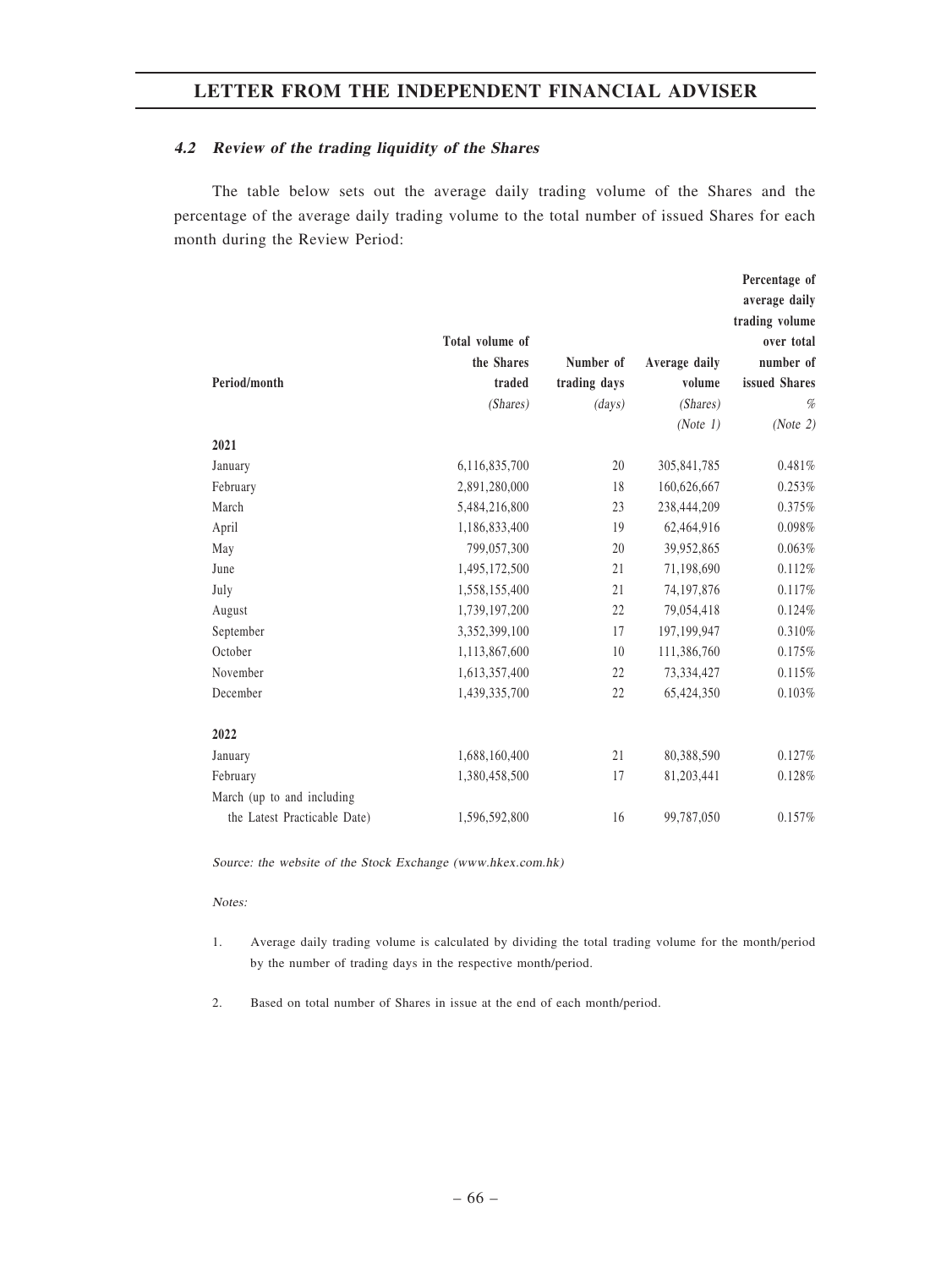As illustrated in the above table, the average daily trading volume was low during the Review Period, with a range from approximately 39.9 million Shares to approximately 305.8 million Shares, representing approximately 0.063% to 0.481% of the total number of Shares in issue as at the end of the relevant month/period. It is observed that the trading volume of the Shares was relatively thin during the Review Period.

Given the inactive trading of the Shares which may imply a lack of interest from potential investors to invest in the Shares, setting the Subscription Price at a discount to the prevailing market price of the Shares would provide more incentive for the Subscriber to participate in the Subscription. We are therefore of the view that it is reasonable to set the Subscription Price at a discount to balance the low liquidity of the Shares during the Review Period and to attract the Subscriber to participate in the Subscription.

### 4.3 Market comparable analysis

In further assessing the fairness and reasonableness of the Subscription Price, we have made reference to the market valuation of companies which are principally engaged in businesses similar to the Group, being the investment, development, construction, operation and management of photovoltaic power businesses, wind power businesses and clean heat supply businesses in the PRC of comparable size as the Group in terms of market capitalisation. In this regard, we have identified companies (i) listed on the Stock Exchange which recorded at least 50% of their respective revenue generated from investment, development, construction, operation and management of photovoltaic power business and/ or wind power business and/or clean heat supply business in the PRC in the latest financial year as disclosed in their respective latest published annual reports/annual results announcements; and (ii) had a market capitalisation falling within HK\$10 billion as at the date of the Subscription Agreement (i.e. 4 March 2022). We have identified an exhaustive list of 9 companies (the ''Reference Companies'') which have fulfilled our selection criteria. We consider that the Reference Companies represent a sufficient sample size in establishing our analysis. As the Group recorded a loss for the year ended 31 December 2021 which rendered the price-to-earnings multiple not applicable for analysis, we have made reference to the price-to-book multiple ("PB Multiple") of the Reference Companies. Set out below is a summary of the Reference Companies: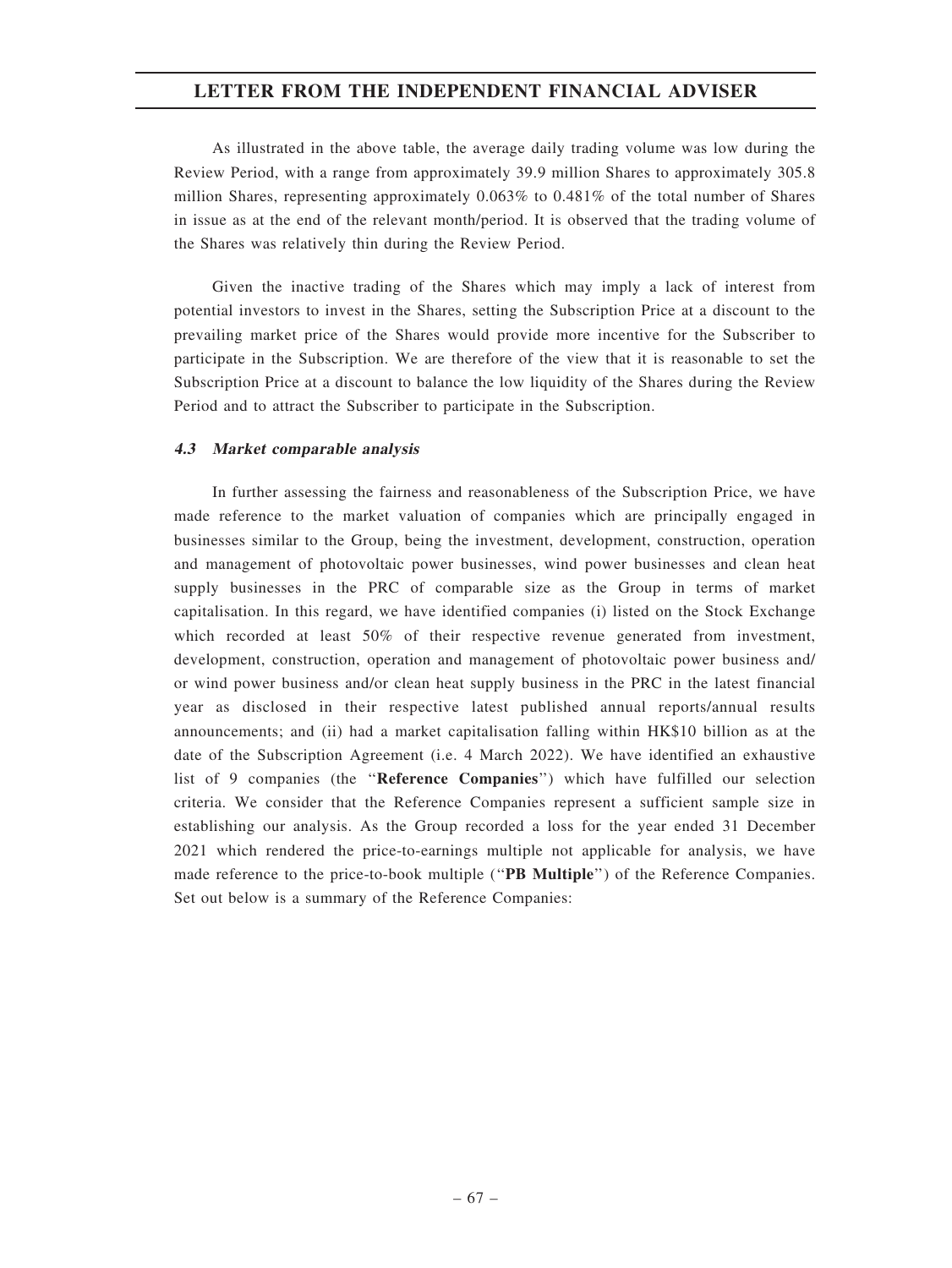|                                                             |                                                                                                                                                                                                                                                      | Market<br>capitalisation<br>as at the date<br>of the | price as at the<br>date of the      | Closing share Net asset value<br>per share<br>attributable to |                                           |
|-------------------------------------------------------------|------------------------------------------------------------------------------------------------------------------------------------------------------------------------------------------------------------------------------------------------------|------------------------------------------------------|-------------------------------------|---------------------------------------------------------------|-------------------------------------------|
| Company name<br>(Stock code)                                | Principal business                                                                                                                                                                                                                                   | Subscription<br>Agreement<br>(HK\$)                  | Subscription<br>Agreement<br>(HK\$) | owners of the<br>company<br>(HK\$)<br>(Note 1)                | <b>PB</b> Multiple<br>(times)<br>(Note 2) |
| Concord New Energy Group<br>Ltd (0182.HK)                   | Operation of wind and solar power plants                                                                                                                                                                                                             | 6.717.456.869                                        | 0.750                               | 1.02                                                          | 0.73                                      |
| Kong Sun Holdings Limited<br>(0295.HK)                      | Investment in and operation of solar power plants, provision of solar power plant<br>operation and maintenance services, provision of financial services, trading of<br>liquefied natural gas and asset management                                   | 673,399,913                                          | 0.045                               | 0.37                                                          | 0.12                                      |
| (0451.HK)                                                   | GCL New Energy Holdings Ltd Sale of electricity, development, construction, operation and management of solar<br>power plants                                                                                                                        | 4,088,300,796                                        | 0.194                               | 0.26                                                          | 0.76                                      |
| China Ruifeng Renewable<br>Energy Holdings Ltd<br>(0527.HK) | Businesses of wind power generation sectors                                                                                                                                                                                                          | 354,266,203                                          | 0.179                               | 0.24                                                          | 0.74                                      |
| Beijing Energy International<br>Holding Co Ltd (0686.HK)    | Development, investment, operation and management of power plants and other<br>renewable energy projects                                                                                                                                             | 5,943,406,334                                        | 0.265                               | 0.34                                                          | 0.79                                      |
| China Renewable Energy<br>Investment Ltd (0987.HK)          | Renewable energy business including operation of wind power project and<br>development of waste-to-energy projects                                                                                                                                   | 739,316,452                                          | 0.295                               | 0.82                                                          | 0.36                                      |
| China Smarter Energy Group<br>Holdings Ltd (1004.HK)        | Operation of solar power generation projects and the sale of electricity, involved in<br>the investment in unlisted equities, trading of solid, liquid and gaseous fuels and<br>other related products and the trading of bulk commodity derivatives | 384, 348, 406                                        | 0.041                               | 0.06                                                          | 0.69                                      |
| China Energine International<br>Holdings Ltd (1185.HK)      | Operation of wind farms and engaged in the sale of electricity from operation of<br>wind power field                                                                                                                                                 | 668,456,337                                          | 0.153                               | N/A<br>(Note 3)                                               | N/A<br>(Note 3)                           |
| Sheen Tai Holdings Group<br>Company Ltd (1335.HK)           | Generation of photovoltaic power and sales of electricity, manufacturing and sales<br>of packaging                                                                                                                                                   | 311,569,429                                          | 0.128                               | 0.34                                                          | 0.38                                      |
| The Company<br>(Note 4)                                     | Investment, development, construction, operation and management of photovoltaic<br>power businesses, wind power businesses and clean heat supply businesses                                                                                          | 6,098,438,117                                        | 0.096                               | 0.18                                                          | 0.54                                      |
|                                                             |                                                                                                                                                                                                                                                      |                                                      |                                     | Minimum                                                       | 0.12                                      |
|                                                             |                                                                                                                                                                                                                                                      |                                                      |                                     | Maximum                                                       | 0.79                                      |
|                                                             |                                                                                                                                                                                                                                                      |                                                      |                                     | Average                                                       | 0.57                                      |
|                                                             |                                                                                                                                                                                                                                                      |                                                      |                                     | Median                                                        | 0.71                                      |

Source: the website of the Stock Exchange (http://www.hkexnews.hk) and Thomson Reuters Eikon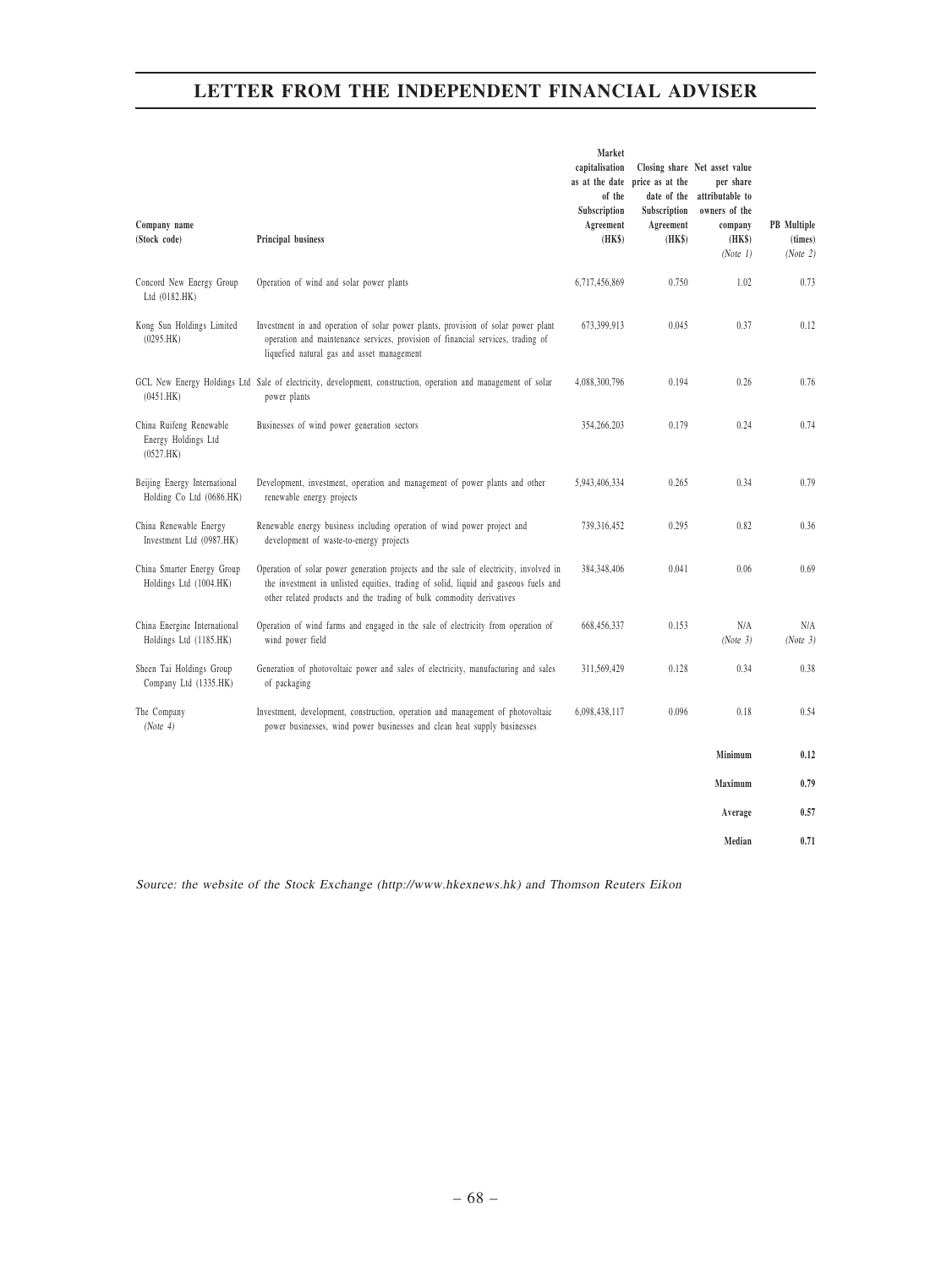Notes:

- 1. As extracted from the respective latest published annual report/annual results announcement/interim report of the Reference Companies as at the latest financial year/period end.
- 2. As computed by dividing the closing share price by the NAV per share attributable to owners of the companies.
- 3. As the Reference Company recorded a net asset deficit as at 30 June 2021, the PB Multiple of such company is not applicable.
- 4. The PB Multiple of the Company as implied by the Subscription Price is computed based on the Subscription Price divided by the NAV per Share attributable to owners of the Company as at 31 December 2021.
- 5. For illustrative purpose only, an approximate currency translation rate of RMB1 to HK\$1.23 was adopted in our analysis.

The PB Multiple of the Company as implied by the Subscription Price amounted to approximately 0.54 times. As shown in the above table, the PB Multiples of the Reference Companies ranged from approximately 0.12 times to approximately 0.79 times, with an average of approximately 0.57 times and a median of approximately 0.71 times. The PB Multiple implied by the Subscription Price is within the range of the PB Multiples, approximates to the average PB Multiple and lower than the median PB Multiple of the Reference Companies.

Having considered the above, despite the Subscription Price represents a deep discount to the NAV of the Shares, in view of that (i) the Subscription Price falls within the price range of the highest and lowest closing prices of the Shares during the Review Period; (ii) the relatively thin trading volume of the Shares; (iii) setting the Subscription Price at the discount to the recent market price of the Shares would incentivise the Subscriber to participate in the Subscription; (iv) the implied PB Multiple of the Subscription Price is within the range of and close to the average PB Multiples of the Reference Companies; and (v) the benefits to the Company arising from the Subscription as a whole as discussed in the above section headed ''3. Reasons for and benefits of the Subscription and intended use of proceeds'', we are of the view that the Subscription Price is fair and reasonable so far as the Independent Shareholders are concerned.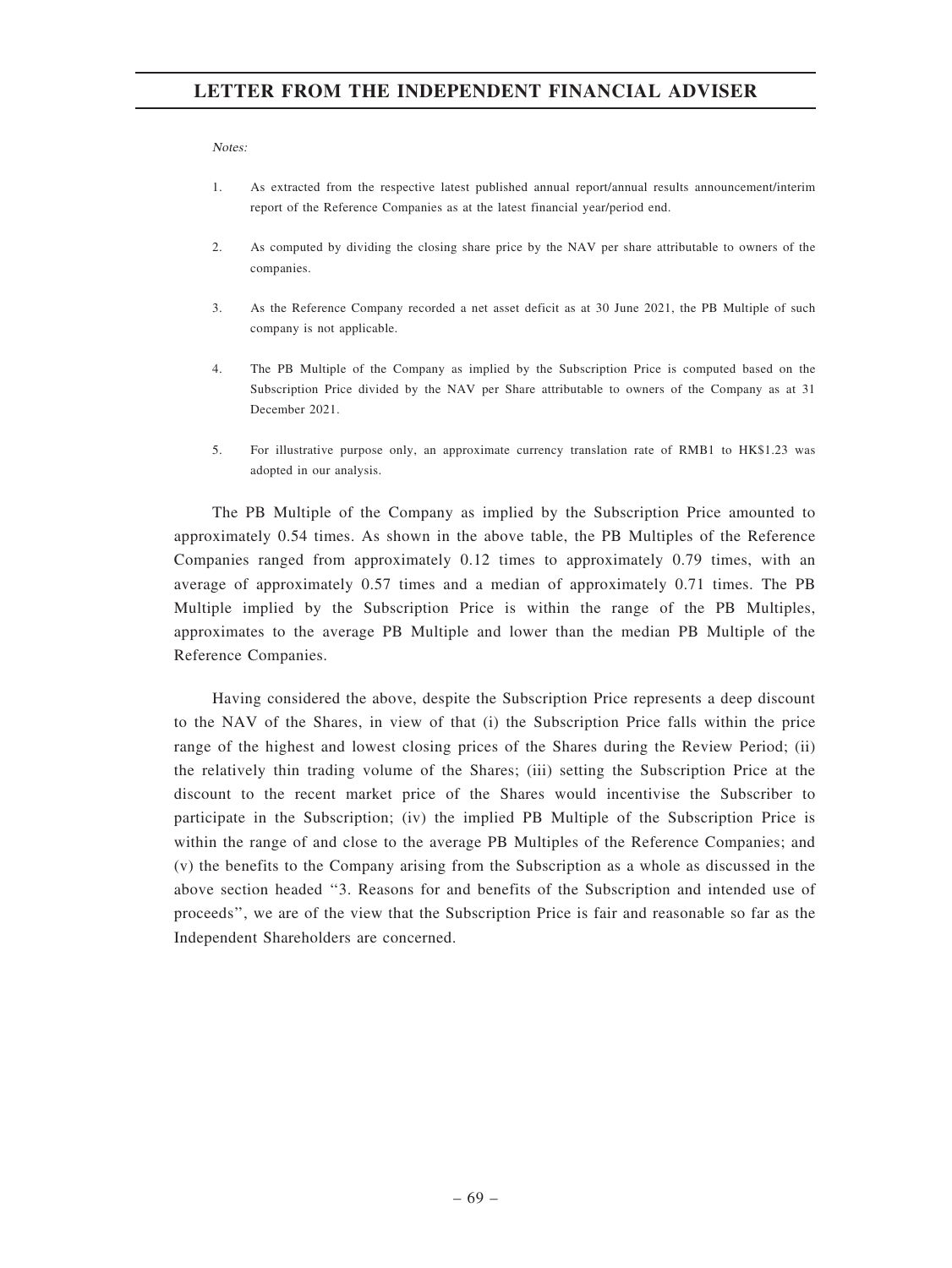### 5. Possible financial effects of the Subscription

#### Gearing ratio

The net gearing ratio of the Group as at 31 December 2021 was approximately 71%, as calculated as net debt divided by the sum of net debt and total equity. Upon the net proceeds from the Subscription being utilised as planned under either of the scenarios that the Re-financing is or is not materialised, the total liabilities of the Group will decrease while the total asset of the Group will increase. Accordingly, the gearing level of the Group is expected to decrease.

#### **Cashflow**

The cash and cash equivalents of the Group amounted to approximately HK\$1,140.8 million as at 31 December 2021. Upon Completion and save for the relevant expenses arising from the Subscription, the cash level of the Group will improve as the Subscription will help replenish the general working capital of the Group as to approximately HK\$294 million or approximately HK\$247 million, depending on whether the Re-Financing is materialised.

### Net asset value

As disclosed in the Annual Results 2021, the net assets attributable to the equity holders of the Company was approximately HK\$11,250.4 million as at 31 December 2021. Upon Completion and save for the relevant expenses arising from the Subscription, the total assets of the Group will increase. Since the Subscription Price of HK\$0.096 per Subscription Price is lower than the net asset value per Share attributable to the equity holders of the Company of approximately HK\$0.177 as at 31 December 2021, the net asset value per Share attributable to the equity holders of the Company upon Completion will decrease.

Notwithstanding the decrease in net asset value per Share attributable to the equity holder of the Company, considering that the Subscription would have an overall positive effect on the financial position of the Group in terms of gearing level, cashflow and net asset value of the Group, we are of the view that the Subscription is in the interests of the Company and the Shareholders as a whole.

The Independent Shareholders should note that the above expected financial effects are for illustrative purposes only and do not represent how the financial position of the Group will be as a result of the Subscription.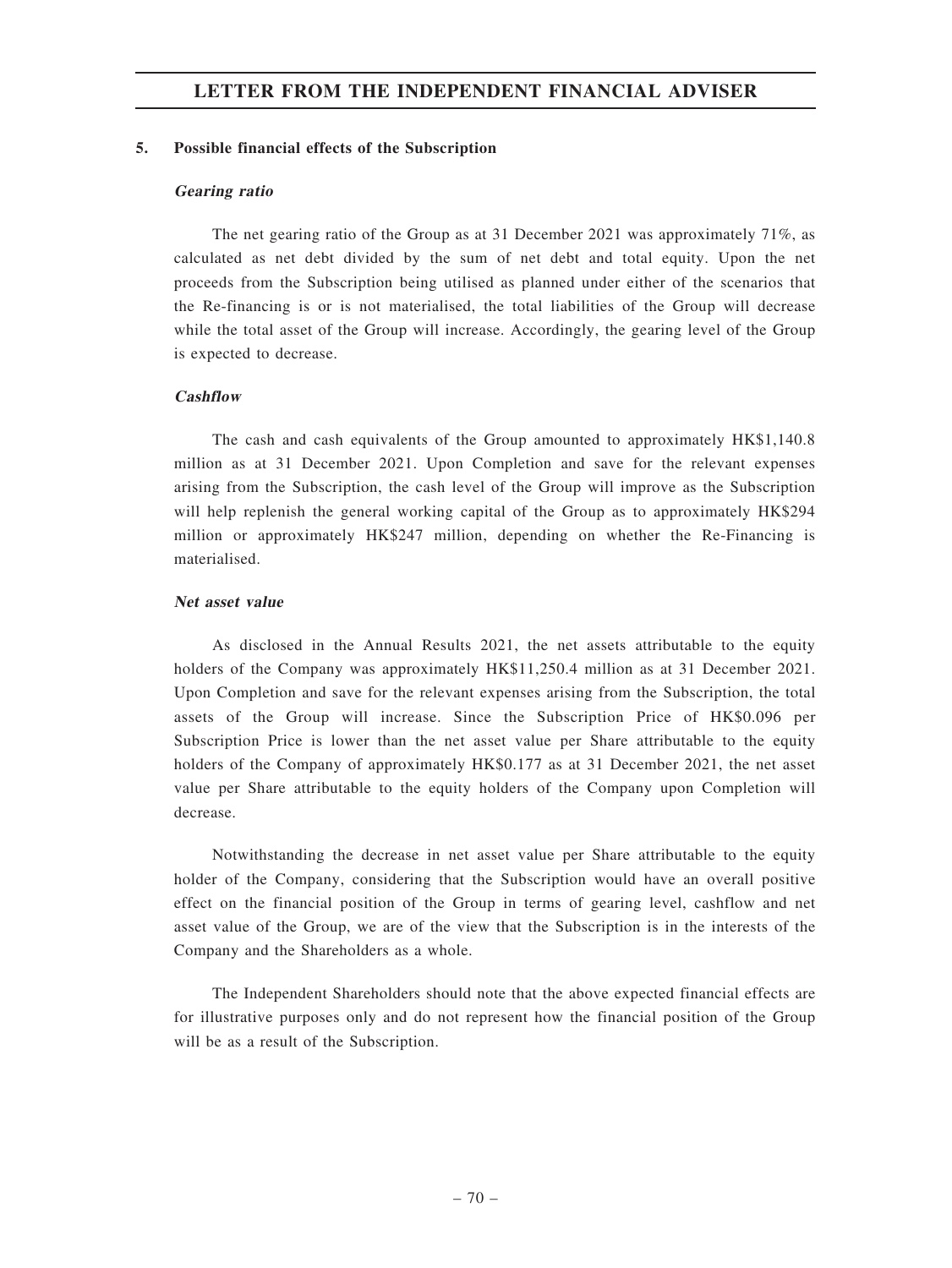# LETTER FROM THE INDEPENDENT FINANCIAL ADVISER

### 6. Potential dilution effect to the existing Shareholders

As shown in the table under the section headed ''Effect on the shareholding structure of the Company'' in the Letter from the Board, it is noted that immediately upon Completion (assuming there is no other changes in the total number of Shares), the shareholding interest of the public Shareholders (including Tuspark Technology Innovation Ltd. but excluding Mr. Hu Xiaoyong and Mr. Tan Zaixing (being the Directors) which will be considered as public Shareholders upon their resignations before Completion) will be diluted from approximately 40.29% to approximately 22.79%.

Notwithstanding the potential dilution of shareholding interest of the Independent Shareholders as a result of the Subscription, in view of (i) the reasons for and benefits of the Subscription to the Group, details of which are set out in the above section headed ''3. Reasons for and benefits of the Subscription and intended use of proceeds''; (ii) the proposed use of proceeds which is primarily for the purpose of (a) repaying the Group's short-term indebtedness; (b) investing in the Group's photovoltaic and wind power projects; (c) supplementing the general working capital of the Group; (d) fulfilling the Group's existing contractual obligations for the repurchase of equity interest of Beiqing Smart if the Re-financing materialises; and (iii) that the terms of the Subscription Agreement are fair and reasonable, we are of the view that the dilution effect on the shareholding of the Independent Shareholders resulting from the issue of the Subscription Shares is acceptable so far as the Company and the Independent Shareholders are concerned.

## 7. The Whitewash Waiver

As at the date of the Subscription Agreement, neither the Subscriber, CSFG nor any party acting in concert with them hold or are interested in any Shares or securities of the Company. Immediately upon Completion and assuming no other change in the total number of issued Shares, the Subscriber and parties acting in concert with it will be interested in 48,804,039,247 Shares, representing approximately 43.45% of the total number of Shares in issue as enlarged by the allotment and issue of the Subscription Shares. Under Rule 26.1 of the Takeovers Code, the Subscriber would be obliged to make a mandatory general offer to the Shareholders for all the issued Shares and other securities of the Company not already owned or agreed to be acquired by the Subscriber and parties acting in concert with it, unless, among others, the Whitewash Waiver is granted by the Executive.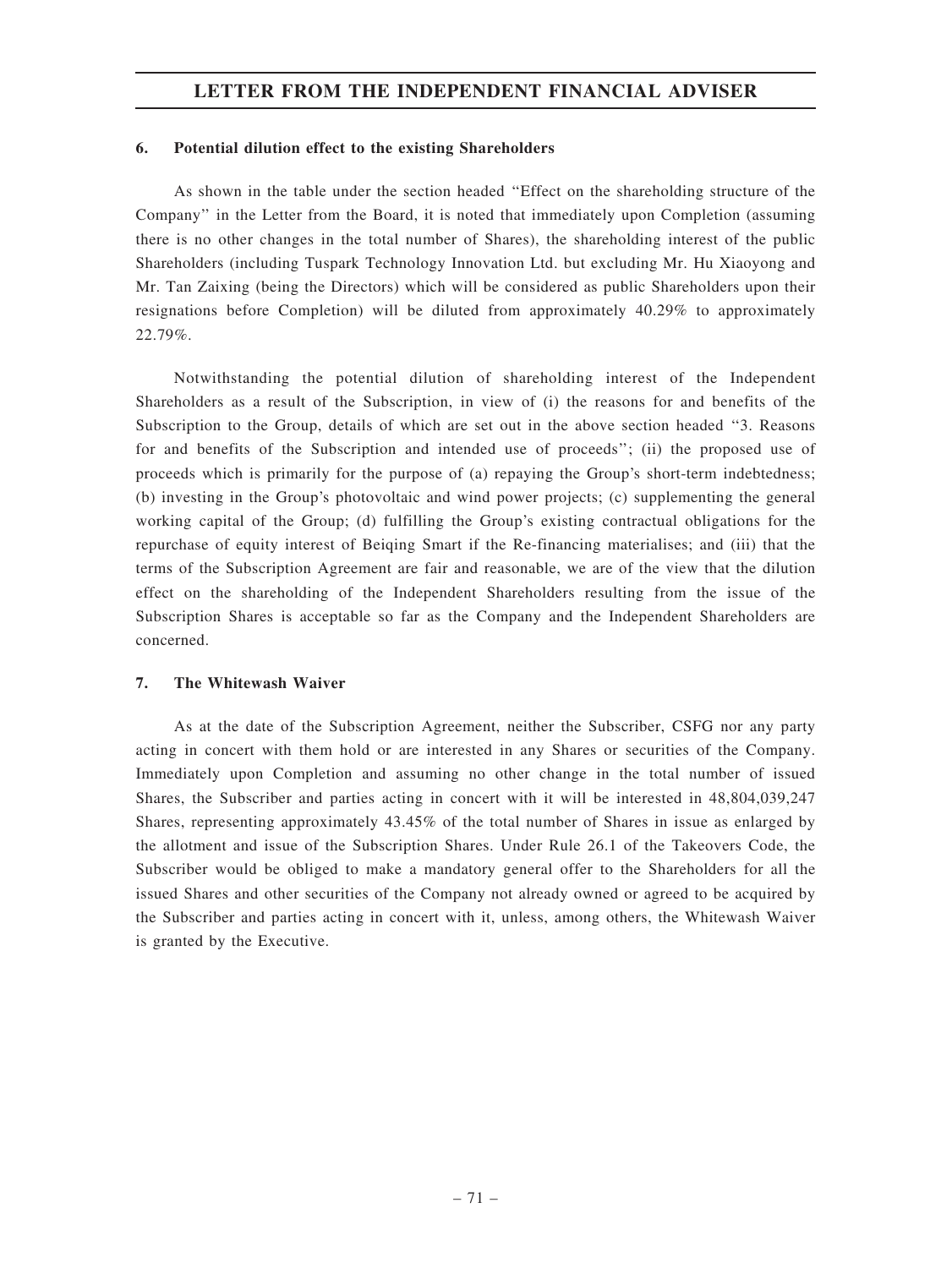# LETTER FROM THE INDEPENDENT FINANCIAL ADVISER

In this connection, an application has been made by the Subscriber to the Executive for the Whitewash Waiver in respect of the allotment and issuance of the Subscription Shares. The Executive has indicated that it is minded to grant the Whitewash Waiver subject to, among other things, the approval of at least 75% votes by the Independent Shareholders present and voting (either in person or by proxy) in respect of the Whitewash Waiver and more than 50% votes of the Independent Shareholders present and voting (either in person or by proxy) in respect of the Subscription (including the Specific Mandate) at the EGM by way of poll. In accordance with the Listing Rules and Takeovers Code, (i) the Subscriber and parties acting in concert with it; (ii) the Subscriber and its associates; and (iii) any other Shareholders who are involved or interested in the Subscription, the Specific Mandate and/or the Whitewash Waiver (including Fast Top, Mr. Hu Xiaoyong (and his controlled entities) and Mr. Tan Zaixing) shall abstain from voting at the EGM in respect of the resolution(s) approving the Subscription (including the Specific Mandate) and Whitewash Waiver. The Whitewash Waiver is a condition precedent to the Subscription Agreement which cannot be waived. If the Whitewash Waiver is not granted by the Executive or not approved by the Independent Shareholders, the Subscription will not proceed.

Given the benefits of the Subscription as discussed in the above section headed ''3. Reasons for and benefits of the Subscription and intended use of proceeds'' in this letter and our evaluation of the Subscription Price being fair and reasonable so far as the Independent Shareholders are concerned, we are of the opinion that the approval of the Whitewash Waiver, being a condition to proceeding with the Subscription, is in the interests of the Company and the Shareholders as a whole and is fair and reasonable.

# RECOMMENDATIONS

Having considered the above principal factors and reasons set out above, in particular:

- (i) the net proceeds from the Subscription would
	- (a) allow the Group to partially fulfil its short-term repayment obligation to be due in 2022, reduce the debt level and alleviate the financial burden of the Group, thereby improve its financial condition;
	- (b) enable the Group to fulfil its commitments for various existing photovoltaic and wind power projects to maintain normal and stable business operation;
	- (c) allow the Group to invest in the New Projects, which is in line with the development strategies of the Group and is expected to bring long term benefit to the Group's business; and
	- (d) should the Re-financing materialise, enable the Group to fulfil its existing contractual obligations under the Options to repurchase the equity interest in Beiqing Smart under the Capital Contribution Agreements;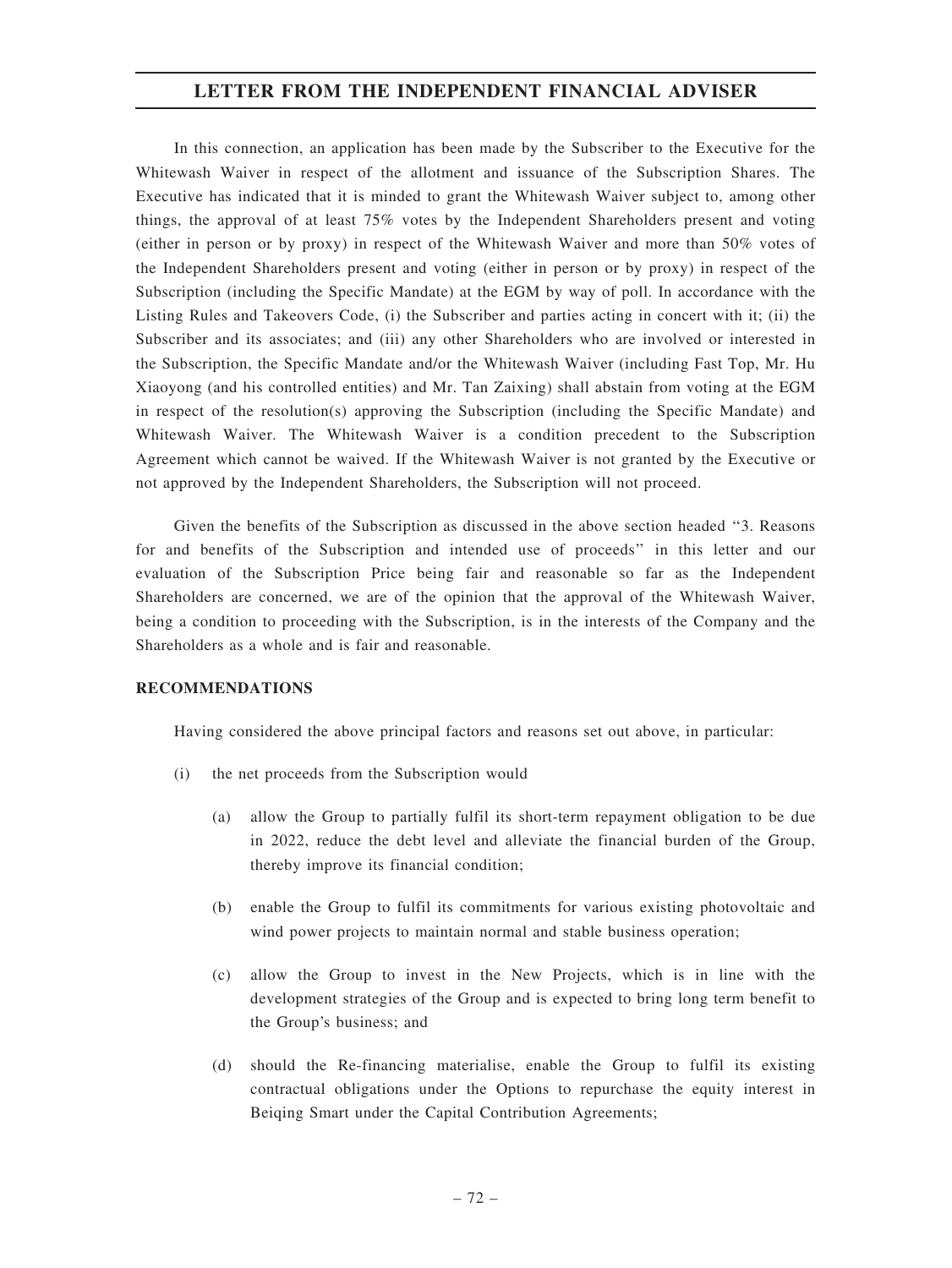# LETTER FROM THE INDEPENDENT FINANCIAL ADVISER

- (ii) the Subscription appears to be the most preferable financing option which would provide the Group with the necessary amount of fund with certainty and is more costeffective as compared to other financing alternatives;
- (iii) the Subscription Price falls within the price range of the highest and lowest closing prices of the Shares during the Review Period;
- (iv) the Subscription Price which is set at a discount to the market price would provide incentive to the Subscriber to participate in the Subscription and balance the thin trading liquidity of the Shares during the Review Period which may imply a lack of interest from potential investors to invest in the Shares;
- (v) the Shares have long been traded with a deep discount to the net asset value of the Company throughout the Review Period;
- (vi) the implied PB Multiple of the Subscription Price is within the range of and close to the average PB Multiple of the Reference Companies; and
- (vii) the approval of the Whitewash Waiver is a prerequisite of the Subscription;

we are of the opinion that (i) the terms of the Subscription Agreement are on normal commercial terms, and the terms of the Subscription, the Specific Mandate and the Whitewash Waiver are fair and reasonable so far as the Independent Shareholders are concerned; and (ii) the Subscription, the Specific Mandate and the Whitewash Waiver are in the interests of the Company and the Shareholders as a whole. Accordingly, we advise the Independent Board Committee to recommend, and we ourselves recommend, the Independent Shareholders to vote in favour of the relevant resolution(s) to be proposed at the EGM to approve the Subscription Agreement and the transactions contemplated thereunder (including the Specific Mandate) and the Whitewash Waiver.

> Yours faithfully, For and on behalf of Lego Corporate Finance Limited Billy Tang Managing Director

Mr. Billy Tang is <sup>a</sup> licensed person registered with the SFC and <sup>a</sup> responsible officer of Lego Corporate Finance Limited to carry out Type 6 (advising on corporate finance) regulated activity under the SFO. He has over 20 years of experience in the accounting and investment banking industries.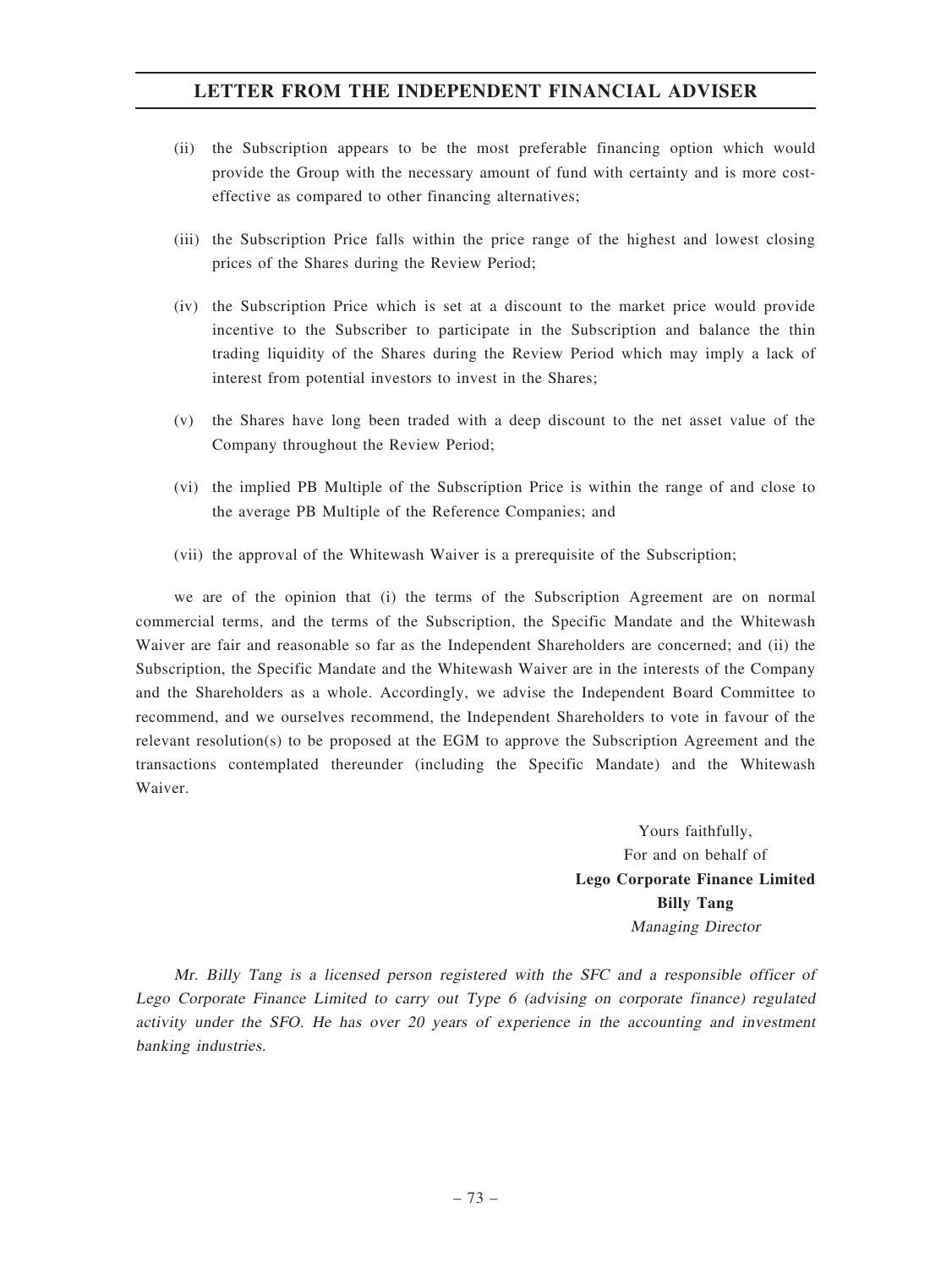## FINANCIAL SUMMARY

The published consolidated financial statements of the Group for each of the three years ended 31 December 2019, 2020 and 2021 are disclosed in the Company's annual reports for each of the two years ended 31 December 2019 and 2020 and the Company's annual results announcement for the year ended 31 December 2021, respectively, which can be accessed on both the website of the Stock Exchange (http://www.hkexnews.hk) and the website of the Company (http://www.bece.com.hk/en/global/home.php):

(i) annual report of the Company for the year ended 31 December 2019 published on 29 April 2020, which can be accessed via the link at:

https://www1.hkexnews.hk/listedco/listconews/sehk/2020/0429/2020042900547.pdf

(ii) annual report of the Company for the year ended 31 December 2020 published on 29 April 2021, which can be accessed via the link at:

https://www1.hkexnews.hk/listedco/listconews/sehk/2021/0429/2021042900695.pdf

(iii) annual results announcement of the Company for the year ended 31 December 2021 dated 29 March 2022, which can be accessed via the link at:

https://www1.hkexnews.hk/listedco/listconews/sehk/2022/0330/2022033000019.pdf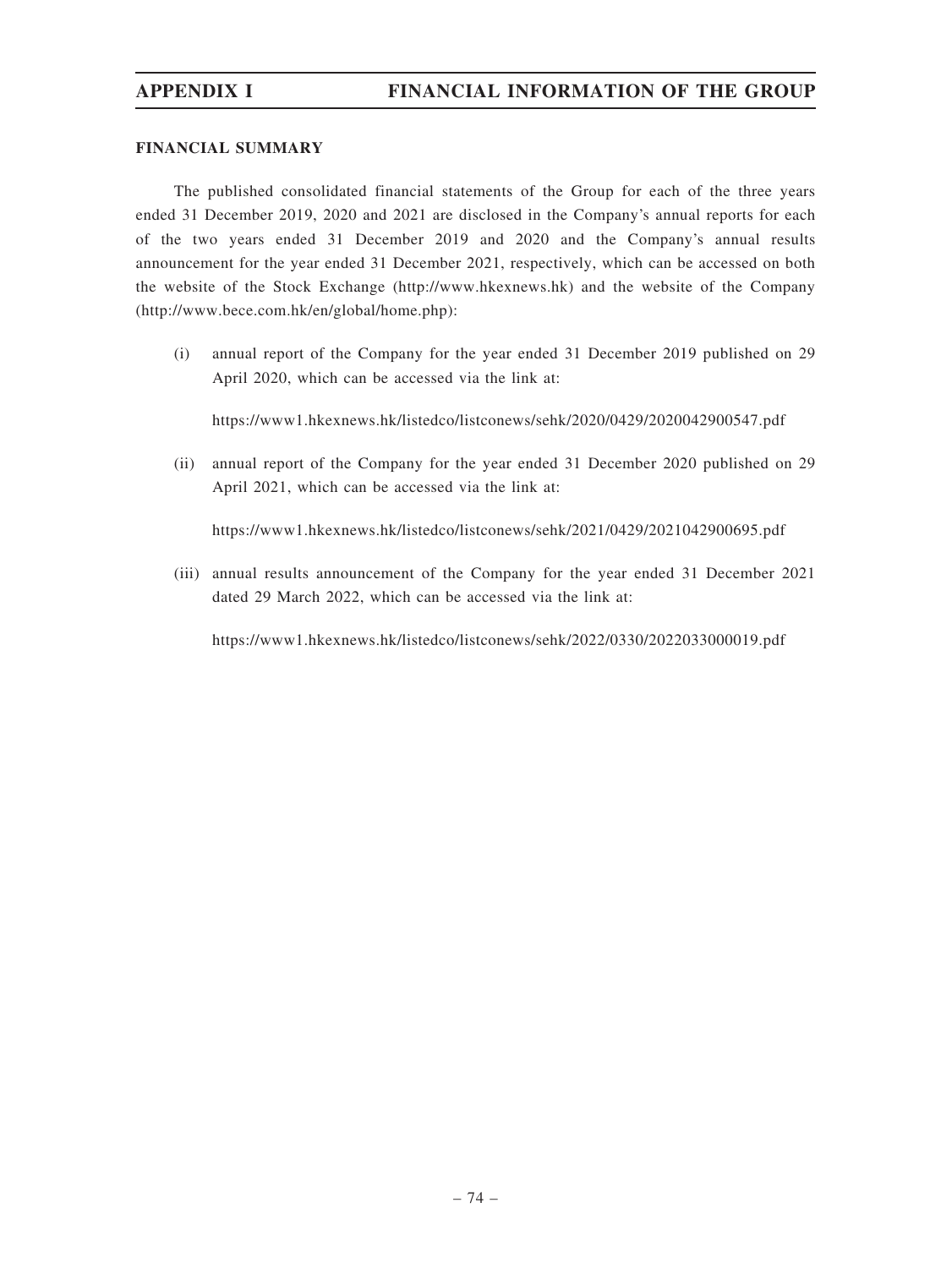# Summary of financial information of the Group

The following is a summary of the financial results of the Group for the years ended 31 December 2019, 2020 and 2021 as extracted from the relevant annual result announcements and annual reports of the Company:

|                                             |                 | For the year ended 31 December |                 |
|---------------------------------------------|-----------------|--------------------------------|-----------------|
|                                             | 2021            | 2020                           | 2019            |
|                                             | HK\$'000        | HK\$'000                       | HK\$'000        |
|                                             |                 | (Restated)                     |                 |
| <b>REVENUE</b>                              | 6,023,419       | 5,551,791                      | 6,335,620       |
| Sale of electricity with tariff adjustment  | 3,941,871       | 3,168,369                      | 3,123,360       |
| Revenue from Construction services          | 725,419         | 1,048,597                      | 1,948,826       |
| Revenue from Technical consultancy services | 68,963          | 172,881                        | 221,139         |
| Revenue from Entrusted operations           | 194,734         | 201,483                        | 247,575         |
| Revenue from Provision of clean heat supply |                 |                                |                 |
| services                                    | 1,092,432       | 960,461                        | 794,720         |
| Cost of sales                               | (3,446,896)     | (2,888,927)                    | (3,438,865)     |
| Gross profit                                | 2,576,523       | 2,662,864                      | 2,896,755       |
| Finance costs                               | (1,518,742)     | (1,323,729)                    | (1,210,215)     |
| PROFIT/(LOSS) BEFORE TAX                    | (264, 874)      | 1,018,410                      | 1,031,631       |
| Income tax expense                          | (23,960)        | (131,970)                      | (189, 545)      |
| PROFIT/(LOSS) FOR THE YEAR                  | (288, 834)      | 886,440                        | 842,086         |
| <b>ATTRIBUTABLE TO:</b>                     |                 |                                |                 |
| Equity holders of the Company               | (321, 312)      | 763,694                        | 682,864         |
| Non-controlling interests                   | 32,478          | 122,746                        | 159,222         |
| OTHER COMPREHENSIVE INCOME/(LOSS)           |                 |                                |                 |
| FOR THE YEAR, NET OF TAX                    | 774,506         | 1,528,226                      | (659, 719)      |
| TOTAL COMPREHENSIVE INCOME FOR              |                 |                                |                 |
| THE YEAR                                    | 485,672         | 2,414,666                      | 182,367         |
| <b>ATTRIBUTABLE TO:</b>                     |                 |                                |                 |
| Equity holders of the Company               | 372,642         | 2,184,509                      | 48,267          |
| Non-controlling interests                   | 113,030         | 230,157                        | 134,100         |
| <b>DIVIDENDS</b>                            | N <sub>il</sub> | N <sub>il</sub>                | N <sub>il</sub> |
| EARNINGS/(LOSS) PER SHARE                   |                 |                                |                 |
| ATTRIBUTABLE TO EQUITY HOLDERS              |                 |                                |                 |
| OF THE COMPANY:                             |                 |                                |                 |
| <b>Basic</b>                                | $HK(0.62)$ cent | HK1.08 cents                   | HK0.96 cent     |
| Diluted                                     | $HK(0.62)$ cent | HK1.08 cents                   | HK0.96 cent     |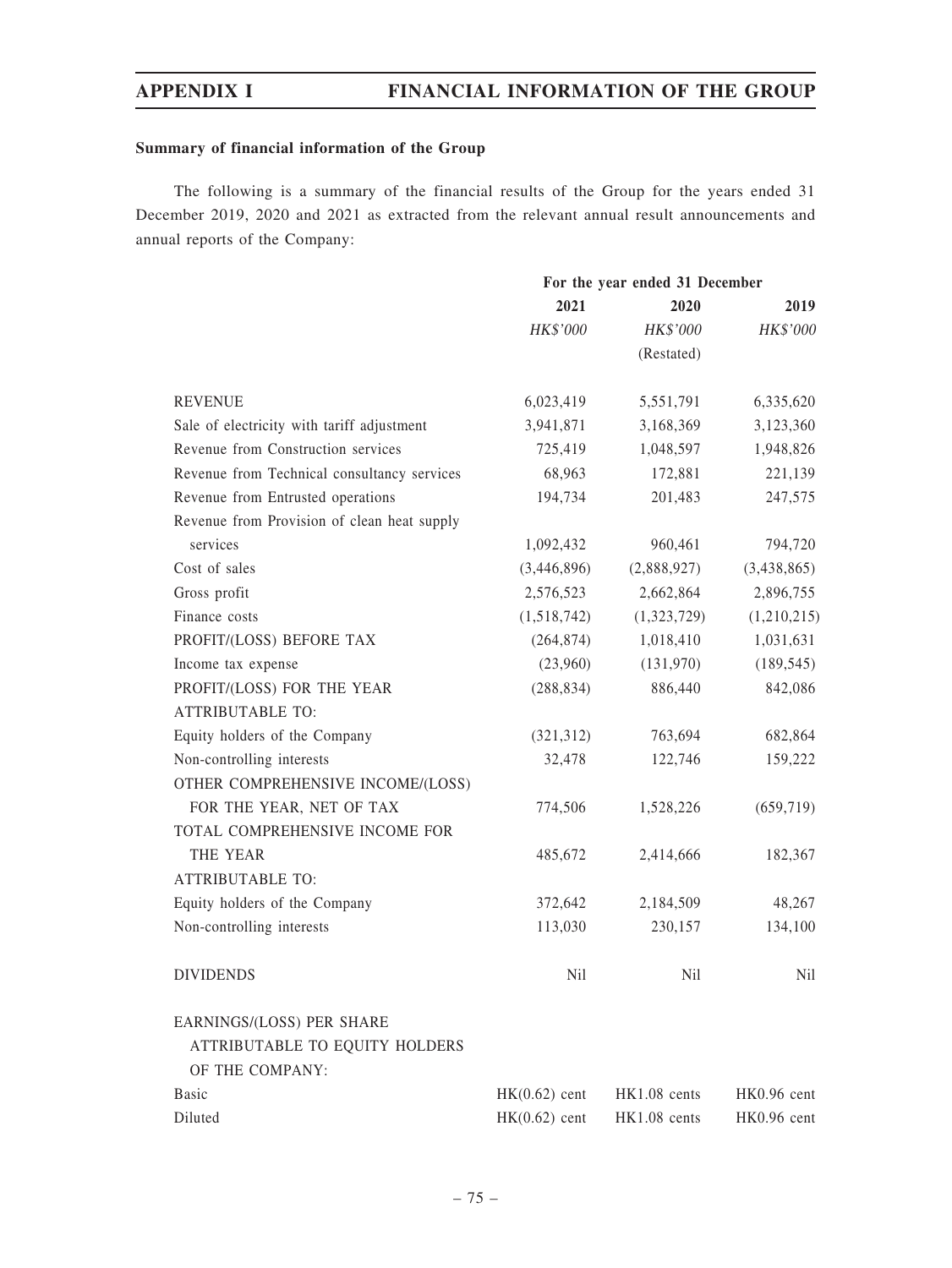# APPENDIX I FINANCIAL INFORMATION OF THE GROUP

| As at 31 December |              |            |
|-------------------|--------------|------------|
| 2021              | 2020         | 2019       |
| <b>HK\$'000</b>   | HK\$'000     | HK\$'000   |
|                   | (Restated)   | (Restated) |
| 54,874,237        | 57, 127, 247 | 52,192,282 |
| 42,792,183        | 44,002,357   | 41,186,513 |
| 12,082,054        | 13,124,890   | 11,005,769 |
|                   |              |            |

Save as disclosed above, there were no material items of income or expense in any of the years ended 31 December 2019, 2020 and 2021.

The auditor of the Company for each of the years ended 31 December 2019, 2020 and 2021 was Ernst & Young. The audit/review opinions of Ernst & Young in respect of these periods were not qualified and there was no modified opinions or emphasis of matter or material uncertainty related to going concern contained in the auditor's report of Ernst & Young in respect of these periods.

### INDEBTEDNESS STATEMENT

### Debts and borrowings

As at 31 December 2021, being the latest practicable date for the purpose of this indebtedness statement prior to the printing of this circular, the Group had outstanding (i) secured bank loans of approximately HK\$4,888 million, (ii) unsecured bank loans of approximately HK\$10,574 million, (iii) unsecured corporate bonds with an aggregate principal amount of RMB940 million (equivalent to approximately HK\$1,152 million), which are guaranteed by the Company, (iv) secured lease liabilities of approximately HK\$13,703 million, and (v) unsecured lease liabilities of approximately HK\$953 million. (vi) unsecured other loans of approximately HK\$3,668 million.

The secured bank and other borrowings, lease liabilities under finance lease arrangements and bill payables of the Group as at 31 December 2021 are secured by:

- (i) pledges over certain of the Group's property, plant and equipment and operating concessions;
- (ii) pledges over certain of the Group's trade receivables;
- (iii) pledges over the Group's equity interests in certain subsidiaries;
- (iv) guarantees given by the Company and/or its subsidiaries; and/or
- (v) pledges over certain of the Group's bank balances.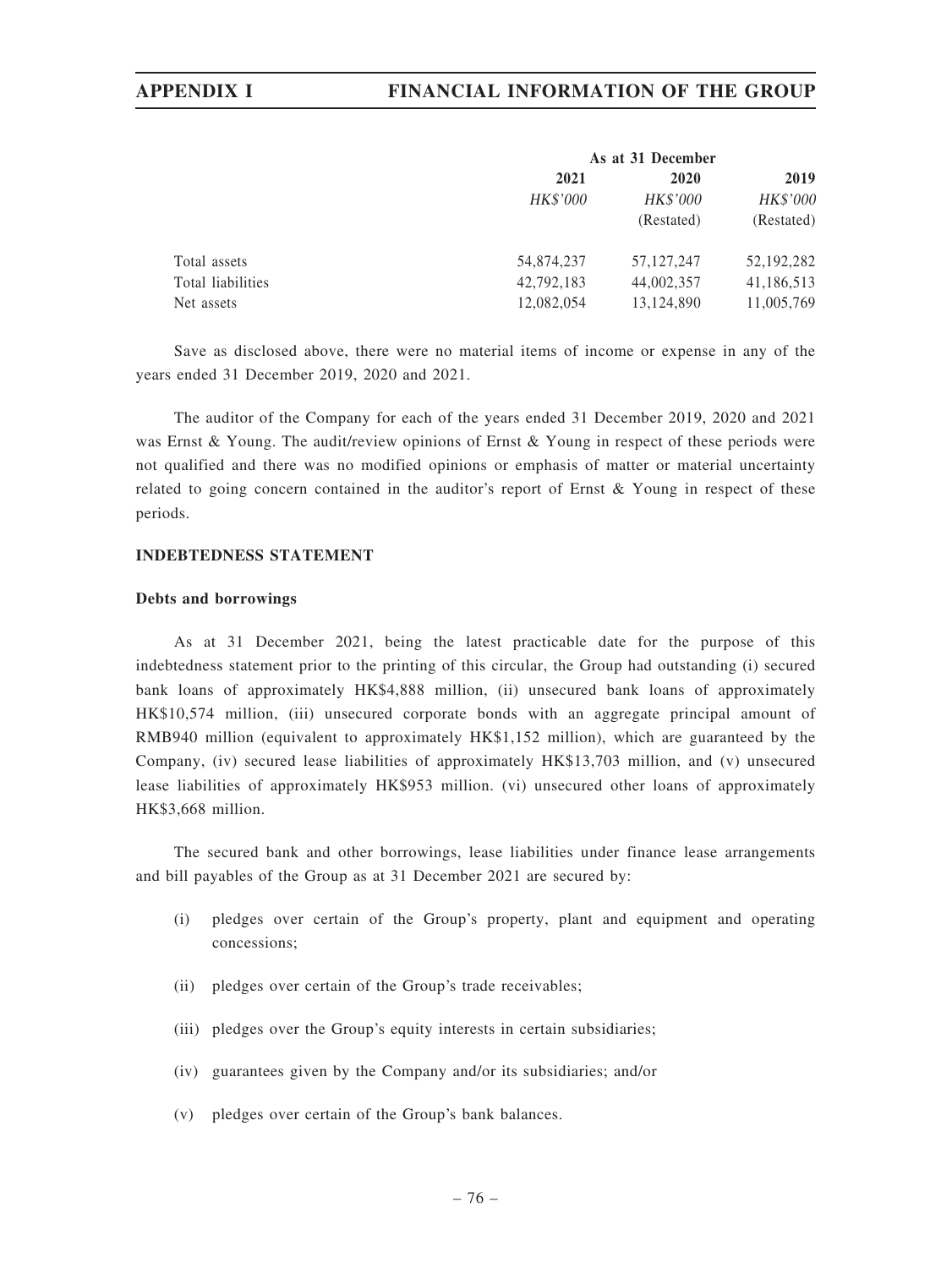### Guarantees issued

As at 31 December 2021, the Group provided the total maximum guarantees in relation to the investment in joint ventures and an unlisted equity investment of approximately HK\$2,923 million.

### Contingent liabilities

As at 31 December 2021, the Group had no material contingent liabilities.

Save as aforesaid and apart from intra-group liabilities, the Group did not, as at 31 December 2021, have any outstanding debt securities, whether issued and outstanding, authorised or otherwise created but unissued, term loans, whether guaranteed, unguaranteed, secured (whether the security is provided by the Company or by third parties) or unsecured, other borrowings or indebtedness in the nature of borrowing including bank overdrafts and liabilities under acceptances (other than normal trade bills) or acceptance credits or hire purchase commitments, whether guaranteed, unguaranteed, secured or unsecured borrowings or debt, mortgages, charges, guarantees or other material contingent liabilities.

The Directors confirm that, save as disclosed above, there are no material changes in the indebtedness and contingent liabilities of the Group since 31 December 2021, being the latest practicable ate prior to the printing of this circular for the purpose of this indebtedness statement, the Group had no material contingent liabilities.

## WORKING CAPITAL

The Directors, after due and careful enquiry, are of the opinion that, after taking into account the Subscription and the Group's present financial resources available to the Group, including internally generated funds, and other available banking and other facilities, the Group will have sufficient working capital to meet its present requirements for at least 12 months from the Latest Practicable Date.

## MATERIAL CHANGE

The Directors confirm that there had been no material changes in the financial or trading position or outlook of the Group since 31 December 2021, being the date to which the latest published audited consolidated accounts of the Group were made up and up to and including the Latest Practicable Date.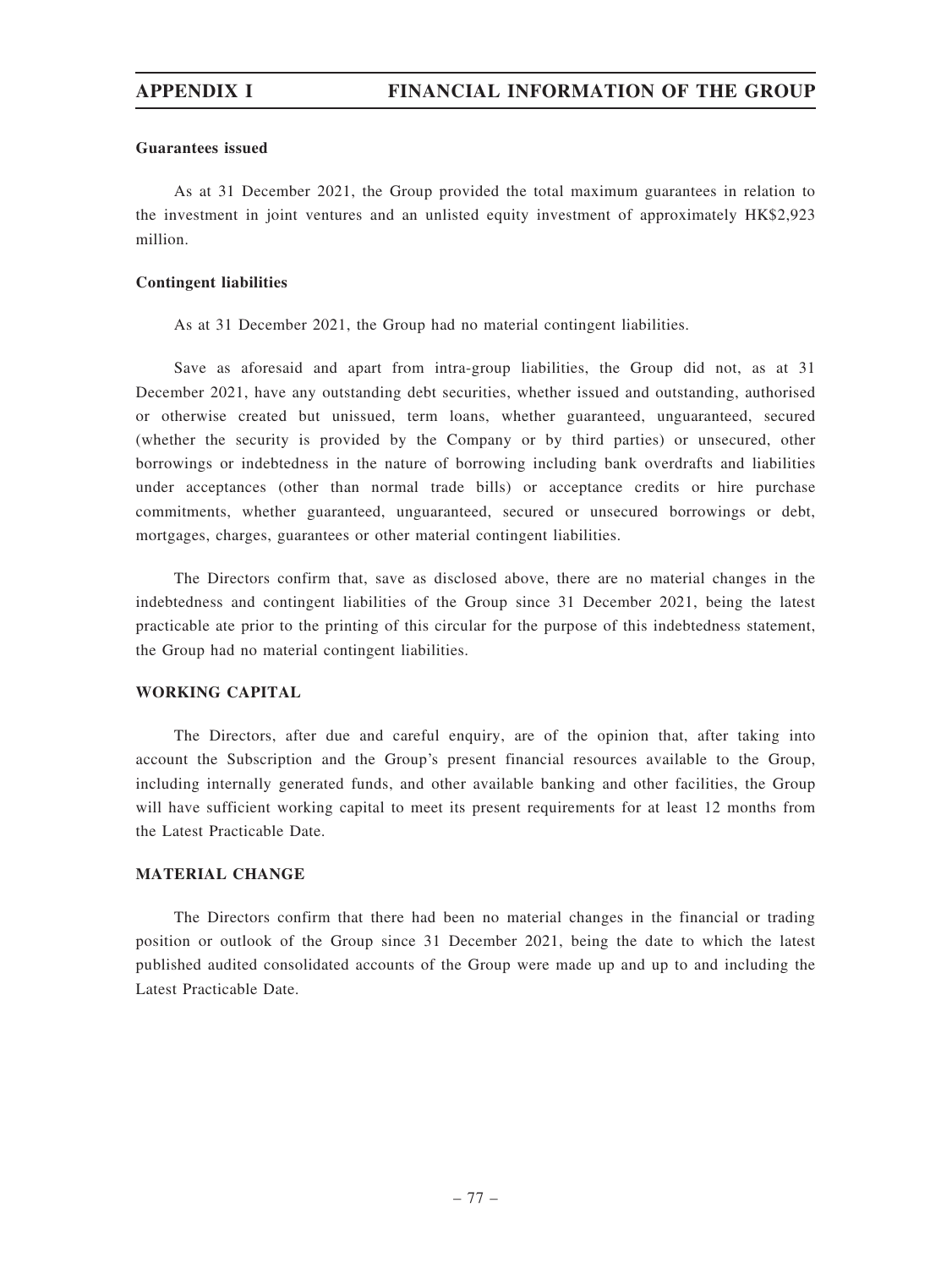### 1. RESPONSIBILITY STATEMENT

This circular, for which the Directors collectively and individually accept full responsibility, includes particulars given in compliance with the Listing Rules for the purpose of giving information with regard to Group. The Directors, having made all reasonable enquiries, confirm that to the best of their knowledge and belief the information contained in this circular (other than that relating to the CSFG Group, the Subscriber and parties acting in concert with them) is accurate and complete in all material respects and is not misleading or deceptive, and there are no other matters the omission of which would make any statement herein or this circular misleading.

This circular includes particulars given in compliance with the Takeovers Code. The Directors jointly and severally accept full responsibility for the accuracy of the information contained in this circular (other than that relating to the CSFG Group, the Subscriber and parties acting in concert with them) and confirm, having made all reasonable enquiries, that to the best of their knowledge, opinions expressed in this circular (other than that expressed by the directors of the Subscriber and the CSFG Directors) have been arrived at after due and careful consideration and there are no other facts not contained in this circular, the omission of which would make any statement herein or this circular misleading.

The executive CSFG Directors are Mr. Wang Xiaodong, Mr. Liu Zhijie and Mr. Liu Yao; the non-executive CSFG Directors are Mr. Zhu Jianbiao, Mr. Liang Zhanhai, Mr. Chen Di and Mr. Wang Wenbo; and the independent non-executive CSFG Directors are Mr. Guan Huanfei, Mr. Chan Wai Hei, Mr. Tan Yuexin and Mr. Jonathan Jun Yan; and the directors of the Subscriber are Mr. Liu Zhijie and Mr. Liu Yao. The directors of the Subscriber and the CSFG Directors jointly and severally accept full responsibility for the accuracy of the information (other than that relating to the Group) contained in this circular and confirm, having made all reasonable enquiries, that to the best of their knowledge, opinions expressed in this circular (other than those expressed by the Directors) have been arrived at after due and careful consideration, and there are no other facts not contained in this circular the omission of which would make any statement in this circular misleading.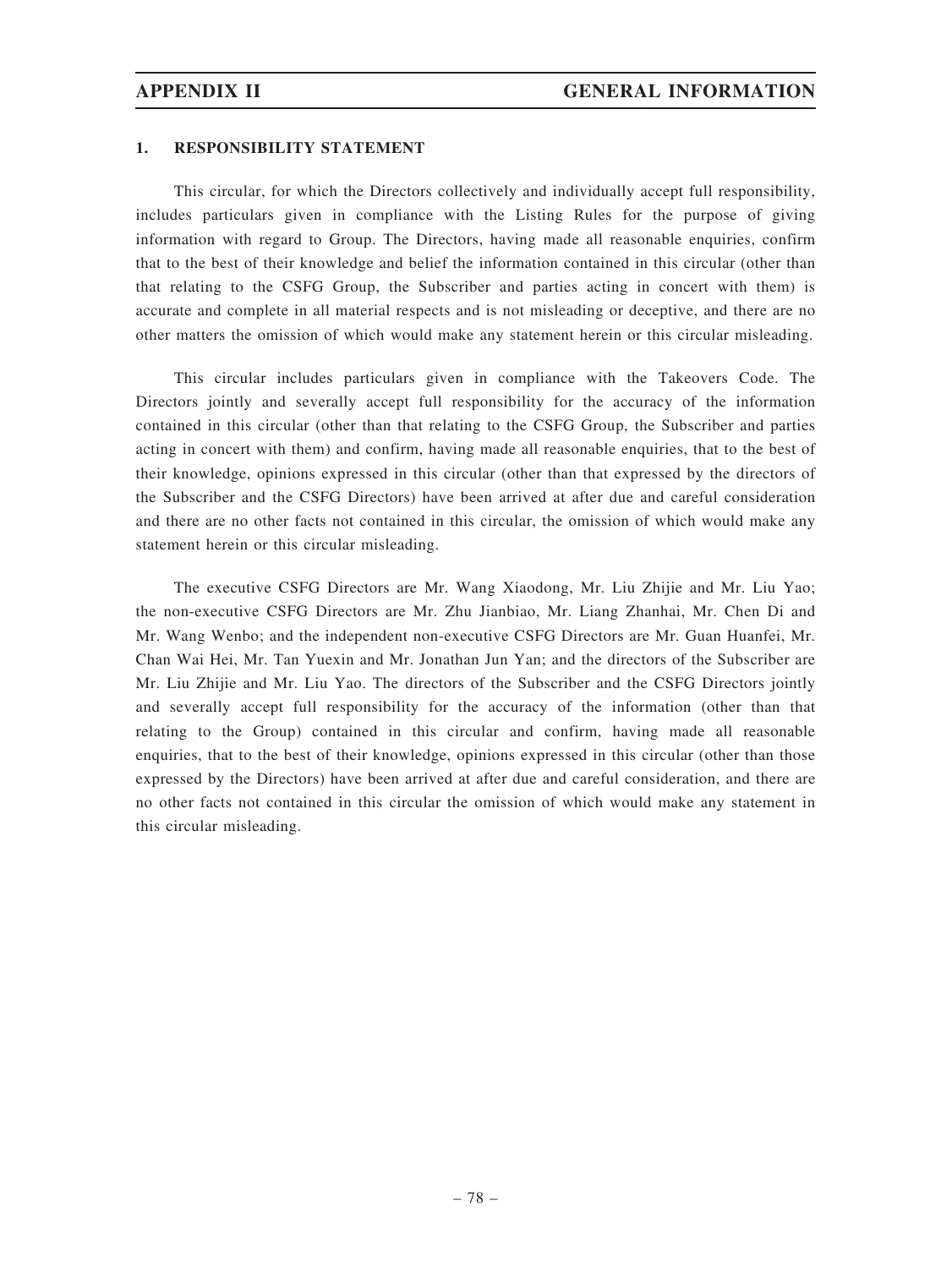### 2. SHARE CAPITAL AND SHARE OPTIONS

## (a) Share Capital

The authorised and issued share capital of the Company (i) as at the Latest Practicable Date; (ii) immediately upon issuance and allotment of the Subscription Shares upon Completion (assuming there is no other change in the total number of Shares); and (iii) immediately upon Completion (assuming there is no other change in the total number of Shares other than the exercise of all the outstanding Share Options) as follows:

(i) Authorized and issued share capital of the Company as at the Latest Practicable Date:

| <b>Authorised</b>     |                                                    | HK\$               |  |  |
|-----------------------|----------------------------------------------------|--------------------|--|--|
|                       | 466,637,115,100 Ordinary shares of HK\$0.001 each  | 466, 637, 115, 100 |  |  |
|                       | 33,362,884,900 Preference shares of HK\$0.001 each | 33, 362, 884. 900  |  |  |
| Issued and fully paid |                                                    |                    |  |  |

### ssued and fully paid

|  | 63,525,397,057 Ordinary shares of HK\$0.001 each | 63, 525, 397. 057 |
|--|--------------------------------------------------|-------------------|
|--|--------------------------------------------------|-------------------|

(ii) Authorized and issued share capital of the Company immediately upon issuance and allotment of the Subscription Shares upon Completion (assuming there is no other change in the total number of Shares):

| <b>Authorised</b>            |                                                              | HK\$               |
|------------------------------|--------------------------------------------------------------|--------------------|
| 466, 637, 115, 100           | Ordinary shares of HK\$0.001 each                            | 466, 637, 115. 100 |
| 33.362.884.900               | Preference shares of HK\$0.001 each                          | 33, 362, 884, 900  |
| <b>Issued and fully paid</b> |                                                              |                    |
| 63, 525, 397, 057            | Shares at the Latest Practicable Date                        | 63,525,397.057     |
| 48,804,039,247               | Subscription Shares to be issued pursuant<br>to Subscription | 48,804,039.247     |
| 112,329,436,304              | Shares in issue upon Completion                              | 112,329,436.304    |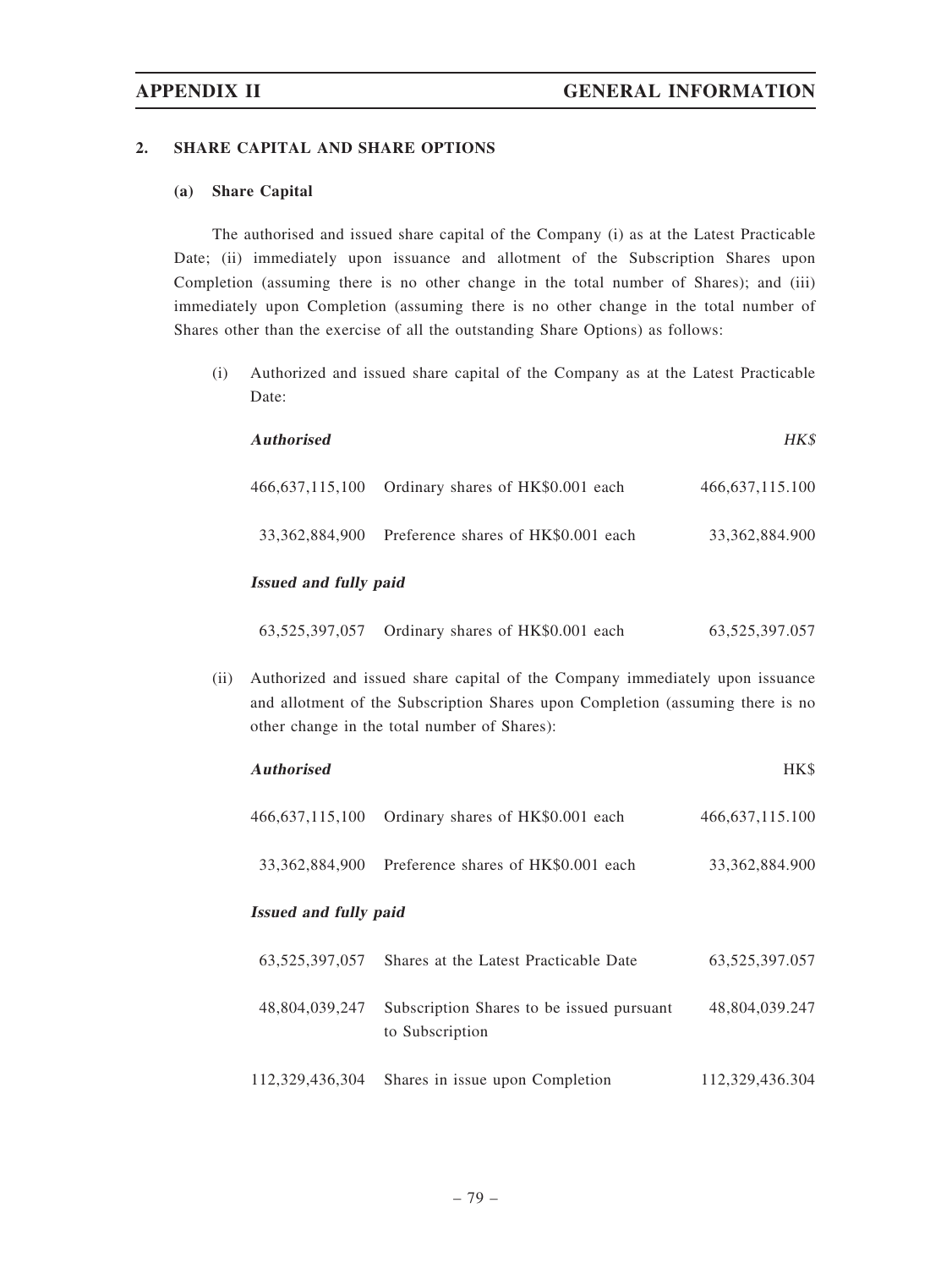(iii) Authorized and issued share capital of the Company immediately upon Completion (assuming there is no other change in the total number of Shares other than the exercise of all the outstanding Share Options):

| <b>Authorised</b>            |                                                                   | HK\$               |
|------------------------------|-------------------------------------------------------------------|--------------------|
| 466, 637, 115, 100           | Ordinary shares of HK\$0.001 each                                 | 466, 637, 115. 100 |
| 33, 362, 884, 900            | Preference shares of HK\$0.001 each                               | 33, 362, 884. 900  |
| <b>Issued and fully paid</b> |                                                                   |                    |
| 63,525,397,057               | Shares at the Latest Practicable Date                             | 63,525,397.057     |
| 48,804,039,247               | Subscription Shares to be issued pursuant<br>to Subscription      | 48,804,039.247     |
| 1,010,000,000                | Shares to be issued upon exercise in full<br>of all Share Options | 1,010,000.000      |
| 113,339,436,304              | Shares in issue upon Completion                                   | 113,339,436.304    |

All the existing Shares in issue are listed on the Stock Exchange and rank pari passu in all respect with each other including rights to dividends, voting and return of capital.

When issued and fully paid, the Subscription Shares will rank pari passu in all respect with each other including rights to dividends, voting and return of capital. Holders of the fully paid Subscription Shares will be entitled to receive all dividends and distributions which are declared, made or paid after the date of allotment of the Subscription Shares.

Since 31 December 2021 (the date to which the latest published audited financial statements of the Company were made up), and up to the Latest Practicable Date, the Company had not issued nor agreed to issue any new Shares (other than under the Subscription Agreement).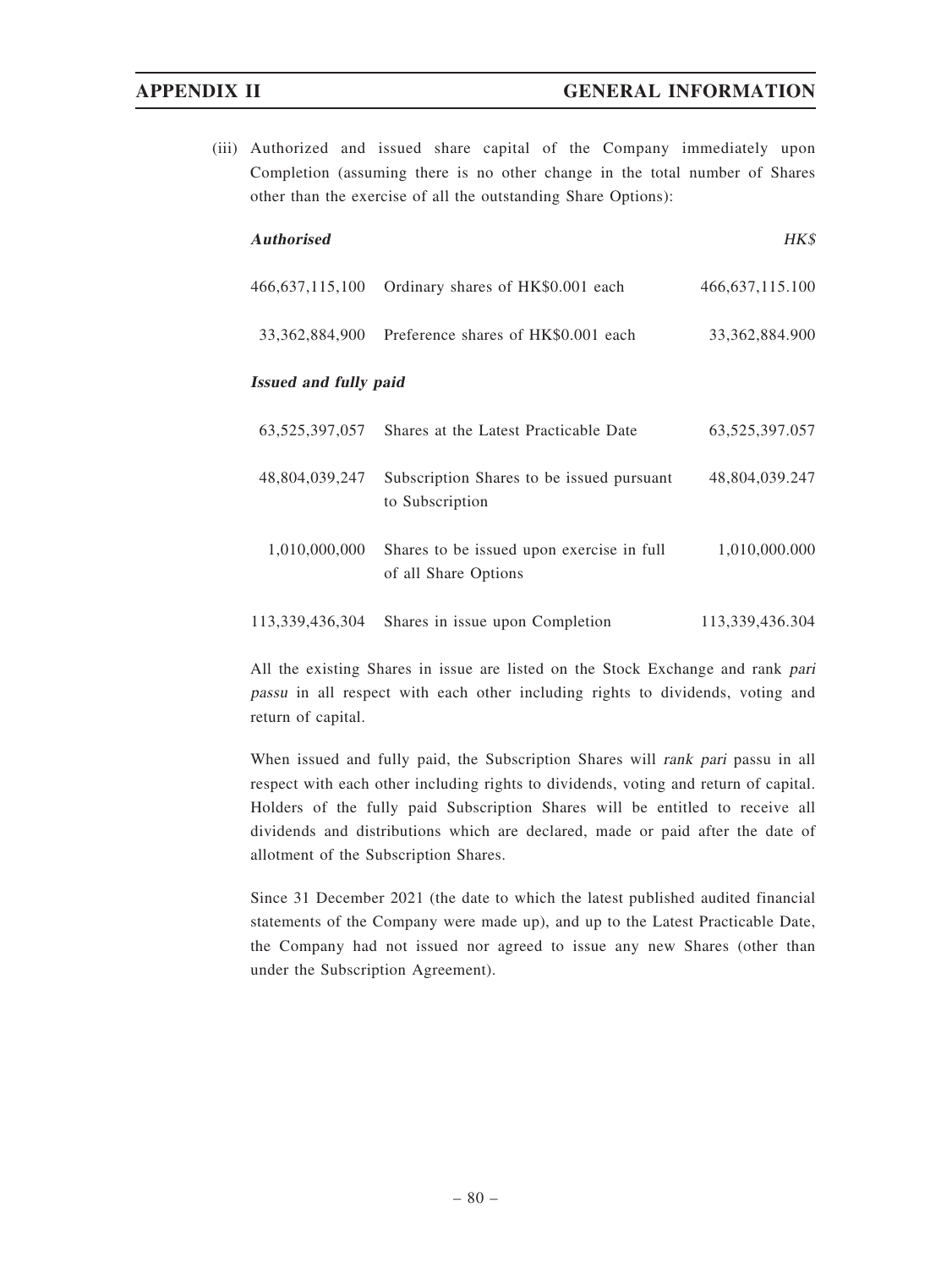## (b) Share Options

As at the Latest Practicable Date, the Company has 1,010,000,000 Share Options conferring the right for the holders to subscribe for 1,010,000,000 Shares, details of which are set out as follows:

| Date of grant     | <b>Exercise</b> price<br>(HK\$/Share) | Number of<br>outstanding<br><b>Share Options</b> | <b>Exercise</b> period                |
|-------------------|---------------------------------------|--------------------------------------------------|---------------------------------------|
| 15 September 2020 | 0.08                                  | 202,000,000                                      | 15 September 2023 - 14 September 2030 |
| 15 September 2020 | 0.08                                  | 202,000,000                                      | 15 September 2024 - 14 September 2030 |
| 15 September 2020 | 0.08                                  | 202,000,000                                      | 15 September 2025 - 14 September 2030 |
| 15 September 2020 | 0.08                                  | 202,000,000                                      | 15 September 2026 - 14 September 2030 |
| 15 September 2020 | 0.08                                  | 202,000,000                                      | 15 September 2027 - 14 September 2030 |
|                   |                                       | 1,010,000,000                                    |                                       |

As at the Latest Practicable Date, save as disclosed above, the Company did not have any derivatives, options, warrants and conversion rights or similar rights which are convertible or exchangeable into Shares. Save as set out above, no share or loan capital of the Group had been put under option or agreed conditionally or unconditionally to be put under option as at the Latest Practicable Date.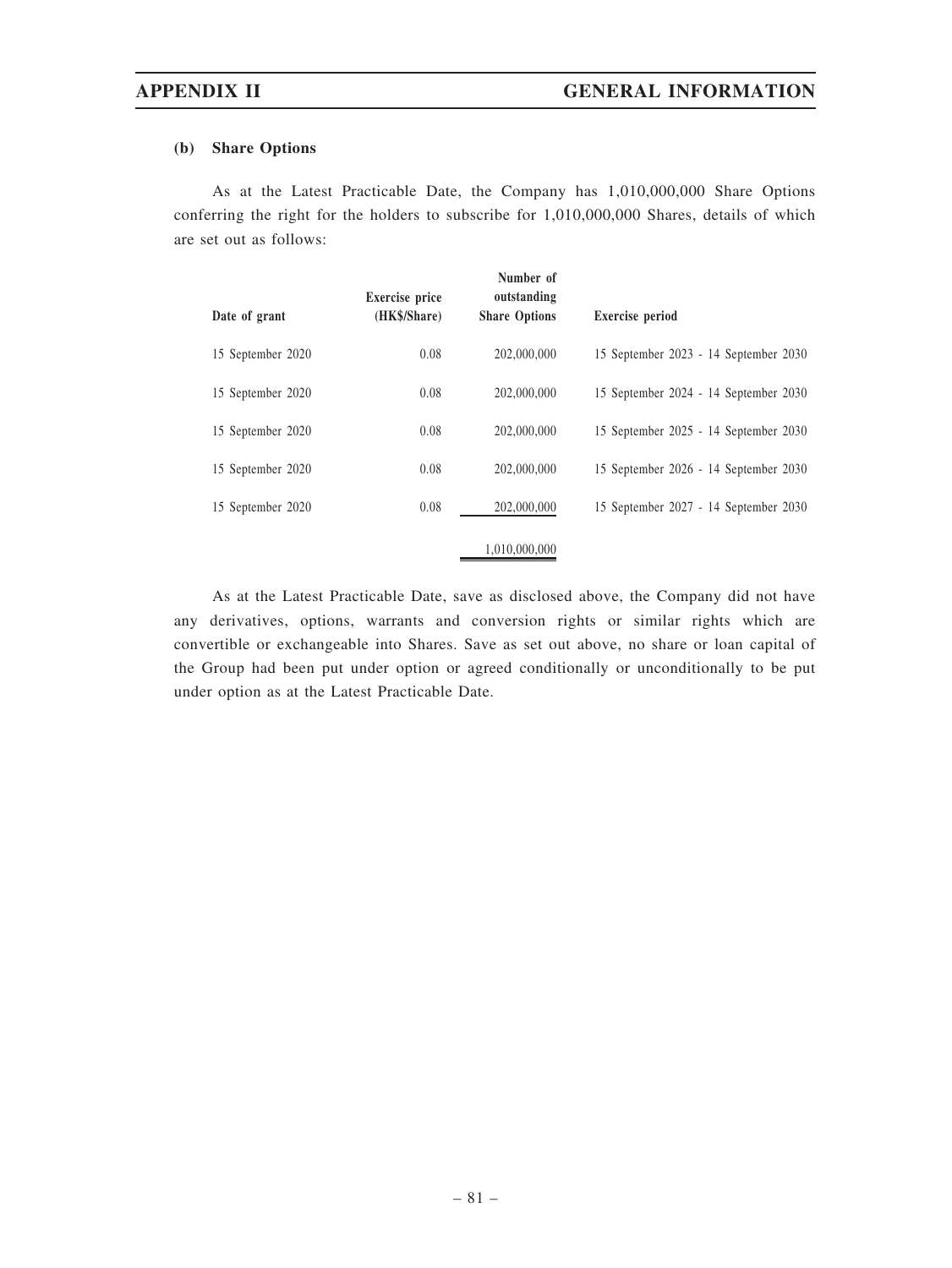## 3. MARKET PRICE

The table below shows the closing price per Share as quoted by the Stock Exchange on (i) the last trading day of each of the calendar months during the Relevant Period; (ii) the Last Trading Day; and (iii) the Latest Practicable Date:

|                                                   | <b>CLOSING</b>   |
|---------------------------------------------------|------------------|
|                                                   | <b>PRICE PER</b> |
| <b>DATE</b>                                       | <b>SHARE</b>     |
|                                                   | $(HK\$           |
|                                                   |                  |
| 24 September 2021                                 | 0.099            |
| 29 October 2021                                   | 0.105            |
| 30 November 2021                                  | 0.094            |
| 31 December 2021                                  | 0.097            |
| 31 January 2022                                   | 0.095            |
| 28 February 2022                                  | 0.103            |
| 4 March 2022 (the Last Trading Day)               | 0.104            |
| 30 March 2022 (being the Latest Practicable Date) | 0.082            |

The highest and lowest closing prices of the Shares recorded on the Stock Exchange during the Relevant Period were HK\$0.111 on 14 September 2021 and HK\$0.073 on 15 March 2022, respectively.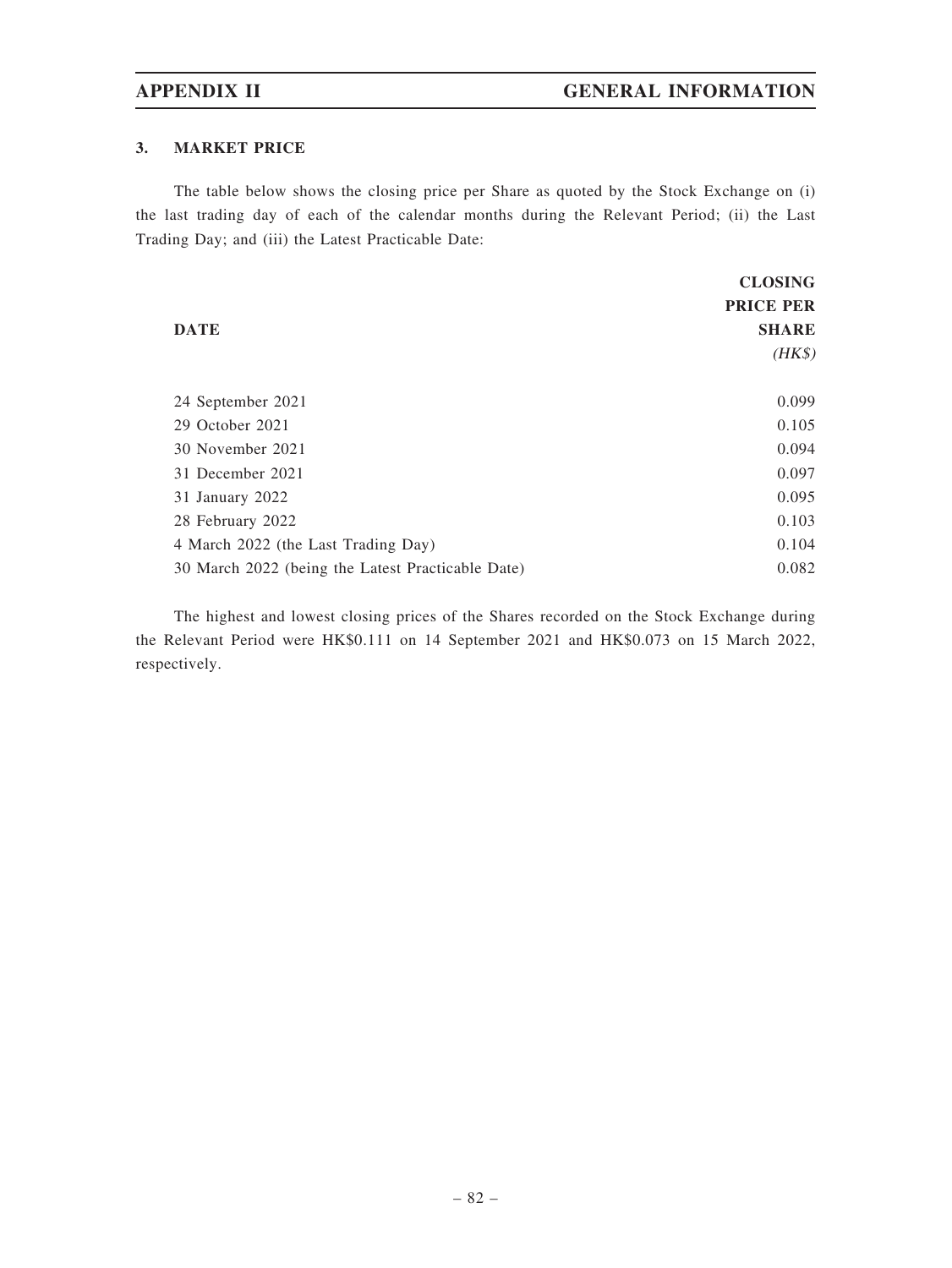## 4. DISCLOSURE OF INTERESTS

# (a) Directors' and Chief Executive's Interests and Short Positions in Shares, Underlying Shares or Debentures of the Company and its Associated Corporations

As at the Latest Practicable Date, the interests and short positions of the Directors and chief executives of the Company in the Shares, underlying shares and debentures of the Company or any of its associated corporations (within the meaning of Part XV of the SFO), which were required to be (i) notified to the Company and the Stock Exchange pursuant to Divisions 7 and 8 of Part XV of the SFO (including interest and short positions which were taken or deemed to have been taken under such provisions of the SFO); (ii) recorded in the register maintained by the Company pursuant to Section 352 of the SFO; (iii) notified to the Company and the Stock Exchange pursuant to the Model Code for Securities Transactions by Directors of the Listed Issuers (the ''Model Code'') set out in Appendix 10 to the Listing Rules as adopted by the Company, or (iv) disclosed in this circular pursuant to the requirements of the Takeovers Code, were as follows:

### (i) Long positions in the Shares and/or underlying shares of the Company

| <b>NAME OF</b><br><b>DIRECTORS</b> | <b>PERSONAL</b><br><b>INTERESTS</b> | <b>FAMILY</b><br><b>INTERESTS</b> | <b>CORPORATE</b><br><b>INTERESTS</b> | <b>OTHER</b><br><b>INTERESTS</b> | TOTAL         | <b>APPROXIMATE</b><br><b>PERCENTAGE</b><br>OF THE<br><b>TOTAL ISSUED</b><br><b>SHARES</b><br>(NOTE 1) |
|------------------------------------|-------------------------------------|-----------------------------------|--------------------------------------|----------------------------------|---------------|-------------------------------------------------------------------------------------------------------|
| Mr. Hu Xiaoyong                    | 132,780,000                         | -                                 | 2,291,454,285<br>(Note 2)            | $\qquad \qquad$                  | 2,424,234,285 | 3.82%                                                                                                 |
| Mr. Tan Zaixing                    | 60,000,000                          | -                                 | -                                    | -                                | 60,000,000    | 0.09%                                                                                                 |

Notes:

- 1. The approximate percentage was calculated on the basis of 63,525,397,057 Shares in issue as at the Latest Practicable Date.
- 2. Out of 2,291,454,285 Shares, 2,285,714,285 Shares and 5,740,000 Shares were held by Zhihua Investments Limited and Starry Chance Investments Limited, respectively, both companies were wholly and beneficially owned by Mr. Hu Xiaoyong. Accordingly, Mr. Hu Xiaoyong was deemed to have interests in those Shares under the SFO.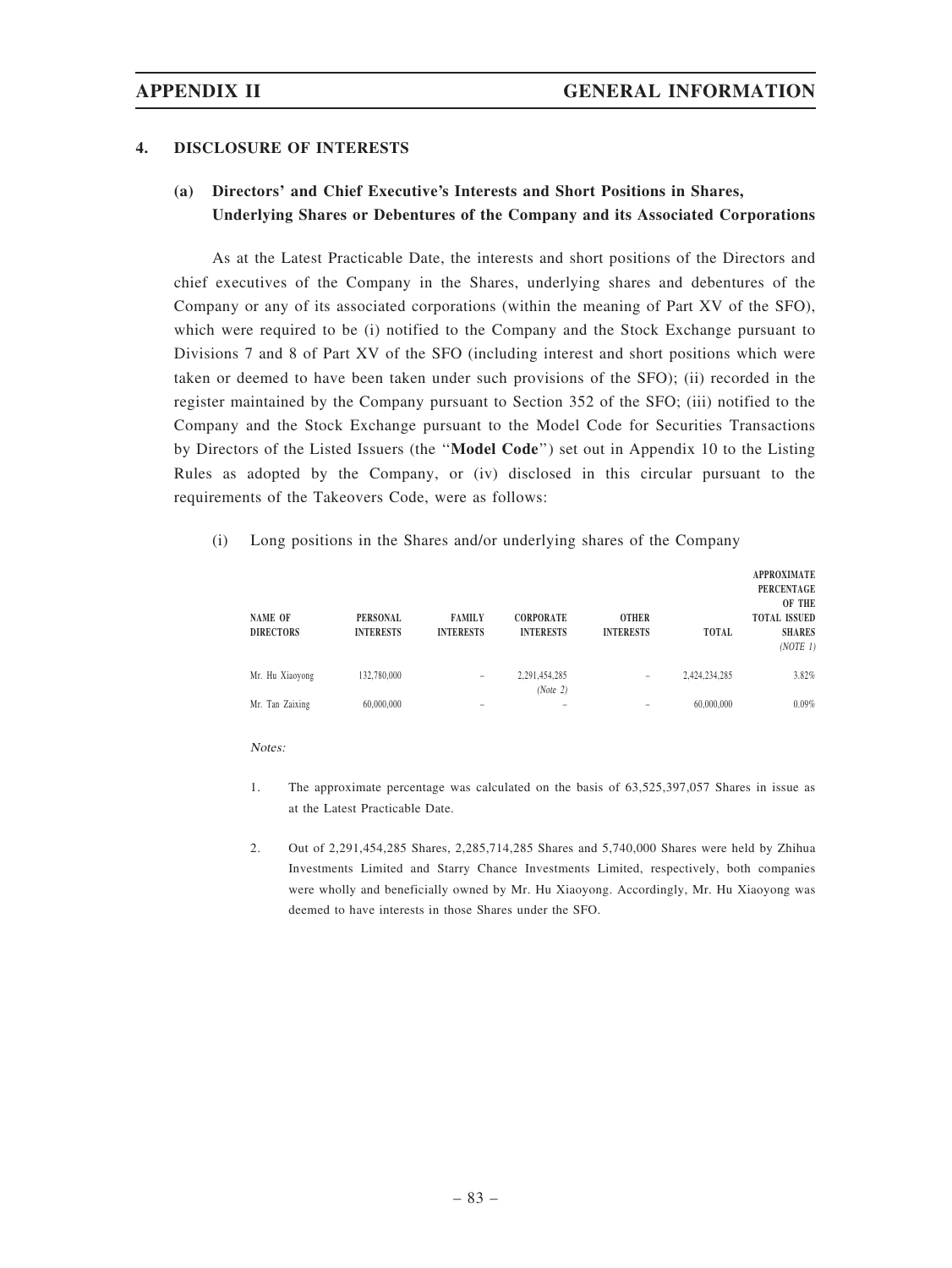(ii) Long positions in the shares and/or underlying shares of the Company's associated corporation

| Name Of Associated<br>Corporation | Name of Director | Capacity In Which<br>Interests Are Held           | Registered<br>capital held | Approximate<br>percentage of interests<br>(NOTE 1) |
|-----------------------------------|------------------|---------------------------------------------------|----------------------------|----------------------------------------------------|
| Beiging Smart                     | Mr. Hu Xiaoyong  | Interest of controlled<br>corporation<br>(Note 2) | RMB18,703,254              | $0.27\%$                                           |

### Notes:

- 1. The approximate percentage was calculated on the basis of the registered capital of RMB6,854,619,850 of Beiqing Smart as at the Latest Practicable Date.
- 2. Such interest was held by Great First (Hong Kong) Limited (''Great First''), which in turn was wholly-owned by Mr. Hu Xiaoyong.
- (iii) Long positions in the underlying Shares of Share Options

|                         |                          | Approximate   |
|-------------------------|--------------------------|---------------|
|                         | <b>Number of Options</b> | percentage of |
| <b>Name of Director</b> | held                     | interests     |
|                         |                          | (Note 1)      |
|                         |                          |               |
| Mr. Hu Xiaoyong         | 400,000,000              | 0.63%         |
| Mr. Tan Zaixing         | 340,000,000              | $0.54\%$      |
| Mr. Li Fujun            | 10,000,000               | 0.02%         |
| Mr. Xu Honghua          | 10,000,000               | 0.02%         |
| Mr. Chiu Kung Chik      | 10,000,000               | 0.02%         |
| <b>Total</b>            | 770,000,000              | $1.21\%$      |

Note:

1. The approximate percentage was calculated on the basis of 63,525,397,057 Shares in issue as at the Latest Practicable Date.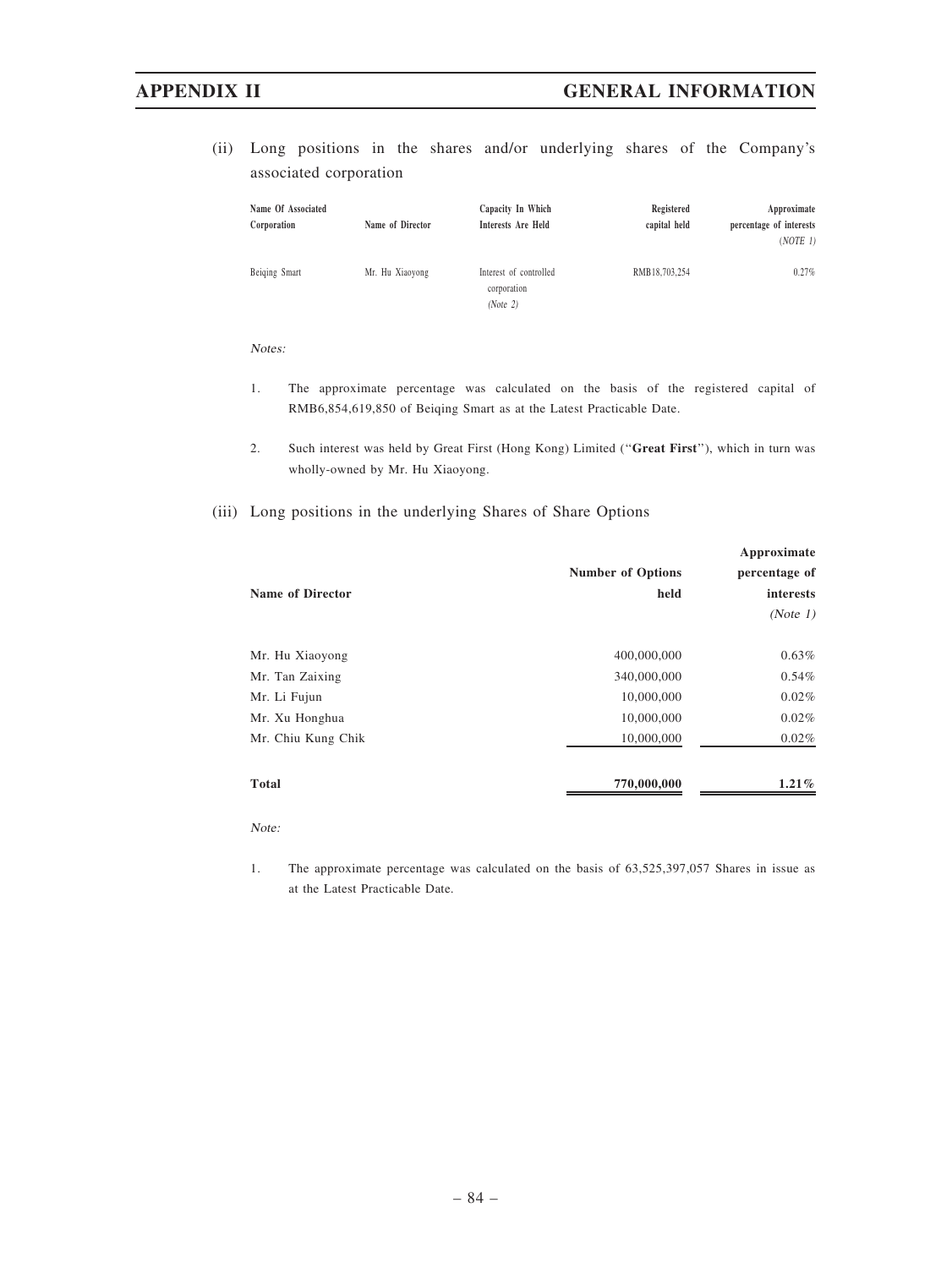Save as disclosed above, as at the Latest Practicable Date, none of the Directors and chief executives of the Company had any interest or short position in the Shares, underlying shares or debentures of the Company and any of its associated corporations which were required to be (i) notified to the Company and the Stock Exchange pursuant to Divisions 7 and 8 of Part XV of the SFO (including interests and short positions which were taken or deemed to have been taken under such provisions of the SFO); (ii) notified to the Company and the Stock Exchange pursuant to the Model Code adopted by the Company; (iii) entered in the register required to be kept under Section 352 of the SFO; or (iv) disclosed in this circular pursuant to the requirements of the Takeovers Code.

# (b) Substantial Shareholders' and Other Persons' Interests in Shares and Underlying Shares of the Company

As at the Latest Practicable Date, so far as was known to the Directors or chief executive of the Company based on the register maintained by the Company pursuant to Part XV of the SFO, other than the interests of the Directors and chief executives of the Company as disclosed above, Shareholders who had interests or short positions in the Shares or underlying shares of the Company of 5% or more which need to be disclosed to the Company under the provisions of Divisions 2 and 3 of Part XV of the SFO, or which were recorded in the register to be kept by the Company under Section 336 of the SFO, were as follows:

| Name of Shareholders                                           | Capacity in which Shares are<br>held         | Number of<br>Shares held | Approximate<br>percentage of<br>total issued<br><b>Shares</b><br>(Note 1) |
|----------------------------------------------------------------|----------------------------------------------|--------------------------|---------------------------------------------------------------------------|
| BE Group (Note 2)                                              | Interest of controlled corporation           | 20, 253, 164, 571        | 31.88%                                                                    |
| BEHL (Note 2)                                                  | Interest of controlled corporation           | 20, 253, 164, 571        | 31.88%                                                                    |
| BEWG (Note 2)                                                  | Interest of controlled corporation           | 20, 253, 164, 571        | 31.88%                                                                    |
| CITIC Securities Company Limited<br>(Notes $3(i)$ and $(ii)$ ) | Interest of controlled corporation           | 15,189,873,410           | 23.91%                                                                    |
| Citron PE Holdings Limited<br>(Note $3(i)$ )                   | Interest of controlled corporation           | 7,594,936,710            | 11.96%                                                                    |
| Citron PE Associates II, L.P.<br>(Note $3(i)$ )                | Interest of controlled corporation           | 7,594,936,710            | 11.96%                                                                    |
| CPEChina Fund II, L.P (Note 3(i))                              | Interest held jointly with another<br>person | 7,594,936,710            | 11.96%                                                                    |
| CPEChina Fund IIA, L.P (Note 3(i))                             | Interest held jointly with another<br>person | 7,594,936,710            | 11.96%                                                                    |
| CITIC Private Equity Funds<br>(Note $3(ii)$ )                  | Interest of controlled corporation           | 7,594,936,700            | 11.96%                                                                    |

### Long position in the Shares and/or underlying shares of the Company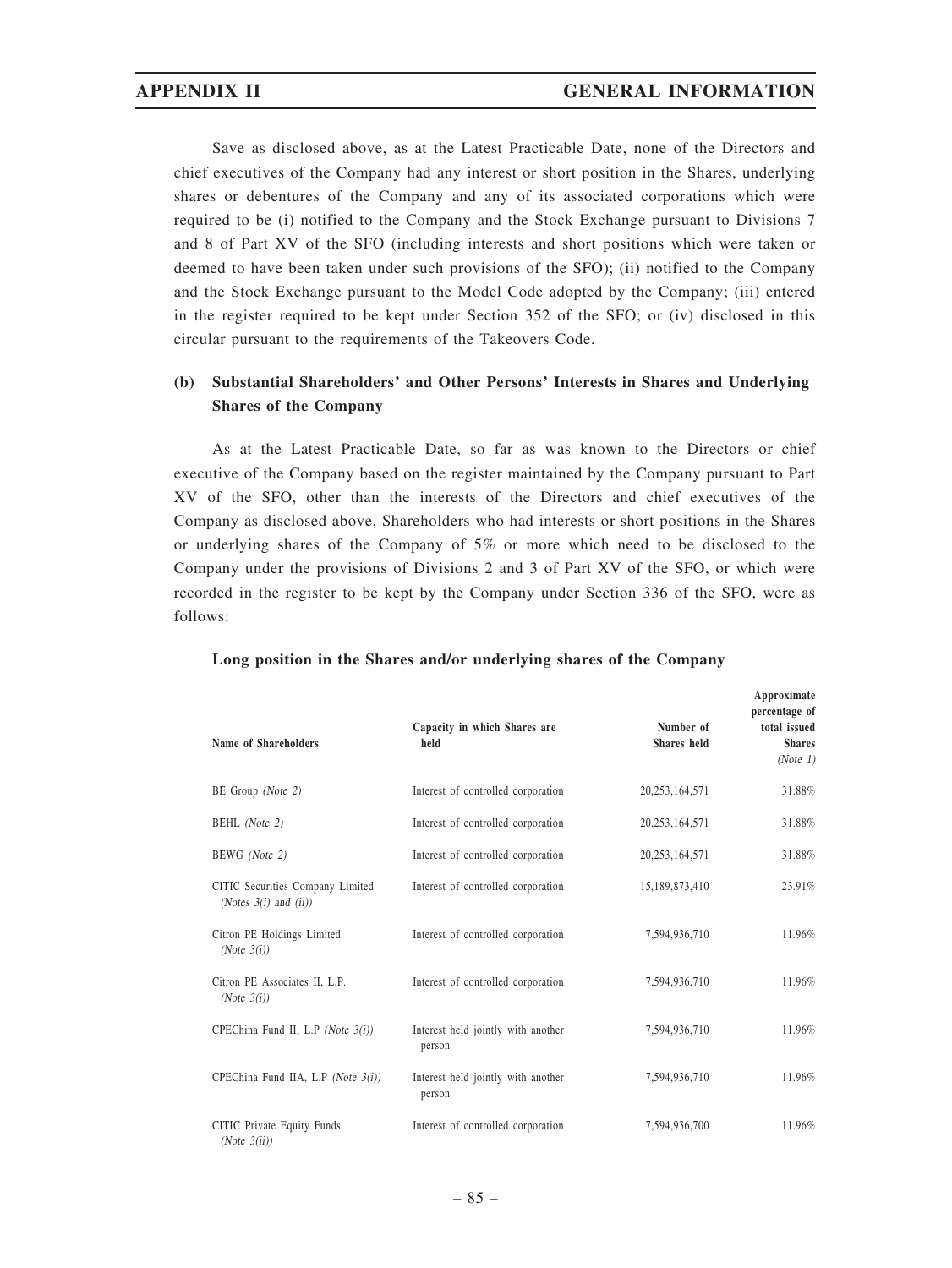# APPENDIX II GENERAL INFORMATION

| Capacity in which Shares are<br>held | Number of<br>Shares held | percentage of<br>total issued<br><b>Shares</b><br>(Note 1) |
|--------------------------------------|--------------------------|------------------------------------------------------------|
| Interest of controlled corporation   | 7,594,936,700            | 11.96%                                                     |
| Interest of controlled corporation   | 7,594,936,700            | 11.96%                                                     |
| Interest of controlled corporation   | 4,045,000,000            | 6.37%                                                      |
| Beneficial interest                  | 4,045,000,000            | 6.37%                                                      |
| Beneficial interest                  | 48,804,039,247           | 76.83%                                                     |
| Interest of controlled corporation   | 48,804,039,247           | 76.83%                                                     |
| Interest of controlled corporation   | 48,804,039,247           | 76.83%                                                     |
|                                      |                          |                                                            |

### Notes:

- 1. The approximate percentage was calculated on the basis of 63,525,397,057 Shares in issue as at the Latest Practicable Date.
- 2. BE Group was deemed to be interested in an aggregate of 20,253,164,571 Shares as a result of its indirect holding of such Shares through the following entities:

|                         | <b>Number of Shares</b> |
|-------------------------|-------------------------|
| Name                    | interested              |
| Fast Top                | 20, 253, 164, 571       |
| <b>BEWG</b>             | 20, 253, 164, 571       |
| <b>BE</b> Environmental | 20, 253, 164, 571       |
| <b>BEHL</b>             | 20, 253, 164, 571       |
| BE BVI                  | 20, 253, 164, 571       |

Fast Top, a wholly-owned subsidiary of BEWG, beneficially held 20,253,164,571 Shares. BEWG was directly held as to approximately 40.66% by BE Environmental, approximately 0.32% by BHL and approximately 15.67% by China Three Gorges Corporation and its subsidiaries. The remaining shares of BEWG were held by public shareholders. BE Environmental was a wholly-owned subsidiary of BEHL, which was in turn held as to approximately 61.96% by BE BVI (by itself and through its subsidiaries) and approximately 0.35% by BHL. The remaining shares of BEHL were held by public shareholders. Both BE BVI and BHL were wholly-owned by BE Group.

Furthermore, (i) Mr. Zhang Tiefu, Mr. Hu Xiaoyong, Mr. Yang Guang and Mr. Tan Zaixing are Directors nominated by BEWG; (ii) Mr. Zhang Tiefu holds positions within BEWG and/or its subsidiaries; and (iii) Mr. Yang Guang is an executive Director involved in the negotiation of the Subscription Agreement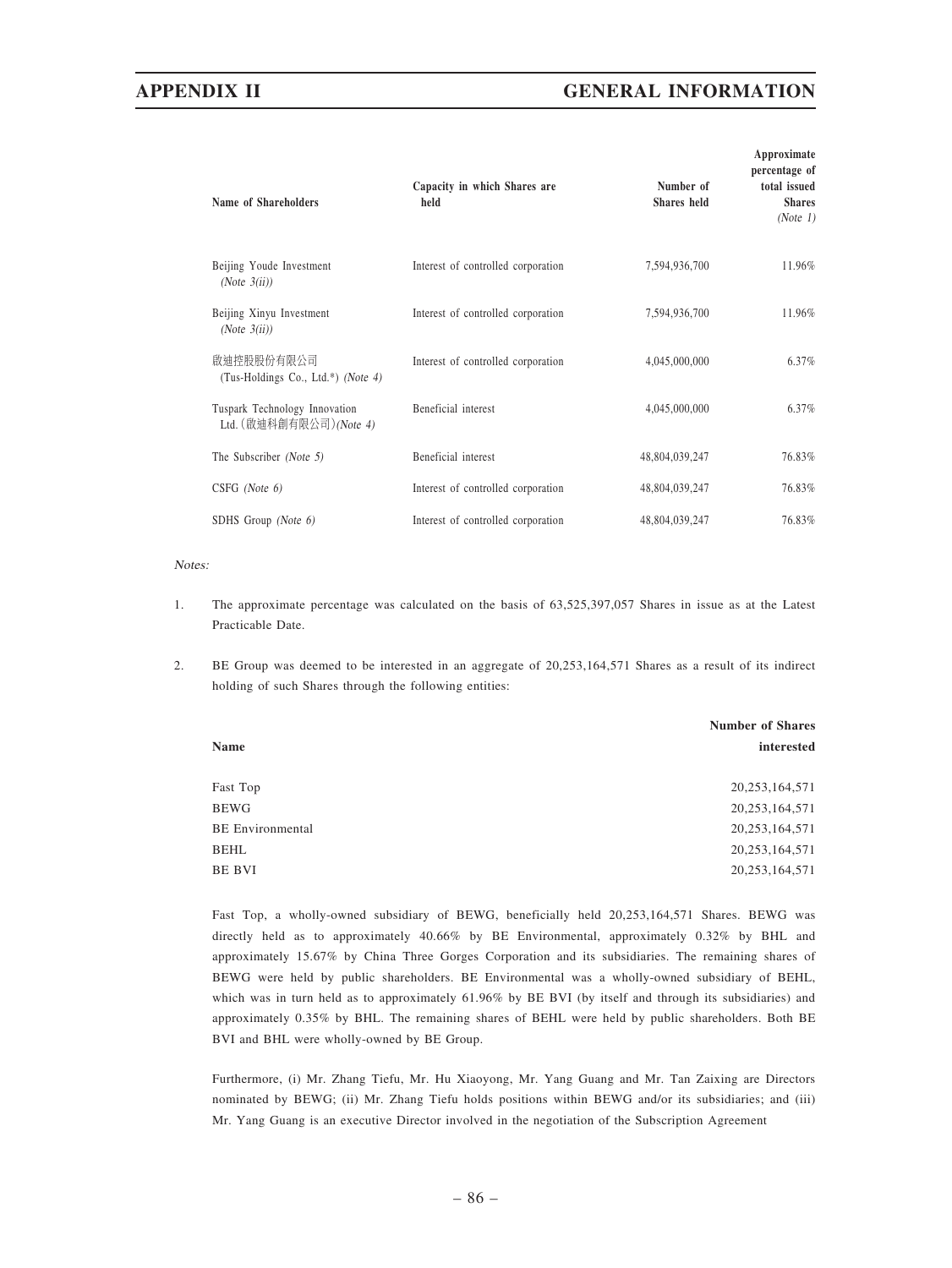# APPENDIX II GENERAL INFORMATION

3. CITIC Securities Company Limited (a company listed on the Stock Exchange and the Shanghai Stock Exchange) was deemed to be interested in an aggregate of 15,189,873,410 Shares as a result of its indirect holding of such Shares through the following entities:

|     |                                | Number of                |
|-----|--------------------------------|--------------------------|
| (i) | <b>Name</b>                    | <b>Shares interested</b> |
|     | CTSL Green Power               | 7,594,936,710            |
|     | CPEChina Fund II, L.P          | 7,594,936,710            |
|     | CPEChina Fund IIA, L.P.        | 7,594,936,710            |
|     | Citron PE Associates II, L.P.  | 7,594,936,710            |
|     | Citron PE Funds II Limited     | 7,594,936,710            |
|     | Citron PE Holdings Limited     | 7,594,936,710            |
|     | <b>CLSA</b> Global             | 7,594,936,710            |
|     | CLSA B.V.                      | 7,594,936,710            |
|     | CITIC Securities International | 7,594,936,710            |

CTSL Green Power, a company jointly-controlled by CPEChina Fund II, L.P. and CPEChina Fund IIA, L.P., beneficially held 7,594,936,710 Shares. CPEChina Fund II, L.P. and CPEChina Fund IIA, L.P. were two exempted limited partnerships registered under the laws of the Cayman Islands. The general partner of CPEChina Fund II, L.P. and CPEChina Fund IIA, L.P. is Citron PE Associates II, L.P., an exempted limited partnership registered under the laws of the Cayman Islands. The general partner of Citron PE Associates II, L.P. was Citron PE Funds II Limited. Citron PE Funds II Limited was wholly-owned by Citron PE Holdings Limited, which was owned as to 35% by CLSA Global. CLSA Global was wholly-owned by CLSA B.V., which was wholly-owned by CITIC Securities International, which was in turn wholly-owned by CITIC Securities Company Limited.

|      |                            | Number of                |
|------|----------------------------|--------------------------|
| (ii) | <b>Name</b>                | <b>Shares interested</b> |
|      | CTSL New Energy            | 7,594,936,700            |
|      | Beijing Xinyu Investment   | 7,594,936,700            |
|      | Beijing Youde Investment   | 7,594,936,700            |
|      | Shanghai Pannuo            | 7,594,936,700            |
|      | CITIC Private Equity Funds | 7,594,936,700            |

CTSL New Energy, a wholly-owned subsidiary of Beijing Xinyu Investment, beneficially held 7,594,936,700 Shares. Beijing Xinyu Investment was a limited partnership registered under the laws of the PRC. The general partner of Beijing Xinyu Investment was Beijing Youde Investment, a limited partnership registered under the laws of the PRC whose general partner is Shanghai Pannuo, a limited liability company incorporated in the PRC. Shanghai Pannuo was wholly-owned by CITIC Private Equity Funds, which was in turn owned as to 35% by CITIC Securities Company Limited.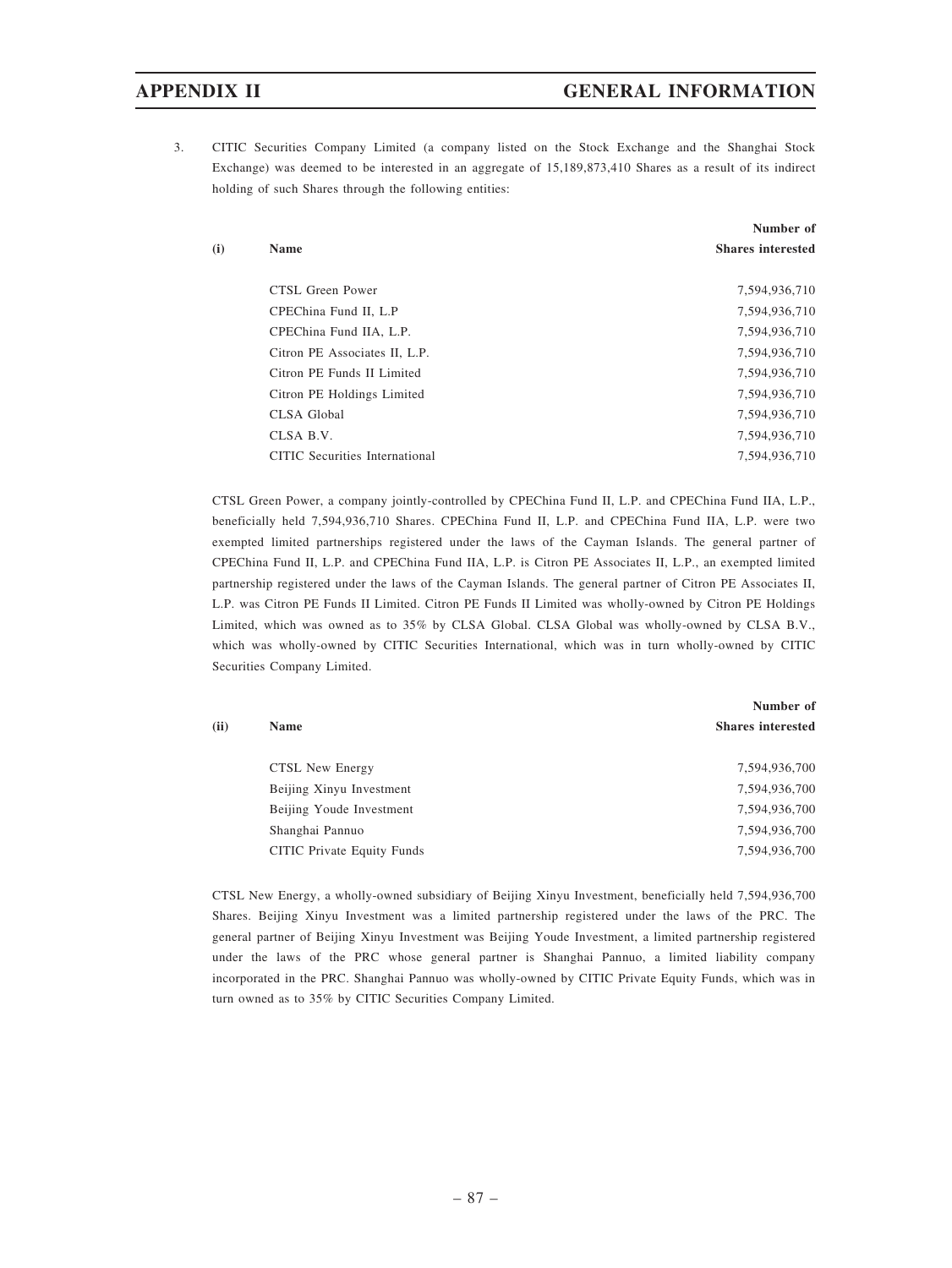- 4. Tuspark Technology Innovation Ltd(啟迪科創有限公司), a wholly-owned subsidiary of 啟迪控股股份有限 公司 (Tus-Holdings Co., Ltd.\*), beneficially held 4,045,000,000 Shares.
- 5. Pursuant to the Subscription Agreement, the Subscriber has conditionally agreed to subscribe for, and the Company has conditionally agreed to issue a total of 48,804,039,247 Subscription Shares at the Subscription Price of HK\$0.096 per Subscription Share for the total Consideration of HK\$4,685,187,768.
- 6. The Subscriber was a company incorporated under the laws of the British Virgin Islands with limited liability and an indirect wholly-owned subsidiary of CSFG. Shandong Hi-Speed (Hong Kong) International Capital Limited and Shandong International (Hong Kong) Limited (both being indirect wholly-owned subsidiaries of SDHS Group) held 5,459,648,350 CSFG Shares (representing approximately 22.66% of the CSFG Shares in issue) and 5,000,000,000 CSFG Shares (representing approximately 20.76% of the CSFG Shares in issue), respectively. SDHS Group was therefore deemed to be interested in an aggregate of 10,459,648,350 CSFG Shares, representing approximately 43.42% of the CSFG Shares in issue under the SFO. SDHS Group was (i) directly and indirectly held as to 90% by the State-owned Assets Supervision and Administration Commission of Shandong Provincial Government; and (ii) directly held as to 10% by Shandong Provincial Council for Social Security Fund, a governmental institution set up by the Shandong Provincial People's Government\*(山東省人民政府).

Save as disclosed above, as at the Latest Practicable Date, based on the register maintained by the Company pursuant to Part XV of the SFO, other than the interests of the Directors and chief executives of the Company as disclosed above, there were no Shareholders who had interests or short positions in the Shares or underlying shares of the Company of 5% or more which need to be disclosed to the Company under the provisions of Divisions 2 and 3 of Part XV of the SFO, or which were recorded in the register to be kept by the Company under Section 336 of the SFO.

# 5. DISCLOSURE REQUIRED UNDER THE TAKEOVERS CODE

As at the Latest Practicable Date:

- (i) save for the Subscription and save that the shareholding interests set out in the section headed ''Effect on the shareholding structure of the Company'' in the Letter from the Board in this circular and the section headed ''Disclosure of Interests'' in this Appendix, the Subscriber, CSFG and parties acting in concert with them were not interested in or did not own, control or have direction over any relevant securities (as defined in Note 4 to Rule 22 of the Takeovers Code) of the Company or any outstanding options, warrants, or any securities that are convertible into Shares or any derivatives in respect of securities in the Company, and they had not dealt for value in any relevant securities (as defined in Note 4 to Rule 22 of the Takeovers Code) of the Company during the Relevant Period;
- (ii) there were no relevant securities (as defined in Note 4 to Rule 22 of the Takeovers Code) in the Company which the Subscriber, CSFG or parties acting in concert with them had borrowed or lent, save for those which have been either on-lent or sold, and they had not dealt for value in any such relevant securities (as defined in Note 4 to Rule 22 of the Takeovers Code) of the Company during the Relevant Period;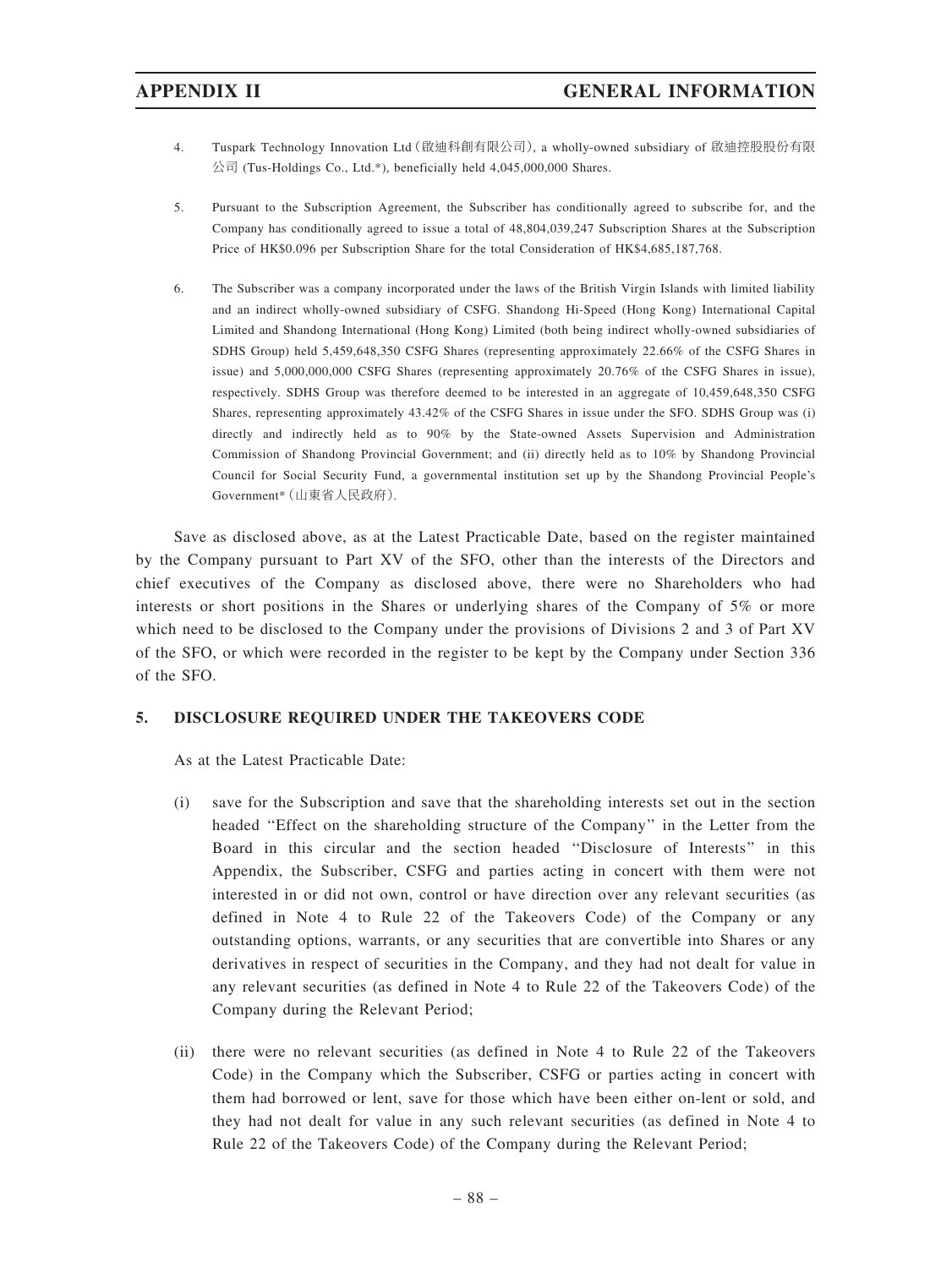- (iii) save for the Consideration payable for the issuance of the Subscription Shares and the Deposit and compensation payable pursuant to the Subscription Agreement, there was no consideration, compensation or benefit in whatever form paid or to be paid by the Subscriber, CSFG or parties acting in concert with them to the Company, any other Shareholder and/or any party acting in concert with them, and no such person had dealt for value in any relevant securities (as defined in Note 4 to Rule 22 of the Takeovers Code) of the Company during the Relevant Period;
- (iv) there was no understanding, arrangement, agreement or special deal (as defined under Rule 25 of the Takeovers Code) between the Subscriber, CSFG or parties acting in concert with them on one hand and (i) the Company and parties acting in concert with it; and/or (ii) the Shareholders, on the other hand;
- (v) there was no understanding, arrangement, agreement or special deal (as defined under Rule 25 of the Takeovers Code) between the Company, its subsidiaries or associated companies on one hand and any Shareholders on the other hand;
- (vi) the CSFG Directors and the directors of the Subscriber had no interest in any Shares, outstanding options, warrants, or any securities that are convertible into Shares or any derivatives in respect of securities in the Company, or were not interested in or did not hold any relevant securities (as defined in Note 4 to Rule 22 of the Takeovers Code) in the Company, and they had not dealt for value in any relevant securities (as defined in Note 4 to Rule 22 of the Takeovers Code) of the Company during the Relevant Period
- (vii) there was no arrangement (whether by way of option, indemnity or otherwise) as referred to in Note 8 to Rule 22 of the Takeovers Code in relation to the relevant securities (as defined in Note 4 to Rule 22 of the Takeovers Code) of the Company, the Subscriber and CSFG, with any other persons;
- (viii) save for the Subscription Agreement, there was no arrangement or agreement to which the Subscriber, CSFG or parties acting in concert with them is a party which relates to the circumstances in which the Subscriber or CSFG may or may not invoke or seek to invoke a pre-condition or a condition to the Subscription, the Specific Mandate and/or the Whitewash Waiver;
- (ix) other than entering into the Subscription Agreement, none of the Subscriber, CSFG or parties acting in concert with them had acquired or disposed of or entered into any agreement or arrangement to acquire or dispose of any voting rights in the Company or dealt for value in any relevant securities (as defined in Note 4 to Rule 22 of the Takeovers Code) of the Company in the Relevant Period;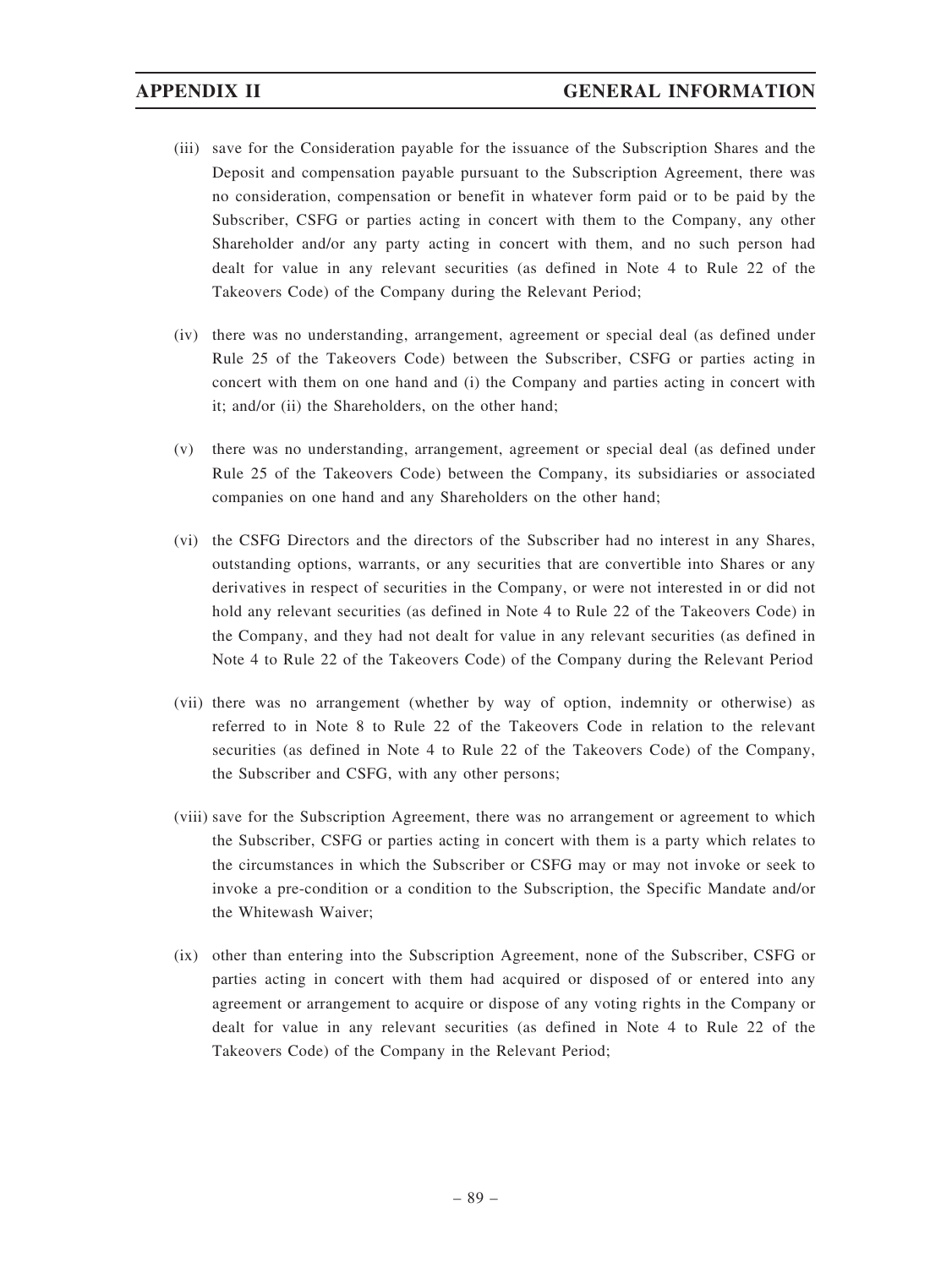- (x) save for the Subscription, neither the Subscriber, CSFG and parties acting in concert with them will make any acquisitions or disposals of voting rights in the Company in the period between the Latest Practicable Date and Completion;
- (xi) save for (i) the expected appointment of eight persons to be nominated by the Subscriber as Directors after the EGM; and (ii) the Company procuring five existing Directors to resign as Directors as agreed between the Company and the Subscriber pursuant to the Subscription Agreement, no agreement, arrangement or understanding (including any compensation arrangement) existed between (A) the Subscriber, CSFG or any parties acting in concert with them, and (B) any Directors, recent Directors, Shareholders or recent Shareholders having any connection with or which was conditional or dependent on the outcome of the Subscription, the Specific Mandate and/or the Whitewash Waiver;
- (xii) neither the Subscriber, CSFG and parties acting in concert with them had received any irrevocable commitment from any Shareholders as to whether they will vote for or against the resolutions to be proposed at the EGM to approve the Subscription, the Specific Mandate and/or the Whitewash Waiver;
- (xiii) save for the Company procuring five existing Directors to resign as Directors as agreed between the Company and the Subscriber pursuant to the Subscription Agreement, there was no agreement or arrangement between any Directors and any other person which is conditional on or dependent upon the outcome of the Subscription, the Specific Mandate and/or the Whitewash Waiver or otherwise connected therewith;
- (xiv) no material contract had been entered into by the Subscriber and CSFG in which any Director has a material personal interest;
- (xv) there was no agreement, arrangement or understanding for any of the Subscription Shares to be transferred, charged or pledged to any other persons;
- (xvi) the Company did not have any interest in the relevant securities (as defined in Note 4 to Rule 22 of the Takeovers Code) of the Subscriber and CSFG, and it had not dealt for value in any relevant securities (as defined in Note 4 to Rule 22 of the Takeover Code) of the Subscriber and CSFG during the Relevant Period;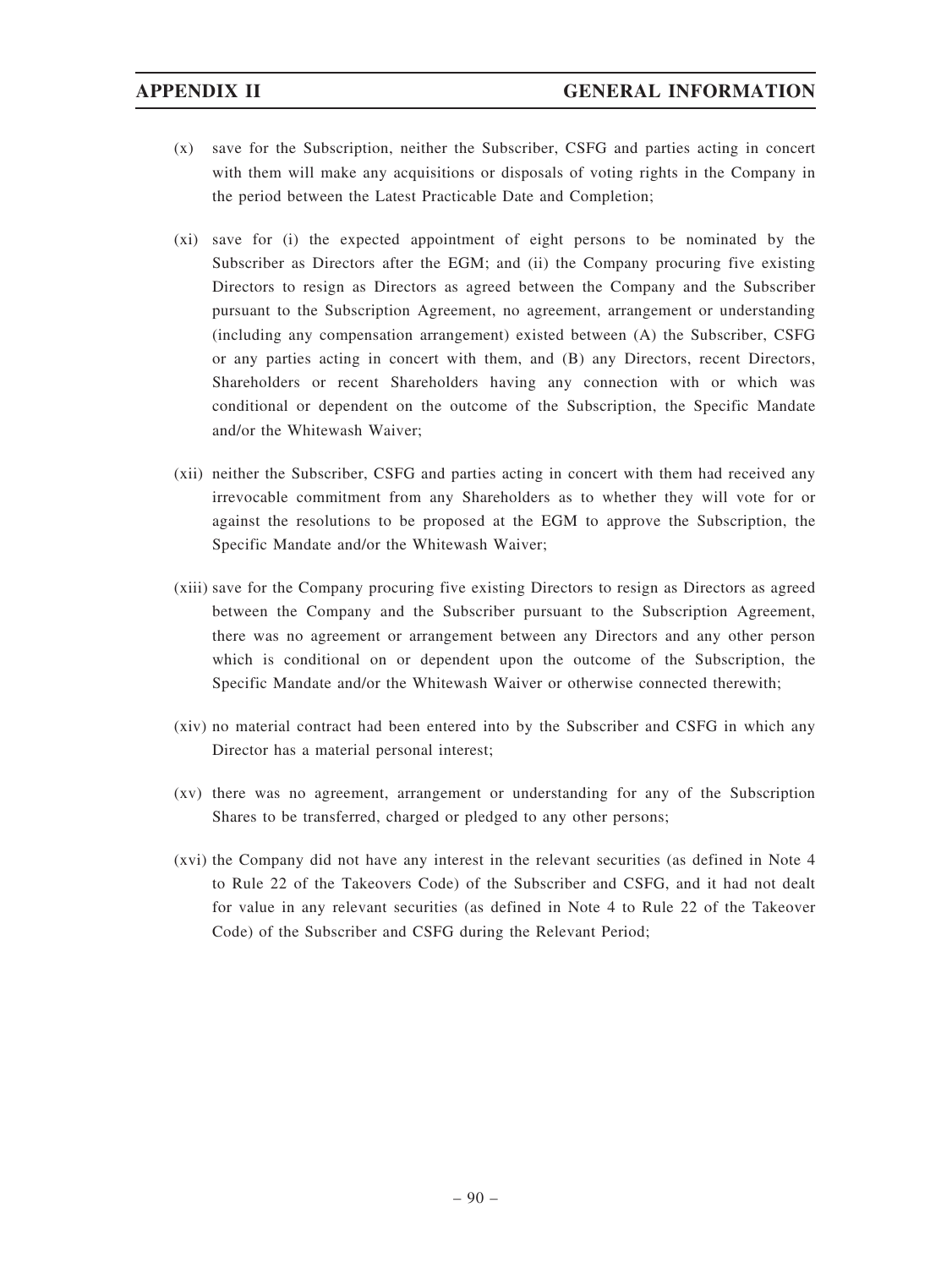- (xvii) save for the Subscription and save that the shareholding interests set out in the section headed ''Effect on the shareholding structure of the Company'' in the Letter from the Board in this circular and the section headed ''Disclosure of Interests'' in this Appendix, none of the Directors had any interest in the relevant securities (as defined in Note 4 to Rule 22 of the Takeovers Code) of the Company, nor had they dealt for value in any relevant securities (as defined in Note 4 to Rule 22 of the Takeovers Code) of the Company during the Relevant Period. As at the Latest Practicable Date, the interests of the Directors in the relevant securities (as defined in Note 4 to Rule 22 of the Takeovers Code) of the Company are set out as follows:
	- 132,780,000 Shares were beneficially held by Mr. Hu Xiaoyong and 2,285,714,285 Shares and 5,740,000 Shares were held by Zhihua Investments Limited and Starry Chance Investments Limited, respectively, both of which are wholly and beneficially owned by Mr. Hu Xiaoyong. Mr. Hu Xiaoyong also held Share Options to subscribe for 400,000,000 underlying Shares;
	- Mr. Tan Zaixing beneficially held 60,000,000 Shares and Share Options to subscribe for 340,000,000 underlying Shares;
	- Mr. Li Fujun held Share Options to subscribe for 10,000,000 underlying Shares;
	- Mr. Xu Honghua held Share Options to subscribe for 10,000,000 underlying Shares;
	- Mr. Chiu Kung Chik held Share Options to subscribe for 10,000,000 underlying Shares;
- (xviii) none of the Directors had any interest in the relevant securities (as defined in Note 4 to Rule 22 of the Takeovers Code) of the Subscriber and CSFG, nor had they dealt for value in any relevant securities (as defined in Note 4 to Rule 22 of the Takeovers Code) of the Subscriber and CSFG during the Relevant Period;
- (xix) no relevant securities (as defined in Note 4 to Rule 22 of the Takeovers Code) of the Company had been borrowed or lent by any of the Directors or the Company, save for those which have been either on-lent or sold;
- (xx) no benefit had been given or will be given to any Directors as compensation for loss of office or otherwise in connection with the Subscription, the Specific Mandate and/or the Whitewash Waiver.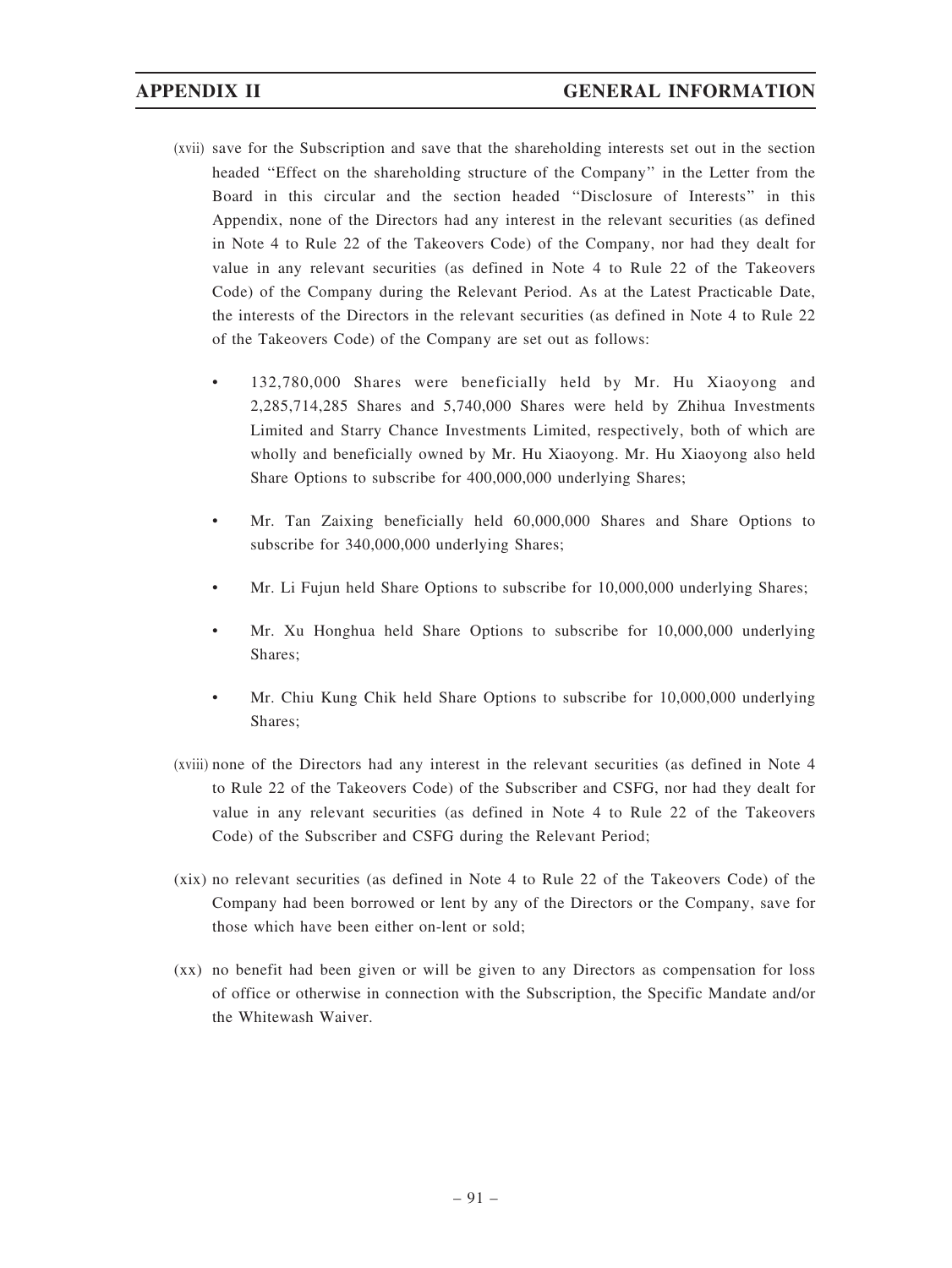(xxi) as disclosed in the Letter from the Board in this circular, (i) the Subscriber and parties acting in concert with it; (ii) the Subscriber and its associates; and (iii) any other Shareholders who are involved or interested in the Subscription, the Specific Mandate and/or the Whitewash Waiver (including Fast Top, Mr. Hu Xiaoyong (and his controlled entities) and Mr. Tan Zaixing) shall abstain from voting at the EGM in respect of the resolution(s) approving the Subscription, the Specific Mandate and/or Whitewash Waiver. Other than Mr. Hu Xiaoyong and Mr. Tan Zaixing, none of the Directors are beneficially interested in the Shares. If Mr. Li Fujun, Mr. Xu Honghua or Mr. Chiu Kung Chik exercises the Share Options held by them, they intend to vote in favour of the resolutions to be proposed at the EGM, including the Subscription, the Specific Mandate and the Whitewash Waiver.

## 6. DIRECTORS' SERVICE CONTRACTS

Particulars of the relevant Directors' service contracts are set out as follows:

| Name of Director                    | Position                               | Counterparty                                                                | Term                                              | Remuneration          | <b>Notice Period</b> |
|-------------------------------------|----------------------------------------|-----------------------------------------------------------------------------|---------------------------------------------------|-----------------------|----------------------|
| Mr. Zhang Tiefu                     | <b>Executive Director</b>              | The Company                                                                 | 36 months commencing<br>from 21 May 2021          | HK\$144,000 per annum | 3 months             |
|                                     | Chairman of the<br>board of directors  | <b>BENE</b>                                                                 | 1 July 2021 to<br>31 December 2024                | RMB875,000 per annum  | 1 month              |
| Mr. Hu Xiaoyong                     | <b>Executive Director</b>              | The Company                                                                 | 36 months commencing<br>from 6 May 2021           | HK\$144,000 per annum | 3 months             |
| Mr. Yang Guang                      | <b>Executive Director</b>              | The Company                                                                 | 36 months commencing<br>from 21 May 2021          | HK\$144,000 per annum | 3 months             |
|                                     | Chief executive<br>officer             | <b>BENE</b>                                                                 | 1 July 2021 to<br>31 December 2024                | RMB875,000 per annum  | 1 month              |
| Mr. Shi Xiaobei                     | <b>Executive Director</b>              | The Company                                                                 | 36 months commencing<br>from 6 May 2021           | HK\$144,000 per annum | 3 months             |
| Mr. Tan Zaixing                     | <b>Executive Director</b>              | The Company                                                                 | 36 months commencing<br>from 26 September<br>2019 | HK\$144,000 per annum | 3 months             |
|                                     | Executive director                     | 西藏雲北能源科技有<br>限公司 (Tibet<br>Cloud North<br>Power Technology<br>$Co., Ltd.*)$ | 24 July 2020 to<br>31 December 2025               | RMB746,000 per annum  | 1 month              |
| Ms. Huang Danxia                    | <b>Executive Director</b>              | The Company                                                                 | 36 months commencing<br>from 4 September<br>2019  | HK\$144,000 per annum | 6 months             |
| Mr. Li Fujun                        | Independent non-<br>executive Director | The Company                                                                 | 36 months commencing<br>from 29 July 2019         | HK\$144,000 per annum | 3 months             |
| Mr. Xu Honghua                      | Independent non-<br>executive Director | The Company                                                                 | 36 months commencing<br>from 6 May 2021           | HK\$144,000 per annum | 3 months             |
| Mr. Chiu Kung Chik Independent non- | executive Director                     | The Company                                                                 | 36 months commencing<br>from 29 July 2019         | HK\$144,000 per annum | 3 months             |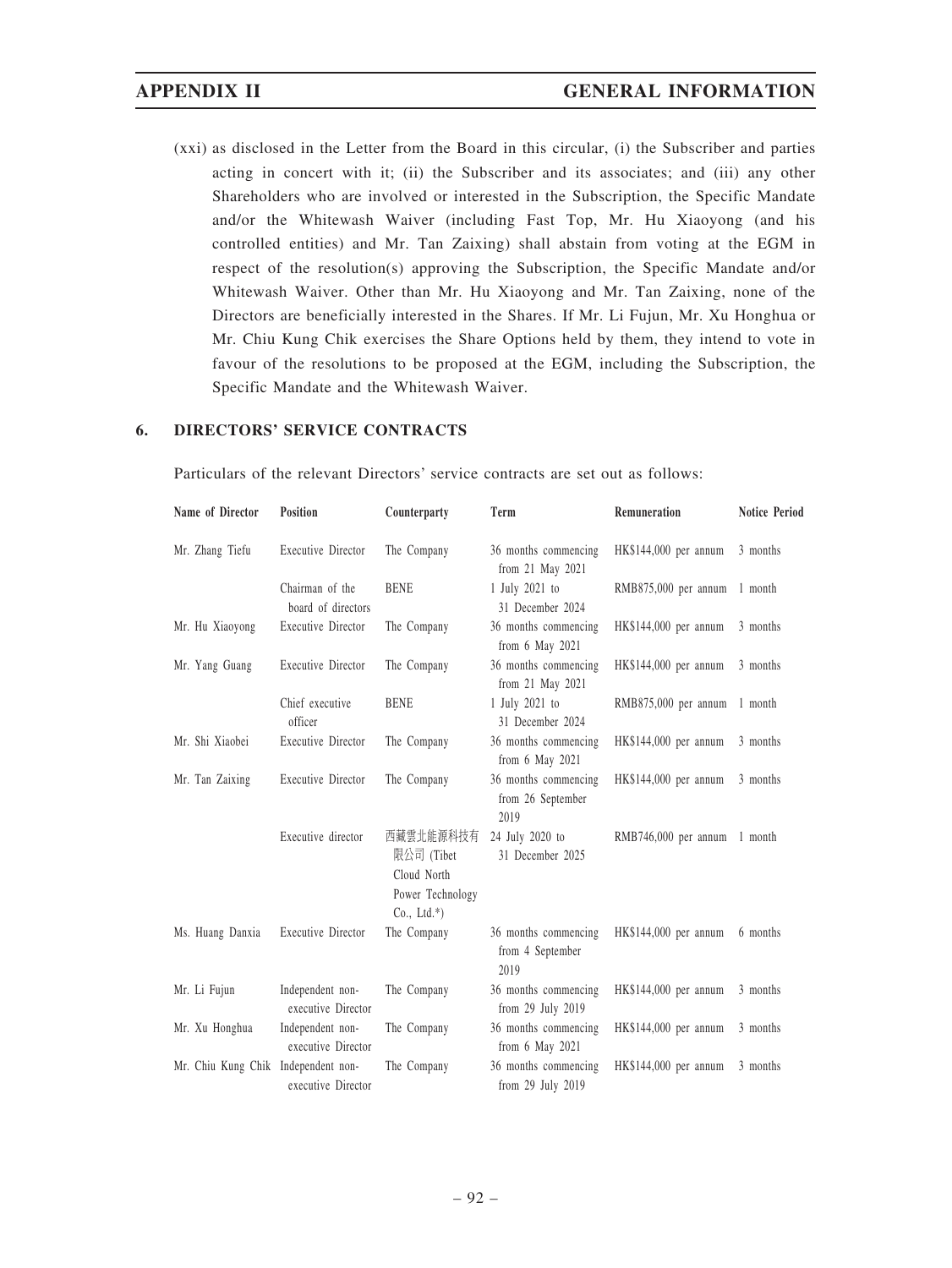As at the Latest Practicable Date, save as disclosed above, none of the Directors had entered into service contract with the Company, or any of its subsidiaries or associated companies which:

- (i) (including both continuous and fixed term contracts) had been entered into or amended within the Relevant Period;
- (ii) was a continuous contract with a notice period of 12 months or more; or
- (iii) was a fixed term contract with more than 12 months to run irrespective of the notice period.

# 7. INTERESTS OF THE DIRECTORS

As at the Latest Practicable Date:

- (i) none of the Directors had any direct or indirect interest in any assets which have, since 31 December 2021, being the date of the latest published audited consolidated financial statements of the Group were made up, been acquired or disposed of by, or leased to, or are proposed to be acquired or disposed of by, or leased to any member of the Group; and
- (ii) except for the Subscription Agreement, none of the Directors were materially interested in any subsisting contract or arrangement entered into by any member of the Group which was significant in relation to the business of the Group as a whole;

# 8. COMPETING INTERESTS

As at the Latest Practicable Date, save as disclosed below, so far as the Directors are aware, none of the Directors or their respective close associates had any interests in a business which competes or may compete, either directly or indirectly, with the business of the Group or any other conflicts of interests with the Group.

| Name of Director | Name of companies                                                                      | <b>Nature of businesses</b>                                                                                              | Nature of<br><i>interests</i> |
|------------------|----------------------------------------------------------------------------------------|--------------------------------------------------------------------------------------------------------------------------|-------------------------------|
| Ms. Huang Danxia | 北京啟迪清風科技有限公司 (Beijing<br>Tus-Wind Technology Company<br>$Limited*)$                    | Development, construction and<br>operation of wind power                                                                 | Director                      |
|                  | 西安啟迪瑞行清潔能源有限公<br>$\overline{r}$ (TusiAct Clean Energy<br>Technology Company Limited*)  | Development of building energy<br>technologies, provision of<br>related consultancy services and<br>sales of electricity | Director                      |
|                  | 湖南啟迪旺能新能源科技有限公司<br>(Hunan Tus-Wangneng New<br>Energy Technology Company<br>$Limited*)$ | Production and supply of clean<br>heat energy and development of<br>geothermal energy                                    | Directo                       |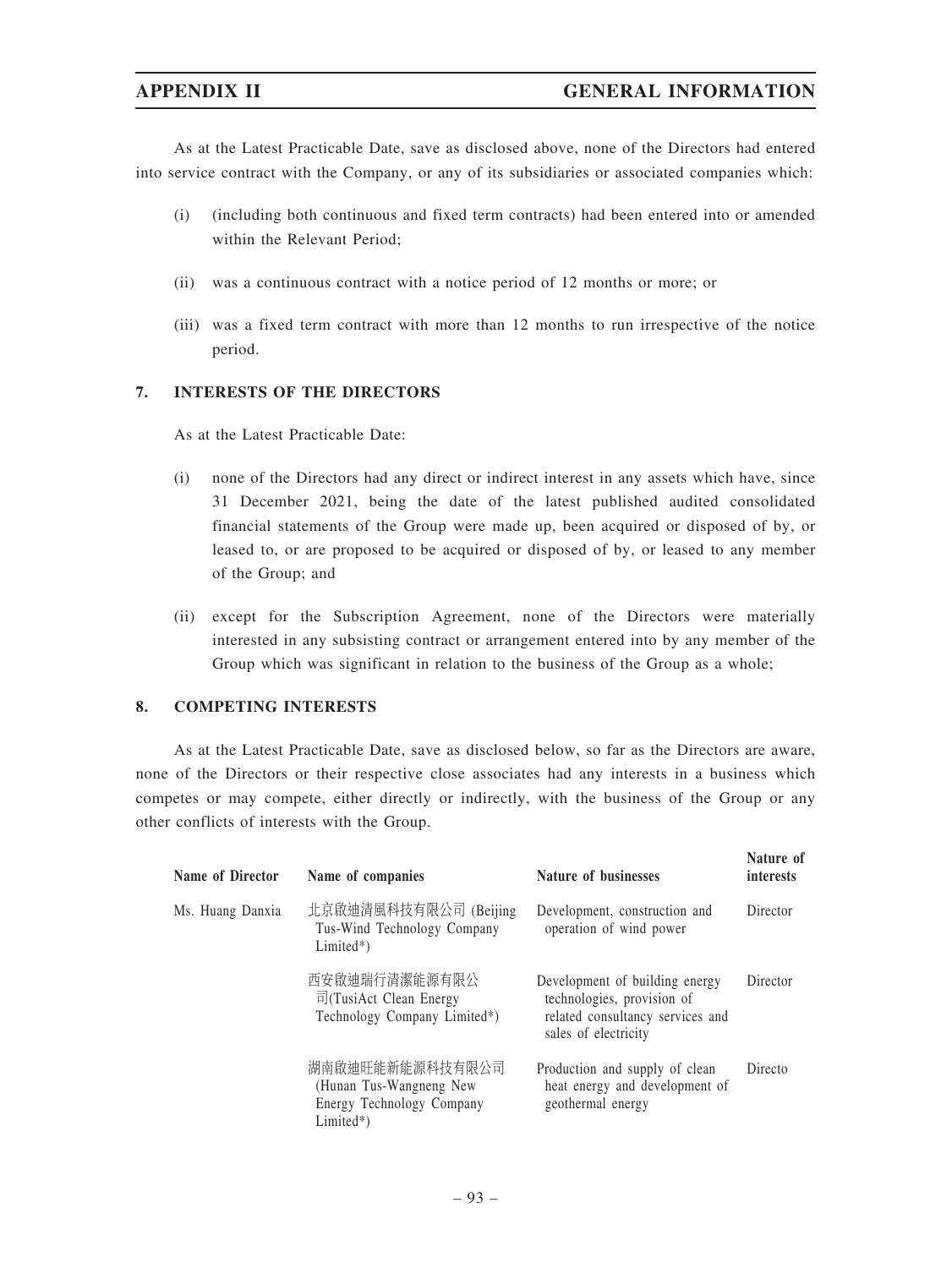| Name of Director | Name of companies                                                                                               | Nature of businesses                                                                                                           | Nature of<br><i>interests</i> |
|------------------|-----------------------------------------------------------------------------------------------------------------|--------------------------------------------------------------------------------------------------------------------------------|-------------------------------|
|                  | 西安瑞行城市熱力發展集團有限公<br>$\overrightarrow{p}$ (Xian Raising Urban Heating<br>Development Group Company<br>$Limited*)$ | Design, construction and<br>operation of clean heat supply<br>projects and provision of<br>consultancy services                | Director                      |
|                  | 北京啟迪智中能源科技有限公司<br>(Beijing Tus-Zhizhong Energy<br>Technology Company Limited*)                                  | Supply of clean heat energy,<br>provision of consultancy<br>services, provision of EPC<br>services and sales of electricity    | Director                      |
|                  | 啟迪中電智慧能源科技(深圳)有限<br>公司 (Tus-CLP Smart Energy<br>Technology (Shenzhen) Company<br>$Limited*)$                    | Development of smart energy<br>platform technologies, provision<br>of related consultancy services<br>and sales of electricity | Director                      |
|                  | 西安市高新區啟迪瑞行熱力有限公<br>$\overline{p}$ (Xi'an Hi Tech Zone Qidi<br>Ruixing Thermal Power Co., Ltd.*)                 | Provision of electricity, heat<br>energy, gas and water<br>production                                                          | Director                      |
|                  | 安康啟迪瑞行清潔能源有限公司<br>(Ankang Qidi Ruixing Clean<br>Energy Co., Ltd.)                                               | Design, construction and<br>operation of clean heat supply<br>projects and provision of<br>consultancy services                | Director                      |
|                  | 啟迪新核(北京)能源科技有限公司<br>(Enlightenment New Nuclear<br>(Beijing) Energy Technology Co.,<br>$Ltd.$ )                  | Development of clean energy<br>technologies, provision of<br>related consultancy services and<br>sales of electricity          | Director                      |

The Directors consider that such competition, if any, is neither significant nor material to the Group as a whole. Furthermore, Ms. Huang Danxia will fulfil her fiduciary duties in order to ensure that she will act in the best interest of the Shareholders and the Company as a whole at all times. In situations where any conflict of interests arises, Ms. Huang Danxia will refrain from taking part in the decision-making process and from voting on the relevant board resolution at the board meeting. Hence, the Group is capable of carrying on its businesses independently of, and at arm's length from, the businesses of such companies.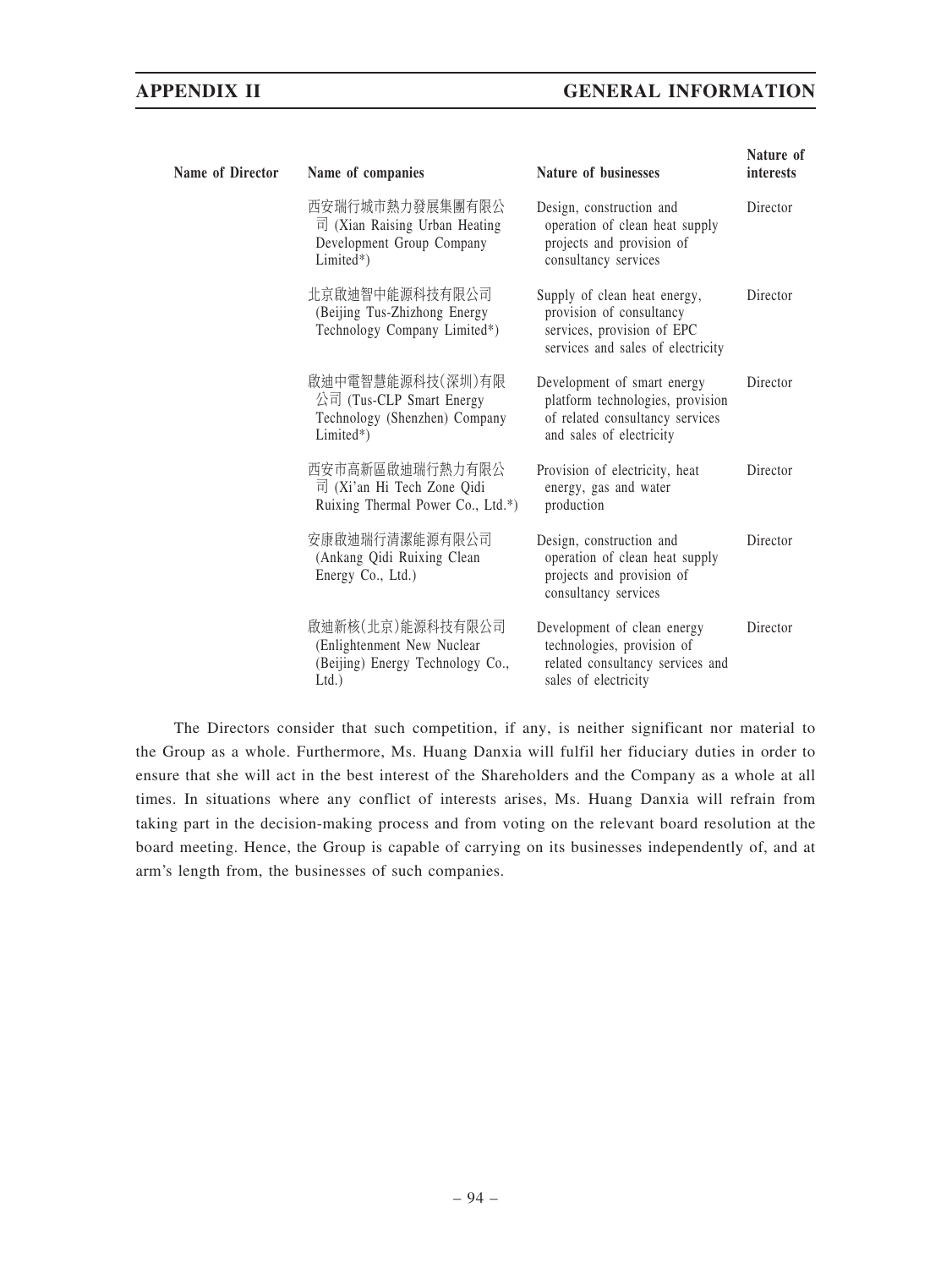# 9. LITIGATION

As at the Latest Practicable Date, no member of the Group was engaged in any litigation or arbitration or claim of material importance and there was no litigation or claim of material importance pending or threatened by or against any member of the Group.

# 10. MATERIAL CONTRACTS

The following contracts (not being contracts entered in the ordinary course of business of the Group) have been entered into by the members of the Group within two years immediately preceding the date of the Joint Announcement and up to and including the Latest Practicable Date and which are, or may be, material:

- (a) the Subscription Agreement, details of which are disclosed in the section headed ''The Subscription Agreement'' Letter from the Board in this circular;
- (b) the equity transfer agreement dated 8 May 2020 entered into by and among 天津富歡 企業管理諮詢有限公司 (Tianjin Clean Energy Investment Company Limited\*) (''TJCE''), 國投電力控股股份有限公司 (SDIC Power Holdings Co., Ltd.\*) (''SDIC Power'') and 響水恒能太陽能發電有限公司 (Xiangshui Hengneng Photovoltaic Power Co., Ltd.\*) (''XSHN'') in relation to the disposal of the entire equity interest of XSHN at the consideration of RMB438,000,000 (subject to adjustment);
- (c) the equity transfer agreement dated 8 May 2020 entered into by and among TJCE, SDIC Power and 響水永能太陽能發電有限公司 (Xiangshui Yongneng Photovoltaic Power Co., Ltd.\*) ("XSYN") in relation to the disposal of the entire equity interest of XSYN at the consideration of RMB100,000,000 (subject to adjustment);
- (d) the termination agreement dated 30 June 2020 entered into between 北控清潔熱力有限 公司 (BE Clean Heat Energy Company Limited\*) (as lessee) and 北控水務(中國)投資 有限公司 (Beijing Enterprises Water (China) Investment Co., Ltd\*) (as lessor) in relation to the termination the leases of certain premises;
- (e) the partnership agreement dated 16 July 2020 (the ''Partnership Agreement'') entered into between 信達資本管理有限公司 (Cinda Capital Management Co., Ltd.\*) and 延 安振興發展產業投資基金管理有限公司 (Yanan Zhenxing Development Industry Investment Fund Management Co., Ltd.\*) (as general partners) and 中國信達資產管理 股份有限公司 (China Cinda Asset Management Co., Ltd.\*) and Beiqing Smart (as limited partners) in respect of, among other things, the formation and management of a fund named ''延發北控信能(天津)股權投資合夥企業(有限合夥)(Yanfa Beikong Xinneng (Tianjin) Equity Investment Partnership Enterprise (Limited Partnership)\*)'' (the ''Fund''), pursuant to which a capital commitment of RMB324 million was to be contributed by Beiqing Smart;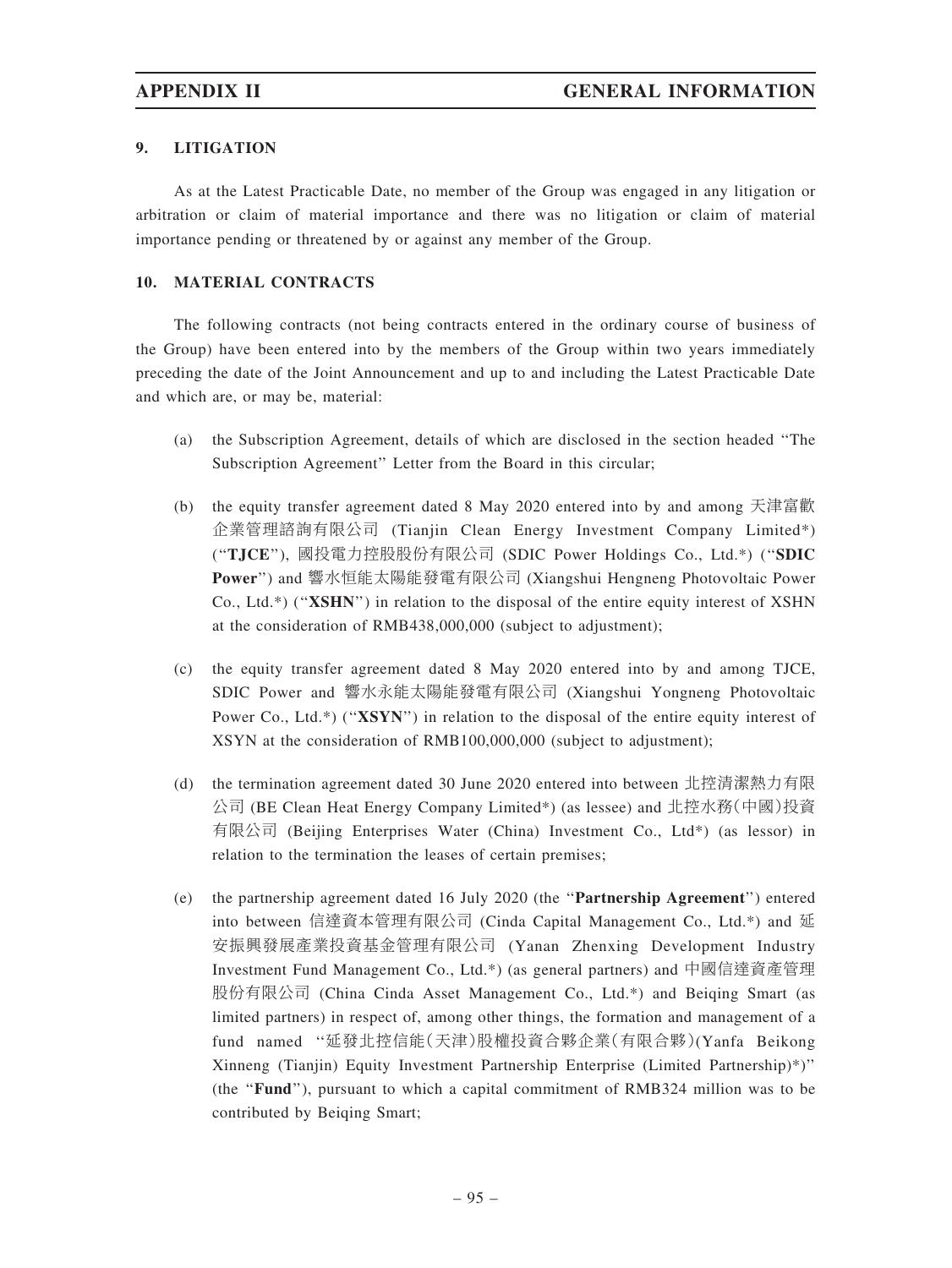- (f) the supplemental agreement dated 16 July 2020 entered into between 信達資本管理有 限公司 (Cinda Capital Management Co., Ltd.\*) and 延安振興發展產業投資基金管理 有限公司 (Yanan Zhenxing Development Industry Investment Fund Management Co., Ltd.\*) (as general partners) and 中國信達資產管理股份有限公司 (China Cinda Asset Management Co., Ltd.\*) and Beiqing Smart (as limited partners) to supplement the Partnership Agreement, pursuant to which the parties agreed on, amongst others, the proposed use of the capital contribution to the Fund and arrangements as to the voting power of the investment committee and its decision on the disposal of the equity interest in the project companies which have been invested by the Fund;
- (g) the capital contribution agreement dated 30 July 2020 between, the Company, Harvest Sunny International Limited(富歡國際有限公司)(''Harvest Sunny''), Beiqing Smart and the Second Round Investors, pursuant to which the Second Round Investors were to contribute new capital in the aggregate amount of RMB400 million in return for approximately 4.30% of the enlarged capital of Beiqing Smart;
- (h) the supplemental capital contribution agreement dated 30 July 2020 between, the Company, Harvest Sunny, Beiqing Smart, BENE and the Second Round Investors, in relation to the option granted to the Second Round Investors to request BENE or Beiqing Smart to repurchase their equity interests in Beiqing Smart at any time after the occurrence of certain events;
- (i) the irrevocable letter of guarantee dated 17 August 2020 entered into by Beiqing Smart, pursuant to which Beiqing Smart agreed to guarantee the due performance of the payment obligations of 潁上聚安光伏發電有限公司 (Yingshang Juan PV Power Generation Co., Ltd.\*) under the finance lease agreement entered into between 信達金 融租賃有限公司 (Cinda Financial Leasing Co., Ltd.\*) and 潁上聚安光伏發電有限公 司 (Yingshang Juan PV Power Generation Co., Ltd.\*), under which 潁上聚安光伏發電 有限公司 (Yingshang Juan PV Power Generation Co., Ltd.\*) has payment obligations towards 信達金融租賃有限公司 (Cinda Financial Leasing Co., Ltd.\*) comprising the lease payments and administrative fee, in favour of 信達金融租賃有限公司 (Cinda Financial Leasing Co., Ltd.\*);
- (j) the finance lease agreement dated 20 August 2020 entered into between 靈璧晨陽新能 源發電有限公司 (Lingbi Chenyang New Energy Power Generation Co., Ltd.\*), as lessee, and 浦銀金融租賃股份有限公司 (SPDB Financial Leasing Co., Ltd.\*), as lessor, for certain photovoltaic power generating equipment and ancillary facilities regarding the project of a 40MW photovoltaic power plant in Lingbi County\*(靈璧 縣), Anhui Province, the PRC, for a total consideration of RMB190,000,000;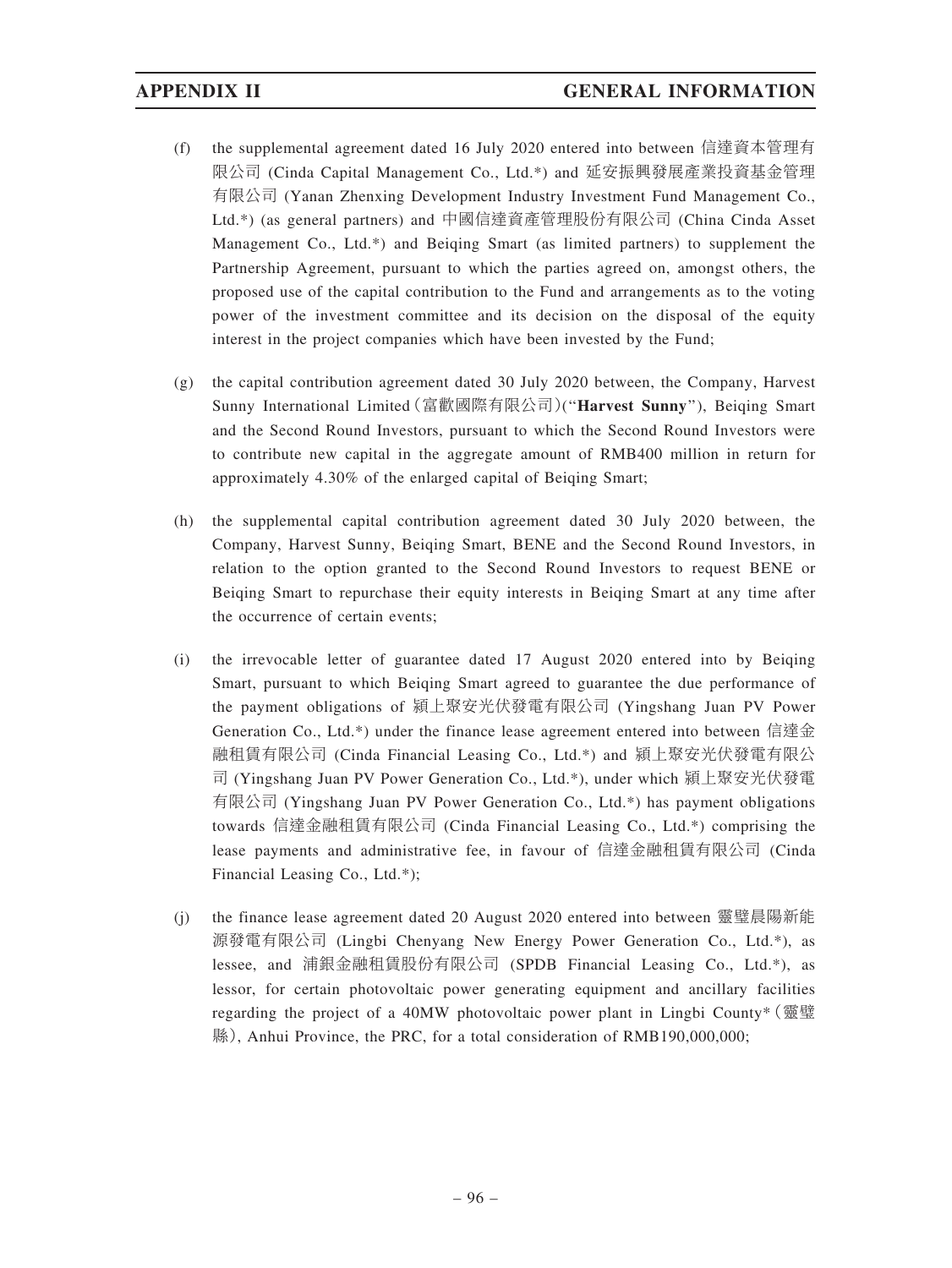- (k) the finance lease agreement dated 26 August 2020 entered into between 北控智慧能源 (淩源)有限責任公司 (Beijing Enterprises Smart Energy (Lingyuan) Company Limited\*) and 中鐵建金融租賃有限公司 (CRCC Financial Leasing Co., Ltd.\*), as lessor, for the certain clean heat supply facilities located in Lingyuan City (淩源市), Liaoning Province, the PRC for a total consideration of RMB90,000,000;
- (l) the finance lease agreement dated 29 September 2020 entered into between 北控清潔 能源電力有限公司 (Beijing Enterprises Clean Energy Electricity Company Limited\*) (''BECEE''), (on behalf of its 24 indirect wholly-owned subsidiaries of BECEE), as lessee, and 中鐵建金融租賃有限公司 (CRCC Financial Leasing Co., Ltd.\*), as lessor, for certain photovoltaic power generating equipment and ancillary facilities regarding the photovoltaic power plants in the PRC with an aggregate capacity of approximately 115MW for a total consideration of RMB450,000,000;
- (m) the shortfall makeup agreement dated 2 November 2020 entered into between Beiqing Smart and 華夏金融租賃有限公司 (Huaxia Financial Leasing Co., Ltd.\*) (''Huaxia Leasing"), pursuant to which Beiging Smart agreed to provide an irrevocable shortfall makeup undertaking in favour of Huaxia Leasing securing the due performance of the payment obligations of 濟南十方固廢處理有限公司 (Jinan Shifang Solid Waste Treatment Co., Ltd.\*) (''JNSF'') and 北控十方(山東)環保能源集團有限公司 (Beikong Shifang (Shandong) Environmental Protection & Bio-Energy Group Ltd.\*) (''Beikong Shifang'') under the finance lease agreement dated 2 November 2020 entered into between JNSF, as lessee, Beikong Shifang, as co-lessee, and Huaxia Leasing, as lessor, under which JNSF has payment obligations towards Huaxia Leasing comprising the lease payments and administrative fee up to approximately RMB151,620,799, for a lease term of 8 years;
- (n) the shortfall makeup agreement dated 2 November 2020 entered into between Beiqing Smart and Huaxia Leasing, pursuant to which Beiqing Smart agreed to provide an irrevocable shortfall makeup undertaking in favour of Huaxia Leasing securing the due performance of the payment obligations of 煙台十方環保能源有限公司 (Yantai Shifang Environmental Protection & Bio-Energy Co., Ltd.\*) ("YTSF") and Beikong Shifang under the finance lease agreement dated 2 November 2020 entered into between YTSF, as lessee, Beikong Shifang, as co-lessee, and Huaxia Leasing, as lessor, under which YTSF has payment obligations towards Huaxia Leasing comprising the lease payments and administrative fee up to approximately RMB63,175,333, for a lease term of 8 years;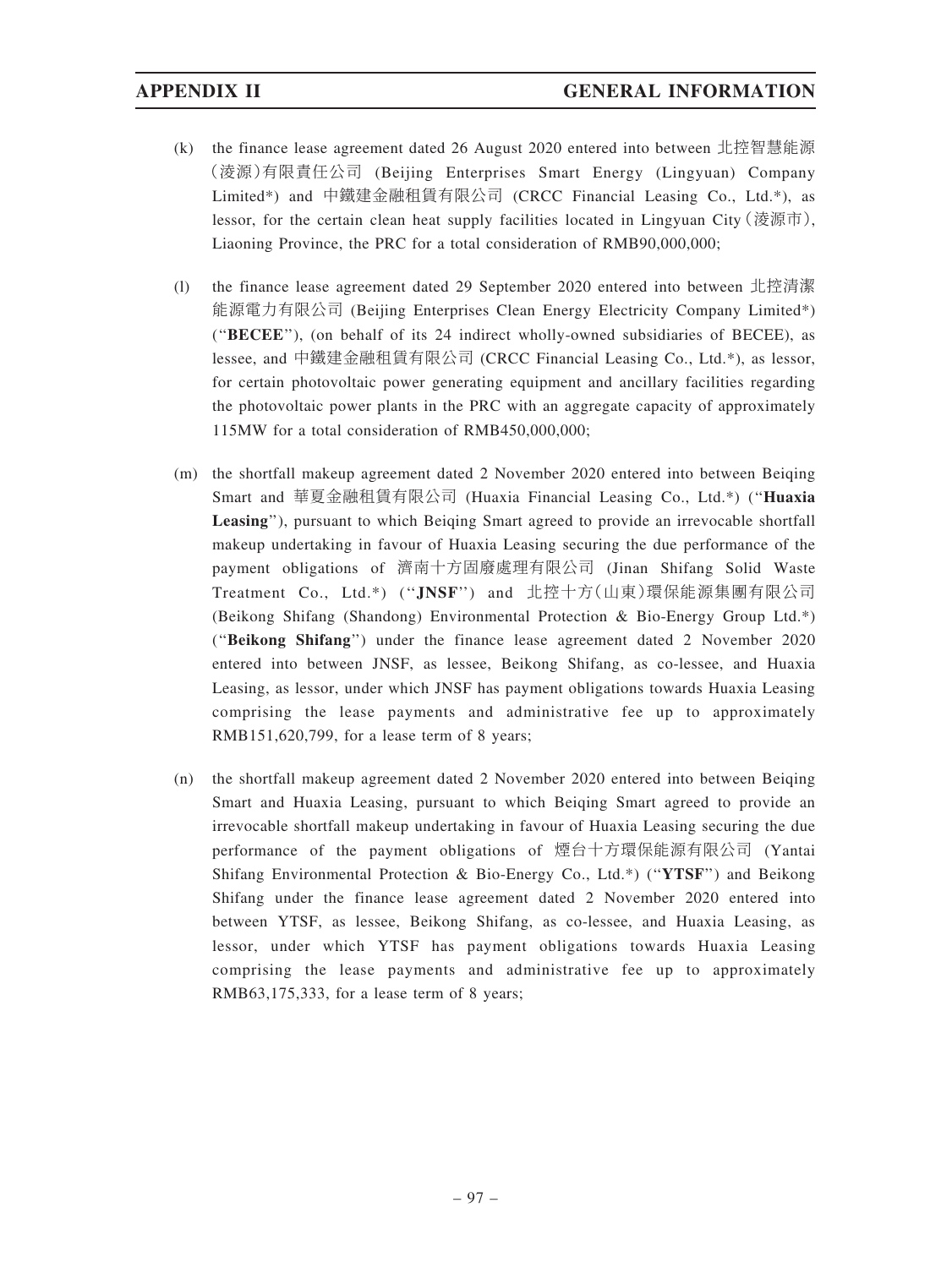- (o) the irrevocable letter of guarantee dated 20 November 2020 entered into by the Company, pursuant to which the Company agreed to guarantee in favour of 中核融資 租賃有限公司 (CNNC Financial Leasing Company Limited\*) ("CNNC Leasing") the due performance of the payment obligations of 武鄉縣盛武風力發電有限公司 (Wuxiang County Shengwu Wind Power Generation Company Limited\*) (the ''Project Company'') under (i) the finance lease agreement dated 20 November 2020 entered into between the Project Company, as lessee, and CNNC Leasing, as lessor, under which the Project Company has payment obligations towards CNNC Leasing comprising the lease payments and administrative fee up to approximately RMB347,816,643, for a lease term of 10 years; and (ii) the finance lease agreement dated 20 November 2020 entered into between the Project Company, as lessee, and CNNC Leasing, as lessor, under which the Project Company has payment obligations towards CNNC Leasing comprising the lease payments and administrative fee up to approximately RMB38,909,611, for a lease term of 10 years;
- (p) the finance lease agreement dated 27 November 2020 entered into between 榆林協合 太陽能發電有限公司 (Yulin Century Concord Solar Power Co., Ltd.\*) ("YCCS"), as lessee, and 興業金融租賃有限責任公司 (Industrial Bank Financial Leasing Co., Ltd.\*), as lessor, for certain photovoltaic power generating equipment and ancillary facilities regarding a 100MW photovoltaic power plant in 小壕兔鄉 (Xiaohao Tu Xiang\*), 榆林市 (Yulin City\*), Shaanxi Province, the PRC, for a total consideration of RMB460,000,000;
- (q) the finance lease agreement dated 27 November 2020 entered into between YCCS as lessee, and 興業金融租賃有限責任公司 (Industrial Bank Financial Leasing Co., Ltd.\*), as lessor, for certain photovoltaic power generating equipment and ancillary facilities regarding a 100MW photovoltaic power plant in 小壕兔鄉 (Xiaohao Tu Xiang\*), 榆林市 (Yulin City\*), Shaanxi Province, the PRC, for a total consideration of RMB40,000,000;
- (r) the finance lease agreement dated 9 December 2020 entered into between 西安北控嘉 晟熱力有限責任公司 (Xi'an Beikong Jiacheng Clean Heat Co., Ltd.\*), as lessee, and 北銀金融租賃有限公司 (Bank of Beijing Financial Leasing Company Limited\*), as lessor, for certain clean heat supply facilities located in 西安市 (Xi'an City\*), Shaanxi Province, the PRC, for a total consideration of RMB200,000,000;
- (s) the finance lease agreement dated 23 December 2020 entered into between 興義市中弘 新能源有限公司 (Xingyi Zhonghong New Energy Co., Ltd.\*), as lessee, and 中核融資 租賃有限公司 (CNNC Financial Leasing Company Limited\*), as lessor, for certain photovoltaic power generating equipment and ancillary facilities regarding a 70MW photovoltaic power plant in 興義市 (Xingyi City\*), Guizhou Province, the PRC, for a total consideration of RMB338,000,000;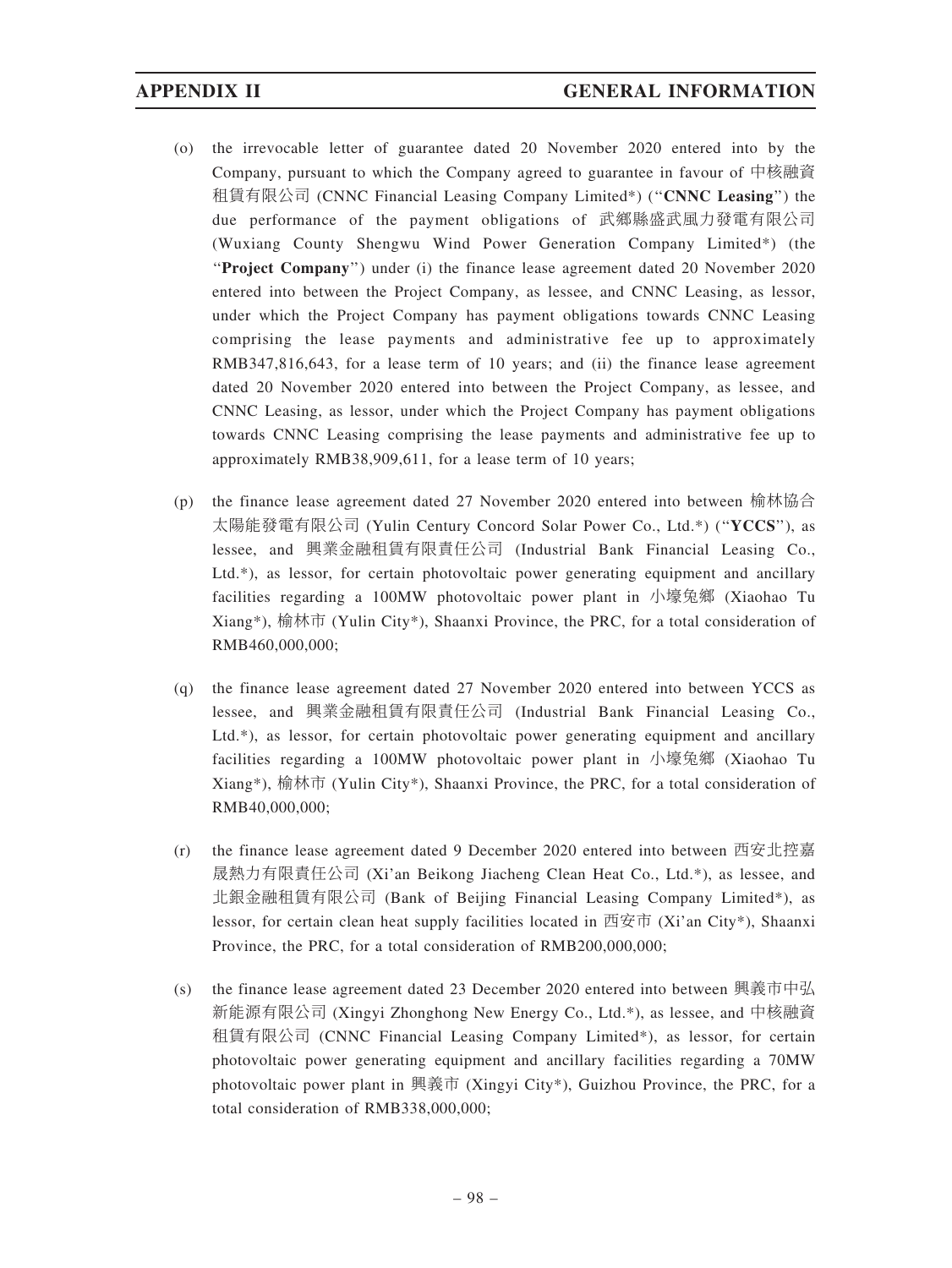- (t) the agreement dated 4 January 2021 entered into between Beiging Smart and 北控水務 (中國)投資有限公司 (Beijing Enterprises Water (China) Investment Co., Ltd\*) in relation to the leasing of Units 201 and 302 of BEWG Building, an office building located at Poly International Plaza T3, Zone 7, Wangjingdongyuan, Chaoyang District, Beijing, the PRC;
- (u) the termination agreement dated 1 February 2021 entered between 北京北控光伏科技 發展有限公司 (Beijing Enterprises New Energy Company Limited\*) and 北控水務(中 國)投資有限公司 (Beijing Enterprises Water (China) Investment Co., Ltd\*) in relation to the termination of the agreement dated 19 January 2019 entered into between 北京 北控光伏科技發展有限公司 (Beijing Enterprises New Energy Company Limited\*) and 北控水務(中國)投資有限公司 (Beijing Enterprises Water (China) Investment Co., Ltd\*) in relation to the leasing of Unit 301 of BEWG Building, an office building located at Poly International Plaza T3, Zone 7, Wangjingdongyuan, Chaoyang District, Beijing, the PRC;
- (v) the Agreement of Intent on Material Asset Reorganisation dated 15 March 2021 entered into between Beiqing Smart and 中電電機股份有限公司 (SEC Electric Machinery Co., Ltd.\*) ("SEC Electric"), pursuant to which Beiqing Smart and SEC Electric proposed to undertake a material asset swap transaction (the ''Asset Swap''), whereby SEC Electric will use all or part of its assets, liabilities and businesses to swap with the equivalent value of part of the equity interests of Beiqing Smart (the ''Equivalent Beiqing Smart Interest'') held by 天津富清投資有限公司 (Tianjin Fuqing Investment Co., Ltd.\*) ("Tianjin Fuqing");
- (w) nine capital contribution agreements dated 26 March 2021 between, the Company, Tianjin Fuqing, the Beiqing Smart and 蕪湖建信鼎信投資管理中心(有限合夥)(Wuhu CCB Trust Dingxin Investment Management Centre (Limited Partnership)\*), 譽華融投 聯動(廈門)投資合夥企業(有限合夥)(Yuhua Rongtou Linkage (Xiamen) Investment Partnership Enterprise (Limited Partnership)\*), 南昌市紅穀灘新區航投譽華股權投資 中心(有限合夥)(Nanchang Honggutan New District Hangtou Yuhua Equity Investment Centre (Limited Partnership)\*), 橙葉智鴻(淄博)股權投資合夥企業(有限 合夥)(Orange Leaf Zhihong (Zibo) Equity Investment Partnership Enterprise (Limited Partnership)\*), 橙葉志嘉(淄博)股權投資基金中心(有限合夥)(Orange Leaf Zhijia (Zibo) Equity Investment Fund Centre (Limited Partnership)\*), 橙葉智通(淄博)股權 投資合夥企業(有限合夥)(Orange Leaf Zhitong (Zibo) Equity Investment Partnership Enterprise (Limited Partnership)\*), Great First, 寧波梅山保稅港區鈞源三號股權投資 合夥企業(有限合夥)(Ningbo Meishan Free Trade Zone Junyuan No. 3 Equity Investment Partnership Enterprise (Limited Partnership)\*), 寧波梅山保稅港區鈞源五 號股權投資合夥企業(有限合夥)(Ningbo Meishan Free Trade Zone Junyuan No. 5 Equity Investment Partnership Enterprise (Limited Partnership)\*) and 天津富騰企業管 理合夥企業(有限合夥)(Tianjin Futeng Enterprise Management Partnership (Limited Partnership)\*) (the "Fourth Round Investors"), under which the Fourth Round Investors agreed to contribute new capital to the Beiqing Smart in the aggregate amount of approximately RMB1,076.17 million in return for approximately 9.14% of the enlarged capital of the Beiqing Smart;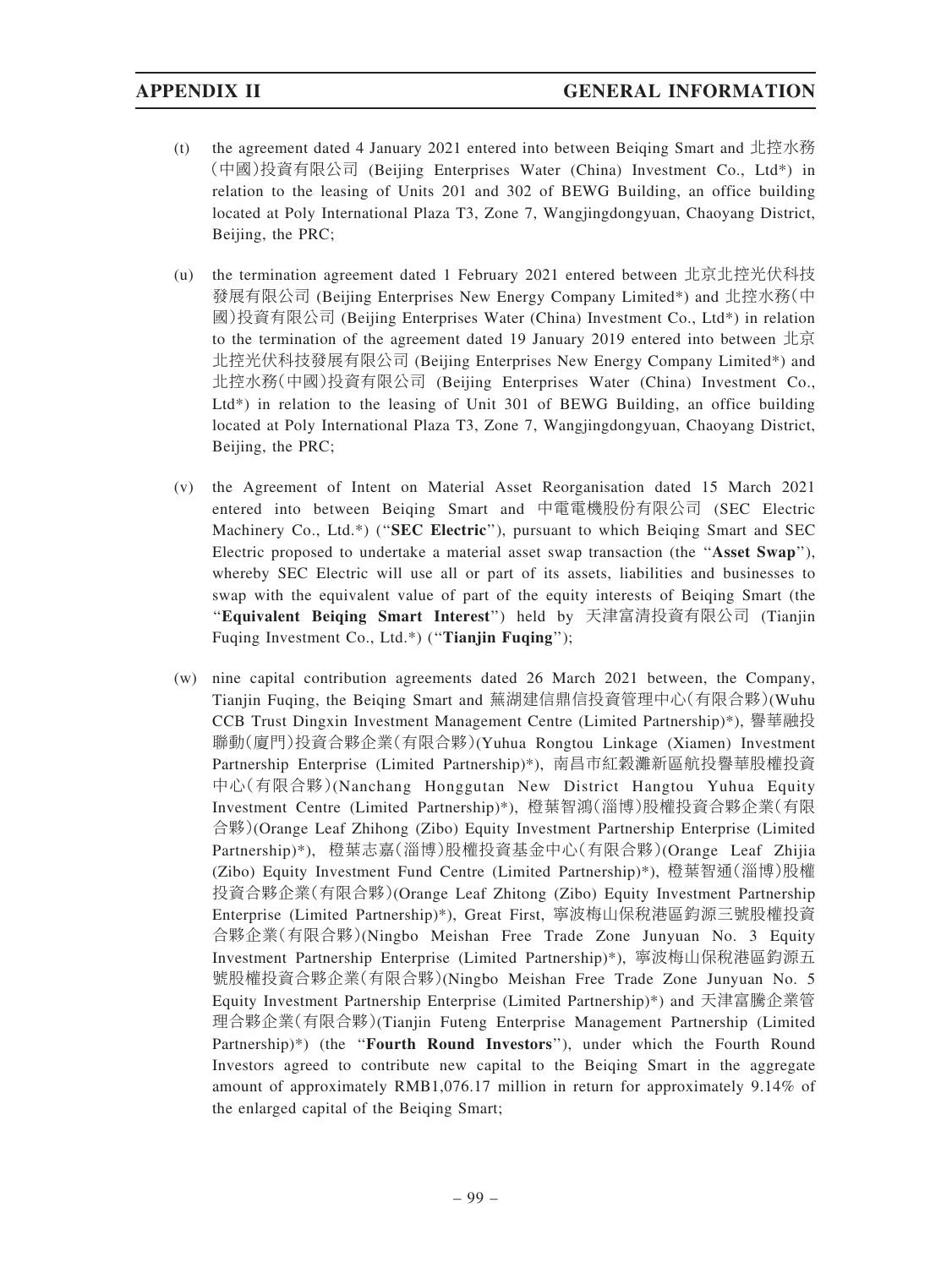- (x) the material asset framework agreement dated 26 March 2021 entered into by, among others, Tianjin Fuqing, SEC Electric, 王建裕先生 (Mr. Wang Jianyu\*), 王建凱先生 (Mr. Wang Jiankai\*) and all the shareholders of Beiqing Smart (other than Tianjin Fuqing) in relation to, among other things, (i) the proposed transfer of part of the share of SEC Electric by 王建裕先生 (Mr. Wang Jianyu\*),王建凱先生 (Mr. Wang Jiankai\*) to Tianjin Fuqing at the consideration of RMB12.19 per share; (ii) the disposal of all remaining equity interest of Beiqing Smart (other than the Equivalent Beiqing Smart Interest) by all the shareholders of Beiqing Smart to SEC Electric and the issue of consideration shares by SEC Electric in connection therewith; and (iii) the Asset Swap;
- (y) the operating rights agreement dated 16 April 2021 entered into between Beiqing Smart and 連州市嘉潤投資發展有限公司 (Lianzhou City Jiarun Investment Development Co., Ltd.\*), pursuant to which the 連州市嘉潤投資發展有限公司 (Lianzhou City Jiarun Investment Development Co., Ltd.\*) agreed to transfer the operating rights of 連州市潭嶺水電廠 (Lianzhou City Tanling Hydropower Plant\*) to the Beiqing Smart (or its holding company) for a term of 20 years at the basic operating fees of approximately RMB41,020,000 per annum;
- (z) the equity transfer agreement dated 14 May 2021 entered into by 西藏多能共拓企業管 理合夥企業(普通合夥)(Tibet Duoneng Gongtuo Enterprise Management Partnership Enterprise (General Partnership)\*) with Great First in respect of the transfer of approximately 8.33% equity interest in 北控風力發電有限公司 (Beijing Enterprises Wind Power Generation Company Limited\*) ("BE Wind Power");
- (aa) the equity transfer agreements dated 14 May 2021 entered into by 西藏多能共拓企業 管理合夥企業(普通合夥)(Tibet Duoneng Gongtuo Enterprise Management Partnership Enterprise (General Partnership)\*) with 寧波梅山保稅港區鈞源三號股權投資合夥企 業(有限合夥)(Ningbo Meishan Free Trade Port Zone Jinyuan (No. 3) Equity Investment Partnership Enterprise (Limited Partnership)\*) and Super Bright (Hong Kong) Limited, respectively, in respect of the transfers of an aggregate of approximately 11.88% equity interest in BE Wind Power;
- (bb) the finance lease agreement dated 2 June 2021 entered into between 金杰新能源股份 有限公司 (Jinjie New Energy Co., Ltd\*) and 包頭市金源新能源發展有限責任公司 (Baotou City Jinyuan New Energy Development Co., Ltd\*), as lessees, and 北銀金融 租賃有限公司 (Bank of Beijing Financial Leasing Company Limited\*), as lessor, for certain wind power generating equipment and ancillary facilities regarding two 19.5MW and one 30MW wind power plants located in 包頭市 (Baotou City\*), the Inner Mongolia Autonomous Region, the PRC, for a total consideration of RMB280,000,000;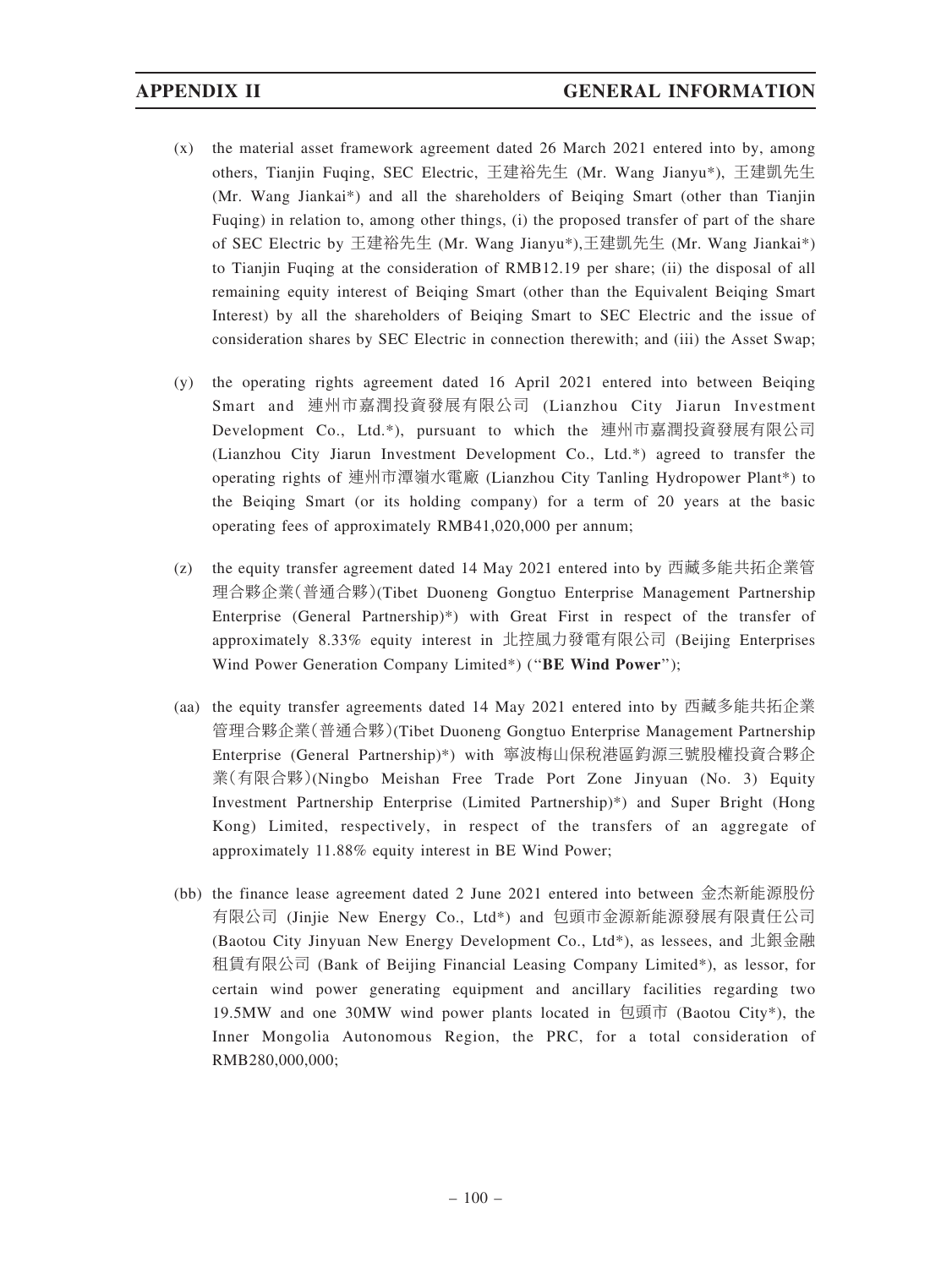- (cc) the finance lease agreement dated 13 July 2021 entered into between 中寧縣興業錦繡 新能源有限公司 (Zhongning County Xingyejinxiu New Energy Co. Ltd.\*), as lessee, and 太平石化金融租賃有限責任公司 (Taiping Petrochemical Financial Leasing Company Limited\*), as lessor, for certain photovoltaic power generating equipment and ancillary facilities regarding a 100MW photovoltaic power plant located in 中寧縣 (Zhongning County\*), the Ningxia Hui Autonomous Region, the PRC, for a total consideration of RMB500,000,000;
- (dd) the supplemental agreements dated 17 September 2021 and entered into between the Company, Tianjin Fuqing, BENE and Beiqing Smart under which the respective parties agreed to amend certain terms of the Capital Contribution Agreements;
- (ee) the material assets reorganisation agreement dated 24 September 2021 entered into between SEC Electric, the shareholders of Beiqing Smart, 王建裕先生 (Mr. Wang Jianyu\*) and 王建凱先生 (Mr. Wang Jiankai\*) in relation to the proposed reorganization of Beiqing Smart (the ''Proposed Reorganisation'') in preparation of the proposed spin-off of the businesses of investment and development of photovoltaic power plants and wind power plants in the PRC;
- (ff) the finance lease agreement dated 19 November 2021 entered into between 安陽永歌 光伏發電有限公司 (Anyang Yongge Photovoltaic Power Generation Co. Ltd.\*), as lessee, and 國銀金融租賃股份有限公司 (China Development Bank Financial Leasing Co., Ltd.\*), as lessor, for certain photovoltaic power generating equipment and ancillary facilities regarding a 100MW photovoltaic power plant located in 安陽縣 (Anyang County\*), Henan Province, the PRC, for a total consideration of RMB650,000,000;
- (gg) the agreement dated 4 January 2022 entered into between Beiqing Smart and 北控水務 (中國)投資有限公司 (Beijing Enterprises Water (China) Investment Co., Ltd\*) in relation to the leasing of units 201 and 302 and four car parking spaces in BEWG Building, an office building located at Poly International Plaza T3, Zone 7, Wangjingdongyuan, Chaoyang District, Beijing, the PRC;
- (hh) the agreement dated 4 January 2022 entered into between BE Clean Heat Energy and 北控水務(中國)投資有限公司 (Beijing Enterprises Water (China) Investment Co., Ltd\*) in relation to the leasing of unit 301 of BEWG Building, an office building located at Poly International Plaza T3, Zone 7, Wangjingdongyuan, Chaoyang District, Beijing, the PRC; and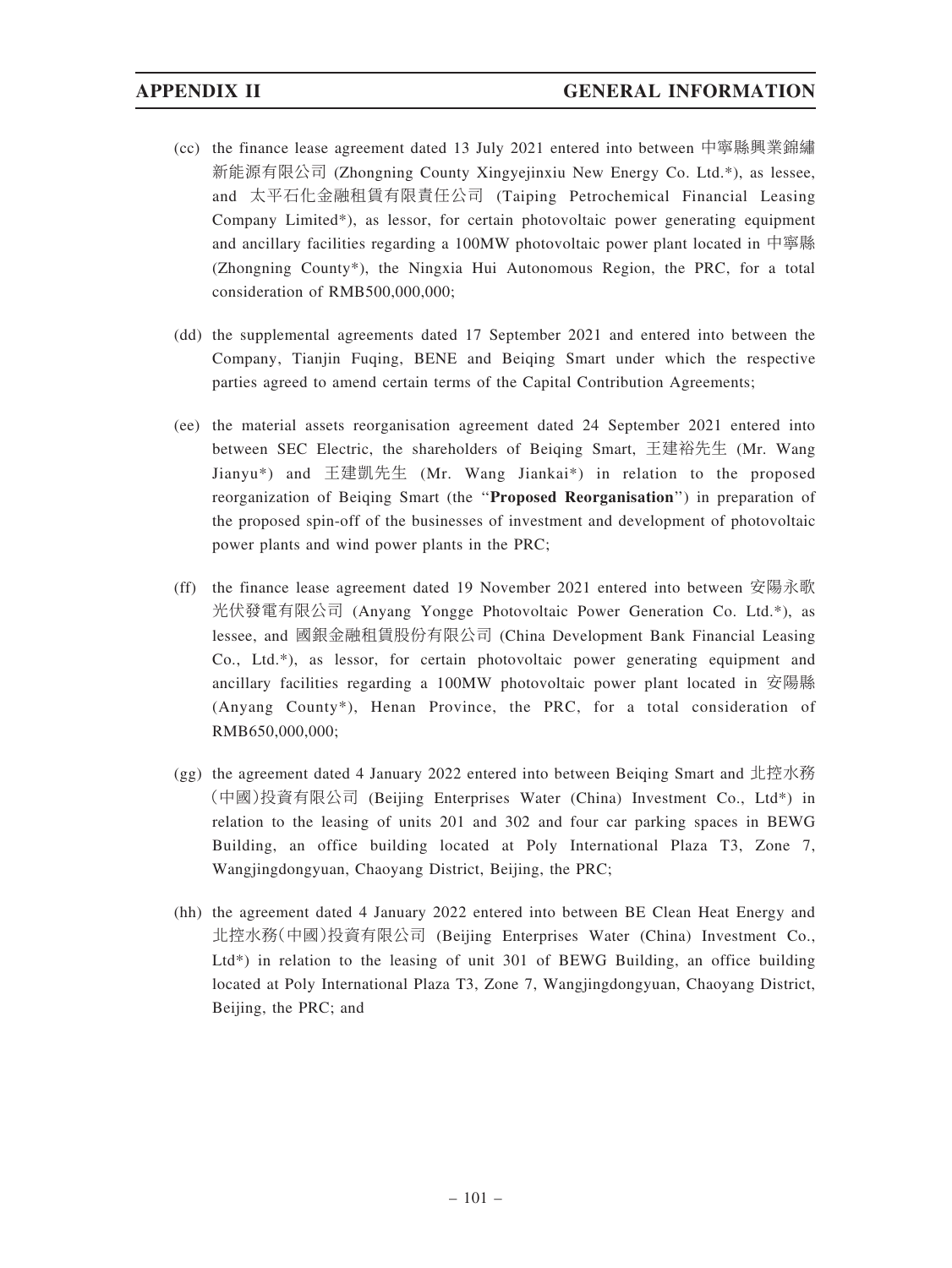(ii) the termination agreement dated 25 February 2022 and entered into between Tianjin Fuqing, Beiqing Smart, all other shareholders of Beiqing Smart, 王建裕先生 (Mr. Wang Jianyu\*), 王建凱先生 (Mr. Wang Jiankai\*) and SEC Electric, pursuant to which the parties have mutually agreed to terminate the Proposed Reorganisation.

# 11. EXPERT'S QUALIFICATIONS AND CONSENTS

The following are the qualifications of the expert who has given its opinions and advices which are included in this circular:

### NAME QUALIFICATIONS

Lego Corporate Finance Limited a licensed corporation under the SFO to carry out Type 6 (advising on corporate finance) regulated activity as defined in the SFO, being the independent financial adviser appointed with the approval of the Independent Board Committee to advise the Independent Board Committee and the Independent Shareholders in respect of the Subscription Agreement, the Specific Mandate and the Whitewash Waiver

The above expert has given and has not withdrawn its written consent to the issue of this circular with the inclusion of its letter of advice dated 1 April 2022 in the form and context in which it is included and all references to its name in the form and context in which they respectively appear.

As at the Latest Practicable Date, the expert named above did not have any direct or indirect shareholding in any member of the Group, or any right to subscribe for or to nominate persons to subscribe for securities in any member of the Group, or any interests, directly or indirectly, in any asset which had been acquired, disposed of by or leased to any member of the Group, or was proposed to be acquired, disposed of by or leased to any member of the Group, since 31 December 2021, being the date to which the latest published audited financial statements of the Company were made up.

### 12. CORPORATE AND OTHER INFORMATION

The registered office of the Company is located at Windward 3, Regatta Office Park, P.O. Box 1350, Grand Cayman KY1-1108, Cayman Islands.

The head office and principal place of business of the Company in Hong Kong is located at Rooms 6706-07, 67th Floor, Central Plaza, 18 Harbour Road, Wanchai, Hong Kong.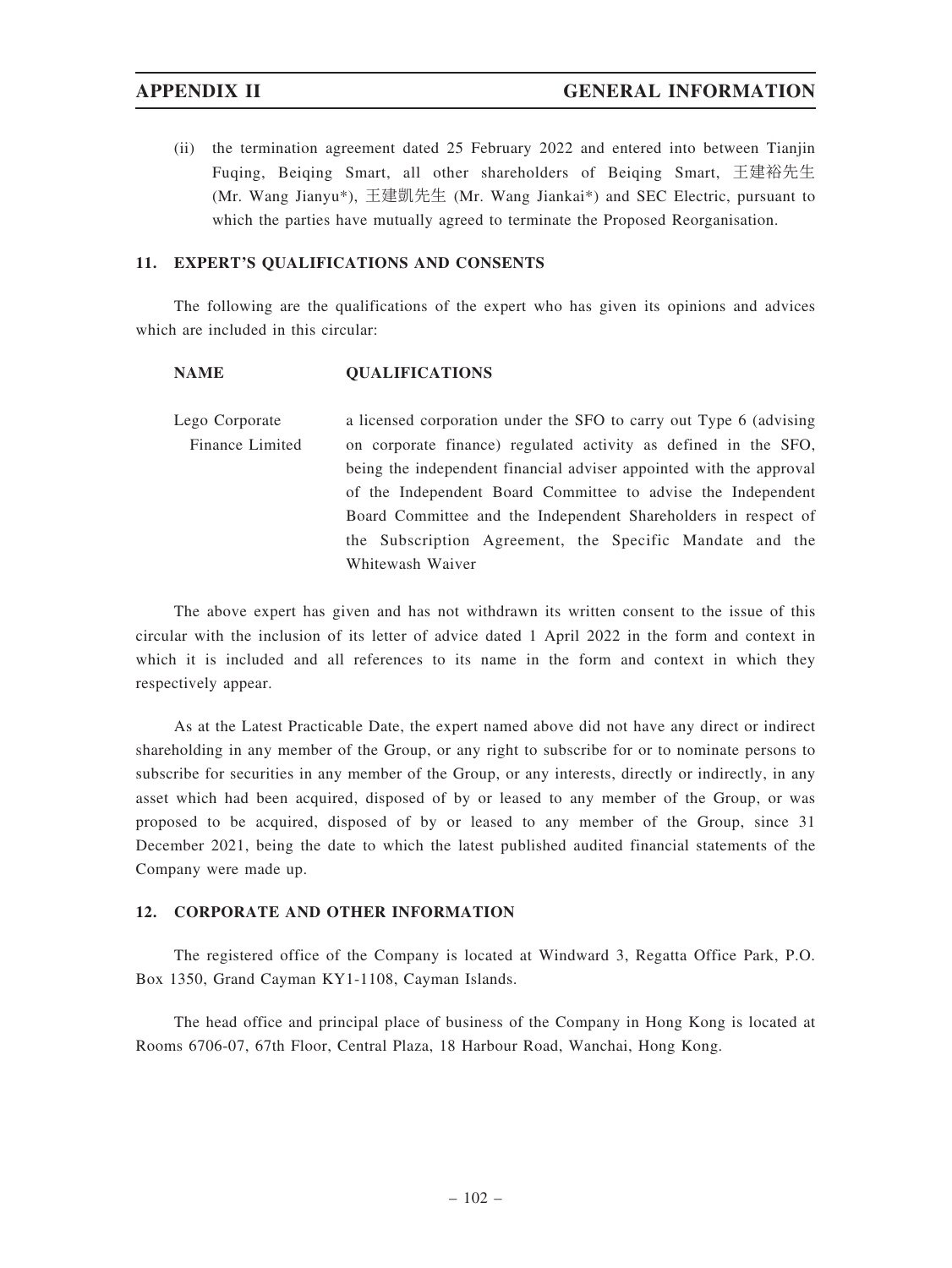The company secretary of the Company is Mr. Cheung Chin Wa, a fellow member of the Hong Kong Institute of Certified Public Accountants and a member of the Institute of Chartered Accountants in England and Wales, who holds the Hong Kong Institute of Certified Public Accountants Practising Certificate.

The Company's principal share registrar and transfer office is Ocorian Trust (Cayman) Limited, whose address is Windward 3, Regatta Office Park, P.O. Box 1350, Grand Cayman KY1-1108, Cayman Islands.

The Company's branch share registrar and transfer office in Hong Kong is Computershare Hong Kong Investor Services Limited, whose address is Shops 1712-1716, 17th Floor., Hopewell Centre, 183 Queen's Road East, Wanchai, Hong Kong.

The auditors of the Company, Ernst & Young, as Registered Public Interest Entity Auditor, is located at 27/F, One Taikoo Place, 979 King's Road, Quarry Bay, Hong Kong.

The principal bankers of the Company (i) in Hong Kong are: China Construction Bank (Asia) Corporation Limited, China Everbright Bank Co., Ltd., Hong Kong Branch, CMB Wing Lung Bank Limited, CIMB Bank Berhad, Hong Kong Branch, DBS Bank Ltd., Hong Kong Branch, Hang Seng Bank Limited, Industrial and Commercial Bank of China (Asia) Limited and Nanyang Commercial Bank Limited; and (ii) in Mainland China are: Agricultural Bank of China Limited, China CITIC Bank Corporation Ltd, China Construction Bank Corporation, China Development Bank, China Everbright Bank Co., Ltd., China Guangfa Bank Co., Ltd., Industrial and Commercial Bank of China Limited, Industrial Bank Co., Ltd., Ping An Bank Co., Ltd., Postal Savings Bank of China Co., Ltd. and The Export-Import Bank of China.

The authorised representatives of the Company are Mr. Zhang Tiefu and Mr. Cheung Chin Wa, with each correspondence address at Rooms 6706-07, 67th Floor, Central Plaza, 18 Harbour Road, Wanchai, Hong Kong.

Legal advisers to the Company as to Hong Kong laws in respect of the Subscription and the transaction contemplated thereunder is Jeffrey Mak Law Firm, situated in 6th Floor, O.T.B. Building, 259-265 Des Voeux Road Central, Hong Kong.

The registered office of the Subscriber is situated at Sea Meadow House, P.O. Box 116, Road Town, Tortola, British Virgin Islands. The correspondence address of the Subscriber in Hong Kong is located at 17th Floor, Agricultural Bank of China Tower, No. 50 Connaught Road Central, Hong Kong. The head office and principal place of business in Hong Kong of CSFG is located at 17th Floor, Agricultural Bank of China Tower, No. 50 Connaught Road Central, Hong Kong.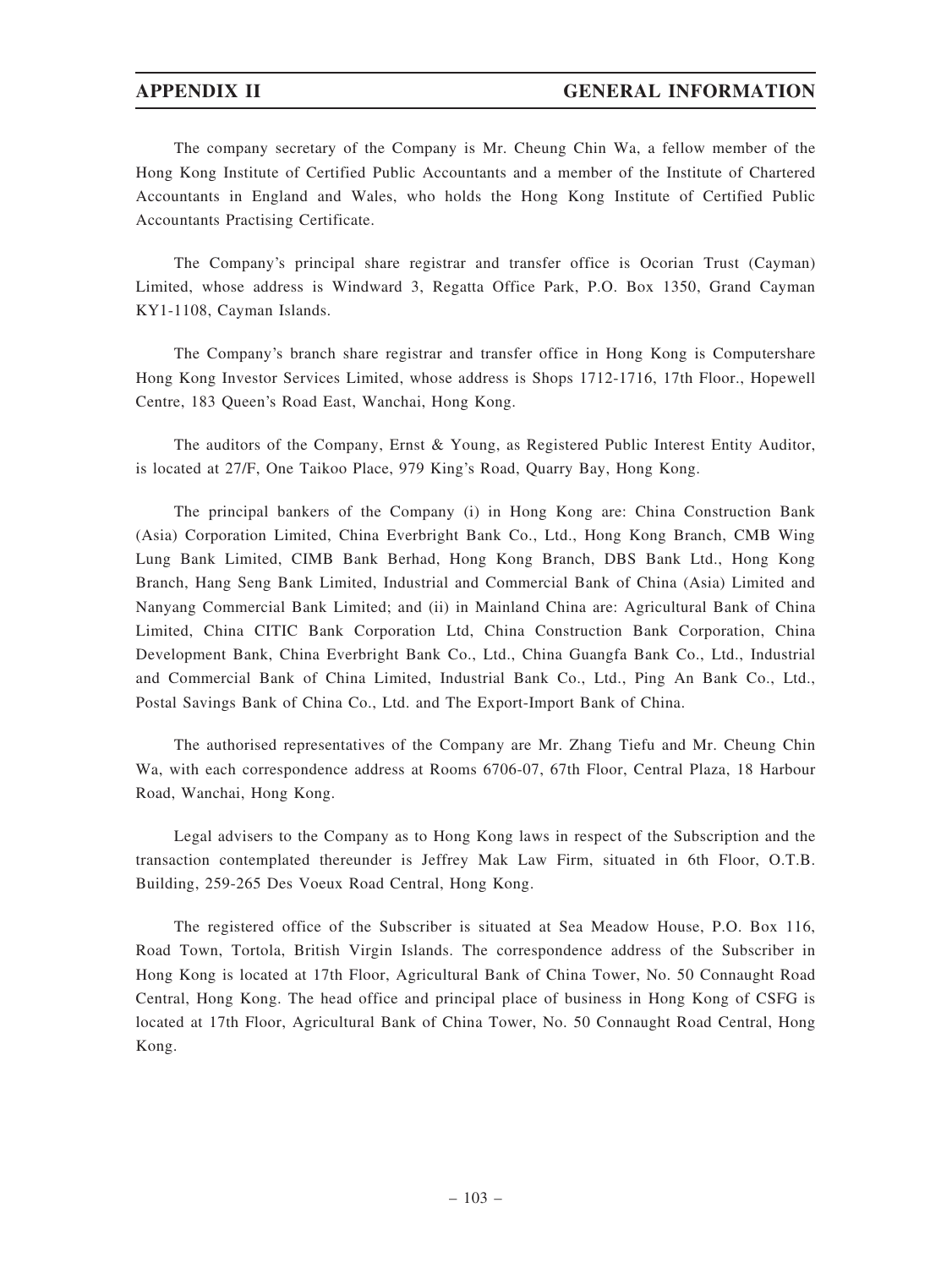The principal members of the group of persons acting in concert with the Subscriber are Mr. Liu Zhijie and Mr. Liu Yao, the directors of the Subscriber, with each correspondence address at 17th Floor, Agricultural Bank of China Tower, No. 50 Connaught Road Central, Hong Kong and CSFG, which wholly owns the Subscriber. The names of the CSFG Directors are disclosed in the paragraph headed ''1. Responsibility Statement'' in this Appendix. As at the Latest Practicable Date, Shandong Hi-Speed (Hong Kong) International Capital Limited and Shandong International (Hong Kong) Limited (both being indirect wholly-owned subsidiaries of SDHS Group) holds 5,459,648,350 CSFG Shares (representing approximately 22.66% of the CSFG Shares in issue) and 5,000,000,000 CSFG Shares (representing approximately 20.76% of the CSFG Shares in issue), respectively. SDHS Group is therefore deemed to be interested in an aggregate of 10,459,648,350 CSFG Shares, representing approximately 43.42% of the CSFG Shares in issue. SDHS Group is (i) directly and indirectly held as to 90% by the State-owned Assets Supervision and Administration Commission of Shandong Provincial Government; and (ii) directly held as to 10% by Shandong Provincial Council for Social Security Fund, a governmental institution set up by the Shandong Provincial People's Government\*(山東省人民政府).

The registered office of the Independent Financial Adviser is located at Room 1601, 16/F, China Building, 29 Queen's Road Central, Central, Hong Kong.

The English text of this circular shall prevail over the Chinese text in case of inconsistency.

### 13. DOCUMENTS ON DISPLAY

Copies of the following documents will be available for inspection (i) at the principal place of business of the Company in Hong Kong at Rooms 6706-07, 67th Floor, Central Plaza, 18 Harbour Road, Wanchai, Hong Kong during normal business hours (9:30 a.m. to 5:00 p.m.) from Monday to Friday (except Saturdays, Sundays and public holidays); (ii) on the website of the Company (http://www.bece.com.hk/en/global/home.php); and (iii) on the website of the SFC (http://www.sfc.hk), from the date of this circular up to and including the date of the EGM:

- 1. this circular;
- 2. the second amended and restated memorandum and articles of association of the Company;
- 3. the memorandum and articles of association of the Subscriber;
- 4. services contracts of each of the Directors referred to in the paragraph headed ''6. Directors' Service Contracts'' in this Appendix;
- 5. the published annual reports of the Company containing audited consolidated financial statements of the Company for the two financial years ended 31 December 2019 and 2020 and the annual results announcement of the Company for the year ended 31 December 2021;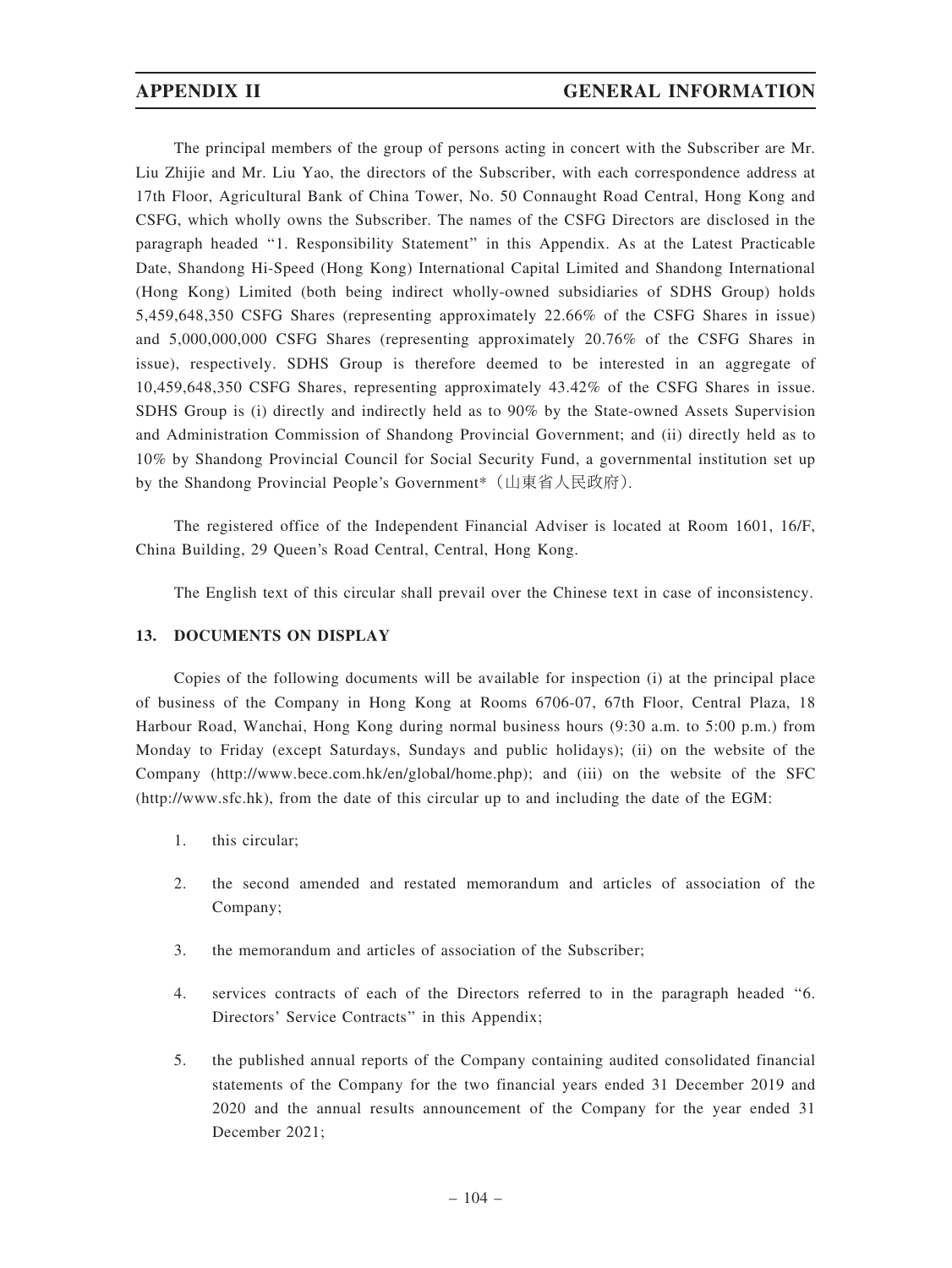- 6. the letter from the Board, the text of which is set out in the Letter from the Board in this circular;
- 7. the letter from the Independent Board Committee, the text of which is set out in the Letter from the Independent Board Committee in this circular;
- 8. the letter from the Independent Financial Adviser containing its advice to the Independent Board Committee and the Independent Shareholders, the text of which is set out in the Letter from the Independent Financial Adviser in this circular;
- 9. the written consents referred to in the paragraph headed ''11. Experts' Qualifications and Consents'' in this Appendix;
- 10. the material contracts referred to in the paragraph headed ''10. Material Contracts'' in this Appendix; and
- 11. the Subscription Agreement.

The above documents will be uploaded to the website of the SFC at www.sfc.hk and the Company's website at http://www.bece.com.hk/en/global/home.php from the date of this circular up to (and including) the date of the EGM in accordance with Notes 1 and 2 to Rule 8 of the Takeovers Code.

\* For identification purpose only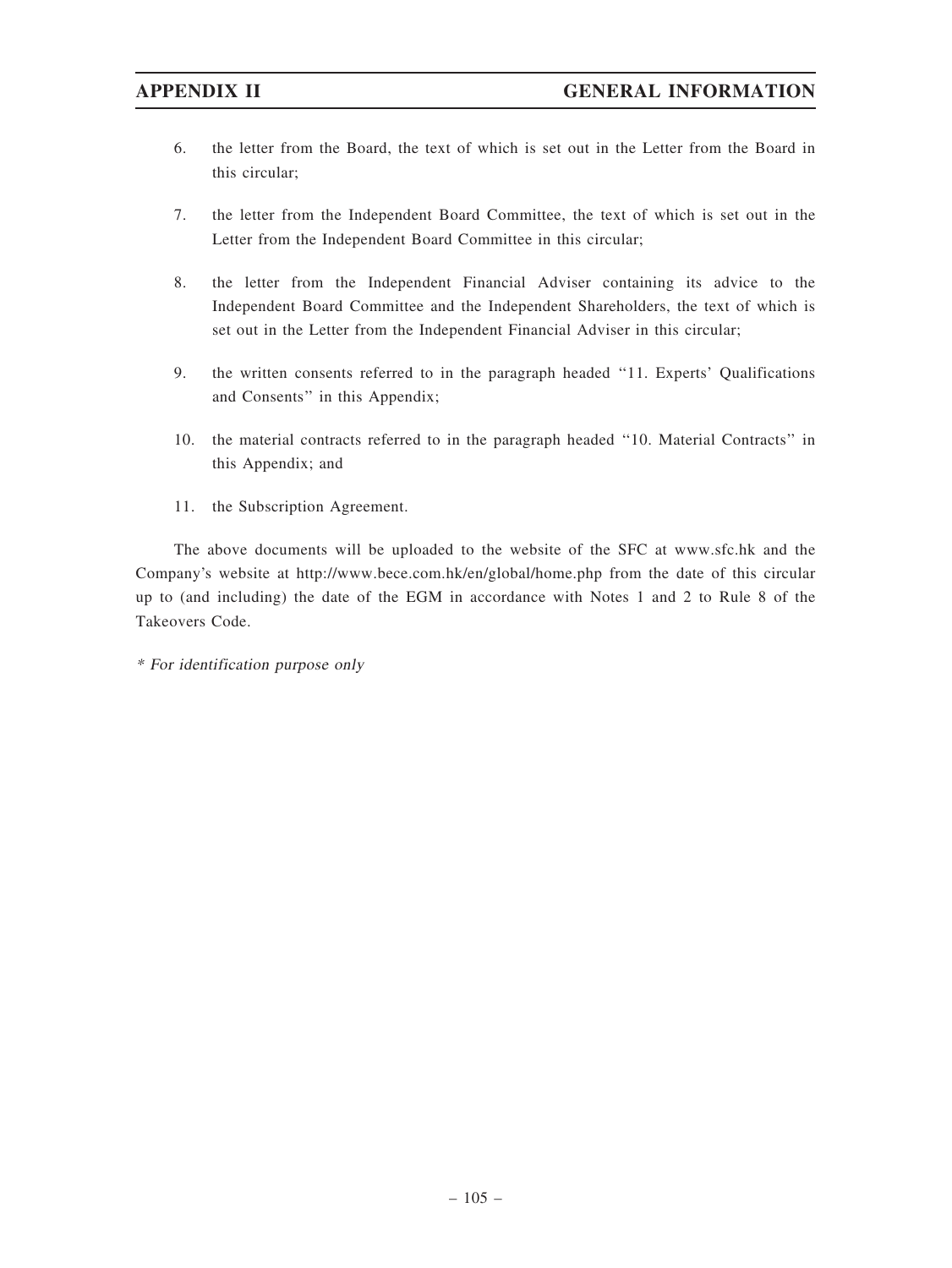

*(Incorporated in the Cayman Islands with limited liability)*  **(Stock Code: 01250)**

NOTICE IS HEREBY GIVEN that an extraordinary general meeting (the "EGM") of Beijing Enterprises Clean Energy Group Limited (the "Company") will be held at 4:00 p.m. on Friday, 29 April 2022 at 66th Floor, Central Plaza, 18 Harbour Road, Wanchai, Hong Kong for the purposes of considering and, if thought fit, passing with or without amendment, the following resolutions of the Company:

# ORDINARY RESOLUTIONS

# 1. ''THAT:

- (a) the entering into of the conditional subscription agreement (the ''Subscription Agreement'', a copy of which is tabled at the EGM and marked ''A'' and initialed by the chairman of the EGM for the purpose of identification) entered into between the Company as issuer, and Profit Plan Global Investment Limited (the ''Subscriber'') as subscriber dated 4 March 2022 in relation to the subscription by the Subscriber of an aggregate of 48,804,039,247 shares in the Company (the "Subscription Share(s)") at the subscription price of HK\$0.096 per Subscription Share to be issued by the Company and the transactions contemplated thereunder be and are hereby confirmed, approved and ratified; and
- (b) any one or more of the Directors be and is/are hereby authorised to do all such further acts and things and to sign and execute all such other or further documents and to take all such steps which, in his/her/their opinion, may be necessary, appropriate, desirable or expedient to implement and/or give effect to the terms of, or the transactions contemplated by, the Subscription Agreement and to agree to such variation, amendments or waiver of matters relating thereto as are, in his/her/their opinion, in the interests of the Company.''

# 2. ''THAT:

the director(s) of the Company (the "Director(s)") be and are hereby granted with a specific mandate to allot and issue the Subscription Shares to the Subscriber pursuant to the Subscription Agreement.''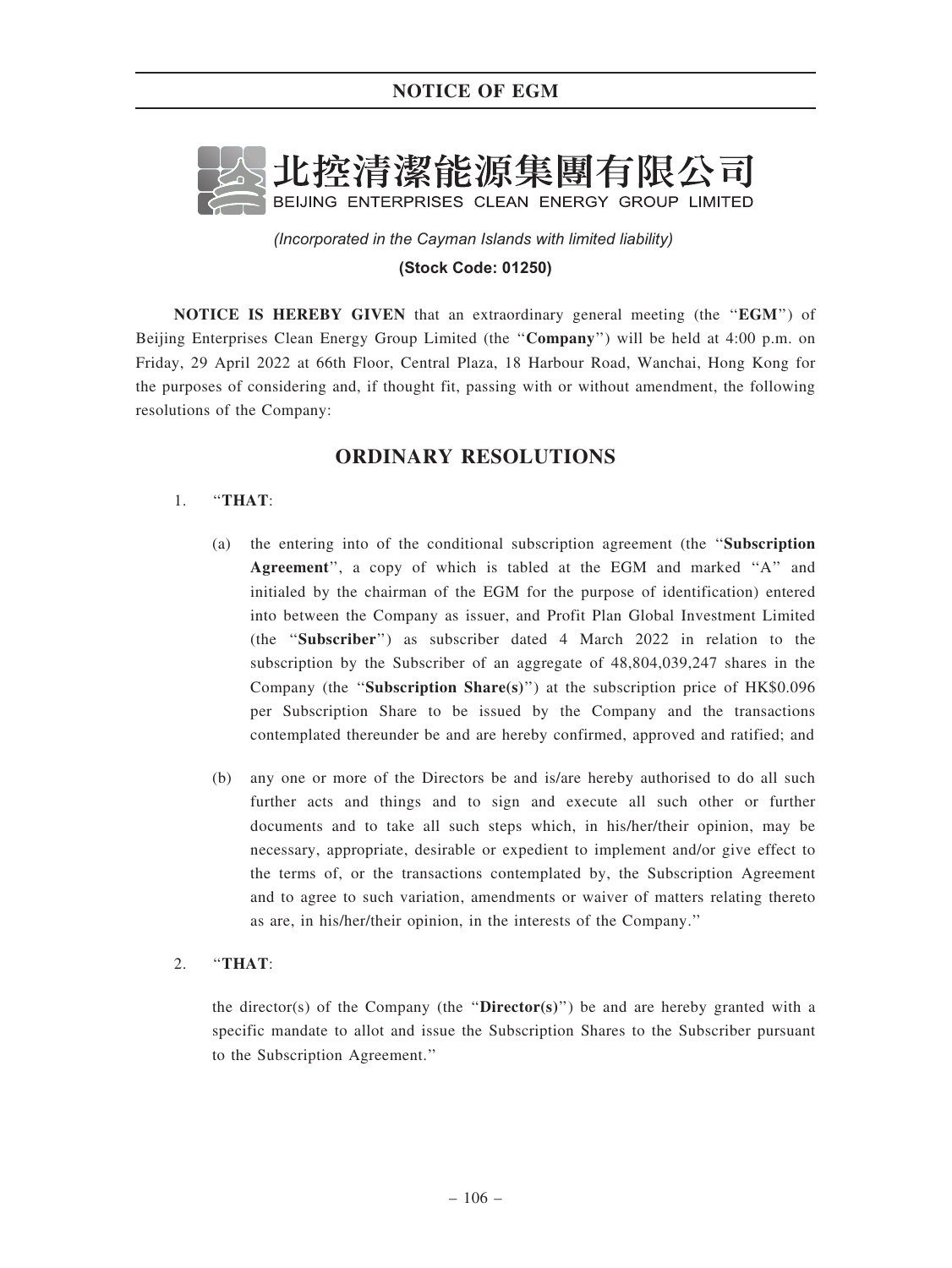## NOTICE OF EGM

## SPECIAL RESOLUTION

## 3. ''THAT

- (a) subject to the passing of the above ordinary resolution numbered 1 and the granting of the Whitewash Waiver (as defined below) by the Executive Director (or any delegate of the Executive) of the Corporate Finance Division of the Securities and Futures Commission and fulfilment of any conditions that may be imposed thereon, the waiver of the obligations on the part of the Subscriber and parties acting in concert with it to make a mandatory general offer for all the issued ordinary shares of the Company and other securities of the Company not already owned or agreed to be acquired by the Subscriber and the parties acting in concert with it which might otherwise arise as a result of the Subscriber subscribing for the Subscription Shares under the Subscription Agreement pursuant to Note 1 on dispensations from Rule 26 of the Hong Kong Code on Takeovers and Mergers (the "Whitewash Waiver"), be and is hereby approved; and
- (b) any one or more of the Directors be and is hereby authorised to do all such acts and things and execute all such further documents, agreements and instruments and to take such steps as he/she/they consider necessary, desirable or expedient for the purpose of, or in connection with, the implementation of and giving effect to any of the matters relating to, or incidental to, the Whitewash Waiver.''

By Order of the Board Beijing Enterprises Clean Energy Group Limited Zhang Tiefu and Hu Xiaoyong Joint Chairmen

Hong Kong, 1 April 2022

Notes:

1. The Company would like to remind members of the Company that it is possible that members of the Company and/or their representatives may not be able to attend in person at the EGM venue depending on prevailing regulations imposed by the Hong Kong Government, including but not limited to any ban on conducting physical general meetings of companies under the Prevention and Control of Disease (Requirements and Directions) (Business and Premises) Regulation (Chapter 599F of the Laws of Hong Kong) and the Prevention and Control of Disease (Prohibition on Group Gathering) Regulation 2020 (Chapter 599G of the Laws of Hong Kong). Shareholders and/or their representatives who are denied entry to the venue of the EGM will, subject to the Regulations, be provided with voting slips of the EGM and may complete, sign and return the voting slips to exercise their voting rights. For the health and safety of members of the Company, the Company would strongly encourage members of the Company to exercise their right to vote at the EGM by appointing the chairman of the EGM (who is expected to be an independent nonexecutive Director) as their proxy instead of attending the EGM in person. Physical attendance is not necessary for the purpose of exercising the voting rights of members of the Company. Members of the Company are advised to read carefully the precautionary measures to be implemented at the EGM set out in the section headed ''Precautionary measures for the EGM'' in the circular of the Company dated 1 April 2022 (the "Circular").